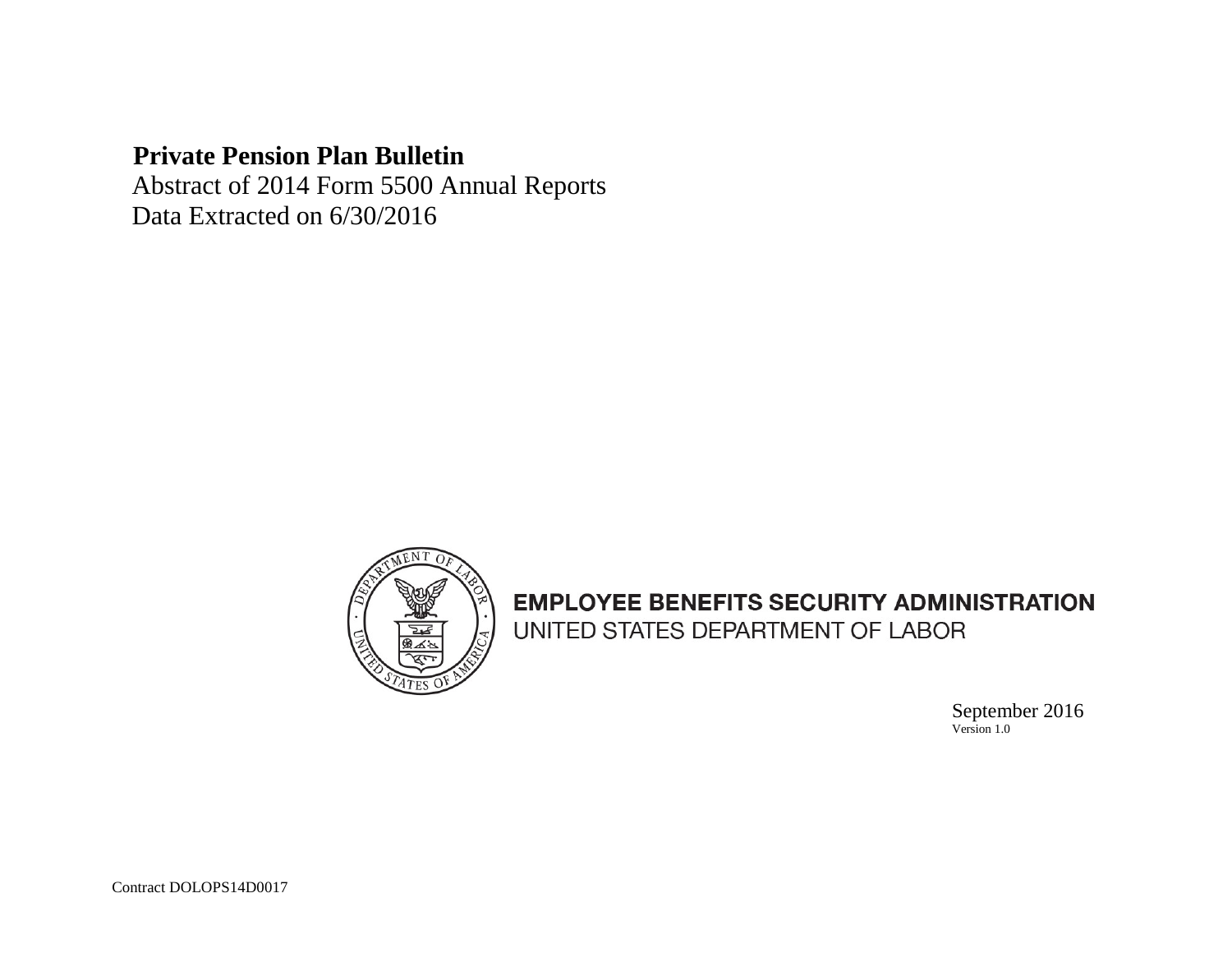# TABLE OF CONTENTS

#### **SECTION A: SUMMARY TABLES**

| A1. | Number of Pension Plans, Total Participants, Active<br>Participants, Assets, Contributions, and Benefits                                                      |
|-----|---------------------------------------------------------------------------------------------------------------------------------------------------------------|
|     | A1(a). Number of Pension Plans, Total Participants, Active<br>Participants, Assets, Contributions, and Benefits<br>for Plans with 100 or More Participants    |
|     | A1(b). Number of Pension Plans, Total Participants, Active<br>Participants, Assets, Contributions, and Benefits<br>for Plans with Fewer than 100 Participants |
| A2. | Number of Participants in Pension Plans                                                                                                                       |
| A3. | <b>Balance Sheet of Pension Plans</b>                                                                                                                         |
| A4. | <b>Income Statement of Pension Plans</b>                                                                                                                      |
| A5. | <b>Amount of Assets in Pension Plans</b>                                                                                                                      |

| A6.              | Collective Bargaining Status of Pension Plans, Total Participants,<br>and Assets    |
|------------------|-------------------------------------------------------------------------------------|
|                  | <b>SECTION B: PLANS AND PARTICIPANTS TABLES</b>                                     |
| <b>B1.</b>       | Distribution of Pension Plans<br>by type of plan and number of participants, 201411 |
| B <sub>2</sub> . | <b>Distribution of Pension Plans</b>                                                |
| <b>B</b> 3.      | <b>Distribution of Pension Plans</b>                                                |
| <b>B</b> 4.      | Distribution of Participants<br>by type of plan and number of participants, 201414  |
| <b>B5.</b>       | Distribution of Participants                                                        |
| B6.              | Distribution of Participants                                                        |
| B7.              | Distribution of Active Participants                                                 |
| <b>B8.</b>       | Number of Plans                                                                     |
| B9.              | Number of Participants                                                              |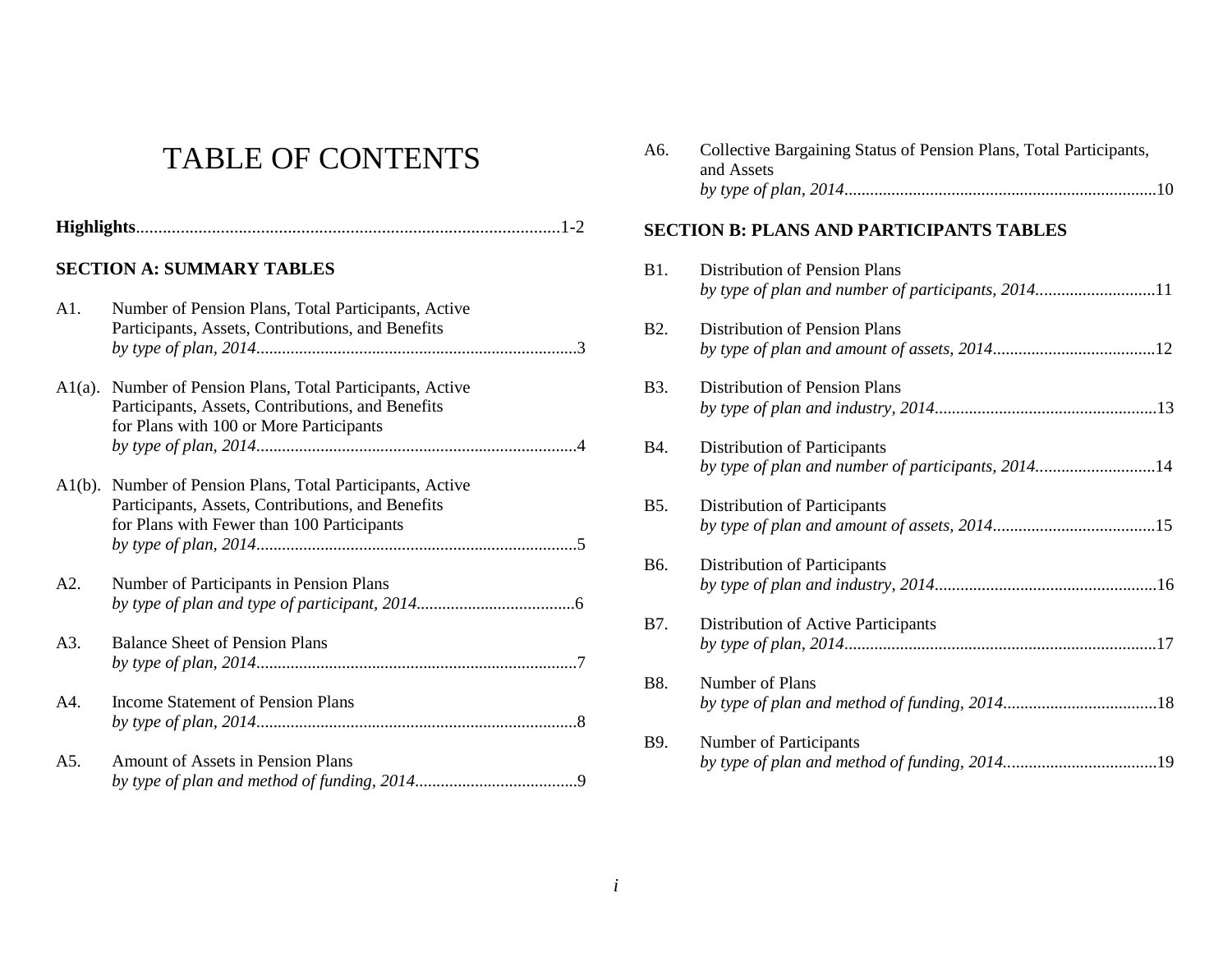#### **SECTION C: FINANCIAL TABLES**

| C1.              | <b>Distribution of Assets</b>                                                                    |
|------------------|--------------------------------------------------------------------------------------------------|
| $C2$ .           | <b>Distribution of Assets</b>                                                                    |
| C3.              | Distribution of Assets                                                                           |
| C4.              | Balance Sheet of Pension Plans with 100 or More Participants                                     |
| $C4(a)$ .        | Spread Balance Sheet of Pension Plans with 100 or More<br>Participants                           |
| $C5$ .           | Balance Sheet of Single Employer Pension Plans with 100 or More<br>Participants                  |
| C <sub>6</sub> . | Balance Sheet of Multiemployer Pension Plans with 100 or More<br>Participants                    |
| C7.              | Percentage Distribution of Assets in Defined Benefit Plans with 100<br>or More Participants      |
| C8.              | Percentage Distribution of Assets in Defined Contribution Plans with<br>100 or More Participants |

| C9.               | Income Statement of Pension Plans with 100 or More Participants                                                        |
|-------------------|------------------------------------------------------------------------------------------------------------------------|
| C <sub>10</sub> . | Income Statement of Single Employer Pension Plans with 100 or<br><b>More Participants</b>                              |
|                   |                                                                                                                        |
| C11.              | Income Statement of Multiemployer Pension Plans with 100 or More<br>Participants                                       |
|                   |                                                                                                                        |
| C <sub>12</sub> . | Percentage Distribution of Income of Defined Benefit Plans with 100<br>or More Participants                            |
|                   |                                                                                                                        |
| C13.              | Percentage Distribution of Income of Defined Contribution Plans<br>with 100 or More Participants                       |
|                   |                                                                                                                        |
| C14.              | Percentage of Defined Benefit Plans, Active Participants, and Assets<br>Affected by the Suspension of Benefit Accruals |
|                   |                                                                                                                        |
| C15.              | Percentage of Defined Benefit Plans, Active Participants, and Assets<br>Affected by the Suspension of Benefit Accruals |
|                   |                                                                                                                        |
|                   | <b>SECTION D: DEFINED CONTRIBUTION PLANS TABLES</b>                                                                    |
| D1.               | Balance Sheet of Defined Contribution Plans with 100 or More                                                           |

*by type of plan, 2014*....................................................................43-44

Participants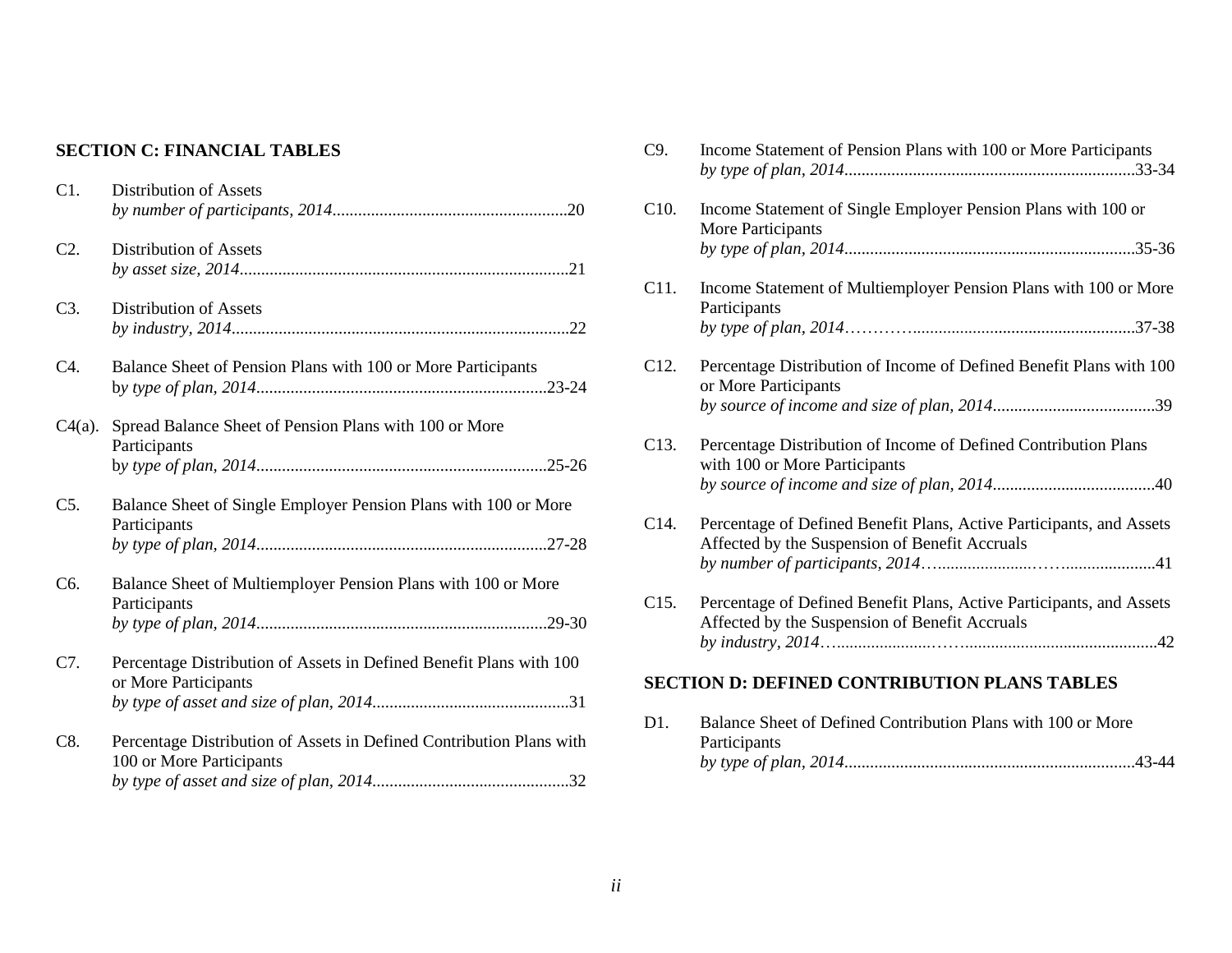| D <sub>2</sub> . | Income Statement of Defined Contribution Plans with 100 or More<br>Participants                                                  |
|------------------|----------------------------------------------------------------------------------------------------------------------------------|
|                  |                                                                                                                                  |
| D3.              | Number of $401(k)$ Type Plans<br>by number of participants and primary or supplemental status,                                   |
| D4.              | Number of Active Participants in 401(k) Type Plans                                                                               |
|                  | by number of participants and primary or supplemental status,                                                                    |
| D5.              | Number of Defined Contribution Plans and Active Participants<br>by size of plan and extent of participant direction              |
|                  | 49                                                                                                                               |
| $D5(a)$ .        | Number of non-401(k) Defined Contribution Plans and Active<br>Participants                                                       |
|                  | by size of plan and extent of participant direction                                                                              |
|                  | D5(b). Number of 401(k) Type Plans and Active Participants                                                                       |
|                  | by size of plan and extent of participant direction                                                                              |
| D6.              | Balance Sheet of 401(k) Type Plans                                                                                               |
|                  | by extent of participant direction of investments, 201452                                                                        |
| D7.              | Income Statement of 401(k) Type Plans                                                                                            |
|                  | by extent of participant direction of investments, 201453                                                                        |
| D8.              | Balance Sheet of 401(k) Type Plans with 100 or More Participants<br>by extent of participant direction of investments, 201454-55 |

| D9.               | Income Statement of $401(k)$ Type Plans with 100 or More<br>Participants                                                          |
|-------------------|-----------------------------------------------------------------------------------------------------------------------------------|
|                   | by extent of participant direction of investments, 201456-57                                                                      |
| D <sub>10</sub> . | Number of Employee Stock Ownership Plans (ESOPs), Total<br>Participants, Active Participants, Assets, Contributions, and Benefits |
| D11.              | Number of Employee Stock Ownership Plans (ESOPs)                                                                                  |
|                   | by number of participants, type of ESOP, and primary or                                                                           |
|                   |                                                                                                                                   |
| D <sub>12</sub> . | Balance Sheet of Employee Stock Ownership Plans (ESOPs) with<br>100 or More Participants                                          |
|                   |                                                                                                                                   |
| D <sub>13</sub> . | Income Statement of Employee Stock Ownership Plans (ESOPs)<br>with 100 or More Participants                                       |
|                   |                                                                                                                                   |
| D <sub>14</sub> . | Number of Defined Contribution Plans                                                                                              |
|                   |                                                                                                                                   |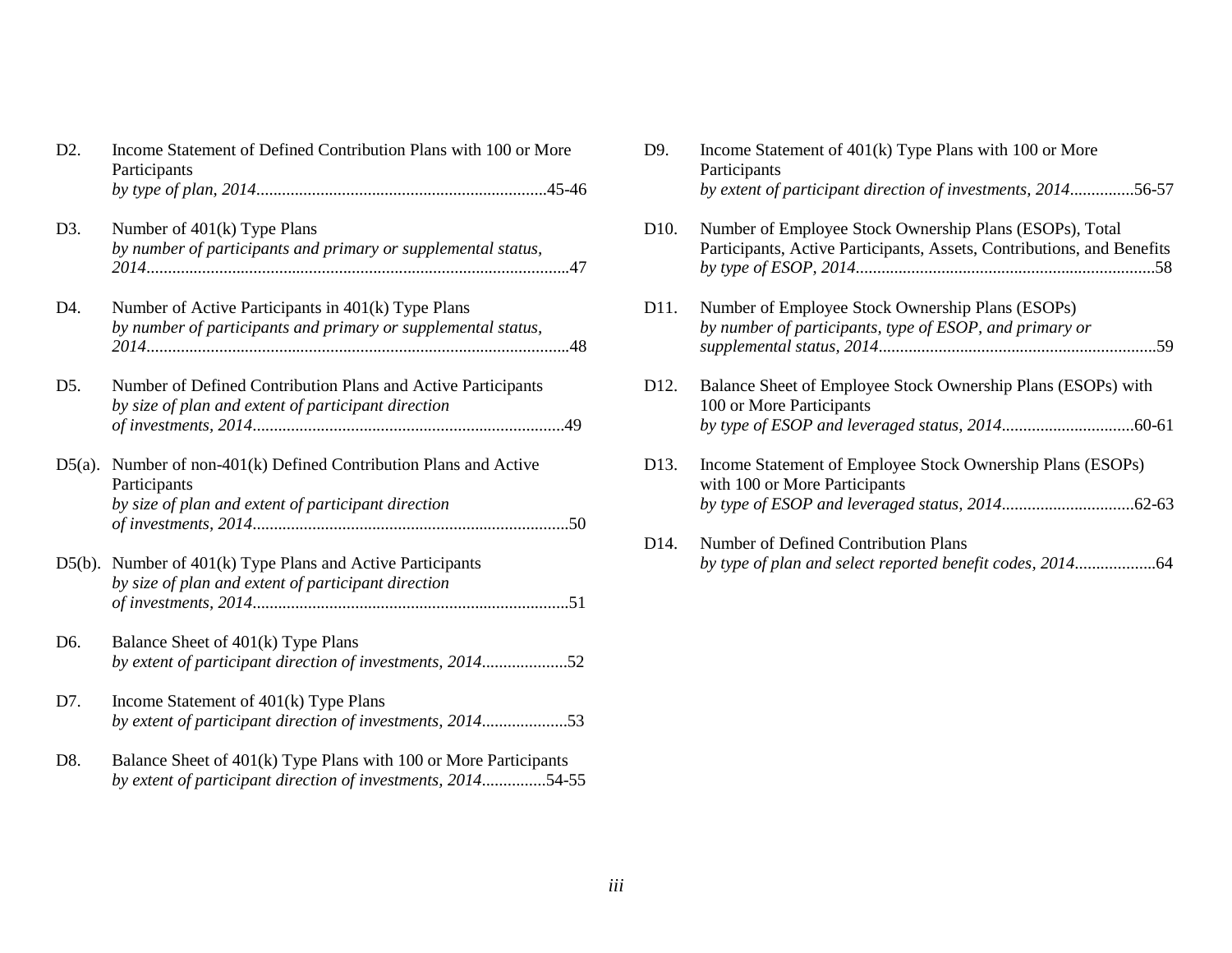# **HIGHLIGHTS FROM THE 2014 FORM 5500 REPORTS**

Over the past four decades, as the U.S. private pension system has shifted from defined benefit (DB) plans toward defined contribution (DC) plans, often to a 401(k) type DC plan, the financing of retirement benefits has shifted from employers to participants. In 1978, when legislation was enacted authorizing 401(k) type plans that allow employees to contribute to their own retirement plan on a pre-tax basis, participants contributed 29 percent of the contributions to DC plans and only 11 percent of total contributions<sup>1</sup> to all DB and DC pension plans. In the years following 1978, employee contributions to DC plans steadily rose to a peak of approximately 60 percent in 1999, where it has remained.

Other findings from Form 5500 series reports for 2014 plan years are summarized below.

#### **Number of Pension Plans and Participants<sup>2</sup>**

- The total number of pension plans increased in 2014 to approximately 685,000 plans, a 0.6 percent increase over 2013. The number of DC plans grew by 0.5 percent, while the number of DB plans increased by 1.6 percent. (See *Historical Publication* Table E1.)
- In 2014, there were 89.9 million active participants<sup>3</sup> in private pension plans. Approximately 14.5 million were

active participants in DB plans, and 75.4 million were active participants in DC plans. (See *Historical Publication* Table  $E7.$ )<sup>4</sup>

- The number of 401(k) type plans increased by 1.4 percent in 2014, from 527,000 to 534,000. There were 62.7 million active participants in 401(k) type plans. 5 (See *Historical Publication* Tables E23 and E24.)
- Of nearly 7,000 ESOPs in 2014, roughly 1,000 were classified as KSOPs because they reported having a 401(k) plan feature. The more than 5,000 remaining ESOPs were classified as Stand-Alone ESOPs. (See Table D10.)

#### **Pension Plan Assets**

- The total amount of assets held by pension plans increased 5.5 percent to \$8.3 trillion in 2014. DB plan assets increased 4.2 percent to nearly \$3.0 trillion, while DC plan assets increased by 6.3 percent to \$5.3 trillion. (See *Historical Publication* Table E10.)
- In 2014, 21.4 percent of DB plans report being fully frozen. Also, 14.9 percent of total DB plan assets were frozen in 2014. (See Table C14.)
- Of the \$1.3 trillion in assets held by large ESOPs, \$1.2 trillion was held by KSOPs, and \$0.1 trillion was held by

employees who have not yet incurred a break in service. For more information, please see the *Instructions for Form 5500* at http://www.dol.gov/ebsa/pdf/2014-5500inst.pdf. <sup>4</sup> In prior vear reports, all participants reported on the Form 5500-SF were assumed to be active. Beginning with the 2014 Form 5500-SF, filers now report the number of active participants. See *Historical Publication* appendix on *Changes to Plan* 

In prior year reports, plans indicating a code section 401(m) arrangement without a 401(k) feature were counted as 401(k) type plans. There were roughly 2,700 such plans in 2014. These plans are no longer categorized as 401(k) type. See *Historical Publication* appendix on *Changes to [Plan Classification and Participation](http://www.dol.gov/ebsa/pdf/2014-5500inst.pdf)* for additional detail.

 $1$  In this case, the contributions considered are those made by the employer and employee, not those from other sources.

 $2$  Participant counts in this report include double counting of workers in more than one

plan.<br><sup>3</sup> Note that the Form 5500 instructions set forth a particularly inclusive definition of active participants that counts, for example, individuals who are merely eligible to elect to have the employer make payments to a 401(k) type plan and nonvested former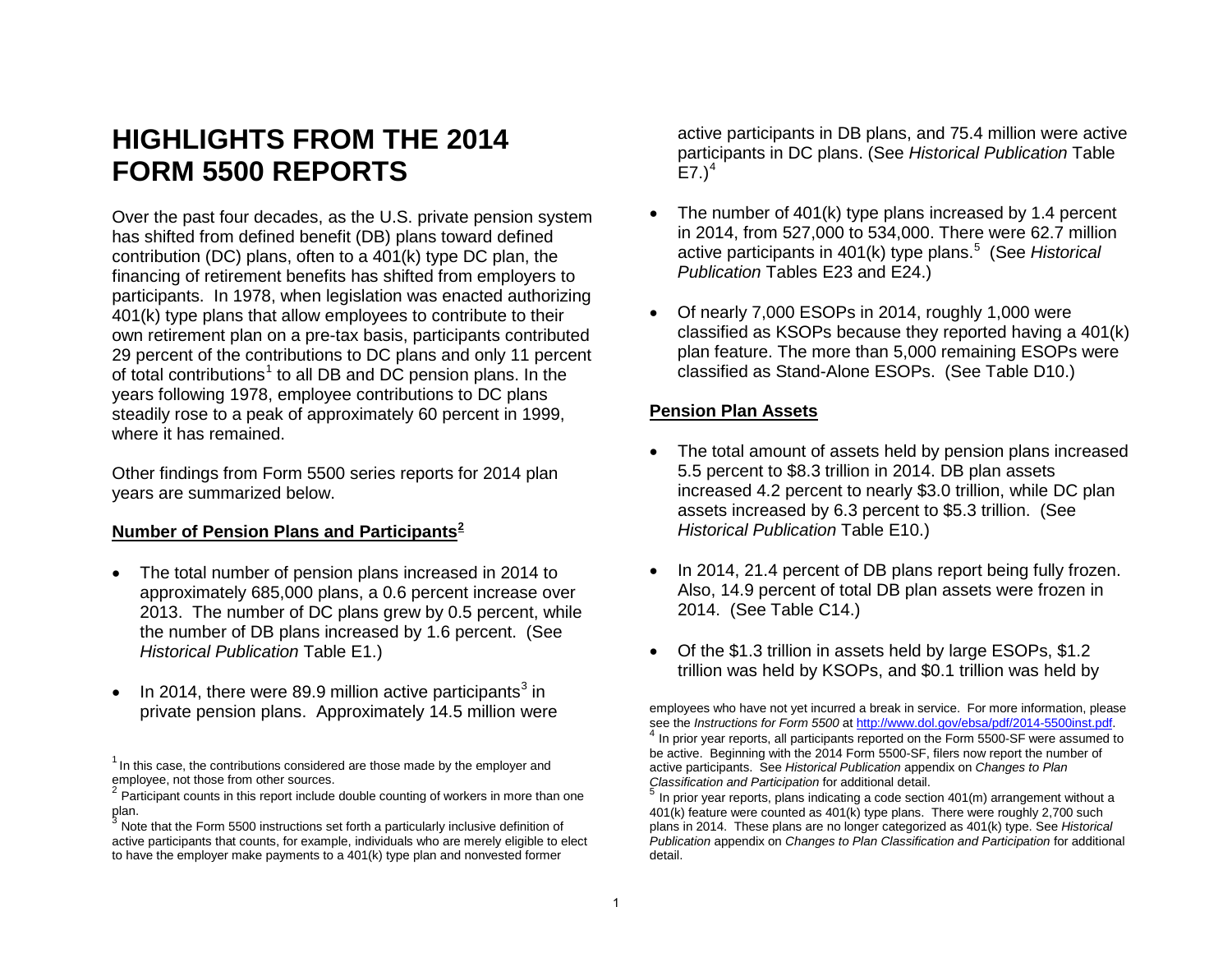Stand-Alone ESOPs. Roughly 89.2 percent of Stand-Alone ESOP assets are held in employer securities, compared to 13.0 percent of KSOP assets. (See Table D12.)

#### **Cash Flows**

- DC plan contributions increased by 7.0 percent, to \$403.5 billion. DB plan contributions decreased by 13.9 percent to \$97.9 billion. In total, contributions to pension plans increased by 2.2 percent in 2014 to \$501.4 billion. (See *Historical Publication* Table E13.)
- In 2014, pension plans disbursed \$650.0 billion for payment of benefits, with \$221.6 billion being disbursed from DB plans and \$428.4 billion from DC plans. These payments were made either directly to retirees, beneficiaries, and terminating employees or to insurance carriers for payment of benefits. These amounts reflect an 11.0 increase percent for DC plans and a 3.5% percent decrease for DB plans. (See *Historical Publication* Table E16.)
- Overall, pension plans disbursed \$148.6 billion more than they received in contributions. DB plans disbursed \$123.7 billion more than they collected in contributions, while DC plans disbursed \$24.9 billion more than they received in contributions. (See *Historical Publication* Tables E13 and E16.)
- Among the  $534,000$   $401(k)$  type plans in 2014, 88.6 percent allowed participants to direct investment of all of their assets, 2.7 percent allowed participants to direct investment of a portion of their assets, and 8.7 percent did not allow any participant direction. (See *Historical Publication* Table E23.)

The following chart summarizes certain trends discussed above.

|  |  | Table of Highlights for 2014 and 2013 |  |  |  |  |
|--|--|---------------------------------------|--|--|--|--|
|--|--|---------------------------------------|--|--|--|--|

|                                           | 2014    | 2013       | <b>Percentage</b><br>Change<br>from<br><b>Previous</b><br>Year |
|-------------------------------------------|---------|------------|----------------------------------------------------------------|
| <b>Number of Pension Plans</b>            |         |            |                                                                |
| <b>All Plans</b>                          | 685,203 | 681,154    | 0.6%                                                           |
| <b>DB Plans</b>                           | 44,869  | 44,163     | 1.6                                                            |
| DC Plans                                  | 640,334 | 636,991    | 0.5                                                            |
| 401(k) Type Plans                         | 534,279 | 527,047    | 1.4                                                            |
| Plans with Fewer than 100<br>Participants | 598,094 | 594,939    | 0.5                                                            |
| Plans with 100 or More<br>Participants    | 87,109  | 86,216     | 1.0                                                            |
| <b>Amount of Assets (trillions)</b>       |         |            |                                                                |
| <b>All Plans</b>                          | \$8.31  | \$7.87     | 5.5%                                                           |
| DB Plans                                  | 2.99    | 2.87       | 4.2                                                            |
| <b>DC Plans</b>                           | 5.32    | 5.00       | 6.3                                                            |
| <b>Plan Contributions (billions)</b>      |         |            |                                                                |
| <b>All Plans</b>                          | \$501.4 | \$490.6    | 2.2%                                                           |
| <b>DB Contributions</b>                   | 97.9    | 113.7      | $-13.9$                                                        |
| <b>DC Contributions</b>                   | 403.5   | 376.9      | 7.0                                                            |
| <b>Total Participants (millions)</b>      | 132.4   | 131.6      | $0.6\%$                                                        |
| <b>Active Participants (millions)</b>     | 89.9    | $89.1^{6}$ | 0.9%                                                           |

 $6$  For the purposes of this table, the number of active participants in 2013 was reestimated by imputing the number of active participants for Form 5500-SF filers based on the 2014 distribution of participants for such filers. The number of active participants reported here will not match the *Historical Publication* or the *2013 Private Pension Plan Bulletin.* This re-estimation is intended to present active participants on a more consistent basis, since Form 5500-SF filers began reporting active participants in 2014, as noted in footnote 3 above.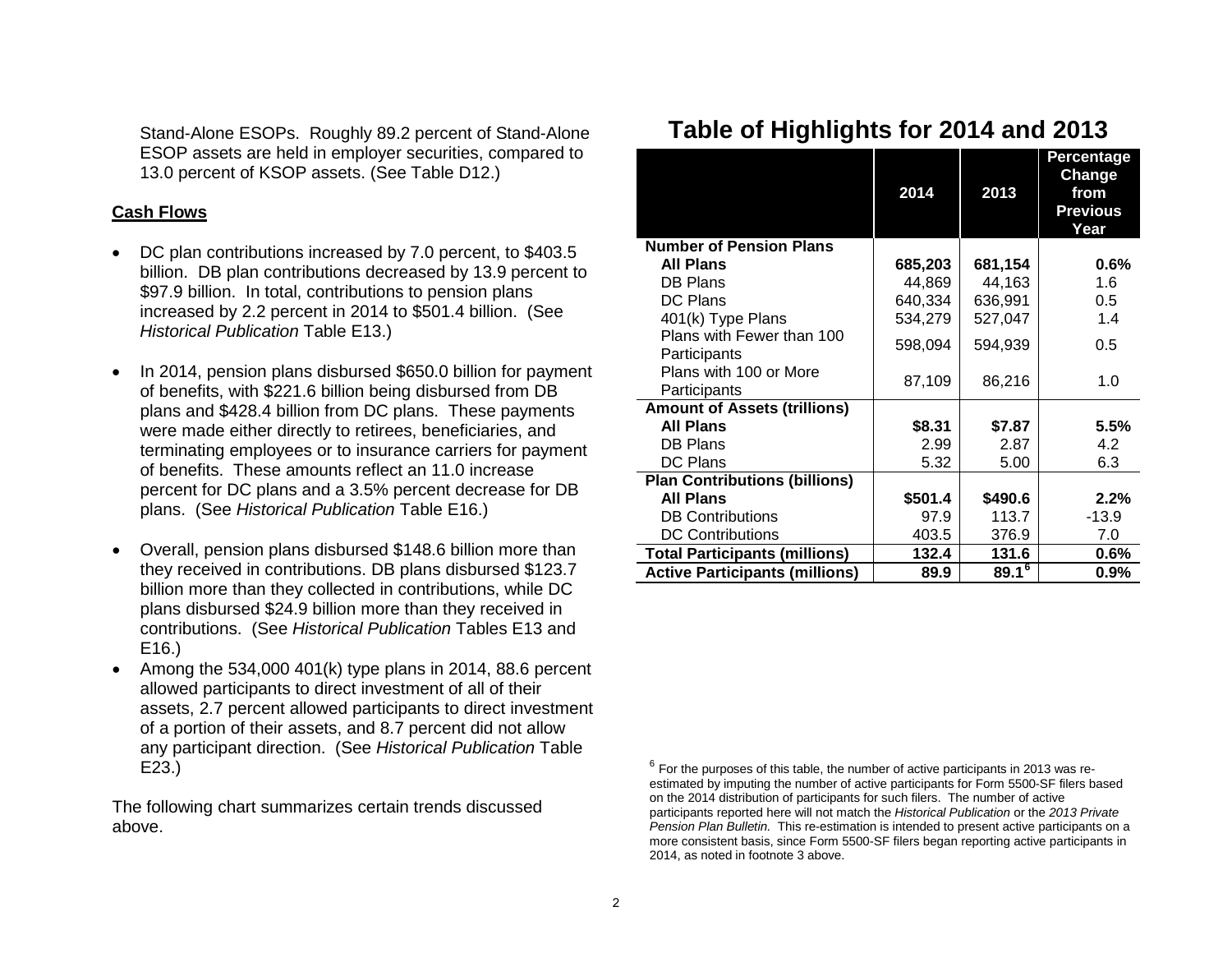# **Table A1. Number of Pension Plans, Total Participants, Active Participants, Assets, Contributions, and Benefits** *by type of plan, 2014*

| Type of Plan <sup>1</sup>   | <b>Number of</b><br><b>Plans</b> | <b>Total</b><br><b>Participants</b><br>(thousands) | <b>Active</b><br><b>Participants</b><br>(thousands) $2$ | <b>Total Assets</b><br>(millions) $3$ | <b>Total</b><br><b>Contributions</b><br>(millions) <sup>4</sup> | <b>Total Benefits</b><br>(millions) $5$ |
|-----------------------------|----------------------------------|----------------------------------------------------|---------------------------------------------------------|---------------------------------------|-----------------------------------------------------------------|-----------------------------------------|
| <b>Total</b>                | 685,203                          | 132,434                                            | 89,872                                                  | \$8,307,434                           | \$501,376                                                       | \$649,970                               |
| <b>Defined Benefit</b>      | 44,869                           | 37,749                                             | 14,498                                                  | 2,985,476                             | 97,914                                                          | 221,611                                 |
| Cash balance                | 13,023                           | 11,548                                             | 4,842                                                   | 987,540                               | 23,527                                                          | 73,874                                  |
| Other defined benefit       | 31,846                           | 26,201                                             | 9,656                                                   | 1,997,936                             | 74,386                                                          | 147,737                                 |
| <b>Defined Contribution</b> | 640,334                          | 94,685                                             | 75,374                                                  | 5,321,958                             | 403,462                                                         | 428,359                                 |
| $401(k)$ type               | 533,769                          | 77,323                                             | 62,651                                                  | 4,399,891                             | 349,216                                                         | 365,657                                 |
| 403(b)                      | 21,531                           | 8,489                                              | 6,302                                                   | 412,930                               | 29,699                                                          | 25,871                                  |
| Other defined contribution  | 85,034                           | 8,872                                              | 6,420                                                   | 509,136                               | 24,547                                                          | 36,831                                  |

*NOTE: The classification methodology for defined contribution plans used in this report is different than that used in prior years. Please see the Private Pension Plan Bulletin Historical Tables and Graphs for more detail.*

*NOTE: Excludes "one-participant plans."*

<sup>1</sup> Approximately 0.05% of 401(k) type plans also identify as 403(b) plans. In these instances, the plans are classified as 401(k) type plans. Both annuity-403(b)(1) plans and *custodial account-403(b)(7) plans are grouped under the category of 403(b). These 403(b) plans are only required to file if established or maintained by an employer as described in DOL Regulation 29 CFR 2510.3-2(f). Additional information regarding the filing requirements can be found in Field Assistance Bulletins 2009-02 and 2010-01.*

<sup>2</sup> Active participants include any workers currently in employment covered by a plan and who are earning or retaining credited service under a plan. This category includes any *nonvested former employees who have not yet incurred a break in service. Active participants also include individuals who are eligible to elect to have the employer make payments to a Code section 401(k) plan.* 

*3 Total asset amounts shown do not include the value of allocated insurance contracts of the type described in 29 CFR 2520. 104-44.*

*4 Includes both employer and employee contributions.*

*5 Amounts shown include both benefits paid directly from trust funds and premium payments made by plans to insurance carriers. Amounts exclude benefits paid directly by insurance carriers.*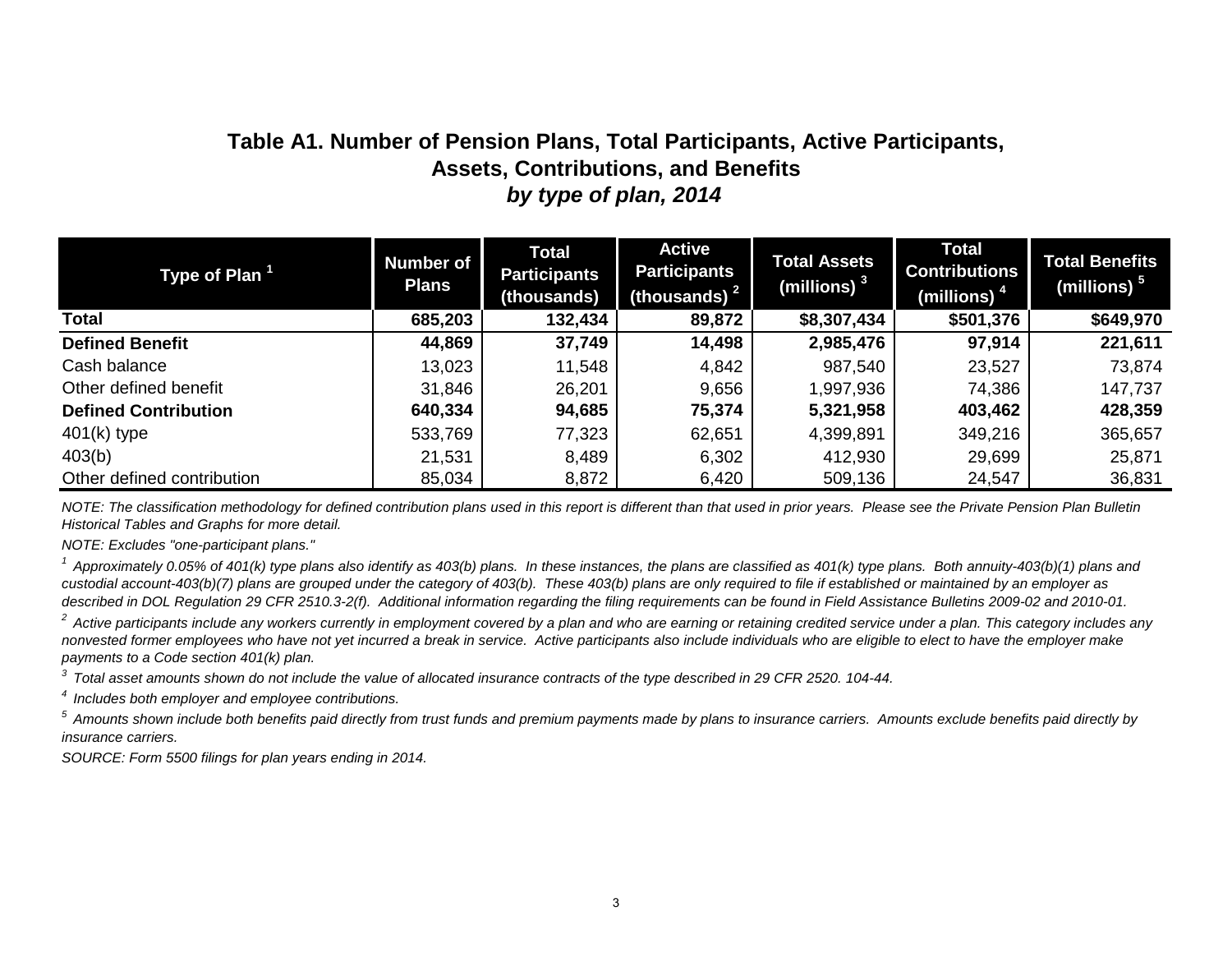# **Table A1(a). Number of Pension Plans, Total Participants, Active Participants, Assets, Contributions, and Benefits for Plans with 100 or More Participants** *by type of plan, 2014*

| Type of Plan <sup>1</sup>   | <b>Number of</b><br><b>Plans</b> | <b>Total</b><br><b>Participants</b><br>(thousands) | <b>Active</b><br><b>Participants</b><br>(thousands) $2$ | <b>Total Assets</b><br>(millions) <sup>3</sup> | <b>Total</b><br><b>Contributions</b><br>(millions) $^4$ | <b>Total Benefits</b><br>(millions) $5$ |
|-----------------------------|----------------------------------|----------------------------------------------------|---------------------------------------------------------|------------------------------------------------|---------------------------------------------------------|-----------------------------------------|
| Total                       | 87,109                           | 120,492                                            | 80,927                                                  | \$7,507,337                                    | \$433,282                                               | \$558,532                               |
| <b>Defined Benefit</b>      | 8,994                            | 37,300                                             | 14,239                                                  | 2,935,996                                      | 91,210                                                  | 207,796                                 |
| Cash balance                | 1,330                            | 11,395                                             | 4,719                                                   | 975,312                                        | 20,699                                                  | 68,143                                  |
| Other defined benefit       | 7,665                            | 25,905                                             | 9,521                                                   | 1,960,684                                      | 70,511                                                  | 139,652                                 |
| <b>Defined Contribution</b> | 78,115                           | 83,192                                             | 66,688                                                  | 4,571,340                                      | 342,072                                                 | 350,736                                 |
| $401(k)$ type               | 64,645                           | 67,246                                             | 54,853                                                  | 3,785,544                                      | 294,349                                                 | 303,458                                 |
| 403(b)                      | 7,231                            | 8,050                                              | 6,067                                                   | 395,507                                        | 28,102                                                  | 23,957                                  |
| Other defined contribution  | 6,240                            | 7,895                                              | 5,768                                                   | 390,290                                        | 19,621                                                  | 23,321                                  |

*NOTE: The classification methodology for defined contribution plans used in this report is different than that used in prior years. Please see the Private Pension Plan Bulletin Historical Tables and Graphs for more detail.*

*NOTE: Excludes "one-participant plans."*

*1 Approximately 0.05% of 401(k) type plans also identify as 403(b) plans. In these instances, the plans are classified as 401(k) type plans. Both annuity-403(b)(1) plans and custodial account-403(b)(7) plans are grouped under the category of 403(b). These 403(b) plans are only required to file if established or maintained by an employer as described in DOL Regulation 29 CFR 2510.3-2(f). Additional information regarding the filing requirements can be found in Field Assistance Bulletins 2009-02 and 2010-01.*

<sup>2</sup> Active participants include any workers currently in employment covered by a plan and who are earning or retaining credited service under a plan. This category includes any *nonvested former employees who have not yet incurred a break in service. Active participants also include individuals who are eligible to elect to have the employer make payments to a Code section 401(k) plan.* 

*3 Total asset amounts shown do not include the value of allocated insurance contracts of the type described in 29 CFR 2520. 104-44.*

*4 Includes both employer and employee contributions.*

*5 Amounts shown include both benefits paid directly from trust funds and premium payments made by plans to insurance carriers. Amounts exclude benefits paid directly by insurance carriers.*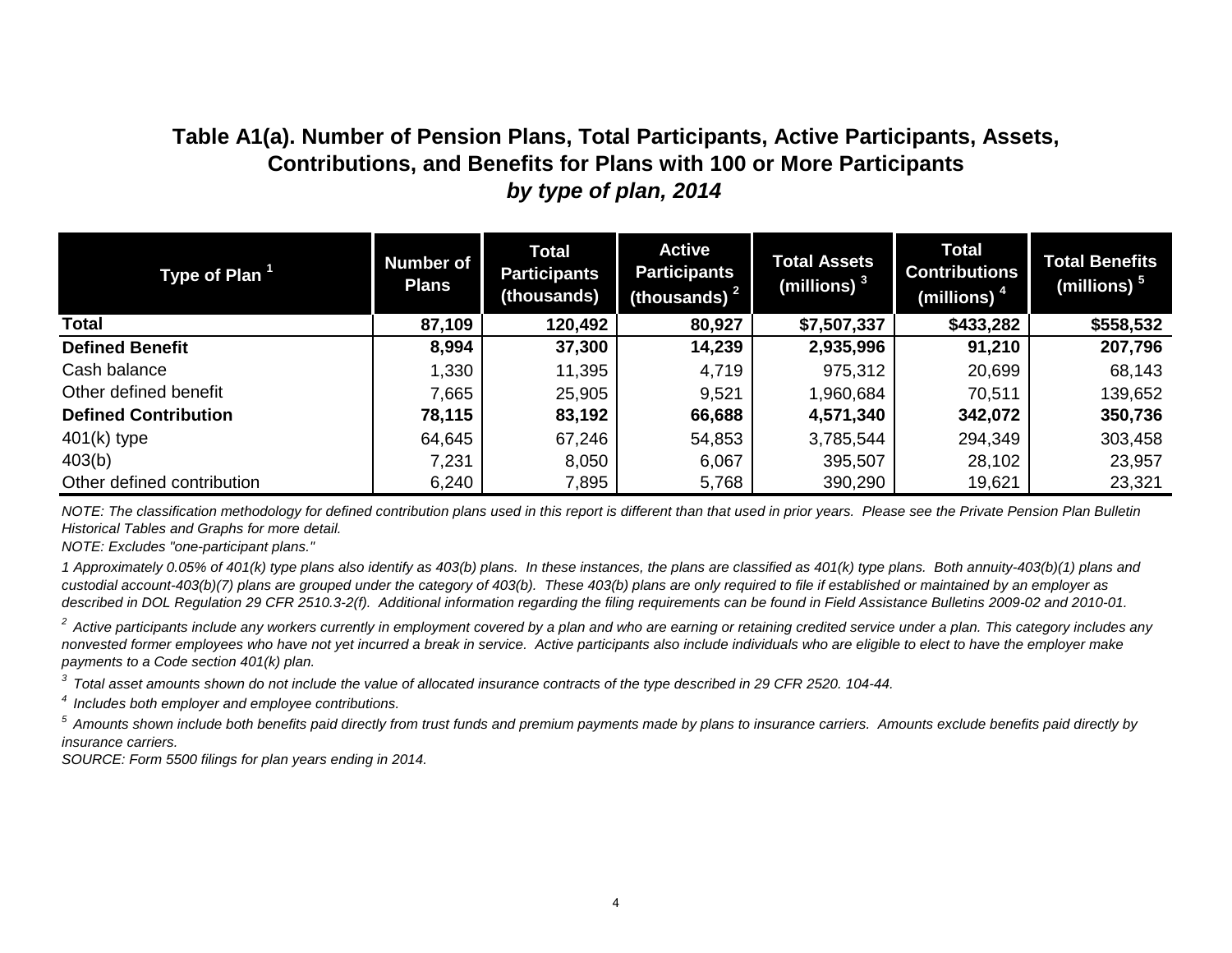# **Table A1(b). Number of Pension Plans, Total Participants, Active Participants, Assets, Contributions, and Benefits for Plans with Fewer than 100 Participants** *by type of plan, 2014*

| Type of Plan <sup>1</sup>   | <b>Number of</b><br><b>Plans</b> | <b>Total</b><br><b>Participants</b><br>(thousands) | <b>Active</b><br><b>Participants</b><br>(thousands) $2$ | <b>Total Assets</b><br>(millions) $^3$ | <b>Total</b><br><b>Contributions</b><br>(millions) <sup>4</sup> | <b>Total Benefits</b><br>(millions) $^5$ |
|-----------------------------|----------------------------------|----------------------------------------------------|---------------------------------------------------------|----------------------------------------|-----------------------------------------------------------------|------------------------------------------|
| <b>Total</b>                | 598,094                          | 11,942                                             | 8,945                                                   | \$800,097                              | \$68,094                                                        | \$91,438                                 |
| <b>Defined Benefit</b>      | 35,875                           | 449                                                | 259                                                     | 49,480                                 | 6,704                                                           | 13,815                                   |
| Cash balance                | 11,693                           | 153                                                | 123                                                     | 12,228                                 | 2,828                                                           | 5,730                                    |
| Other defined benefit       | 24,181                           | 296                                                | 136                                                     | 37,252                                 | 3,875                                                           | 8,085                                    |
| <b>Defined Contribution</b> | 562,219                          | 11,493                                             | 8,686                                                   | 750,617                                | 61,390                                                          | 77,623                                   |
| $401(k)$ type               | 469,125                          | 10,077                                             | 7,799                                                   | 614,347                                | 54,867                                                          | 62,198                                   |
| 403(b)                      | 14,300                           | 439                                                | 235                                                     | 17,424                                 | 1,597                                                           | 1,914                                    |
| Other defined contribution  | 78,794                           | 977                                                | 652                                                     | 118,846                                | 4,926                                                           | 13,510                                   |

*NOTE: The classification methodology for defined contribution plans used in this report is different than that used in prior years. Please see the Private Pension Plan Bulletin Historical Tables and Graphs for more detail.*

*NOTE: Excludes "one-participant plans."*

*1 Approximately 0.05% of 401(k) type plans also identify as 403(b) plans. In these instances, the plans are classified as 401(k) type plans. Both annuity-403(b)(1) plans and custodial account-403(b)(7) plans are grouped under the category of 403(b). These 403(b) plans are only required to file if established or maintained by an employer as described in DOL Regulation 29 CFR 2510.3-2(f). Additional information regarding the filing requirements can be found in Field Assistance Bulletins 2009-02 and 2010-01.*

<sup>2</sup> Active participants include any workers currently in employment covered by a plan and who are earning or retaining credited service under a plan. This category includes any *nonvested former employees who have not yet incurred a break in service. Active participants also include individuals who are eligible to elect to have the employer make payments to a Code section 401(k) plan.* 

*3 Total asset amounts shown do not include the value of allocated insurance contracts of the type described in 29 CFR 2520. 104-44.*

*4 Includes both employer and employee contributions.*

*5 Amounts shown include both benefits paid directly from trust funds and premium payments made by plans to insurance carriers. Amounts exclude benefits paid directly by insurance carriers.*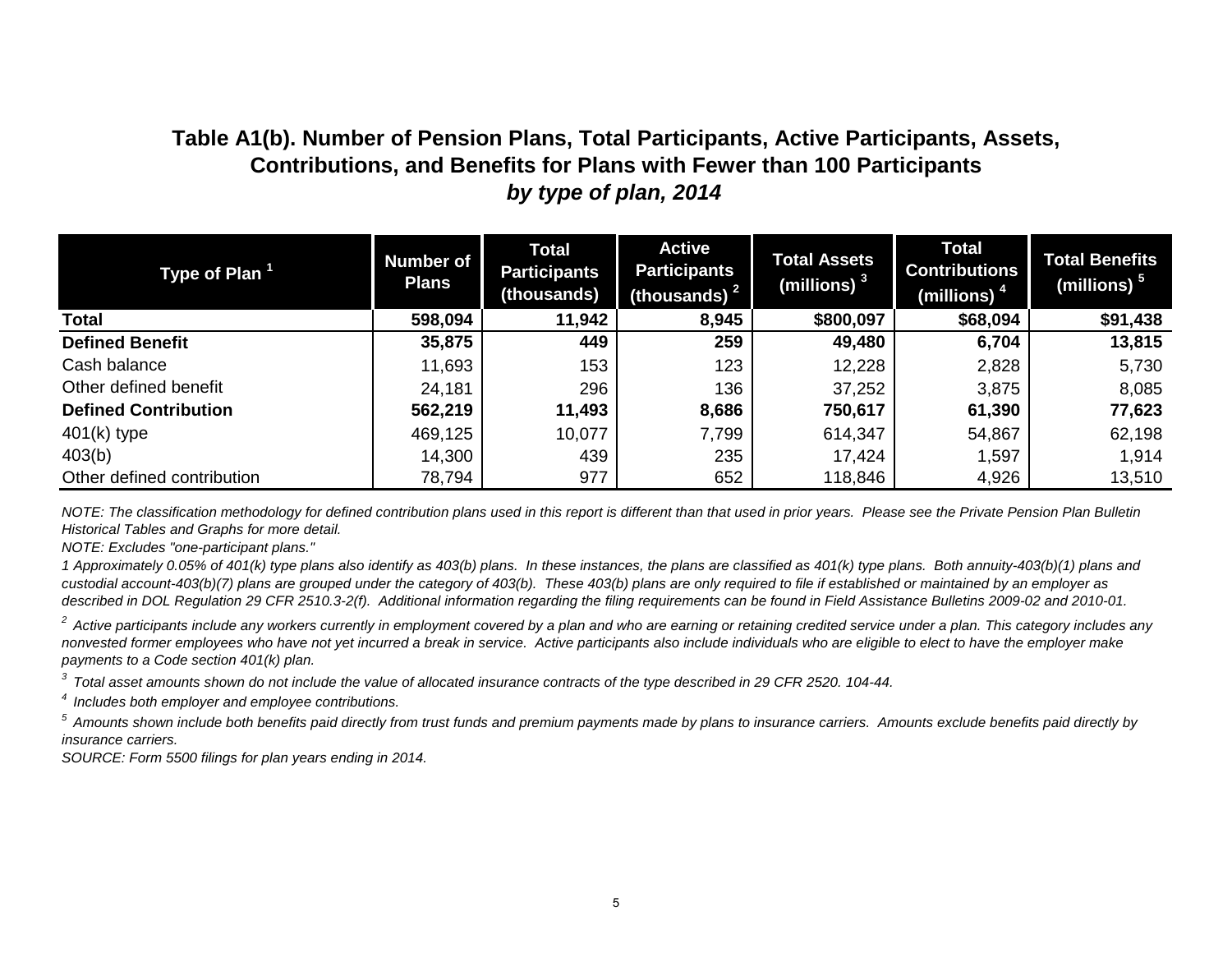#### **Table A2. Number of Participants in Pension Plans** *by type of plan and type of participant, 2014*

*(numbers in thousands)*

|                                                                                                    |              | <b>Total Plans</b>               |                                       | Multiemployer Plans <sup>2</sup><br>Single Employer Plans |                                  |                                       |              |                                  |                                       |  |
|----------------------------------------------------------------------------------------------------|--------------|----------------------------------|---------------------------------------|-----------------------------------------------------------|----------------------------------|---------------------------------------|--------------|----------------------------------|---------------------------------------|--|
| <b>Type of Participant</b>                                                                         | <b>Total</b> | <b>Defined</b><br><b>Benefit</b> | <b>Defined</b><br><b>Contribution</b> | <b>Total</b>                                              | <b>Defined</b><br><b>Benefit</b> | <b>Defined</b><br><b>Contribution</b> | <b>Total</b> | <b>Defined</b><br><b>Benefit</b> | <b>Defined</b><br><b>Contribution</b> |  |
| Active participants <sup>3</sup><br>Retired or separated participants                              | 89.872       | 14,498                           | 75,374                                | 82.478                                                    | 10,513                           | 71,966                                | 7,394        | 3,986                            | 3,408                                 |  |
| receiving benefits <sup>4</sup><br>Other retired or separated<br>participants with vested right to | 13,248       | 11,975                           | 1,273                                 | 9,973                                                     | 8,834                            | 1,139                                 | 3,275        | 3,141                            | 134                                   |  |
| benefits <sup>4</sup>                                                                              | 29,314       | 11,276                           | 18,038                                | 25,333                                                    | 8,307                            | 17,026                                | 3,981        | 2,969                            | 1,013                                 |  |
| <b>Total Participants</b>                                                                          | 132,434      | 37,749                           | 94,685                                | 117,784                                                   | 27,654                           | 90,130                                | 14,651       | 10,096                           | 4,555                                 |  |
| Participants with account                                                                          |              |                                  |                                       |                                                           |                                  |                                       |              |                                  |                                       |  |
| balances <sup>5</sup>                                                                              | 69,667       | 15                               | 69,652                                | 66,142                                                    | 15                               | 66,127                                | 3,526        | $*1$                             | 3,525                                 |  |
| Beneficiaries <sup>6</sup>                                                                         | 2,375        | 2,160                            | 215                                   | 1,745                                                     | 1,552                            | 193                                   | 630          | 608                              | 22                                    |  |
| <b>Total Participants and</b>                                                                      |              |                                  |                                       |                                                           |                                  |                                       |              |                                  |                                       |  |
| <b>Beneficiaries</b>                                                                               | 134,809      | 39,909                           | 94,900                                | 119,529                                                   | 29,206                           | 90,323                                | 15,280       | 10,703                           | 4,577                                 |  |

*NOTE: Excludes "one-participant plans."*

<sup>1</sup> Includes single employer plans, plans of controlled groups of corporations, and multiple-employer noncollectively bargained plans. All defined benefit plans paying premiums to PBGC's single employer *program are included.*

*2 Includes multiemployer plans and multiple-employer collectively bargained plans. All defined benefit plans paying premiums to PBGC's multiemployer program are included.*

<sup>3</sup> Active participants include any workers currently in employment covered by a plan and who are earning or retaining credited service under a plan. This category includes any nonvested former employees who have not yet incurred a break in service. Active participants also include individuals who are eligible to elect to have the employer make payments to a Code section 401(k) plan.

*4 Beginning with the 2014 Form 5500-SF, filers report both total and active participants. As a result, retired or separated participants are imputed based on the historical distribution of retired or separated participants either receiving benefits or with vested right to benefits. See the related Appendix in the Private Pension Plan Bulletin Historical Tables and Graphs for more details.*

*5 Participants with account balances are a subset of Total Participants and Beneficiaries.*

*6 Deceased participants whose beneficiaries are receiving or are entitled to receive benefits. Form 5500-SF filers include these participants with total participants but do not report on these participants separately.*

*\*/ Fewer than 500 participants.*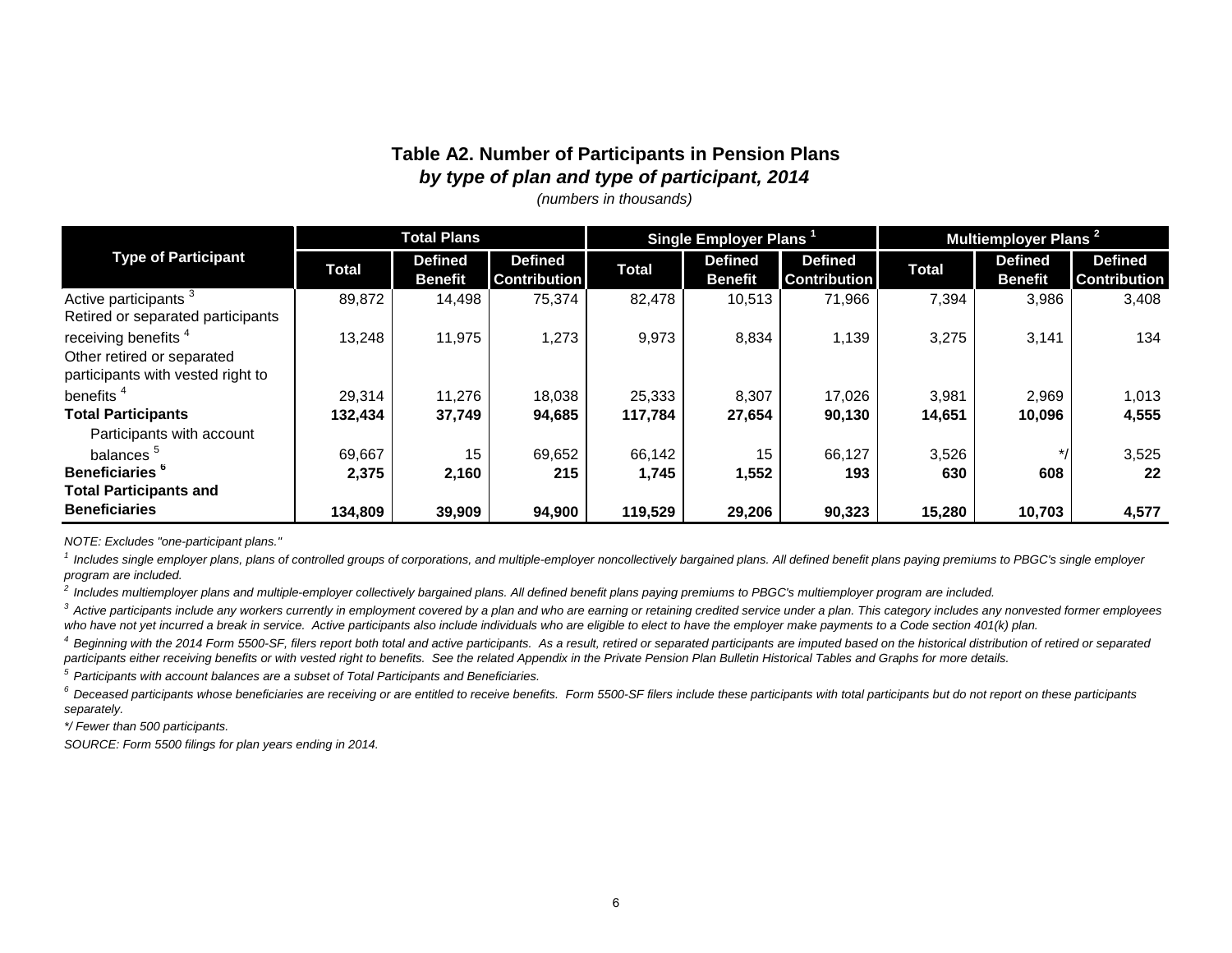# **Table A3. Balance Sheet of Pension Plans** *by type of plan, 2014*

*(amounts in millions)*

|                                                 | <b>Total</b> | <b>Defined</b> | <b>Defined</b>      |
|-------------------------------------------------|--------------|----------------|---------------------|
| <b>Type of Asset or Liability</b>               |              | <b>Benefit</b> | <b>Contribution</b> |
|                                                 |              |                |                     |
| Partnership/joint venture interests             | \$127,054    | \$119,652      | \$7,402             |
| <b>Employer real property</b>                   | 283          | 101            | 183                 |
| Real estate (other than employer real property) | 19,250       | 16,596         | 2,655               |
| <b>Employer securities</b>                      | 320,916      | 3,078          | 317,837             |
| Participant loans                               | 69,556       | 170            | 69,386              |
| Loans (other than to participants)              | 7,238        | 4,775          | 2,463               |
| Other investments <sup>1</sup>                  | 7,085,702    | 2,800,417      | 4,285,286           |
| Form 5500-SF Assets <sup>2</sup>                | 677,434      | 40,687         | 636,747             |
| <b>Total Assets</b>                             | 8,307,434    | 2,985,476      | 5,321,958           |
|                                                 |              |                |                     |
| <b>Total Liabilities</b>                        | 91,041       | 54,746         | 36,295              |
| <b>Net Assets</b>                               | 8,216,393    | 2,930,730      | 5,285,662           |

*NOTE: Excludes "one-participant plans." NOTE: Total asset amounts shown do not include the value of allocated insurance contracts of the type described in 29 CFR 2520. 104-44.*

*1 This table summarizes assets that appear on both the Schedule H (for plans with 100 or more participants) and Schedule I (for plans with fewer than 100 participants). All asset items that appear on the more detailed Schedule H but not the Schedule I are grouped under "Other investments." Tables C4-C6 summarize the more detailed Schedule H asset information for large plans.*

*2 The Form 5500-SF shares no asset items with Schedule H or Schedule I. Therefore, the total assets reported by Form 5500-SF filers are summarized on this line item.*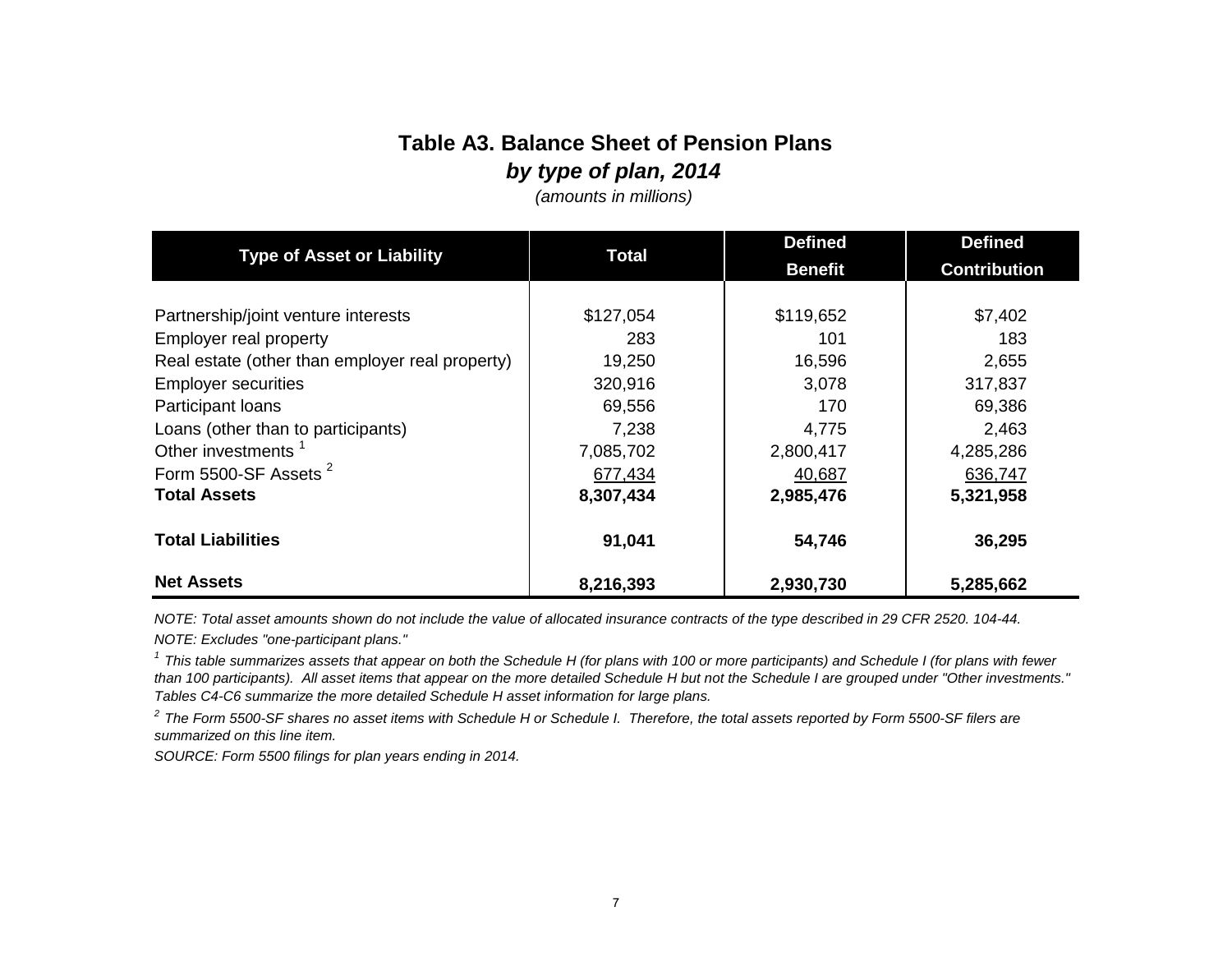# **Table A4. Income Statement of Pension Plans** *by type of plan, 2014*

*(amounts in millions)*

| <b>Income and Expenses</b>                                  | <b>Total</b> | <b>Defined</b><br><b>Benefit</b> | <b>Defined</b><br><b>Contribution</b> |  |
|-------------------------------------------------------------|--------------|----------------------------------|---------------------------------------|--|
| <b>Income</b>                                               |              |                                  |                                       |  |
| <b>Employer contributions</b>                               | \$241,735    | \$96,838                         | \$144,897                             |  |
| Participant contributions                                   | 221,985      | 631                              | 221,355                               |  |
| Contributions from others (including rollovers)             | 36,376       | 421                              | 35,955                                |  |
| Noncash contributions                                       | 1,280        | 24                               | 1,256                                 |  |
| All other income <sup>1</sup>                               | 608,543      | 259,408                          | 349,135                               |  |
| <b>Total Income</b>                                         | 1,109,919    | 357,322                          | 752,597                               |  |
| <b>Expenses</b>                                             |              |                                  |                                       |  |
| Total benefit payments                                      | 649,970      | 221,611                          | 428,359                               |  |
| Certain deemed and/or corrective distributions <sup>2</sup> | 1,782        | 11                               | 1,771                                 |  |
| Administrative expenses <sup>3</sup>                        | 17,281       | 11,665                           | 5,616                                 |  |
| Other or unspecified expenses                               | 1,292        | <u> 100</u>                      | 1,192                                 |  |
| <b>Total Expenses</b>                                       | 670,325      | 233,387                          | 436,938                               |  |
| <b>Net Income</b>                                           | 439,594      | 123,935                          | 315,659                               |  |

*NOTE: Excludes "one-participant plans."*

<sup>1</sup> This table summarizes income and expenses that appear on the Schedule H (for plans with 100 or more participants), the Schedule I (for plans with fewer than 100 participants), and the Form 5500-SF. All income and expense items that appear on the more detailed Schedule H but not the Schedule *I or Form 5500-SF (e.g., Interest earnings, Dividends, Rents, and several line items reporting realized or unrealized gains/losses on investments) are grouped under "All other income" or "Other expenses." Tables C9-C11 summarize the more detailed Schedule H income information for large plans.*

<sup>2</sup> For plans filing Schedule H or Schedule I, this line item represents the combination of "Corrective distributions" and "Certain deemed distributions of *participant loans" to be consistent with the Form 5500-SF line item "Certain deemed and/or corrective distributions."*

*3 For Schedule H filers, "Administrative expenses" is equal to the "Total administrative expenses" line item, while for Schedule I and Form 5500-SF filers, "Administrative expenses" includes only the "Administrative service providers" line item.*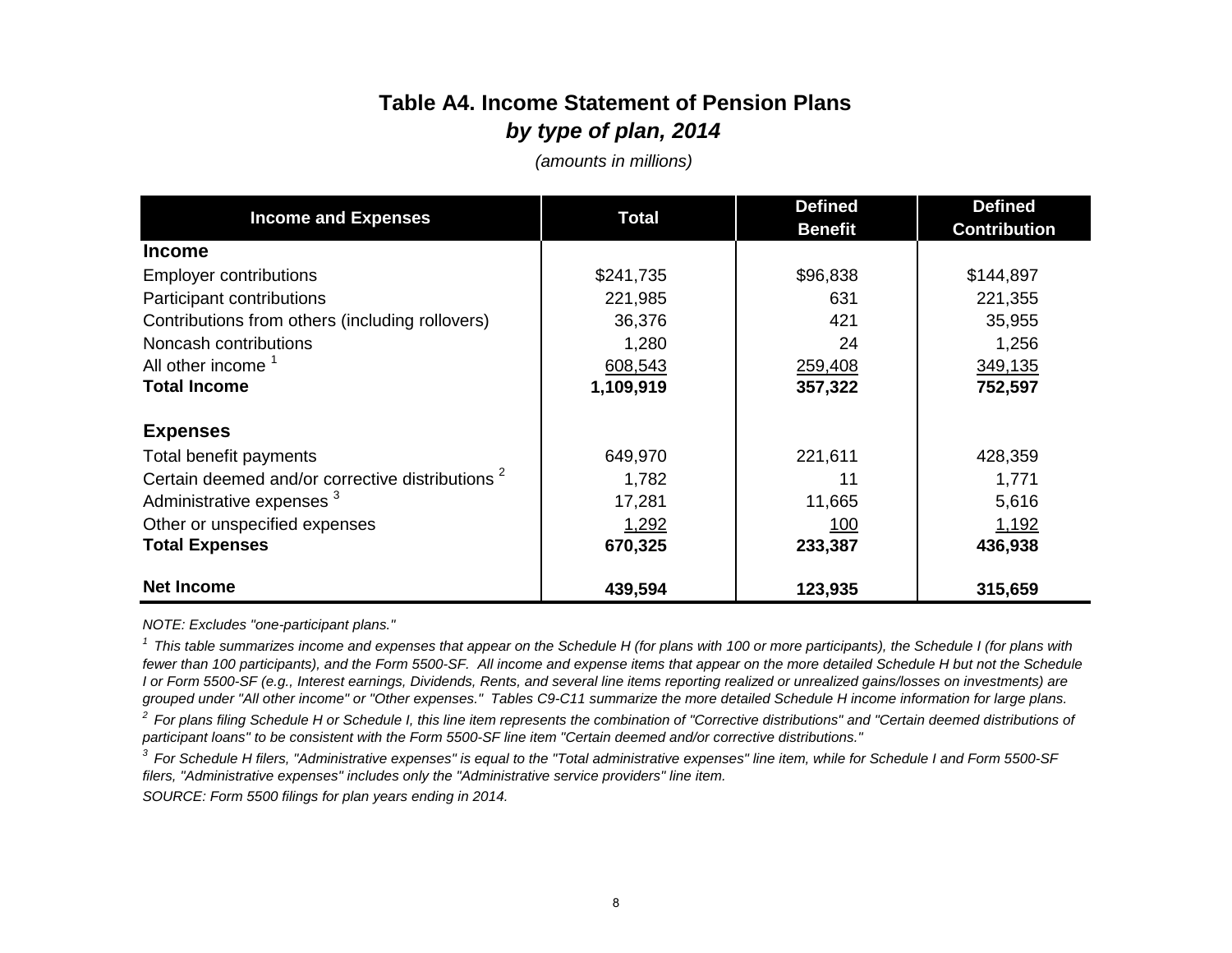### **Table A5. Amount of Assets in Pension Plans** *by type of plan and method of funding, 2014*

*(amounts in millions)*

|                          | <b>Total Plans</b> |                           |                                       |              | Single Employer Plans     |                                | <b>Multiemployer Plans</b> |                                  |                                |  |
|--------------------------|--------------------|---------------------------|---------------------------------------|--------------|---------------------------|--------------------------------|----------------------------|----------------------------------|--------------------------------|--|
| <b>Method of Funding</b> | <b>Total</b>       | Defined<br><b>Benefit</b> | <b>Defined</b><br><b>Contribution</b> | <b>Total</b> | <b>Defined</b><br>Benefit | <b>Defined</b><br>:cntribution | Total                      | <b>Defined</b><br><b>Benefit</b> | <b>Defined</b><br>∶ontribution |  |

**Funding arrangement for investment of assets**

| <b>Total</b>              |           | \$8,307,434 \$2,985,476 |           | \$5,321,958 \$7,603,903 \$2,484,996 |            | \$5,118,907 | \$703,531 | \$500,480 | \$203,051 |
|---------------------------|-----------|-------------------------|-----------|-------------------------------------|------------|-------------|-----------|-----------|-----------|
| Form 5500-SF <sup>3</sup> | 677.434   | 40.687                  | 636.747   | 677.432                             | 40,687     | 636.745     |           |           |           |
| Insurance                 | 67.917    | 21,709                  | 46,208    | 67.653                              | 21.576     | 46,077      | 264       | 1331      | 131       |
| Section 412(i) ins.       | 365       | 24 <sub>1</sub>         | 342       | 365                                 | <b>23I</b> | 342         | $***/$    | $***$     |           |
| Trust                     | 5,221,433 | .938.143                | 3,283,290 | 4.882.187                           | .723.750   | 3.158.437   | 339,246   | 214.393   | 124,853   |
| Trust and insurance       | 2,340,281 | 984.914                 | 1,355,367 | ,976,262                            | 698.960    | 1,277,302   | 364.019   | 285.954   | 78,064    |
| Not determinable          |           |                         |           |                                     |            |             |           |           |           |

#### **Funding arrangement for payment of benefits**

| <b>Total</b>              |           | \$8,307,434 \$2,985,476 |           | $$5,321,958$ $$7,603,903$ | \$2,484,996 | \$5,118,907 | \$703,531 | \$500,480       | \$203,051 |
|---------------------------|-----------|-------------------------|-----------|---------------------------|-------------|-------------|-----------|-----------------|-----------|
| Form 5500-SF <sup>3</sup> | 677.434   | 40.687                  | 636.747   | 677,432                   | 40.687      | 636.745     |           |                 |           |
| Insurance                 | 76.201l   | 23,221                  | 52,980    | 76,056                    | 23.134      | 52,922      | 145I      | 87              | 58        |
| Section 412(i) ins.       | 473I      | 1301                    | 343I      | 369 I                     | 57          | 311         | 104I      | 72 <sub>1</sub> | 32        |
| Trust                     | 5.574.106 | 2.127.818               | 3,446,288 | 5,060,085                 | 1.777.851   | 3,282,234   | 514.022   | 349.968         | 164,054   |
| Trust and insurance       | .979.217  | 793.621                 | 1,185,596 | 1,789,958                 | 643.267     | 1.146.691   | 189,259   | 150.354         | 38,905    |
| Not determinable          |           |                         |           |                           |             |             |           |                 |           |

*NOTE: Total asset amounts shown do not include the value of allocated insurance contracts of the type described in 29 CFR 2520. 104-44.*

*NOTE: Excludes "one-participant plans."*

<sup>1</sup> Includes single employer plans, plans of controlled groups of corporations, and multiple-employer noncollectively bargained plans. All defined benefit plans paying premiums to PBGC's single *employer program are included.*

*2 Includes multiemployer plans and multiple-employer collectively bargained plans. All defined benefit plans paying premiums to PBGC's multiemployer program are included.*

*3 Form 5500-SF filers do not report on the plan funding nor benefit arrangements.* 

*\*\*/ Less than \$500,000.*

*- Missing data.*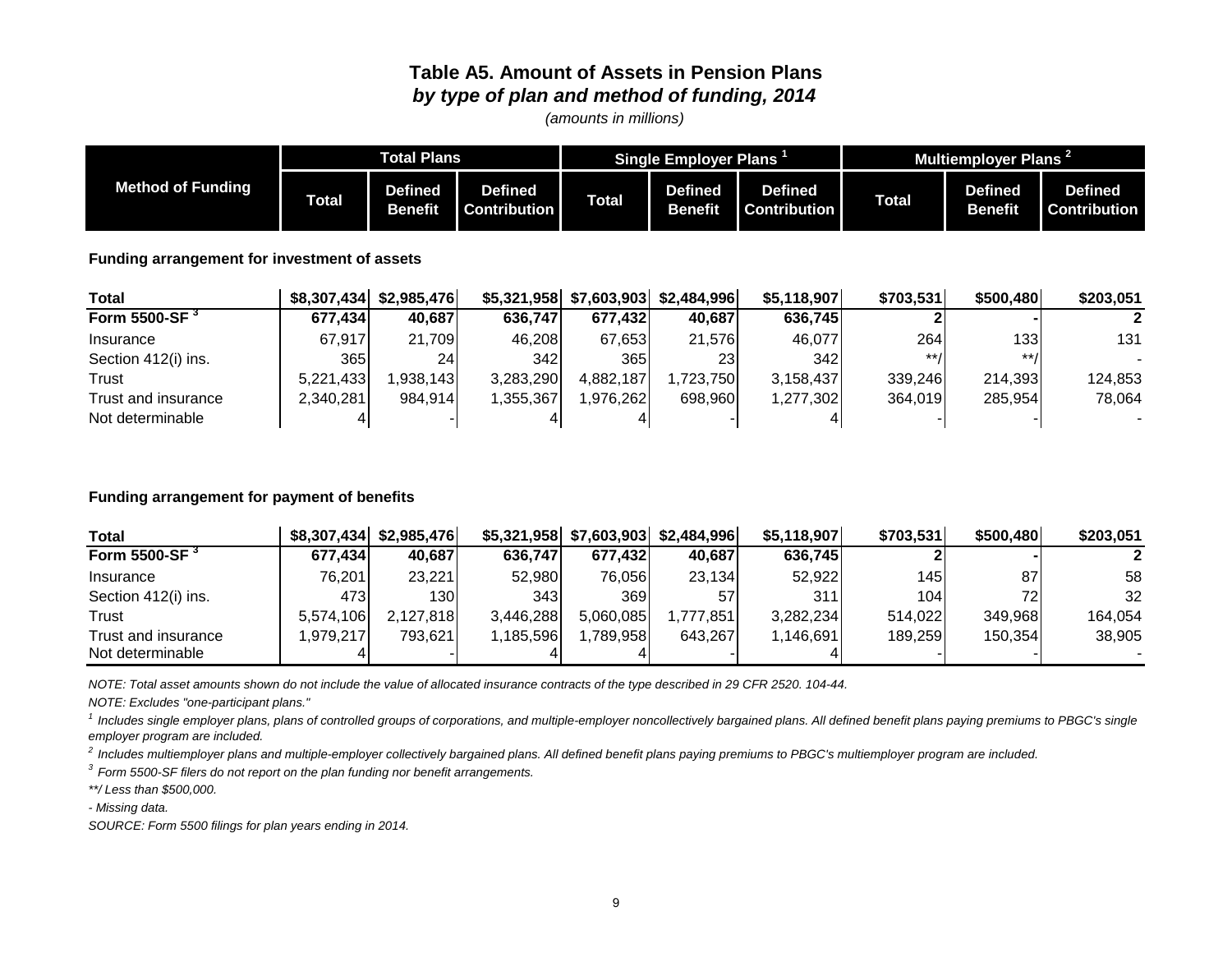### **Table A6. Collective Bargaining Status of Pension Plans, Total Participants, and Assets** *by type of plan, 2014*

|                                                             |                   |                                  | <b>Total Plans</b>                                 |                                             |              | <b>Defined Benefit</b>                             |                                                          | <b>Defined Contribution</b> |                                                    |                                       |  |
|-------------------------------------------------------------|-------------------|----------------------------------|----------------------------------------------------|---------------------------------------------|--------------|----------------------------------------------------|----------------------------------------------------------|-----------------------------|----------------------------------------------------|---------------------------------------|--|
| <b>Collective Bargaining Status / Plan</b><br><b>Entity</b> |                   | <b>Number of</b><br><b>Plans</b> | <b>Total</b><br><b>Participants</b><br>(thousands) | <b>Total Assets Number of</b><br>(millions) | <b>Plans</b> | <b>Total</b><br><b>Participants</b><br>(thousands) | <b>Total Assets Number of</b><br>(millions) <sup>1</sup> | <b>Plans</b>                | <b>Total</b><br><b>Participants</b><br>(thousands) | <b>Total Assets</b><br>(millions) $1$ |  |
|                                                             | <b>Total</b>      | 685,203                          | 132,434                                            | \$8,307,434                                 | 44,869       | 37.749                                             | \$2,985,476                                              | 640,334                     | 94.685                                             | \$5,321,958                           |  |
| Total                                                       | Single Employer   | 682,532                          | 117,784                                            | 7,603,903                                   | 43.466       | 27,654                                             | 2,484,996                                                | 639.066                     | 90.130                                             | 5,118,907                             |  |
|                                                             | Multiemployer     | 2,671                            | 14,651                                             | 703,531                                     | 1,403        | 10,096                                             | 500,480                                                  | .268                        | 4,555                                              | 203,051                               |  |
| Noncollectively                                             | Total             | 676.879                          | 100.408                                            | 6,048,577                                   | 41.354       | 19.599                                             | 1,632,463                                                | 635.526                     | 80.809                                             | 4,416,115                             |  |
| bargained plans                                             | Single Employer 2 | 676,879                          | 100,408                                            | 6,048,577                                   | 41,354       | 19,599                                             | 1,632,463                                                | 635,526                     | 80,809                                             | 4,416,115                             |  |
| Collective                                                  | Total             | 8,323                            | 32,027                                             | 2,258,857                                   | 3,515        | 18,151                                             | 353,014                                                  | 4,808                       | 13,876                                             | 905,843                               |  |
|                                                             | Single Employer 2 | 5,652                            | 17.376                                             | 555,326                                     | 2.112        | 8,055                                              | 852,533                                                  | 3,540                       | 9,321                                              | 702,792                               |  |
| bargaining plans                                            | Multiemplover     | 2,671                            | 14,651                                             | 703,531                                     | 1,403        | 10,096                                             | 500,480                                                  | .268                        | 4,555                                              | 203,051                               |  |

*NOTE: Some collectively bargained plans cover nonbargaining unit employees under a separate non-negotiated benefit structure.*

*NOTE: Excludes "one-participant plans."*

*1 Total asset amounts shown do not include the value of allocated insurance contracts of the type described in 29 CFR 2520. 104-44.*

<sup>2</sup> Includes single employer plans, plans of controlled groups of corporations, and multiple-employer noncollectively bargained plans. All defined benefit plans paying premiums to PBGC's single employer program are *included.*

*3 Includes multiemployer plans and multiple-employer collectively bargained plans. All defined benefit plans paying premiums to PBGC's multiemployer program are included.*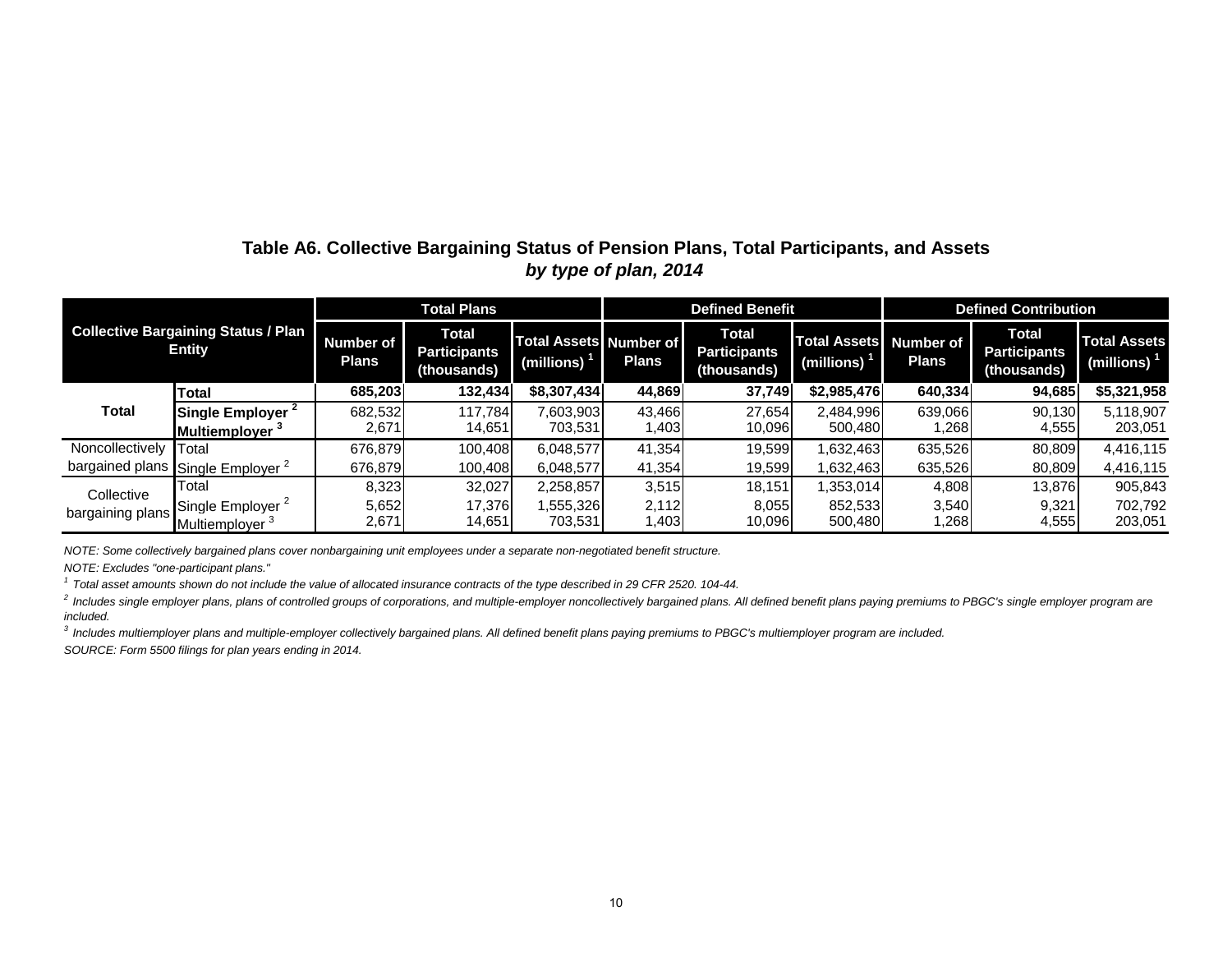## *by type of plan and number of participants, 2014* **Table B1. Distribution of Pension Plans**

|                               |              | <b>Total Plans</b>               |                                       |              | Single Employer Plans <sup>1</sup> |                                       |              | Multiemployer Plans <sup>2</sup> |                                       |
|-------------------------------|--------------|----------------------------------|---------------------------------------|--------------|------------------------------------|---------------------------------------|--------------|----------------------------------|---------------------------------------|
| <b>Number of Participants</b> | <b>Total</b> | <b>Defined</b><br><b>Benefit</b> | <b>Defined</b><br><b>Contribution</b> | <b>Total</b> | <b>Defined</b><br><b>Benefit</b>   | <b>Defined</b><br><b>Contribution</b> | <b>Total</b> | <b>Defined</b><br><b>Benefit</b> | <b>Defined</b><br><b>Contribution</b> |
| <b>Total</b>                  | 685,203      | 44,869                           | 640,334                               | 682,532      | 43,466                             | 639,066                               | 2,671        | 1,403                            | 1,268                                 |
| None or not reported          | 28,655       | 2,801                            | 25,854                                | 28,615       | 2,788                              | 25,827                                | 40           | 13                               | 27                                    |
| $2 - 9$                       | 241,548      | 21,152                           | 220,395                               | 241,538      | 21,152                             | 220,385                               | 10           |                                  | 10                                    |
| $10 - 24$                     | 163,018      | 7,001                            | 156,017                               | 163,003      | 6,996                              | 156,007                               | 15           |                                  | 10                                    |
| 25-49                         | 96,031       | 2,746                            | 93,285                                | 96,011       | 2,737                              | 93,274                                | 20           |                                  | 11                                    |
| 50-99                         | 68,841       | 2,175                            | 66,667                                | 68,788       | 2,149                              | 66,638                                | 54           | 25                               | 28                                    |
| 100-249                       | 44,255       | 2,368                            | 41,887                                | 44,033       | 2,260                              | 41,772                                | 222          | 108                              | 114                                   |
| 250-499                       | 18,189       | 1,692                            | 16,497                                | 17,825       | 1,514                              | 16,311                                | 364          | 178                              | 186                                   |
| 500-999                       | 10,465       | 1,397                            | 9,069                                 | 9,997        | 1,144                              | 8,852                                 | 469          | 252                              | 216                                   |
| 1,000-2,499                   | 7,429        | 1,561                            | 5,868                                 | 6,772        | 1,208                              | 5,565                                 | 657          | 353                              | 303                                   |
| 2,500-4,999                   | 3,139        | 794                              | 2,346                                 | 2,769        | 608                                | 2,160                                 | 371          | 186                              | 185                                   |
| 5,000-9,999                   | 1,745        | 520                              | 1,225                                 | 1,541        | 409                                | 1,132                                 | 204          | 111                              | 93                                    |
| 10,000-19,999                 | 994          | 308                              | 686                                   | 873          | 228                                | 645                                   | 121          | 80                               | 41                                    |
| 20,000-49,999                 | 613          | 239                              | 374                                   | 530          | 187                                | 343                                   | 83           | 51                               | 31                                    |
| 50,000 or more                | 278          | 115                              | 163                                   | 237          | 84                                 | 153                                   | 41           | 31                               | 10                                    |

*NOTE: Excludes "one-participant plans."*

<sup>1</sup> Includes single employer plans, plans of controlled groups of corporations, and multiple-employer noncollectively bargained plans. All defined benefit plans paying premiums to PBGC's *single employer program are included.*

*2 Includes multiemployer plans and multiple-employer collectively bargained plans. All defined benefit plans paying premiums to PBGC's multiemployer program are included.*

*- Missing data.*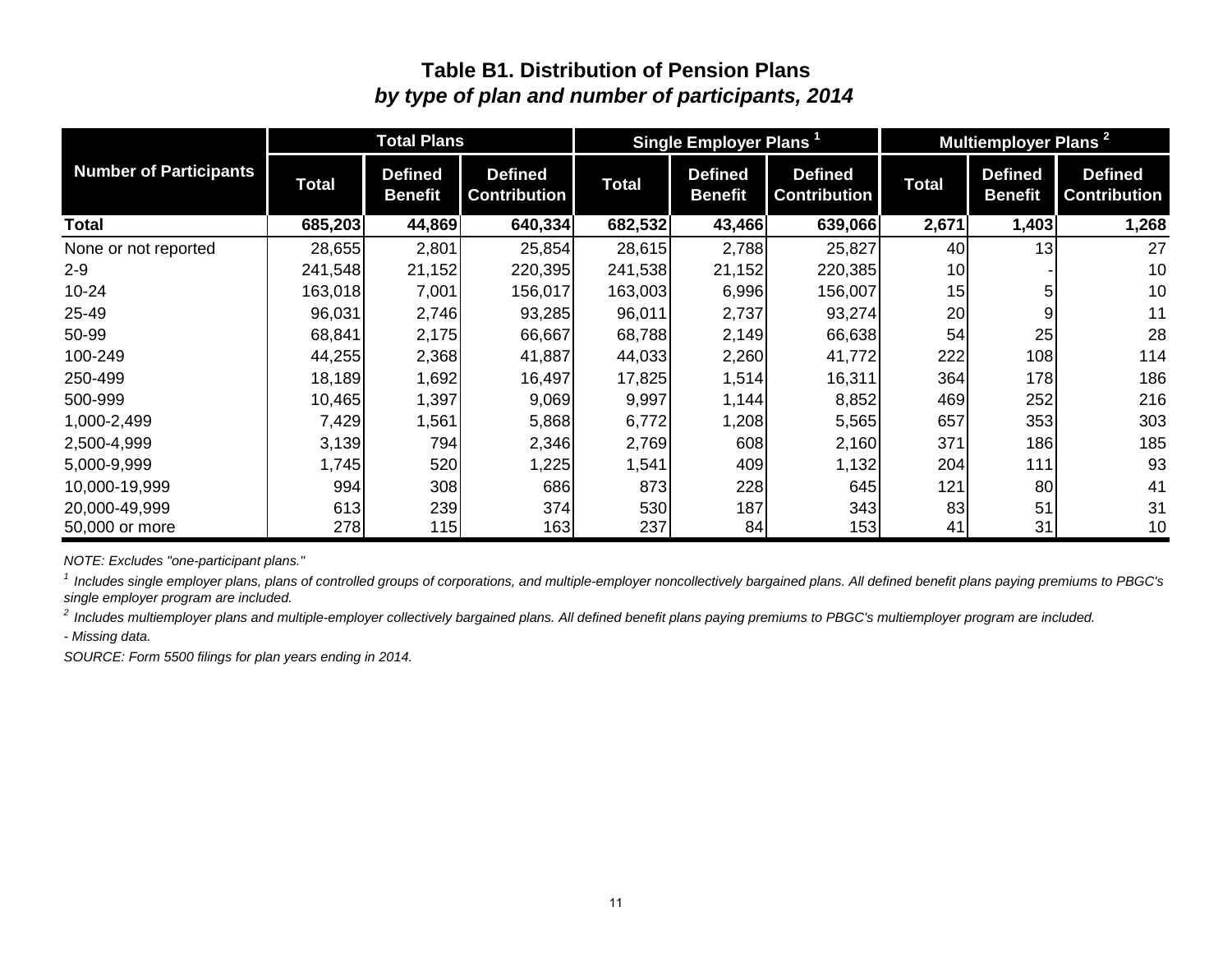### **Table B2. Distribution of Pension Plans** *by type of plan and amount of assets, 2014*

|                         |              | <b>Total Plans</b>               |                                       |              | Single Employer Plans <sup>1</sup> |                                       |              |                                  | Multiemployer Plans <sup>2</sup><br><b>Defined</b><br><b>Contribution</b><br>1,403<br>12<br>3<br>5<br>2<br>5<br>8 <sup>1</sup> |  |  |  |
|-------------------------|--------------|----------------------------------|---------------------------------------|--------------|------------------------------------|---------------------------------------|--------------|----------------------------------|--------------------------------------------------------------------------------------------------------------------------------|--|--|--|
| <b>Amount of Assets</b> | <b>Total</b> | <b>Defined</b><br><b>Benefit</b> | <b>Defined</b><br><b>Contribution</b> | <b>Total</b> | <b>Defined</b><br><b>Benefit</b>   | <b>Defined</b><br><b>Contribution</b> | <b>Total</b> | <b>Defined</b><br><b>Benefit</b> |                                                                                                                                |  |  |  |
| Total                   | 685,203      | 44,869                           | 640,334                               | 682,532      | 43,466                             | 639,066                               | 2,671        |                                  | 1,268                                                                                                                          |  |  |  |
| None or not reported    | 30,322       | 3,145                            | 27,178                                | 30,282       | 3,132                              | 27,149                                | 40           |                                  | 28                                                                                                                             |  |  |  |
| $$1-24K$                | 25,575       | 183                              | 25,391                                | 25,566       | 178                                | 25,388                                |              |                                  |                                                                                                                                |  |  |  |
| 25-49K                  | 17,712       | 209                              | 17,503                                | 17,705       | 204                                | 17,501                                |              |                                  |                                                                                                                                |  |  |  |
| 50-99K                  | 30,825       | 894                              | 29,931                                | 30,813       | 886                                | 29,927                                | 12           |                                  |                                                                                                                                |  |  |  |
| 100-249K                | 72,002       | 4,291                            | 67,711                                | 71,973       | 4,273                              | 67,701                                | 28           | 18                               | 10                                                                                                                             |  |  |  |
| 250-499K                | 88,794       | 5,620                            | 83,174                                | 88,773       | 5,609                              | 83,164                                | 21           | 11                               | 10                                                                                                                             |  |  |  |
| 500-999K                | 117,274      | 7,257                            | 110,018                               | 117,242      | 7,243                              | 109,999                               | 32           | 14                               | 18                                                                                                                             |  |  |  |
| 1-2.49M                 | 149,472      | 9,634                            | 139,838                               | 149,416      | 9,611                              | 139,806                               | 56           | 23                               | 32                                                                                                                             |  |  |  |
| 2.5-4.9M                | 70,561       | 4,208                            | 66,353                                | 70,430       | 4,164                              | 66,267                                | 130          | 44                               | 86                                                                                                                             |  |  |  |
| 5-9.9M                  | 37,327       | 2,103                            | 35,224                                | 37,129       | 2,039                              | 35,090                                | 198          | 64                               | 134                                                                                                                            |  |  |  |
| 10-24.9M                | 23,152       | 2,091                            | 21,061                                | 22,729       | 1,914                              | 20,815                                | 423          | 177                              | 247                                                                                                                            |  |  |  |
| 25-49.9M                | 8,817        | 1,364                            | 7,453                                 | 8,424        | 1,155                              | 7,269                                 | 393          | 209                              | 184                                                                                                                            |  |  |  |
| 50-74.9M                | 3,309        | 707                              | 2,602                                 | 3,057        | 577                                | 2,480                                 | 253          | 130                              | 122                                                                                                                            |  |  |  |
| 75-99.9M                | 1,899        | 469                              | 1,431                                 | 1,728        | 363                                | 1,366                                 | 171          | 106                              | 65                                                                                                                             |  |  |  |
| 100-149.9M              | 2,149        | 614                              | 1,535                                 | 1,936        | 485                                | 1,451                                 | 213          | 129                              | 84                                                                                                                             |  |  |  |
| 150-199.9M              | 1,248        | 372                              | 877                                   | 1,111        | 286                                | 825                                   | 137          | 86                               | 52                                                                                                                             |  |  |  |
| 200-249.9M              | 789          | 242                              | 547                                   | 706          | 197                                | 510                                   | 83           | 45                               | 37                                                                                                                             |  |  |  |
| 250-499.9M              | 1,744        | 586                              | 1,159                                 | 1,527        | 449                                | 1,078                                 | 217          | 136                              | 81                                                                                                                             |  |  |  |
| 500-999.9M              | 1,034        | 372                              | 662                                   | 921          | 290                                | 631                                   | 113          | 82                               | 31                                                                                                                             |  |  |  |
| $1 - 2.49B$             | 696          | 281                              | 415                                   | 607          | 219                                | 388                                   | 89           | 62                               | 27                                                                                                                             |  |  |  |
| 2.5B or more            | 500          | 228                              | 272                                   | 455          | 192                                | 263                                   | 45           | 36                               | $\boldsymbol{9}$                                                                                                               |  |  |  |

*NOTE: Total asset amounts shown do not include the value of allocated insurance contracts of the type described in 29 CFR 2520. 104-44.*

*NOTE: Excludes "one-participant plans."*

*NOTE: The letters K, M, and B denote thousands, millions, and billions respectively.*

<sup>1</sup> Includes single employer plans, plans of controlled groups of corporations, and multiple-employer noncollectively bargained plans. All defined benefit plans paying premiums to *PBGC's single employer program are included.*

*SOURCE: Form 5500 filings for plan years ending in 2014. 2 Includes multiemployer plans and multiple-employer collectively bargained plans. All defined benefit plans paying premiums to PBGC's multiemployer program are included.*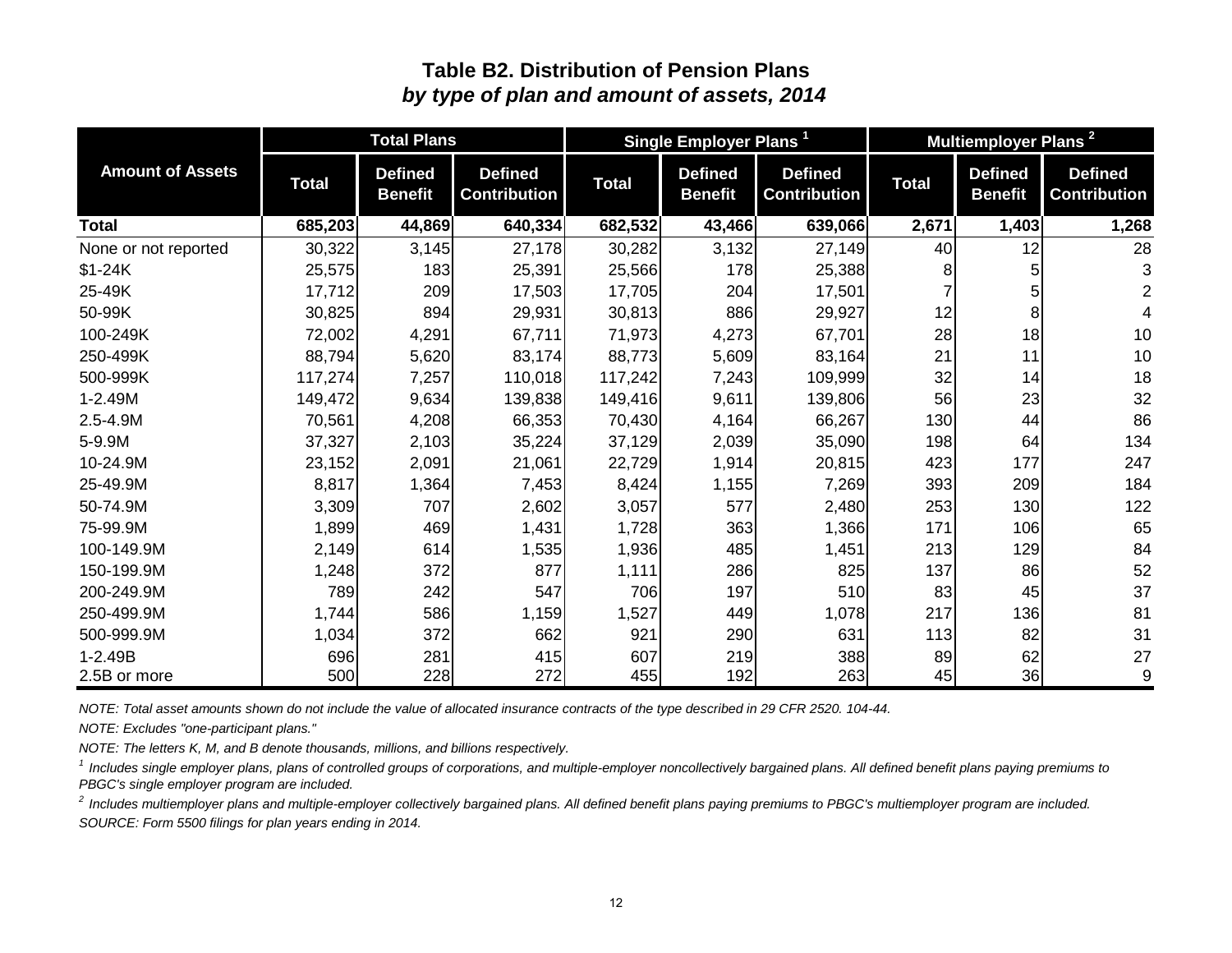### **Table B3. Distribution of Pension Plans** *by type of plan and industry, 2014*

|                                  |         | <b>Total Plans</b>               |                                       |              | Single Employer Plans <sup>1</sup> |                                       |                 |                                  | Multiemployer plans <sup>2</sup><br><b>Defined</b><br>1,403<br>6<br>523<br>123<br>103<br>26 |  |  |
|----------------------------------|---------|----------------------------------|---------------------------------------|--------------|------------------------------------|---------------------------------------|-----------------|----------------------------------|---------------------------------------------------------------------------------------------|--|--|
| <b>Industry</b>                  | Total   | <b>Defined</b><br><b>Benefit</b> | <b>Defined</b><br><b>Contribution</b> | <b>Total</b> | <b>Defined</b><br><b>Benefit</b>   | <b>Defined</b><br><b>Contribution</b> | Total           | <b>Defined</b><br><b>Benefit</b> | <b>Contribution</b>                                                                         |  |  |
| Total                            | 685,203 | 44,869                           | 640,334                               | 682,532      | 43,466                             | 639,066                               | 2,671           |                                  | 1,268                                                                                       |  |  |
| Agriculture                      | 7,393   | 511                              | 6,883                                 | 7,383        | 505                                | 6,879                                 | 10 <sup>1</sup> |                                  |                                                                                             |  |  |
| Mining                           | 3,933   | 334                              | 3,599                                 | 3,921        | 332                                | 3,589                                 | 12              |                                  | 10                                                                                          |  |  |
| Construction                     | 51,260  | 2,221                            | 49,039                                | 50,142       | 1,698                              | 48,444                                | 1,119           |                                  | 595                                                                                         |  |  |
| Manufacturing                    | 74,463  | 5,885                            | 68,578                                | 74,266       | 5,762                              | 68,504                                | 197             |                                  | 74                                                                                          |  |  |
| Transportation                   | 12,773  | 724                              | 12,049                                | 12,607       | 621                                | 11,986                                | 166             |                                  | 63                                                                                          |  |  |
| Communications and               |         |                                  |                                       |              |                                    |                                       |                 |                                  |                                                                                             |  |  |
| information                      | 12,432  | 806                              | 11,626                                | 12,389       | 780                                | 11,609                                | 43              |                                  | 17                                                                                          |  |  |
| <b>Utilities</b>                 | 2,461   | 364                              | 2,097                                 | 2,454        | 363                                | 2,091                                 |                 |                                  | 6                                                                                           |  |  |
| Wholesale trade                  | 37,105  | 2,422                            | 34,683                                | 37,069       | 2,399                              | 34,670                                | 36              | 23                               | 13                                                                                          |  |  |
| Retail trade                     | 41,249  | 1,531                            | 39,718                                | 41,160       | 1,465                              | 39,695                                | 89              | 67                               | 22                                                                                          |  |  |
| Finance, insurance &             |         |                                  |                                       |              |                                    |                                       |                 |                                  |                                                                                             |  |  |
| real estate                      | 63,244  | 5,494                            | 57,750                                | 62,648       | 5,158                              | 57,490                                | 596             | 336                              | 260                                                                                         |  |  |
| <b>Services</b>                  | 363,675 | 23,686                           | 339,989                               | 363,438      | 23,565                             | 339,873                               | 236             | 121                              | 115                                                                                         |  |  |
| Misc. organizations <sup>3</sup> | 15,035  | 887                              | 14,148                                | 14,875       | 816                                | 14,060                                | 160             | 72                               | 88                                                                                          |  |  |
| Industry not reported            | 180     |                                  | 176                                   | 180          |                                    | 176                                   |                 |                                  |                                                                                             |  |  |

*NOTE: Industry classifications are based on principal business activity code used in the North American Industry Classification System as of 2006. Therefore, the results in this table may not be directly comparable with results for years prior to 2006.*

*NOTE: Excludes "one-participant plans."*

<sup>1</sup> Includes single employer plans, plans of controlled groups of corporations, and multiple-employer noncollectively bargained plans. All defined benefit plans paying premiums to *PBGC's single employer program are included.*

*2 Includes multiemployer plans and multiple-employer collectively bargained plans. All defined benefit plans paying premiums to PBGC's multiemployer program are included.*

*3 Religious, grantmaking, civic, professional, labor, and similar organizations.*

*- Missing data.*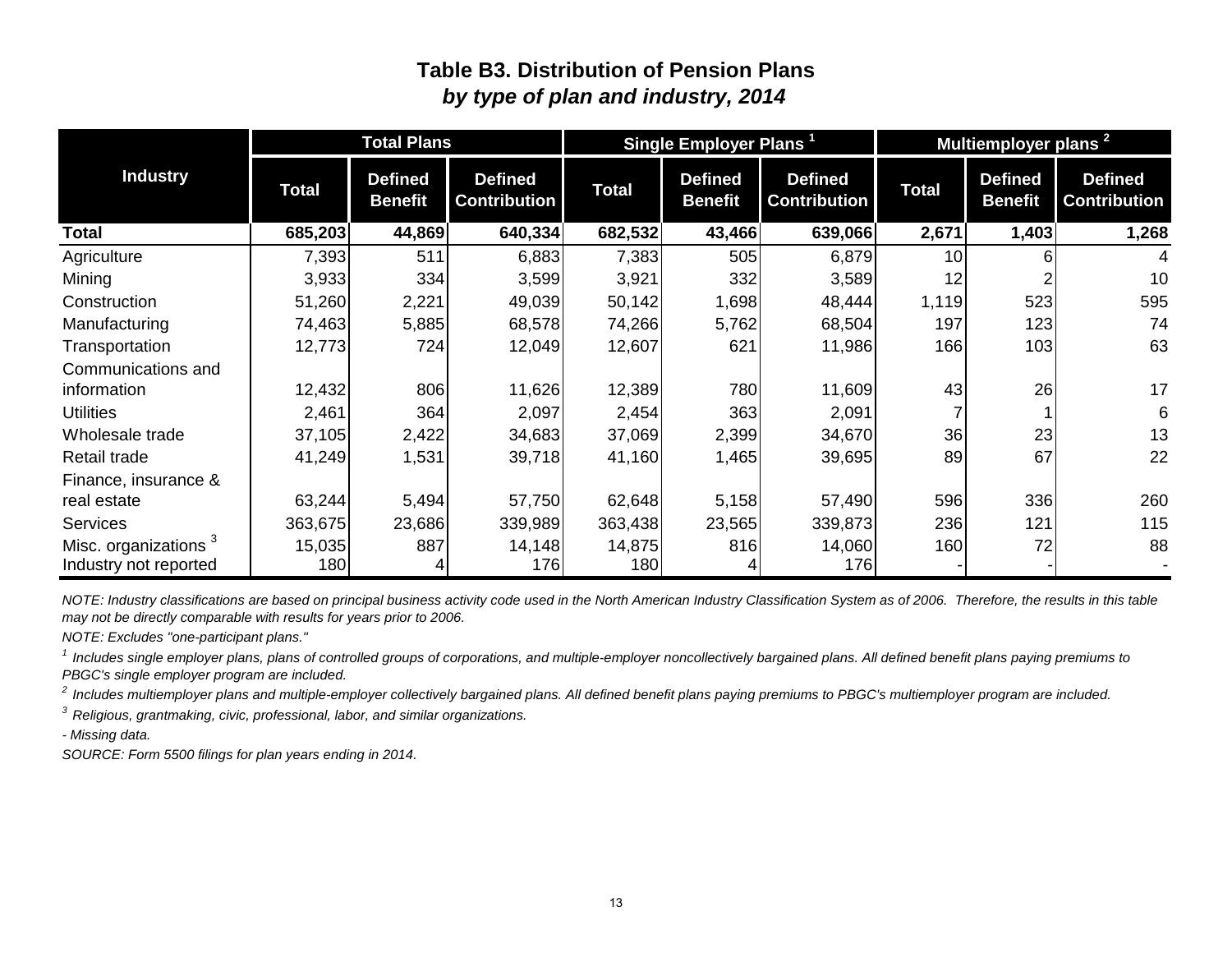## **Table B4. Distribution of Participants** *by type of plan and number of participants, 2014*

*(numbers in thousands)*

|                               |              | <b>Total Plans</b>               |                                       |              | Single Employer Plans <sup>1</sup> |                                       |              | Multiemployer Plans <sup>2</sup><br><b>Defined</b><br><b>Defined</b><br><b>Benefit</b><br>10,096<br>$\star$ /<br>$*1$ |                     |  |  |
|-------------------------------|--------------|----------------------------------|---------------------------------------|--------------|------------------------------------|---------------------------------------|--------------|-----------------------------------------------------------------------------------------------------------------------|---------------------|--|--|
| <b>Number of Participants</b> | <b>Total</b> | <b>Defined</b><br><b>Benefit</b> | <b>Defined</b><br><b>Contribution</b> | <b>Total</b> | <b>Defined</b><br><b>Benefit</b>   | <b>Defined</b><br><b>Contribution</b> | <b>Total</b> |                                                                                                                       | <b>Contribution</b> |  |  |
| Total                         | 132,434      | 37,749                           | 94,685                                | 117,784      | 27,654                             | 90,130                                | 14,651       |                                                                                                                       | 4,555               |  |  |
| $2 - 9$                       | 1,211        | 94                               | 1,117                                 | 1,211        | 94                                 | 1,117                                 |              |                                                                                                                       | $^*/$               |  |  |
| $10 - 24$                     | 2,543        | 104                              | 2,439                                 | 2,543        | 104                                | 2,439                                 |              |                                                                                                                       | $^*/$               |  |  |
| 25-49                         | 3,359        | 95                               | 3,264                                 | 3,358        | 95                                 | 3,263                                 |              |                                                                                                                       | $^*/$               |  |  |
| 50-99                         | 4,829        | 155                              | 4,674                                 | 4,825        | 153                                | 4,672                                 |              |                                                                                                                       | $\overline{2}$      |  |  |
| 100-249                       | 6,802        | 387                              | 6,415                                 | 6,763        | 368                                | 6,395                                 | 39           | 19                                                                                                                    | 20                  |  |  |
| 250-499                       | 6,362        | 603                              | 5,759                                 | 6,223        | 535                                | 5,688                                 | 139          | 68                                                                                                                    | 71                  |  |  |
| 500-999                       | 7,295        | 1,002                            | 6,293                                 | 6,956        | 819                                | 6,137                                 | 339          | 183                                                                                                                   | 156                 |  |  |
| 1,000-2,499                   | 11,596       | 2,495                            | 9,101                                 | 10,532       | 1,930                              | 8,603                                 | 1,063        | 565                                                                                                                   | 498                 |  |  |
| 2,500-4,999                   | 11,055       | 2,825                            | 8,230                                 | 9,753        | 2,176                              | 7,577                                 | 1,302        | 649                                                                                                                   | 653                 |  |  |
| 5,000-9,999                   | 12,123       | 3,628                            | 8,496                                 | 10,683       | 2,832                              | 7,851                                 | 1,440        | 795                                                                                                                   | 645                 |  |  |
| 10,000-19,999                 | 13,947       | 4,390                            | 9,557                                 | 12,204       | 3,229                              | 8,974                                 | 1,744        | 1,161                                                                                                                 | 583                 |  |  |
| 20,000-49,999                 | 18,674       | 7,388                            | 11,286                                | 16,171       | 5,774                              | 10,397                                | 2,503        | 1,613                                                                                                                 | 889                 |  |  |
| 50,000 or more                | 32,637       | 14,584                           | 18,054                                | 26,561       | 9,544                              | 17,017                                | 6,077        | 5,040                                                                                                                 | 1,037               |  |  |

*NOTE: Excludes "one-participant plans."*

<sup>1</sup> Includes single employer plans, plans of controlled groups of corporations, and multiple-employer noncollectively bargained plans. All defined benefit plans paying premiums to *PBGC's single employer program are included.*

*2 Includes multiemployer plans and multiple-employer collectively bargained plans. All defined benefit plans paying premiums to PBGC's multiemployer program are included.*

*\*/ Fewer than 500 participants.*

*- Missing data.*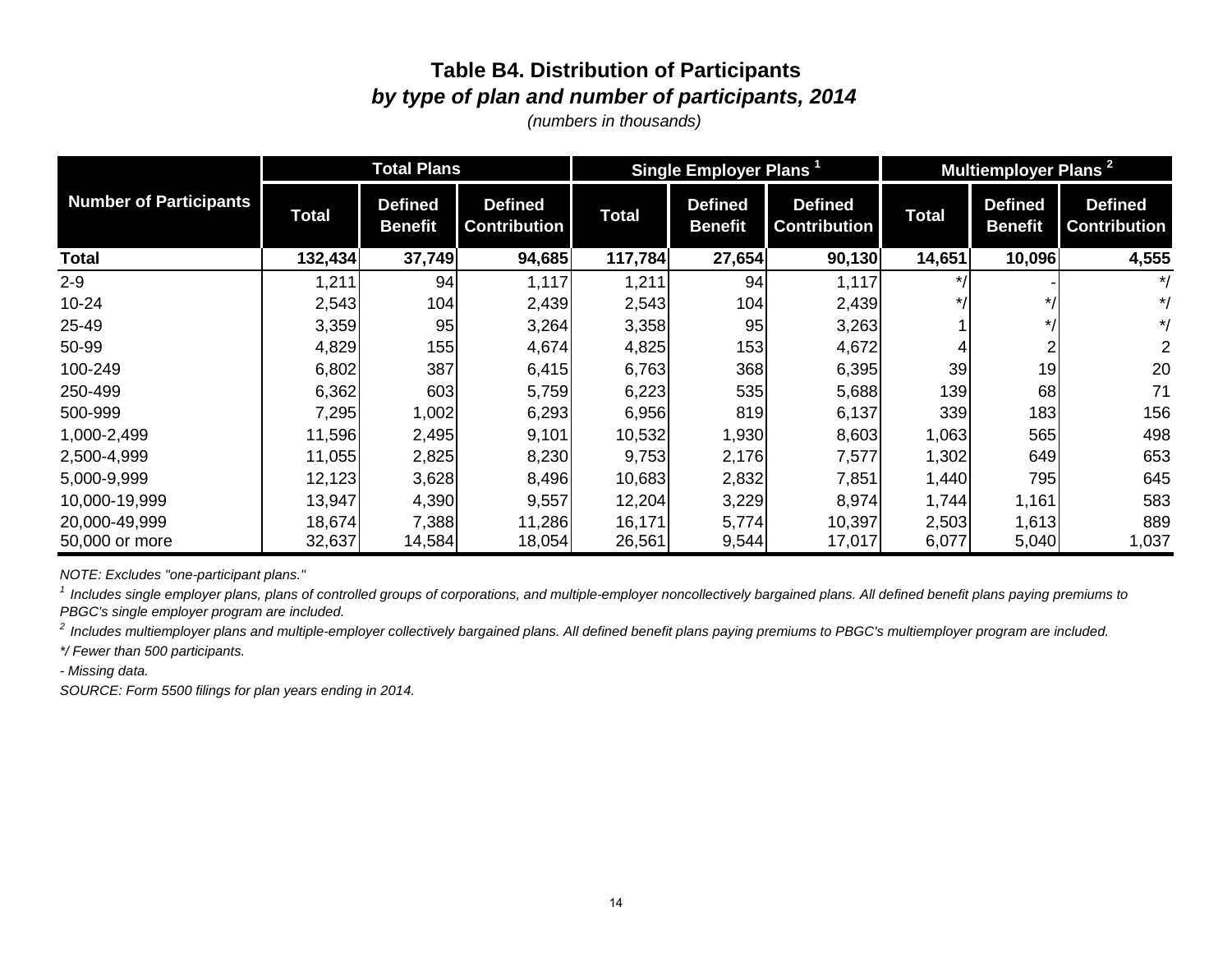### **Table B5. Distribution of Participants** *by type of plan and amount of assets, 2014*

*(numbers in thousands)*

|                         |              | <b>Total</b>                     |                                       |              | Single Employer Plans <sup>1</sup> |                                       |              | Multiemployer Plans <sup>2</sup> |                                       |
|-------------------------|--------------|----------------------------------|---------------------------------------|--------------|------------------------------------|---------------------------------------|--------------|----------------------------------|---------------------------------------|
| <b>Amount of Assets</b> | <b>Total</b> | <b>Defined</b><br><b>Benefit</b> | <b>Defined</b><br><b>Contribution</b> | <b>Total</b> | <b>Defined</b><br><b>Benefit</b>   | <b>Defined</b><br><b>Contribution</b> | <b>Total</b> | <b>Defined</b><br><b>Benefit</b> | <b>Defined</b><br><b>Contribution</b> |
| <b>Total</b>            | 132,434      | 37,749                           | 94,685                                | 117,784      | 27,654                             | 90,130                                | 14,651       | 10,096                           | 4,555                                 |
| None or not reported    | 148          | 87                               | 60                                    | 146          | 87                                 | 59                                    |              |                                  |                                       |
| $$1-24K$                | 299          |                                  | 297                                   | 299          |                                    | 297                                   |              |                                  | $^{\star}$ /                          |
| 25-49K                  | 218          |                                  | 216                                   | 217          |                                    | 216                                   |              |                                  | $^{\ast}$ /                           |
| 50-99K                  | 398          |                                  | 392                                   | 396          | 5                                  | 390                                   | 3            |                                  | 2                                     |
| 100-249K                | 1,114        | 39                               | 1,075                                 | 1,103        | 32                                 | 1,071                                 | 11           |                                  | 4                                     |
| 250-499K                | 1,626        | 59                               | 1,567                                 | 1,616        | 52                                 | 1,564                                 | 10           | 8                                | 3                                     |
| 500-999K                | 2,875        | 89                               | 2,786                                 | 2,865        | 85                                 | 2,780                                 | 10           | 4                                |                                       |
| 1-2.49M                 | 5,999        | 208                              | 5,791                                 | 5,937        | 168                                | 5,768                                 | 63           | 40                               | 23                                    |
| 2.5-4.9M                | 5,709        | 204                              | 5,505                                 | 5,628        | 181                                | 5,448                                 | 80           | 23                               | 57                                    |
| 5-9.9M                  | 6,378        | 332                              | 6,046                                 | 6,225        | 294                                | 5,931                                 | 153          | 38                               | 115                                   |
| 10-24.9M                | 8,479        | 747                              | 7,732                                 | 8,112        | 629                                | 7,483                                 | 367          | 118                              | 249                                   |
| 25-49.9M                | 7,292        | 1,070                            | 6,223                                 | 6,659        | 740                                | 5,919                                 | 633          | 330                              | 303                                   |
| 50-74.9M                | 4,378        | 812                              | 3,566                                 | 3,852        | 624                                | 3,229                                 | 526          | 188                              | 338                                   |
| 75-99.9M                | 3,443        | 724                              | 2,720                                 | 2,996        | 513                                | 2,483                                 | 448          | 211                              | 237                                   |
| 100-149.9M              | 5,836        | 1,343                            | 4,493                                 | 5,176        | 1,031                              | 4,145                                 | 660          | 312                              | 348                                   |
| 150-199.9M              | 4,333        | 1,090                            | 3,243                                 | 3,838        | 801                                | 3,037                                 | 495          | 290                              | 205                                   |
| 200-249.9M              | 3,366        | 961                              | 2,405                                 | 2,975        | 780                                | 2,196                                 | 391          | 181                              | 209                                   |
| 250-499.9M              | 10,730       | 3,331                            | 7,400                                 | 9,037        | 2,380                              | 6,657                                 | 1,693        | 950                              | 743                                   |
| 500-999.9M              | 10,982       | 3,584                            | 7,398                                 | 9,458        | 2,557                              | 6,902                                 | 1,523        | 1,027                            | 496                                   |
| 1-2.49B                 | 15,015       | 6,141                            | 8,874                                 | 12,378       | 4,107                              | 8,271                                 | 2,637        | 2,034                            | 603                                   |
| 2.5B or more            | 33,816       | 16,918                           | 16,898                                | 28,871       | 12,587                             | 16,284                                | 4,945        | 4,331                            | 614                                   |

*NOTE: Total asset amounts shown do not include the value of allocated insurance contracts of the type described in 29 CFR 2520. 104-44.*

*NOTE: Excludes "one-participant plans."*

*NOTE: The letters K, M, and B denote thousands, millions, and billions respectively.*

<sup>1</sup> Includes single employer plans, plans of controlled groups of corporations, and multiple-employer noncollectively bargained plans. All defined benefit plans paying premiums to *PBGC's single employer program are included.*

*2 Includes multiemployer plans and multiple-employer collectively bargained plans. All defined benefit plans paying premiums to PBGC's multiemployer program are included.*

*\*/ Fewer than 500 participants.*

*- Missing data.*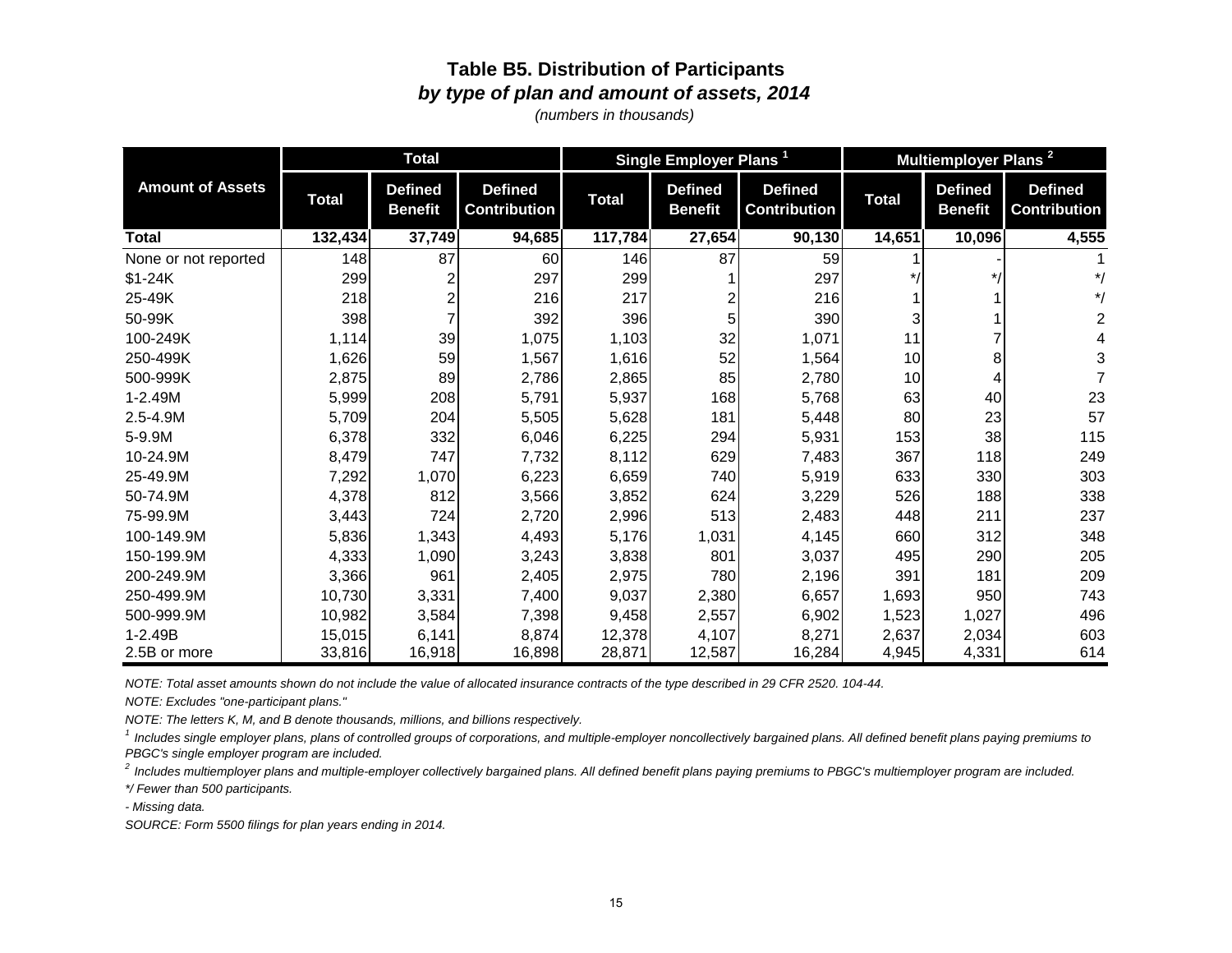### **Table B6. Distribution of Participants** *by type of plan and industry, 2014*

*(numbers in thousands)*

|                                  | <b>Total Plans</b> |                                  |                                       |              | Single Employer Plans <sup>1</sup> |                                       | Multiemployer plans <sup>2</sup> |                                  |                                       |
|----------------------------------|--------------------|----------------------------------|---------------------------------------|--------------|------------------------------------|---------------------------------------|----------------------------------|----------------------------------|---------------------------------------|
| <b>Industry</b>                  | <b>Total</b>       | <b>Defined</b><br><b>Benefit</b> | <b>Defined</b><br><b>Contribution</b> | <b>Total</b> | <b>Defined</b><br><b>Benefit</b>   | <b>Defined</b><br><b>Contribution</b> | <b>Total</b>                     | <b>Defined</b><br><b>Benefit</b> | <b>Defined</b><br><b>Contribution</b> |
| <b>Total</b>                     | 132,434            | 37,749                           | 94,685                                | 117,784      | 27,654                             | 90,130                                | 14,651                           | 10,096                           | 4,555                                 |
| Agriculture                      | 796                | 131                              | 666                                   | 746          | 112                                | 634                                   | 50                               | 18                               | 32                                    |
| Mining                           | 1,124              | 274                              | 849                                   | 1,056        | 272                                | 784                                   | 68                               |                                  | 65                                    |
| Construction                     | 7,142              | 2,722                            | 4,420                                 | 2,722        | 84                                 | 2,637                                 | 4,420                            | 2,637                            | 1,783                                 |
| Manufacturing                    | 28,597             | 12,244                           | 16,353                                | 27,257       | 11,399                             | 15,858                                | 1,340                            | 845                              | 495                                   |
| Transportation                   | 6,426              | 2,561                            | 3,865                                 | 4,695        | 1,269                              | 3,426                                 | 1,731                            | 1,292                            | 439                                   |
| Communications and               |                    |                                  |                                       |              |                                    |                                       |                                  |                                  |                                       |
| information                      | 5,367              | 2,063                            | 3,303                                 | 4,910        | 1,844                              | 3,066                                 | 457                              | 219                              | 237                                   |
| <b>Utilities</b>                 | 1,785              | 937                              | 848                                   | 1,756        | 937                                | 819                                   | 30                               | $*1$                             | 29                                    |
| Wholesale trade                  | 4,254              | 815                              | 3,439                                 | 4,184        | 767                                | 3,417                                 | 70                               | 48                               | 22                                    |
| Retail trade                     | 14,110             | 2,737                            | 11,373                                | 12,534       | 1,247                              | 11,286                                | 1,576                            | 1,490                            | 87                                    |
| Finance, insurance &             |                    |                                  |                                       |              |                                    |                                       |                                  |                                  |                                       |
| real estate                      | 13,951             | 5,485                            | 8,466                                 | 11,232       | 3,425                              | 7,807                                 | 2,718                            | 2,060                            | 658                                   |
| <b>Services</b>                  | 46,631             | 7,372                            | 39,259                                | 44,826       | 6,095                              | 38,731                                | 1,804                            | 1,277                            | 527                                   |
| Misc. organizations <sup>3</sup> | 2,248              | 408                              | 1,841                                 | 1,862        | 202                                | 1,660                                 | 386                              | 206                              | 180                                   |
| Industry not reported            |                    |                                  |                                       |              | $\star$ /                          |                                       |                                  |                                  |                                       |

*NOTE: Industry classifications are based on principal business activity code used in the North American Industry Classification System as of 2006. Therefore, the results in this table may not be directly comparable with results for years prior to 2006.*

*NOTE: Excludes "one-participant plans."*

<sup>1</sup> Includes single employer plans, plans of controlled groups of corporations, and multiple-employer noncollectively bargained plans. All defined benefit plans paying premiums to *PBGC's single employer program are included.*

*2 Includes multiemployer plans and multiple-employer collectively bargained plans. All defined benefit plans paying premiums to PBGC's multiemployer program are included.*

*3 Religious, grantmaking, civic, professional, labor, and similar organizations.*

*\*/ Fewer than 500 participants.*

*- Missing data.*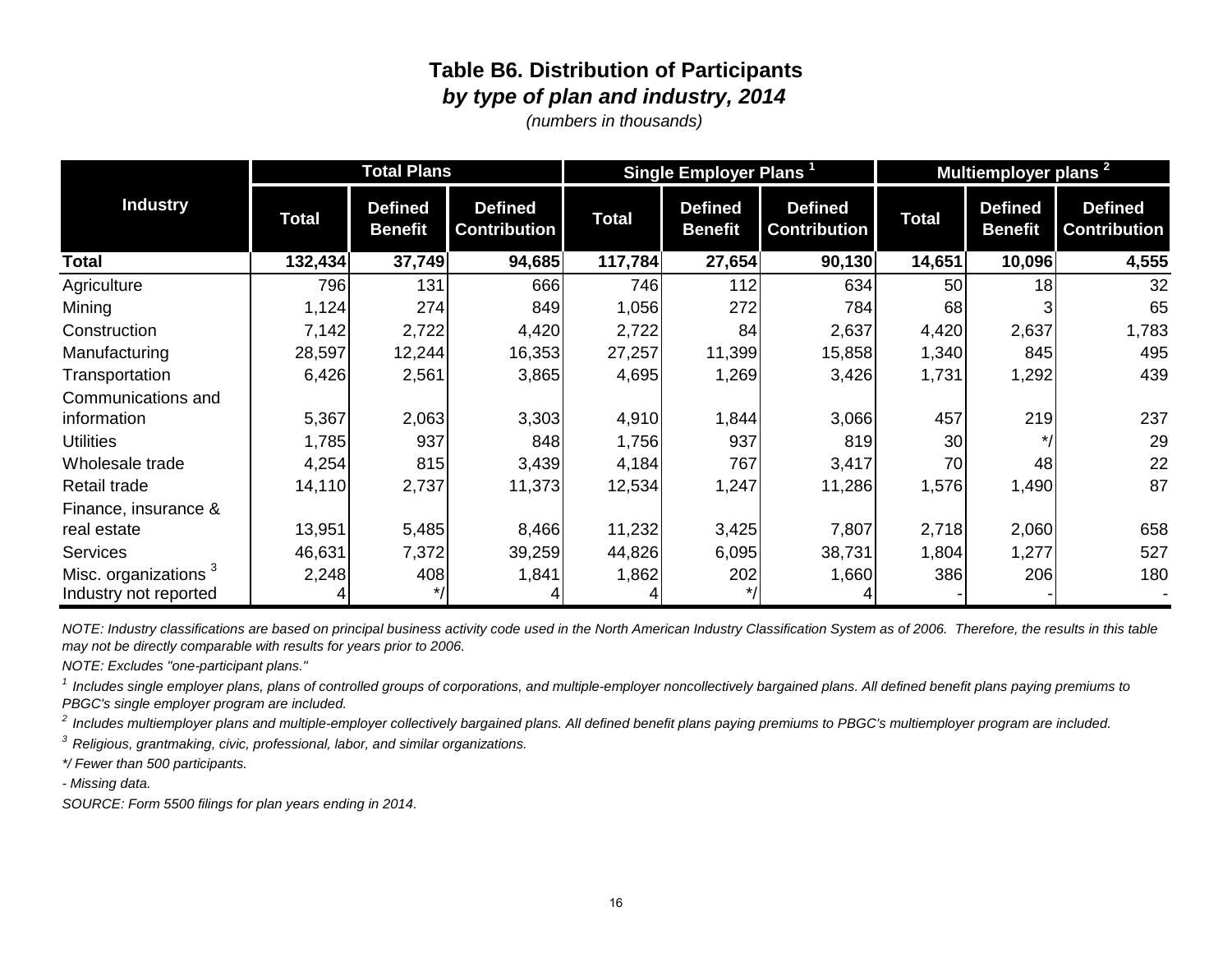# **Table B7. Distribution of Active Participants** *by type of plan, 2014*

| Type of Plan <sup>1</sup>   | <b>Total Plans</b> | Single Employer Plans <sup>2</sup> | Multiemployer Plans <sup>3</sup> |
|-----------------------------|--------------------|------------------------------------|----------------------------------|
| <b>Total</b>                | 89,872             | 82,478                             | 7,394                            |
| <b>Defined benefit</b>      | 14,498             | 10,513                             | 3,986                            |
| <b>Defined contribution</b> | 75,374             | 71,966                             | 3,408                            |
| $401(k)$ type               | 62,651             | 61,074                             | 1,578                            |
| 403(b)                      | 6,302              | 6,298                              | 5                                |
| Other defined contribution  | 6,420              | 4,594                              | 1,826                            |

*(numbers in thousands)*

*NOTE: The classification methodology for defined contribution plans used in this report is different than that used in prior years. Please see the Private Pension Plan Bulletin Historical Tables and Graphs for more detail.*

*NOTE: Active participants include any workers currently in employment covered by a plan and who are earning or retaining credited service under a plan. This category includes any nonvested former employees who have not yet incurred a break in service. Active participants also include individuals who are eligible to elect to have the employer make payments to a Code section 401(k) plan.* 

*NOTE: Excludes "one-participant plans."*

*1 Approximately 0.05% of 401(k) type plans also identify as 403(b) plans. In these instances, the plans are classified as 401(k) type plans. Both*  annuity-403(b)(1) plans and custodial account-403(b)(7) plans are grouped under the category of 403(b). These 403(b) plans are only required to file if *established or maintained by an employer as described in DOL Regulation 29 CFR 2510.3-2(f). Additional information regarding the filing requirements can be found in Field Assistance Bulletins 2009-02 and 2010-01.*

<sup>2</sup> Includes single employer plans, plans of controlled groups of corporations, and multiple-employer noncollectively bargained plans. All defined benefit *plans paying premiums to PBGC's single employer program are included.*

*3 Includes multiemployer plans and multiple-employer collectively bargained plans. All defined benefit plans paying premiums to PBGC's multiemployer program are included.*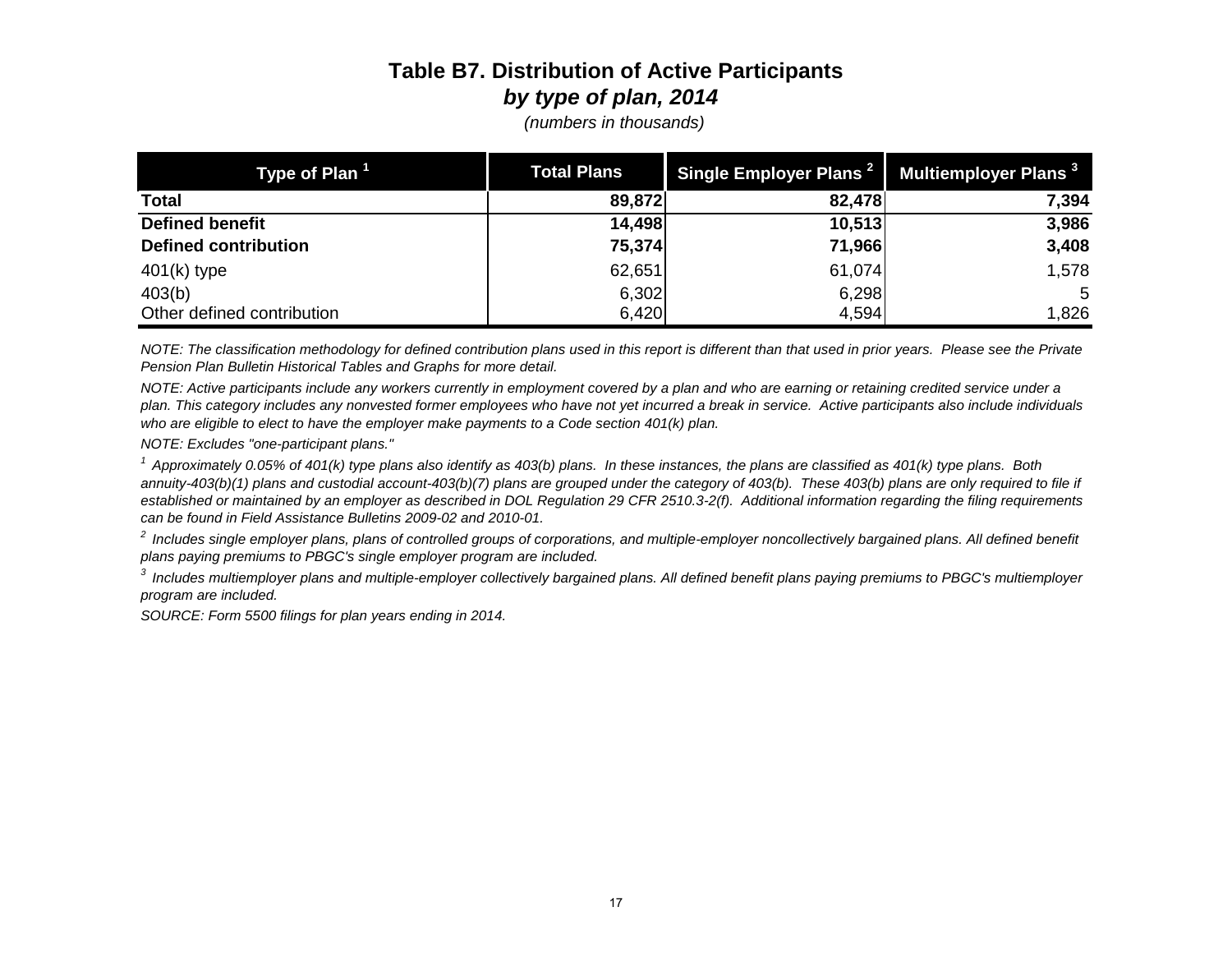### **Table B8. Number of Plans** *by type of plan and method of funding, 2014*

|                                              | <b>Total Plans</b> |                                  |                                       | <b>Single Employer Plans</b> |                                  |                                       | Multiemployer plans <sup>2</sup> |                                  |                                       |
|----------------------------------------------|--------------------|----------------------------------|---------------------------------------|------------------------------|----------------------------------|---------------------------------------|----------------------------------|----------------------------------|---------------------------------------|
| <b>Method of Funding</b>                     | Total              | <b>Defined</b><br><b>Benefit</b> | <b>Defined</b><br><b>Contribution</b> | <b>Total</b>                 | <b>Defined</b><br><b>Benefit</b> | <b>Defined</b><br><b>Contribution</b> | <b>Total</b>                     | <b>Defined</b><br><b>Benefit</b> | <b>Defined</b><br><b>Contribution</b> |
| Funding arrangement for investment of assets |                    |                                  |                                       |                              |                                  |                                       |                                  |                                  |                                       |
| <b>Total</b>                                 | 685,203            | 44,869                           | 640,334                               | 682,532                      | 43,466                           | 639,066                               | 2,671                            | 1,403                            | 1,268                                 |
| Form 5500-SF $3$                             | 526,859            | 31,654                           | 495,205                               | 526,857                      | 31,654                           | 495,203                               |                                  |                                  | 2                                     |
| Insurance                                    | 5,187              | 562                              | 4,625                                 | 5,174                        | 557                              | 4,617                                 | 13 <sub>l</sub>                  | 5                                | 8                                     |
| Section 412(i) ins.                          | 312                | 235                              | 77                                    | 311                          | 234                              | 77                                    |                                  |                                  |                                       |
| Trust                                        | 110,318            | 10,274                           | 100,044                               | 108,471                      | 9,265                            | 99,206                                | 1,847                            | 1,009                            | 838                                   |
| Trust and insurance                          | 42,300             | 2,116                            | 40,184                                | 41,492                       | 1,728                            | 39,764                                | 808                              | 389                              | 420                                   |
| Not determinable                             | 228                | 28                               | 200                                   | 228                          | 28                               | 200                                   |                                  |                                  | $\sim$                                |

#### **Funding arrangement for payment of benefits**

| <b>Total</b>              | 685,203 | 44,869 | 640,334 | 682,532 | 43,466 | 639,066    | 2,671           | 1,403 | 1,268 |
|---------------------------|---------|--------|---------|---------|--------|------------|-----------------|-------|-------|
| Form 5500-SF <sup>3</sup> | 526,859 | 31,654 | 495,205 | 526,857 | 31,654 | 495,203    |                 |       |       |
| Insurance                 | 8,757   | 594    | 8,164   | 8,745   | 587    | 8,158      | 12 <sub>l</sub> |       | 6     |
| Section 412(i) ins.       | 309     | 236    | 73      | 306     | 234    | 72         |                 |       |       |
| <b>Trust</b>              | 115,899 | 10,538 | 105,360 | 113,728 | 9,347  | 104,381    | 2,171           | .192  | 980   |
| Trust and insurance       | 33,152  | 1,820  | 31,332  | 32,669  | 1,616  | 31,053     | 483             | 204   | 279   |
| Not determinable          | 228     | 28     | 200     | 228     | 28     | <b>200</b> |                 |       |       |

*NOTE: Excludes "one-participant plans."*

<sup>1</sup> Includes single employer plans, plans of controlled groups of corporations, and multiple-employer noncollectively bargained plans. All defined benefit plans paying premiums to PBGC's *single employer program are included.*

*2 Includes multiemployer plans and multiple-employer collectively bargained plans. All defined benefit plans paying premiums to PBGC's multiemployer program are included.*

*3 Form 5500-SF filers do not report on the plan funding nor benefit arrangements.* 

*- Missing data.*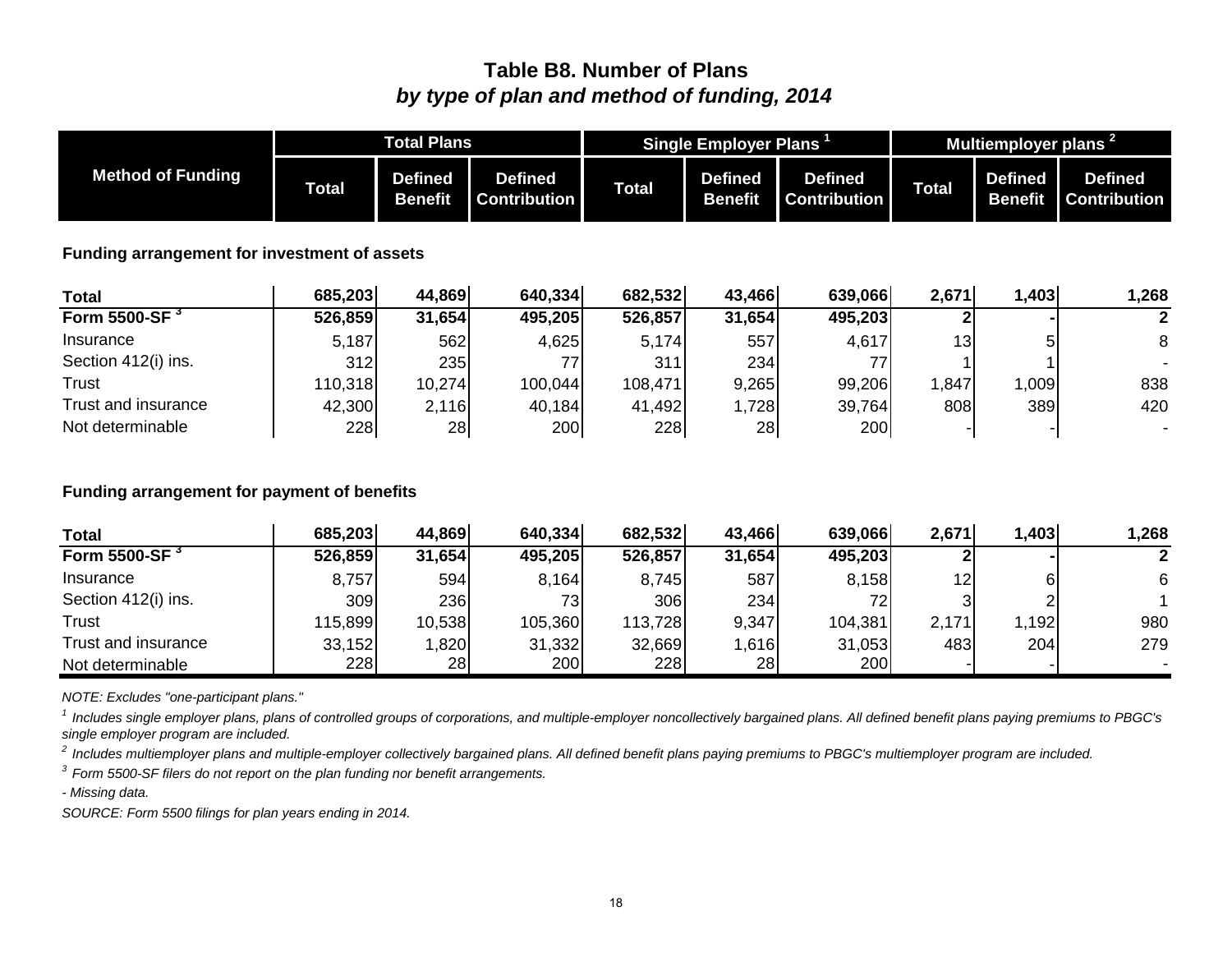### **Table B9. Number of Participants** *by type of plan and method of funding, 2014*

*(numbers in thousands)*

|                                              |               | <b>Total Plans</b>               |                                       |              | Single Employer Plans            |                                       |              | Multiemployer plans <sup>2</sup> |                                       |
|----------------------------------------------|---------------|----------------------------------|---------------------------------------|--------------|----------------------------------|---------------------------------------|--------------|----------------------------------|---------------------------------------|
| <b>Method of Funding</b>                     | <b>Total</b>  | <b>Defined</b><br><b>Benefit</b> | <b>Defined</b><br><b>Contribution</b> | <b>Total</b> | <b>Defined</b><br><b>Benefit</b> | <b>Defined</b><br><b>Contribution</b> | <b>Total</b> | <b>Defined</b><br><b>Benefit</b> | <b>Defined</b><br><b>Contribution</b> |
| Funding arrangement for investment of assets |               |                                  |                                       |              |                                  |                                       |              |                                  |                                       |
| <b>Total</b>                                 | 132,434       | 37,749                           | 94,685                                | 117,784      | 27,654                           | 90,130                                | 14,651       | 10,096                           | 4,555                                 |
| Form 5500-SF <sup>3</sup>                    | 11,575        | 405                              | 11,169                                | 11,575       | 405                              | 11,169                                | $\star$ /    |                                  | $^{\ast}$                             |
| Insurance                                    | 1,842         | 269                              | 1,573                                 | 1,834        | 267                              | 1,567                                 | 8            |                                  | 6                                     |
| Section 412(i) ins.                          |               |                                  | 61                                    | 8            | 2                                | 61                                    |              |                                  |                                       |
| Trust                                        | 79,334        | 24,398                           | 54,936                                | 71,908       | 19,676                           | 52,231                                | 7,427        | 4,722                            | 2,705                                 |
| Trust and insurance                          | 39,672        | 12,673                           | 26,999                                | 32,457       | 7,303                            | 25,154                                | 7,216        | 5,371                            | 1,845                                 |
| Not determinable                             | $\frac{3}{2}$ |                                  | $\overline{\mathbf{c}}$               | 3            |                                  | $\mathbf{2}$                          |              |                                  |                                       |

#### **Funding arrangement for payment of benefits**

| <b>Total</b>              | 132,434         | 37,749 | 94,685 | 117,784 | 27,654 | 90,130 | 14,651 | 10,096 | 4,555    |
|---------------------------|-----------------|--------|--------|---------|--------|--------|--------|--------|----------|
| Form 5500-SF <sup>3</sup> | 11,575          | 405    | 11,169 | 11,575  | 405    | 11,169 |        |        | $\ast$ l |
| Insurance                 | ,820            | 289    | ,531   | 1,814   | 286    | ,527   |        |        |          |
| Section 412(i) ins.       | 11 <sub>1</sub> |        |        |         |        |        |        |        |          |
| Trust                     | 86,579          | 27,726 | 58,853 | 75,436  | 20,372 | 55,064 | 11,142 | 7,354  | 3,788    |
| Trust and insurance       | 32,447          | 9,324  | 23,122 | 28,947  | 6,586  | 22,361 | 3,500  | 2,738  | 762      |
| Not determinable          |                 |        |        |         |        |        |        |        |          |

*NOTE: Excludes "one-participant plans."*

<sup>1</sup> Includes single employer plans, plans of controlled groups of corporations, and multiple-employer noncollectively bargained plans. All defined benefit plans paying premiums to PBGC's *single employer program are included.*

*2 Includes multiemployer plans and multiple-employer collectively bargained plans. All defined benefit plans paying premiums to PBGC's multiemployer program are included.*

*3 Form 5500-SF filers do not report on the plan funding nor benefit arrangements.* 

*\*/ Fewer than 500 participants.*

*- Missing data.*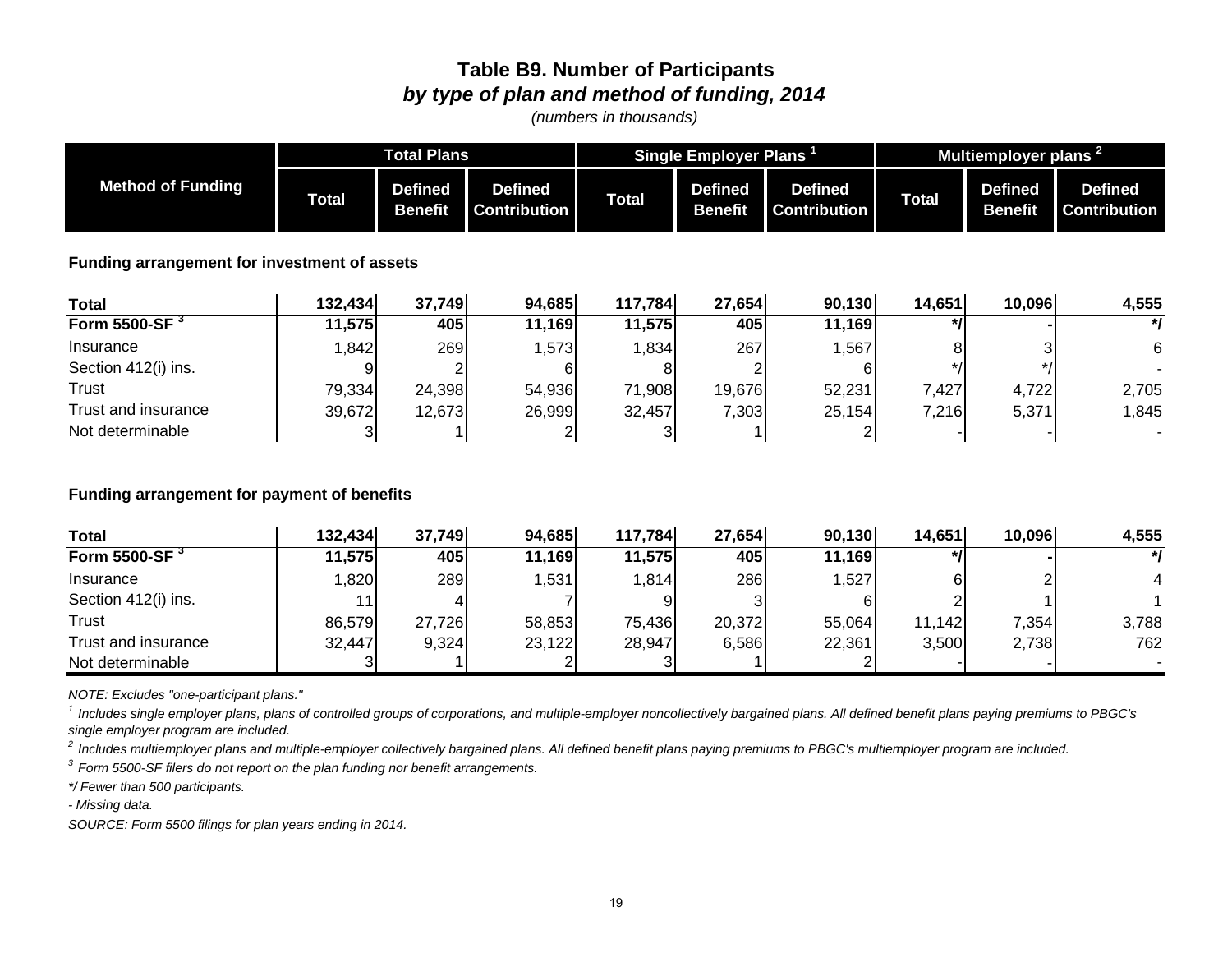### **Table C1. Distribution of Assets** *by number of participants, 2014*

*(amounts in millions)*

|                               | <b>Total Plans</b> |                                  |                                       | Single Employer Plans <sup>1</sup> |                                  |                                       | Multiemployer Plans <sup>2</sup> |                                  |                                       |
|-------------------------------|--------------------|----------------------------------|---------------------------------------|------------------------------------|----------------------------------|---------------------------------------|----------------------------------|----------------------------------|---------------------------------------|
| <b>Number of Participants</b> | <b>Total</b>       | <b>Defined</b><br><b>Benefit</b> | <b>Defined</b><br><b>Contribution</b> | <b>Total</b>                       | <b>Defined</b><br><b>Benefit</b> | <b>Defined</b><br><b>Contribution</b> | Total                            | <b>Defined</b><br><b>Benefit</b> | <b>Defined</b><br><b>Contribution</b> |
| <b>Total</b>                  | \$8,307,434        | \$2,985,476                      | \$5,321,958                           | \$7,603,903                        | \$2,484,996                      | \$5,118,907                           | \$703,531                        | \$500,480                        | \$203,051                             |
| None or not reported          | 10,093             | 2,130                            | 7,964                                 | 9,950                              | 2,130                            | 7,820                                 | 143                              | $***$                            | 143                                   |
| $2 - 9$                       | 170,569            | 21,865                           | 148,704                               | 170,564                            | 21,865                           | 148,699                               |                                  |                                  |                                       |
| $10 - 24$                     | 192,072            | 8,974                            | 183,098                               | 192,064                            | 8,974                            | 183,090                               |                                  | $***$                            |                                       |
| 25-49                         | 194,210            | 6,283                            | 187,927                               | 194,151                            | 6,273                            | 187,878                               | 59                               | 10                               | 49                                    |
| 50-99                         | 233,153            | 10,228                           | 222,925                               | 232,943                            | 10,154                           | 222,789                               | 210                              | 74                               | 136                                   |
| 100-249                       | 313,039            | 27,815                           | 285,224                               | 310,864                            | 26,742                           | 284,122                               | 2,175                            | 1,073                            | 1,102                                 |
| 250-499                       | 294,541            | 41,977                           | 252,564                               | 286,852                            | 37,725                           | 249,127                               | 7,690                            | 4,253                            | 3,437                                 |
| 500-999                       | 348,017            | 69,052                           | 278,965                               | 328,949                            | 57,120                           | 271,828                               | 19,068                           | 11,932                           | 7,136                                 |
| 1,000-2,499                   | 636,506            | 179,466                          | 457,041                               | 574,628                            | 140,407                          | 434,221                               | 61,879                           | 39,058                           | 22,820                                |
| 2,500-4,999                   | 659,332            | 211,533                          | 447,799                               | 582,605                            | 167,727                          | 414,878                               | 76,727                           | 43,806                           | 32,921                                |
| 5,000-9,999                   | 777,722            | 282,151                          | 495,571                               | 693,374                            | 227,212                          | 466,161                               | 84,348                           | 54,939                           | 29,410                                |
| 10,000-19,999                 | 894,043            | 333,067                          | 560,976                               | 807,092                            | 264,073                          | 543,019                               | 86,952                           | 68,994                           | 17,957                                |
| 20,000-49,999                 | 1,475,451          | 664,936                          | 810,515                               | 1,351,310                          | 584,114                          | 767,196                               | 124,141                          | 80,822                           | 43,319                                |
| 50,000 or more                | 2,108,685          | 1,125,999                        | 982,686                               | 868,558                            | 930,480                          | 938,078                               | 240,126                          | 195,519                          | 44,607                                |

*NOTE: Total asset amounts shown do not include the value of allocated insurance contracts of the type described in 29 CFR 2520. 104-44.*

*NOTE: Excludes "one-participant plans."*

<sup>1</sup> Includes single employer plans, plans of controlled groups of corporations, and multiple-employer noncollectively bargained plans. All defined benefit plans paying premiums to PBGC's *single employer program are included.*

*2 Includes multiemployer plans and multiple-employer collectively bargained plans. All defined benefit plans paying premiums to PBGC's multiemployer program are included.*

*\*\*/ Less than \$500,000.*

*- Missing data.*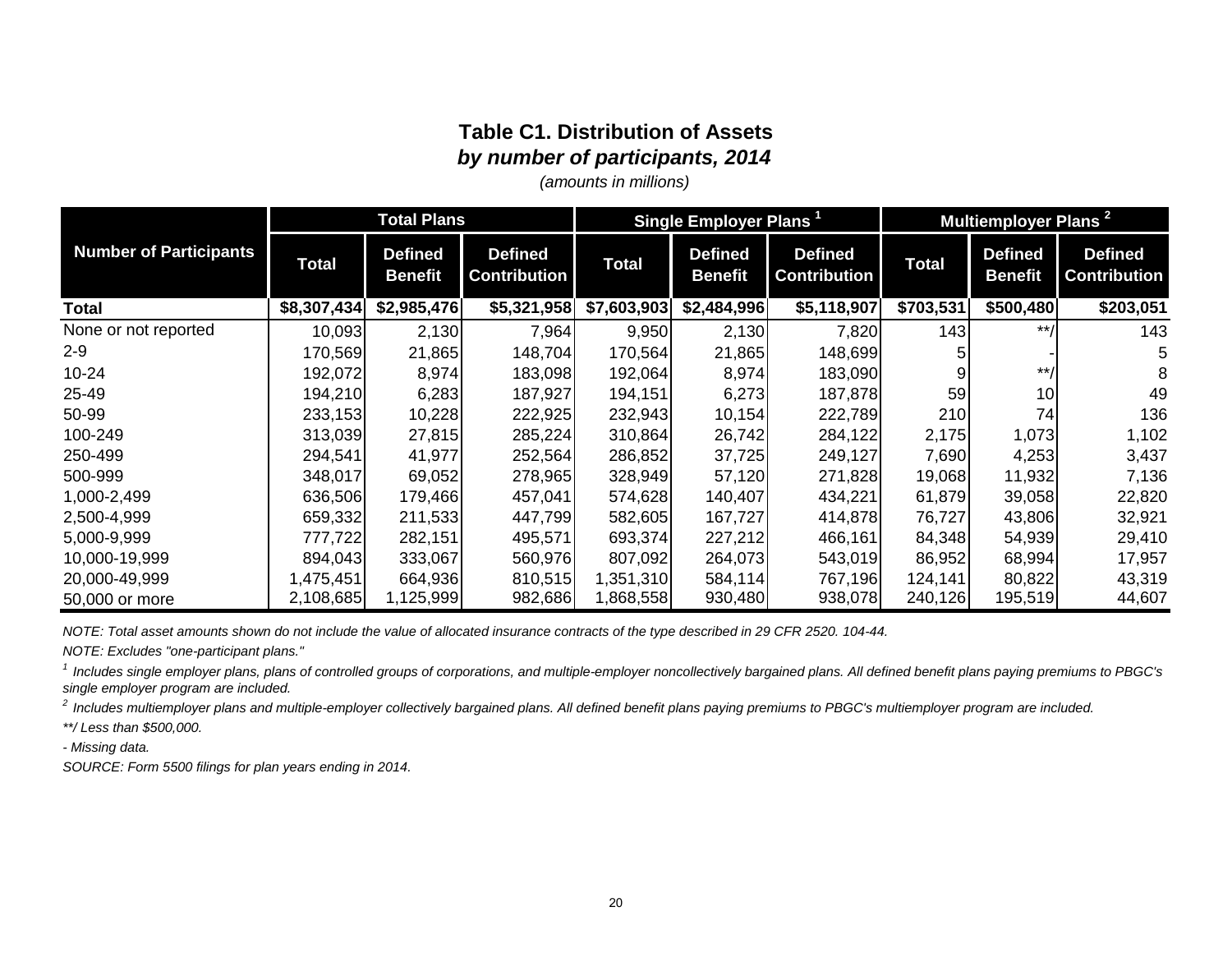### **Table C2. Distribution of Assets** *by asset size, 2014*

*(amounts in millions)*

|                         | <b>Total Plans</b> |                                  |                                       | Single Employer Plans <sup>1</sup> |                                  |                                       | Multiemployer plans <sup>2</sup> |                                  |                                       |
|-------------------------|--------------------|----------------------------------|---------------------------------------|------------------------------------|----------------------------------|---------------------------------------|----------------------------------|----------------------------------|---------------------------------------|
| <b>Amount of Assets</b> | <b>Total</b>       | <b>Defined</b><br><b>Benefit</b> | <b>Defined</b><br><b>Contribution</b> | <b>Total</b>                       | <b>Defined</b><br><b>Benefit</b> | <b>Defined</b><br><b>Contribution</b> | <b>Total</b>                     | <b>Defined</b><br><b>Benefit</b> | <b>Defined</b><br><b>Contribution</b> |
| Total                   | \$8,307,434        | \$2,985,476                      | \$5,321,958                           | \$7,603,903                        | \$2,484,996                      | \$5,118,907                           | \$703,531                        | \$500,480                        | \$203,051                             |
| $$1-24K$                | 271                |                                  | 269                                   | 271                                |                                  | 269                                   | $***/$                           | $***/$                           | $**/$                                 |
| 25-49K                  | 658                | 8                                | 650                                   | 658                                |                                  | 650                                   | $***$                            | $***/$                           | $***/$                                |
| 50-99K                  | 2,278              | 69                               | 2,210                                 | 2,277                              | 68                               | 2,209                                 |                                  |                                  | $***/$                                |
| 100-249K                | 12,337             | 746                              | 11,591                                | 12,333                             | 743                              | 11,589                                |                                  |                                  |                                       |
| 250-499K                | 32,740             | 2,076                            | 30,664                                | 32,732                             | 2,072                            | 30,660                                |                                  |                                  |                                       |
| 500-999K                | 85,403             | 5,288                            | 80,114                                | 85,379                             | 5,278                            | 80,101                                | 24                               | 11                               | 13                                    |
| 1-2.49M                 | 239,022            | 15,513                           | 223,509                               | 238,924                            | 15,472                           | 223,452                               | 99                               | 41                               | 57                                    |
| 2.5-4.9M                | 245,754            | 14,468                           | 231,286                               | 245,278                            | 14,308                           | 230,970                               | 476                              | 160                              | 316                                   |
| 5-9.9M                  | 259,296            | 14,789                           | 244,507                               | 257,797                            | 14,299                           | 243,498                               | 1,499                            | 489                              | 1,010                                 |
| 10-24.9M                | 356,467            | 33,867                           | 322,600                               | 349,258                            | 30,797                           | 318,461                               | 7,209                            | 3,070                            | 4,139                                 |
| 25-49.9M                | 308,570            | 48,584                           | 259,986                               | 294,242                            | 40,910                           | 253,332                               | 14,328                           | 7,674                            | 6,654                                 |
| 50-74.9M                | 201,869            | 43,424                           | 158,445                               | 186,304                            | 35,414                           | 150,889                               | 15,565                           | 8,010                            | 7,555                                 |
| 75-99.9M                | 164,447            | 40,722                           | 123,726                               | 149,491                            | 31,474                           | 118,017                               | 14,956                           | 9,248                            | 5,708                                 |
| 100-149.9M              | 264,213            | 75,742                           | 188,471                               | 237,756                            | 59,624                           | 178,131                               | 26,458                           | 16,118                           | 10,340                                |
| 150-199.9M              | 216,031            | 64,467                           | 151,564                               | 192,200                            | 49,618                           | 142,582                               | 23,831                           | 14,849                           | 8,983                                 |
| 200-249.9M              | 176,220            | 54,106                           | 122, 114                              | 157,542                            | 43,809                           | 113,733                               | 18,678                           | 10,297                           | 8,381                                 |
| 250-499.9M              | 612,525            | 204,993                          | 407,531                               | 535,944                            | 157,056                          | 378,888                               | 76,581                           | 47,938                           | 28,643                                |
| 500-999.9M              | 717,863            | 263,038                          | 454,825                               | 637,517                            | 204,551                          | 432,966                               | 80,346                           | 58,487                           | 21,859                                |
| $1 - 2.49B$             | 1,073,877          | 443,054                          | 630,823                               | 940,573                            | 349,373                          | 591,199                               | 133,304                          | 93,681                           | 39,623                                |
| 2.5B or more            | 3,337,595          | 1,660,519                        | 1,677,076                             | 3,047,431                          | 1,430,118                        | 1,617,313                             | 290,164                          | 230,401                          | 59,763                                |

*NOTE: Total asset amounts shown do not include the value of allocated insurance contracts of the type described in 29 CFR 2520. 104-44.*

*NOTE: Excludes "one-participant plans."* 

*NOTE: The letters K, M, and B denote thousands, millions, and billions respectively.*

<sup>1</sup> Includes single employer plans, plans of controlled groups of corporations, and multiple-employer noncollectively bargained plans. All defined benefit plans paying premiums to *PBGC's single employer program are included.*

*2 Includes multiemployer plans and multiple-employer collectively bargained plans. All defined benefit plans paying premiums to PBGC's multiemployer program are included.*

*\*\*/ Less than \$500,000.*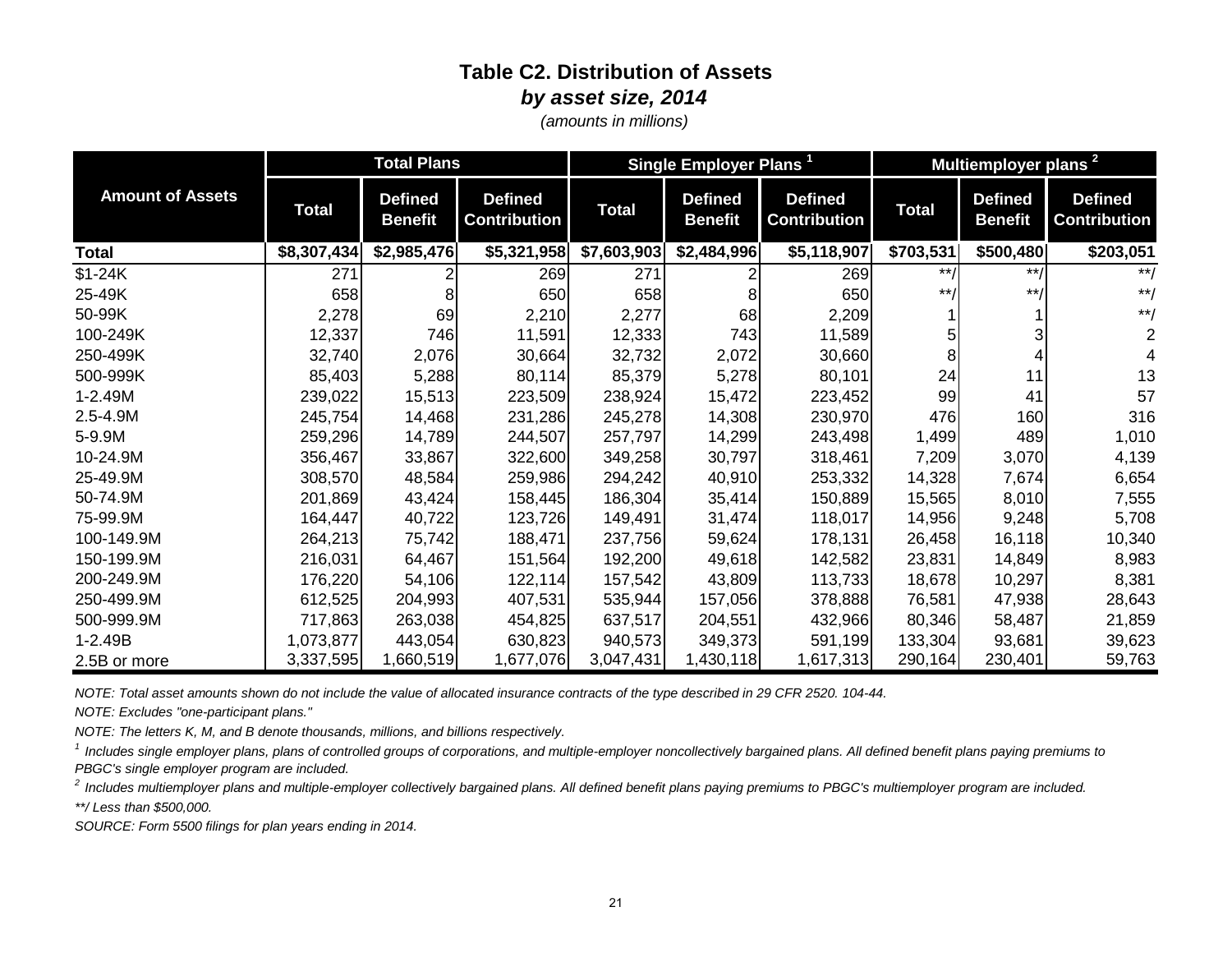# **Table C3. Distribution of Assets** *by industry, 2014*

*(amounts in millions)*

| <b>Total Plans</b>               |              |                                  |                                       | Single Employer Plans <sup>1</sup> |                                  | Multiemployer plans <sup>2</sup>      |              |                                  |                                       |
|----------------------------------|--------------|----------------------------------|---------------------------------------|------------------------------------|----------------------------------|---------------------------------------|--------------|----------------------------------|---------------------------------------|
| <b>Industry</b>                  | <b>Total</b> | <b>Defined</b><br><b>Benefit</b> | <b>Defined</b><br><b>Contribution</b> | <b>Total</b>                       | <b>Defined</b><br><b>Benefit</b> | <b>Defined</b><br><b>Contribution</b> | <b>Total</b> | <b>Defined</b><br><b>Benefit</b> | <b>Defined</b><br><b>Contribution</b> |
| Total                            | \$8,307,434  | \$2,985,476                      | \$5,321,958                           | \$7,603,903                        | \$2,484,996                      | \$5,118,907                           | \$703,531    | \$500,480                        | \$203,051                             |
| Agriculture                      | 25,424       | 5,864                            | 19,560                                | 24,131                             | 5,329                            | 18,803                                | 1,293        | 535                              | 757                                   |
| Mining                           | 83,897       | 22,197                           | 61,699                                | 79,202                             | 21,803                           | 57,399                                | 4,694        | 394                              | 4,301                                 |
| Construction                     | 386,098      | 176,106                          | 209,992                               | 132,378                            | 4,861                            | 127,517                               | 253,720      | 171,245                          | 82,475                                |
| Manufacturing                    | 2,613,358    | 1,171,478                        | 1,441,879                             | 2,540,765                          | 1,140,268                        | 1,400,497                             | 72,593       | 31,210                           | 41,383                                |
| Transportation                   | 375,107      | 191,412                          | 183,695                               | 269,684                            | 98,209                           | 171,475                               | 105,423      | 93,203                           | 12,220                                |
| Communications and               |              |                                  |                                       |                                    |                                  |                                       |              |                                  |                                       |
| information                      | 404,448      | 164,942                          | 239,506                               | 386,397                            | 154,559                          | 231,838                               | 18,052       | 10,383                           | 7,669                                 |
| <b>Utilities</b>                 | 303,062      | 177,522                          | 125,540                               | 300,418                            | 177,500                          | 122,917                               | 2,644        | 21                               | 2,623                                 |
| Wholesale trade                  | 249,652      | 50,406                           | 199,246                               | 247,344                            | 48,812                           | 198,533                               | 2,308        | 1,595                            | 713                                   |
| Retail trade                     | 346,629      | 72,525                           | 274,104                               | 311,596                            | 38,087                           | 273,509                               | 35,034       | 34,439                           | 595                                   |
| Finance, insurance &             |              |                                  |                                       |                                    |                                  |                                       |              |                                  |                                       |
| real estate                      | 1,019,485    | 413,242                          | 606,243                               | 895,767                            | 316,263                          | 579,504                               | 123,718      | 96,979                           | 26,739                                |
| <b>Services</b>                  | 2,406,916    | 504,003                          | 1,902,914                             | 2,342,712                          | 459,193                          | 1,883,519                             | 64,204       | 44,809                           | 19,395                                |
| Misc. organizations <sup>3</sup> | 93,258       | 35,778                           | 57,480                                | 73,409                             | 20,111                           | 53,298                                | 19,849       | 15,667                           | 4,182                                 |
| Industry not reported            | 100          | **                               | 100                                   | 100                                | $***$                            | 100                                   |              |                                  |                                       |

*NOTE: Total asset amounts shown do not include the value of allocated insurance contracts of the type described in 29 CFR 2520. 104-44.*

*NOTE: Industry classifications are based on principal business activity code used in the North American Industry Classification System as of 2006. Therefore, the results in this table may not be directly comparable with results for years prior to 2006.*

*NOTE: Excludes "one-participant plans."*

<sup>1</sup> Includes single employer plans, plans of controlled groups of corporations, and multiple-employer noncollectively bargained plans. All defined benefit plans paying premiums to *PBGC's single employer program are included.*

*2 Includes multiemployer plans and multiple-employer collectively bargained plans. All defined benefit plans paying premiums to PBGC's multiemployer program are included.*

*3 Religious, grantmaking, civic, professional, labor, and similar organizations.*

*\*\*/ Less than \$500,000.*

*- Missing data.*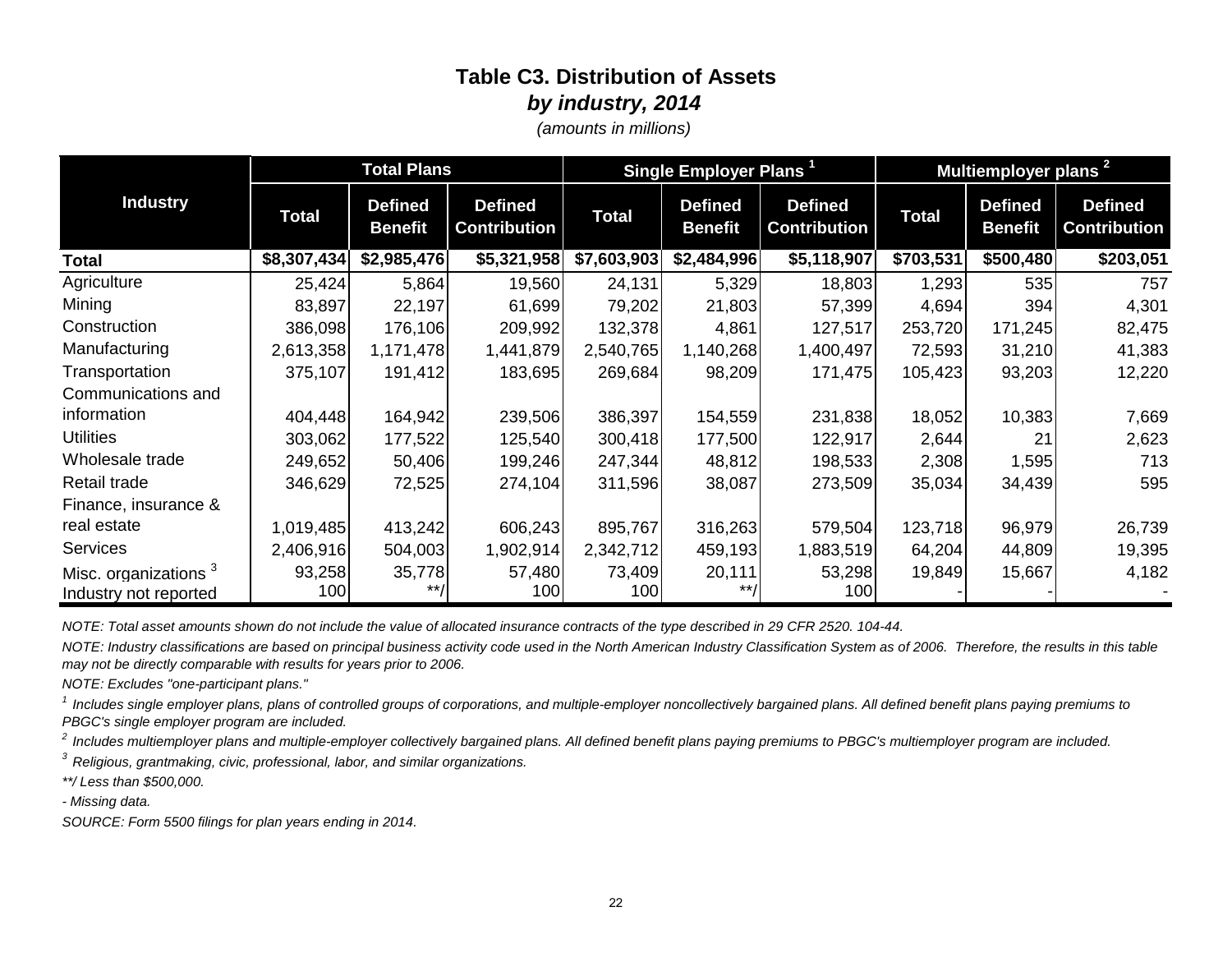# **Table C4. Balance Sheet of Pension Plans with 100 or More Participants** *by type of plan, 2014*

*(amounts in millions)*

|                                             |              | <b>Defined</b> | <b>Defined</b>      |  |
|---------------------------------------------|--------------|----------------|---------------------|--|
| <b>Type of Asset or Liability</b>           | <b>Total</b> | <b>Benefit</b> | <b>Contribution</b> |  |
| <b>Assets</b>                               |              |                |                     |  |
| Total noninterest-bearing cash              | \$10,887     | \$4,824        | \$6,063             |  |
| Employer contrib. receivable                | 70,257       | 42,563         | 27,694              |  |
| Participant contrib. receivable             | 1,637        | 33             | 1,604               |  |
| Other receivables                           | 32,656       | 20,316         | 12,341              |  |
| Interest-bearing cash                       | 95,352       | 42,575         | 52,777              |  |
| U.S. Government securities                  | 162,837      | 128,094        | 34,743              |  |
| Corporate debt instruments: Preferred       | 67,640       | 62,311         | 5,329               |  |
| Corporate debt instruments: All other       | 182,323      | 161,907        | 20,416              |  |
| Preferred stock                             | 3,126        | 2,720          | 406                 |  |
| Common stock                                | 401,256      | 301,388        | 99,869              |  |
| Partnership/joint venture interests         | 124,866      | 119,430        | 5,435               |  |
| Real estate (except employer real property) | 17,327       | 16,324         | 1,004               |  |
| Loans (other than to participants)          | 5,908        | 4,578          | 1,330               |  |
| Participant loans                           | 68,435       | 160            | 68,275              |  |
| Assets in common/collective trusts          | 938,366      | 311,964        | 626,402             |  |
| Assets in pooled separate accounts          | 190,796      | 43,605         | 147,191             |  |

 **(continued...)**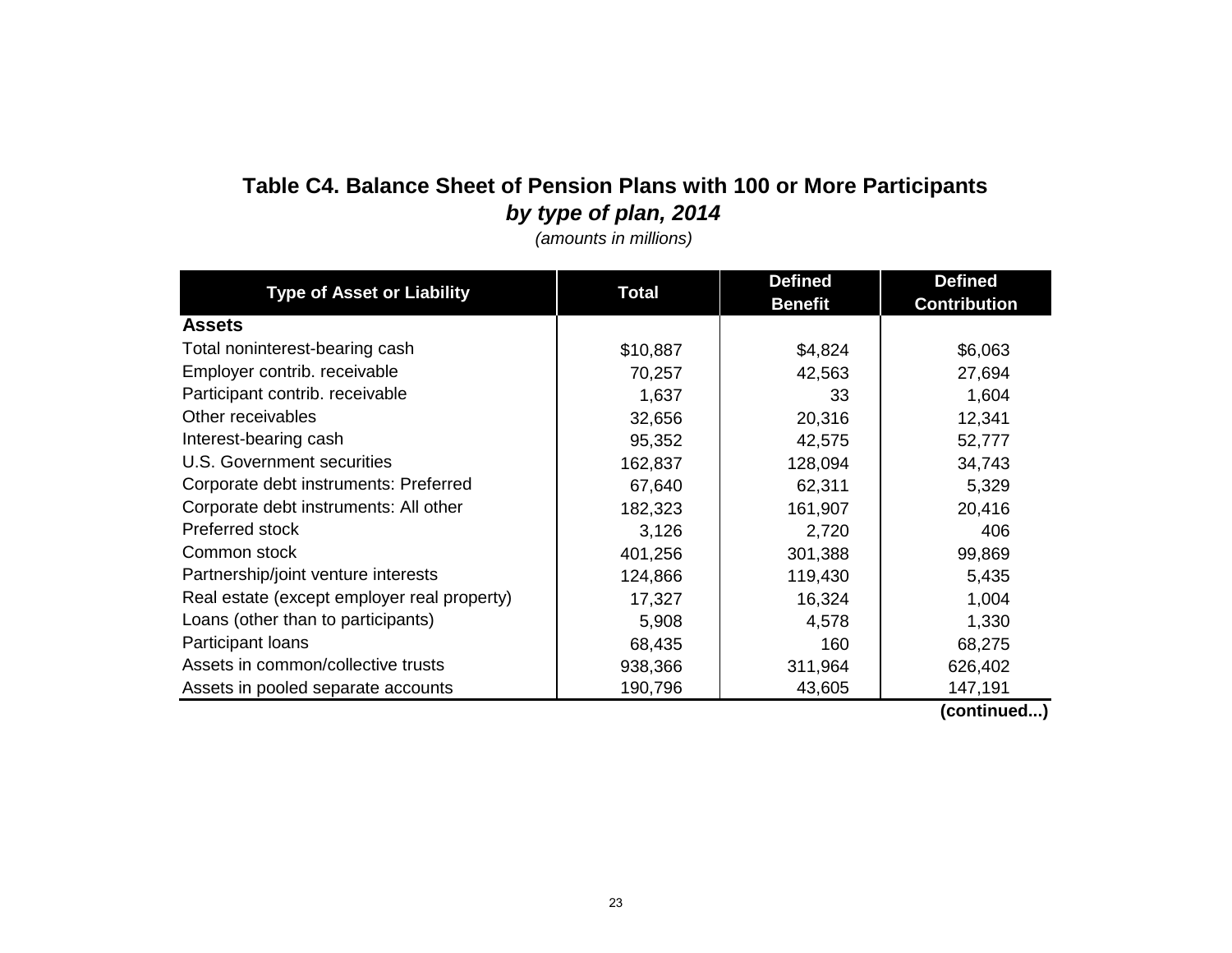# **Table C4. Balance Sheet of Pension Plans with 100 or More Participants** *by type of plan, 2014*

| <b>Type of Asset or Liability</b>         | <b>Total</b> | <b>Defined</b> | <b>Defined</b>      |
|-------------------------------------------|--------------|----------------|---------------------|
|                                           |              | <b>Benefit</b> | <b>Contribution</b> |
| Assets in master trusts                   | \$2,116,432  | \$1,242,454    | \$873,978           |
| Assets in 103-12 investment entities      | 76,147       | 70,287         | 5,860               |
| Assets in registered investment companies | 2,232,906    | 253,527        | 1,979,380           |
| Assets in insurance co. general accounts  | 176,007      | 12,217         | 163,790             |
| Other general investments                 | 170,912      | 87,794         | 83,118              |
| <b>Employer securities</b>                | 307,232      | 3,071          | 304,161             |
| Employer real property                    | 253          | 95             | 159                 |
| Buildings and other property used by plan | 1,126        | 1,096          | 31                  |
| Other or unspecified assets               | 52,650       | 2,664          | 49,986              |
| <b>Total Assets</b>                       | 7,507,337    | 2,935,996      | 4,571,340           |
| <b>Liabilities</b>                        |              |                |                     |
| Benefit claims payable                    | 1,297        | 439            | 858                 |
| Operating payables                        | 5,672        | 4,385          | 1,287               |
| Acquisition indebtedness                  | 10,374       | 1,788          | 8,586               |
| Other liabilities                         | 60,848       | 46,036         | 14,811              |
| <b>Total Liabilities</b>                  | 78,191       | 52,649         | 25,542              |
| <b>Net Assets</b>                         | 7,429,146    | 2,883,348      | 4,545,798           |

*(amounts in millions)*

*NOTE: Total asset amounts shown do not include the value of allocated insurance contracts of the type described in 29 CFR 2520. 104- 44.*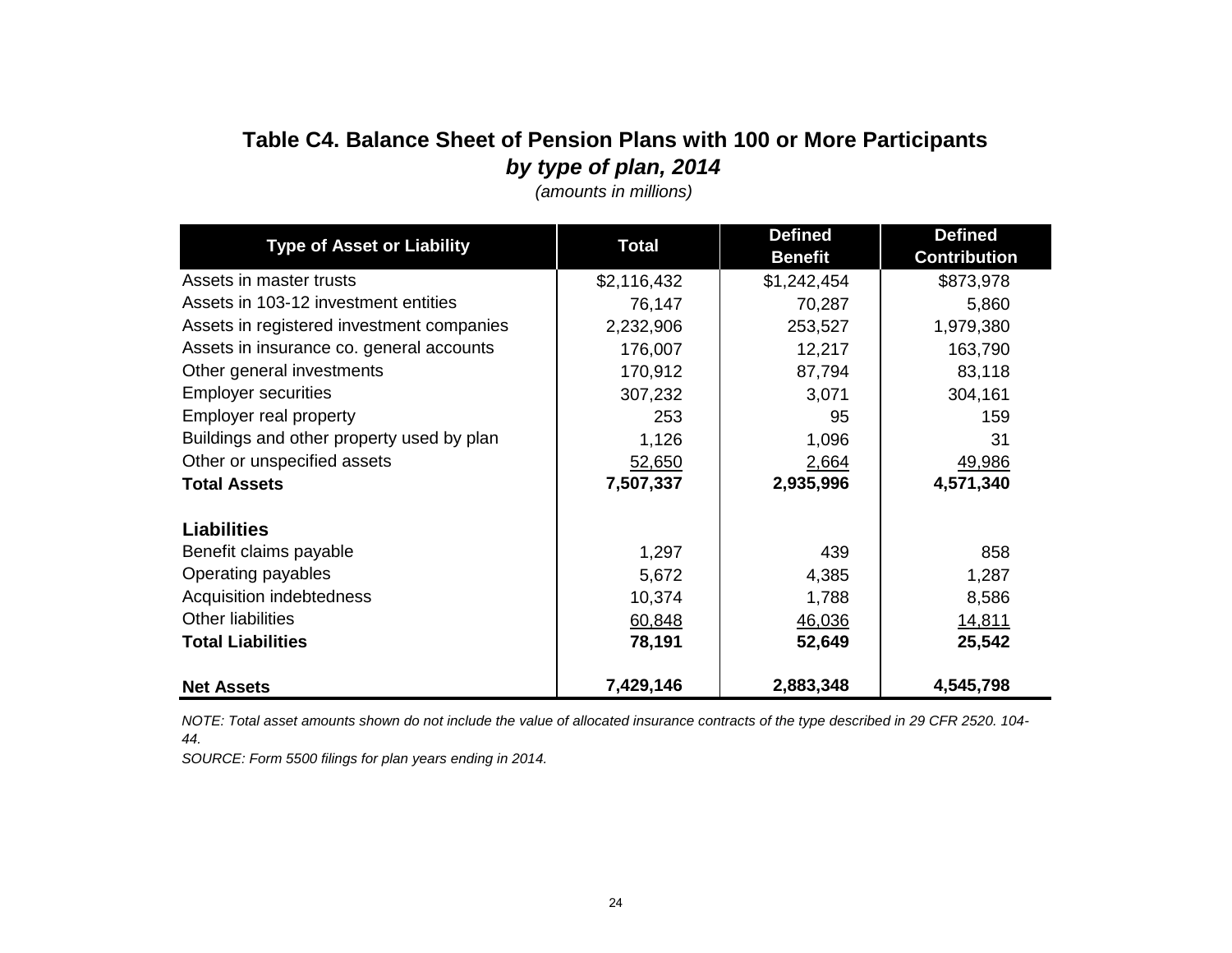# **Table C4(a). Spread Balance Sheet of Pension Plans with 100 or More Participants** *by type of plan, 2014*

*(amounts in millions)*

| <b>Type of Asset or Liability</b>           | <b>Total</b> | <b>Defined</b> | <b>Defined</b>      |
|---------------------------------------------|--------------|----------------|---------------------|
|                                             |              | <b>Benefit</b> | <b>Contribution</b> |
| <b>Assets</b>                               |              |                |                     |
| Total noninterest-bearing cash              | \$18,391     | \$10,894       | \$7,497             |
| Employer contrib. receivable                | 70,803       | 42,969         | 27,834              |
| Participant contrib. receivable             | 2,167        | 372            | 1,795               |
| Other receivables                           | 100,942      | 61,821         | 39,121              |
| Interest-bearing cash                       | 227,552      | 108,258        | 119,294             |
| U.S. Government securities                  | 488,098      | 301,926        | 186,172             |
| Corporate debt instruments: Preferred       | 179,514      | 147,577        | 31,937              |
| Corporate debt instruments: All other       | 524,465      | 400,519        | 123,946             |
| Preferred stock                             | 10,744       | 9,154          | 1,589               |
| Common stock                                | 1,564,668    | 874,882        | 689,786             |
| Partnership/joint venture interests         | 265,012      | 248,973        | 16,039              |
| Real estate (except employer real property) | 52,233       | 42,771         | 9,462               |
| Loans (other than to participants)          | 25,076       | 14,988         | 10,088              |
| Participant loans                           | 69,118       | 184            | 68,934              |

 **(continued...)**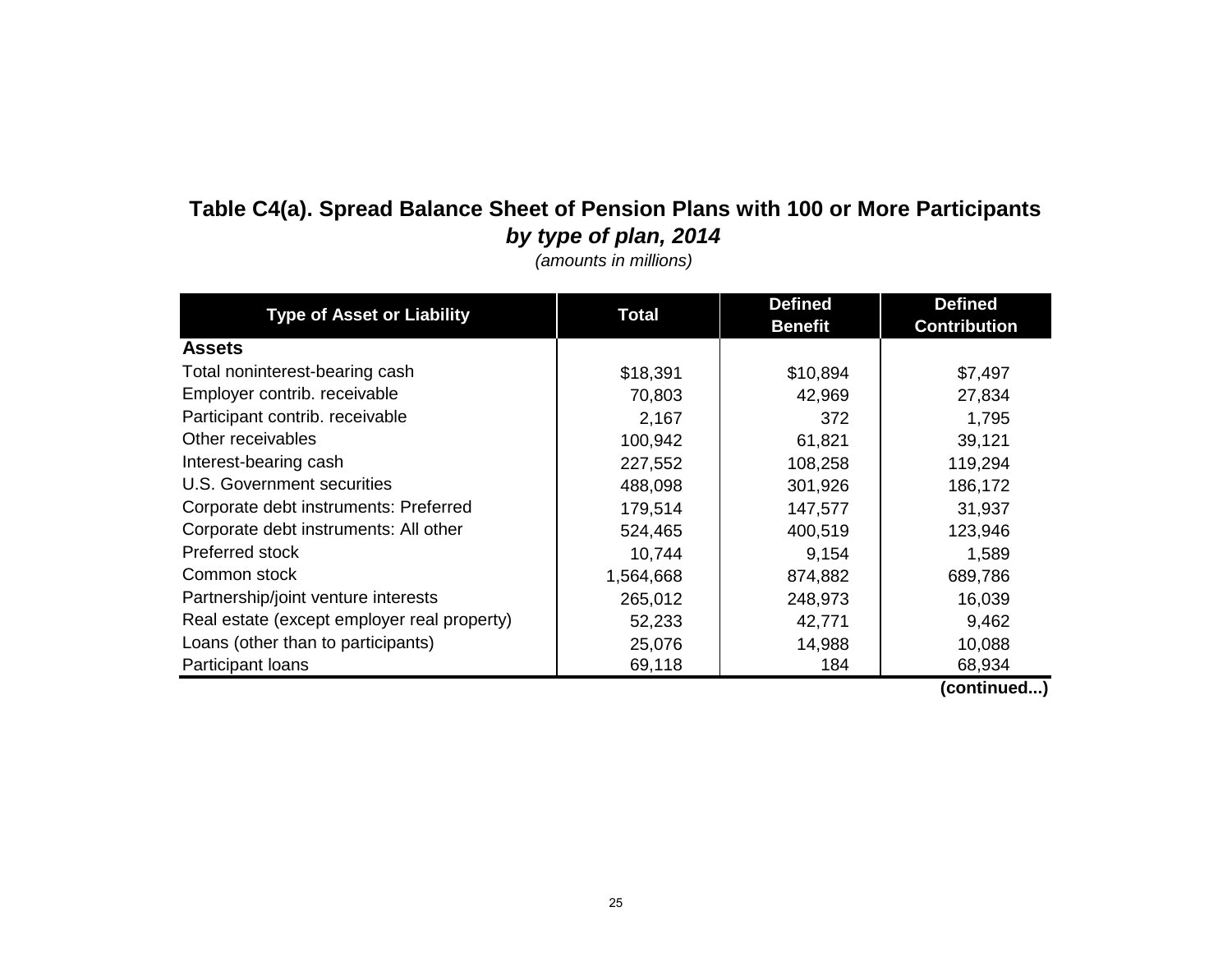## **Table C4(a). Spread Balance Sheet of Pension Plans with 100 or More Participants** *by type of plan, 2014*

| <b>Type of Asset or Liability</b>         | <b>Total</b> | <b>Defined</b><br><b>Benefit</b> | <b>Defined</b><br><b>Contribution</b> |
|-------------------------------------------|--------------|----------------------------------|---------------------------------------|
| Assets in registered investment companies | 2,799,662    | 432,600                          | 2,367,062                             |
| Assets in insurance co. general accounts  | 221,368      | 14,752                           | 206,616                               |
| Other general investments                 | 423,804      | 208,876                          | 214,928                               |
| <b>Employer securities</b>                | 409,510      | 10,453                           | 399,058                               |
| Employer real property                    | 434          | 268                              | 166                                   |
| Buildings and other property used by plan | 1,126        | 1,096                            | 31                                    |
| Other or unspecified assets               | 52,650       | 2,664                            | 49,986                                |
| <b>Total Assets</b>                       | 7,507,337    | 2,935,996                        | 4,571,340                             |
| <b>Liabilities</b>                        |              |                                  |                                       |
| Benefit claims payable                    | 1,297        | 439                              | 858                                   |
| Operating payables                        | 5,672        | 4,385                            | 1,287                                 |
| Acquisition indebtedness                  | 10,374       | 1,788                            | 8,586                                 |
| Other liabilities                         | 60,848       | 46,036                           | 14,811                                |
| <b>Total Liabilities</b>                  | 78,191       | 52,649                           | 25,542                                |
| <b>Net Assets</b>                         | 7,429,146    | 2,883,347                        | 4,545,798                             |

*(amounts in millions)*

*NOTE: This table provides an estimate of the underlying asset allocation of investments in direct filing entities. Hence, there are no line items for interests in common/collective trusts, master trust investment accounts, pooled separate accounts or 103-12 investment entities. The dollar amounts of these investments are included on the line items in this table. For information on the methodology used to make these estimates, see the DFE User Guide at http://www.dol.gov/ebsa/publications/form5500dataresearch.html.*

*NOTE: Total asset amounts shown do not include the value of allocated insurance contracts of the type described in 29 CFR 2520. 104- 44.*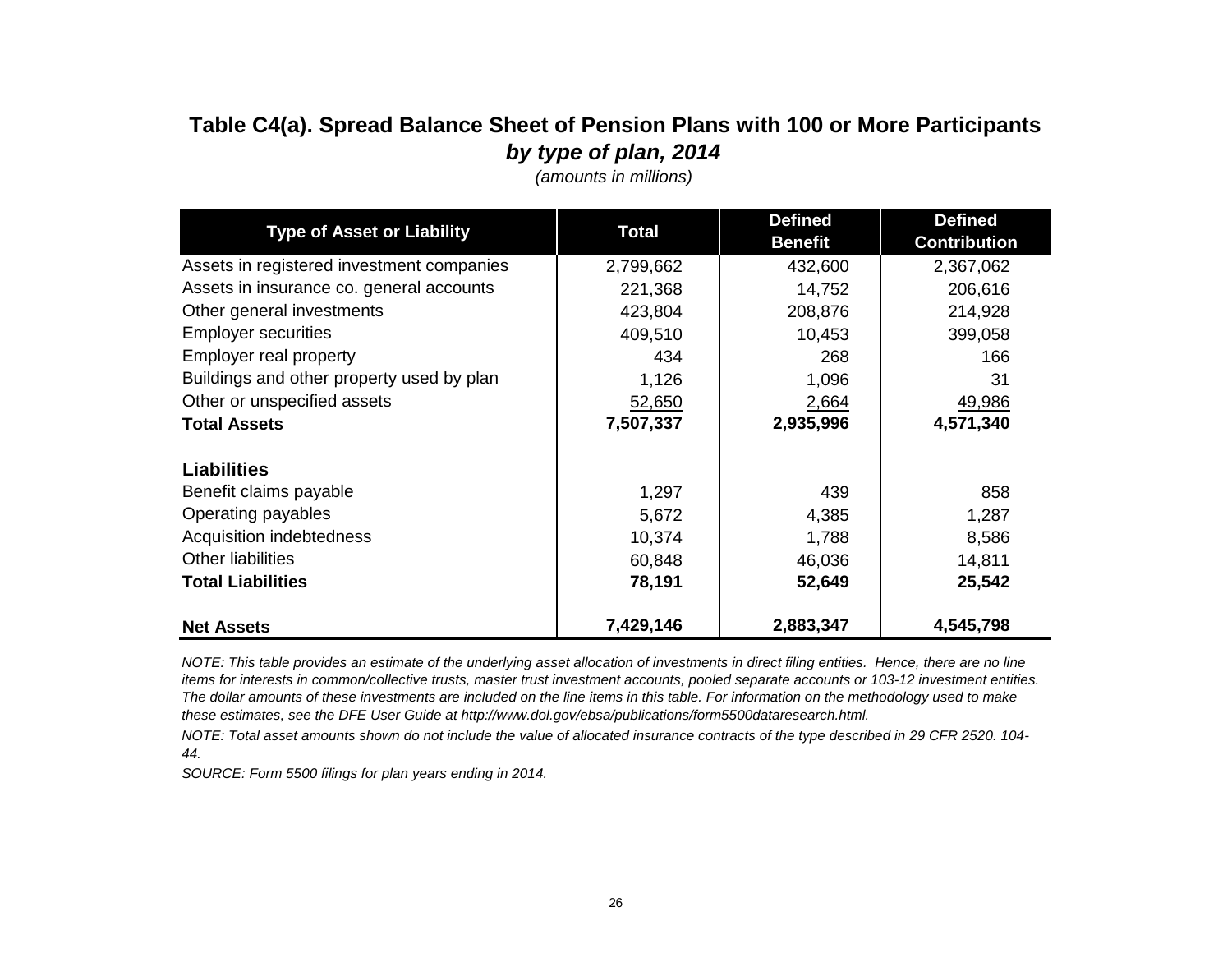## **Table C5. Balance Sheet of Single Employer Pension Plans**  *by type of plan, 2014* **with 100 or More Participants**

*(amounts in millions)*

| <b>Type of Asset or Liability</b>           | <b>Total</b> | <b>Defined</b> | <b>Defined</b>      |
|---------------------------------------------|--------------|----------------|---------------------|
|                                             |              | <b>Benefit</b> | <b>Contribution</b> |
| <b>Assets</b>                               |              |                |                     |
| Total noninterest-bearing cash              | \$8,376      | \$2,640        | \$5,736             |
| Employer contrib. receivable                | 64,395       | 37,492         | 26,903              |
| Participant contrib. receivable             | 1,583        | 29             | 1,554               |
| Other receivables                           | 26,018       | 14,517         | 11,501              |
| Interest-bearing cash                       | 75,026       | 27,405         | 47,621              |
| U.S. Government securities                  | 123,909      | 100,185        | 23,724              |
| Corporate debt instruments: Preferred       | 58,911       | 55,218         | 3,693               |
| Corporate debt instruments: All other       | 146,105      | 132,336        | 13,769              |
| Preferred stock                             | 2,451        | 2,094          | 358                 |
| Common stock                                | 272,014      | 185,439        | 86,575              |
| Partnership/joint venture interests         | 79,015       | 76,036         | 2,979               |
| Real estate (except employer real property) | 5,951        | 5,567          | 383                 |
| Loans (other than to participants)          | 2,447        | 1,323          | 1,124               |
| Participant loans                           | 66,405       | 87             | 66,318              |
| Assets in common/collective trusts          | 796,017      | 210,120        | 585,897             |
| Assets in pooled separate accounts          | 171,326      | 34,628         | 136,699             |

 **(continued...)**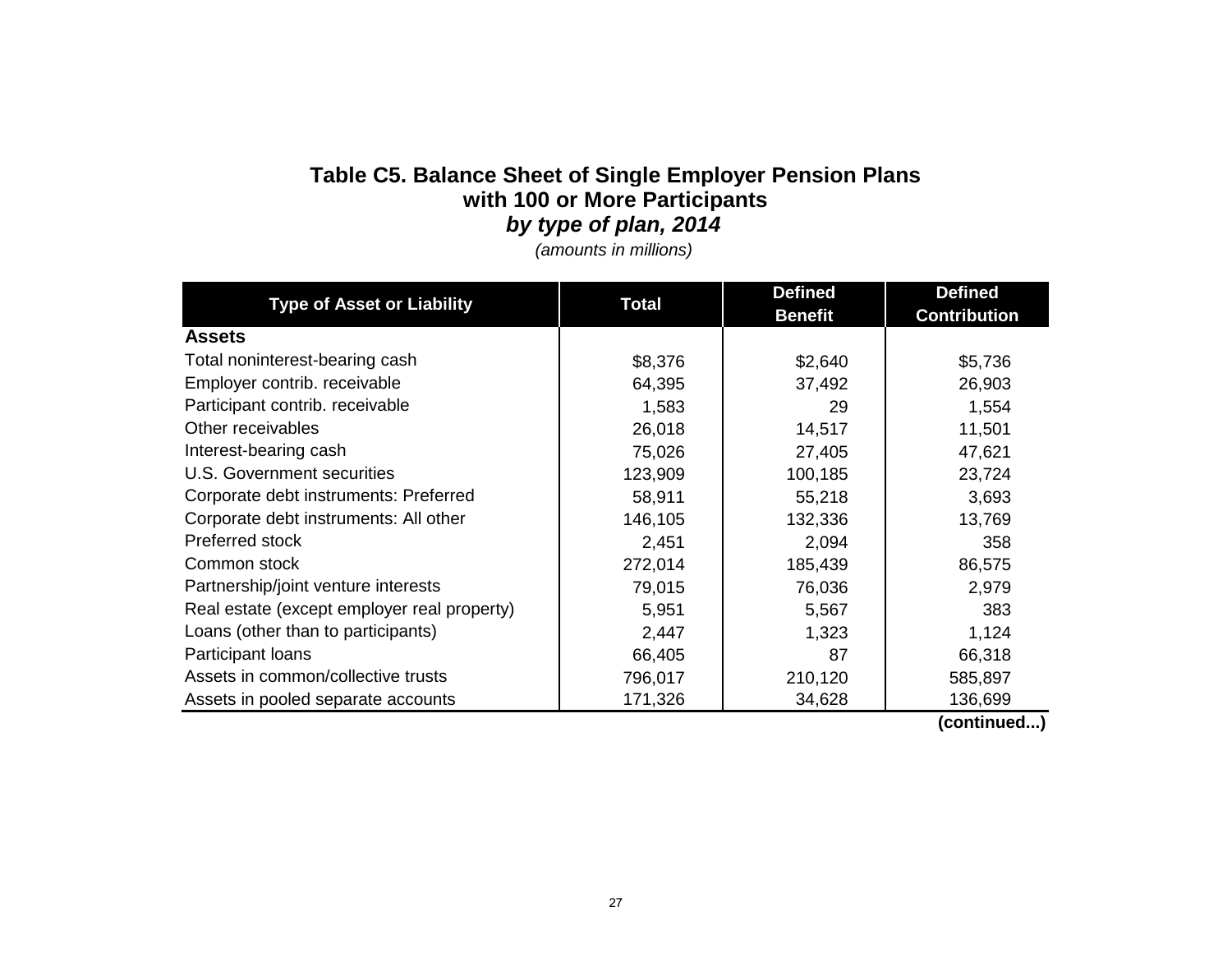### **Table C5. Balance Sheet of Single Employer Pension Plans**  *by type of plan, 2014* **with 100 or More Participants**

| <b>Type of Asset or Liability</b>         | <b>Total</b> | <b>Defined</b><br><b>Benefit</b> | <b>Defined</b><br><b>Contribution</b> |
|-------------------------------------------|--------------|----------------------------------|---------------------------------------|
| Assets in master trusts                   | \$2,101,180  | \$1,234,842                      | \$866,338                             |
| Assets in 103-12 investment entities      | 55,118       | 51,782                           | 3,336                                 |
| Assets in registered investment companies | 2,100,479    | 192,803                          | 1,907,676                             |
| Assets in insurance co. general accounts  | 165,308      | 11,009                           | 154,299                               |
| Other general investments                 | 133,317      | 54,673                           | 78,644                                |
| <b>Employer securities</b>                | 295,969      | 2,603                            | 293,366                               |
| Employer real property                    | 250          | 91                               | 159                                   |
| Buildings and other property used by plan | 44           | 38                               | 6                                     |
| Other or unspecified assets               | 52,615       | 2,642                            | 49,973                                |
| <b>Total Assets</b>                       | 6,804,231    | 2,435,600                        | 4,368,631                             |
| <b>Liabilities</b>                        |              |                                  |                                       |
| Benefit claims payable                    | 1,099        | 373                              | 726                                   |
| Operating payables                        | 4,320        | 3,155                            | 1,164                                 |
| Acquisition indebtedness                  | 10,147       | 1,565                            | 8,581                                 |
| Other liabilities                         | 37,610       | 24,592                           | 13,018                                |
| <b>Total Liabilities</b>                  | 53,176       | 29,685                           | 23,490                                |
| <b>Net Assets</b>                         | 6,751,056    | 2,405,915                        | 4,345,141                             |

*(amounts in millions)*

*NOTE: Total asset amounts shown do not include the value of allocated insurance contracts of the type described in 29 CFR 2520. 104- 44.*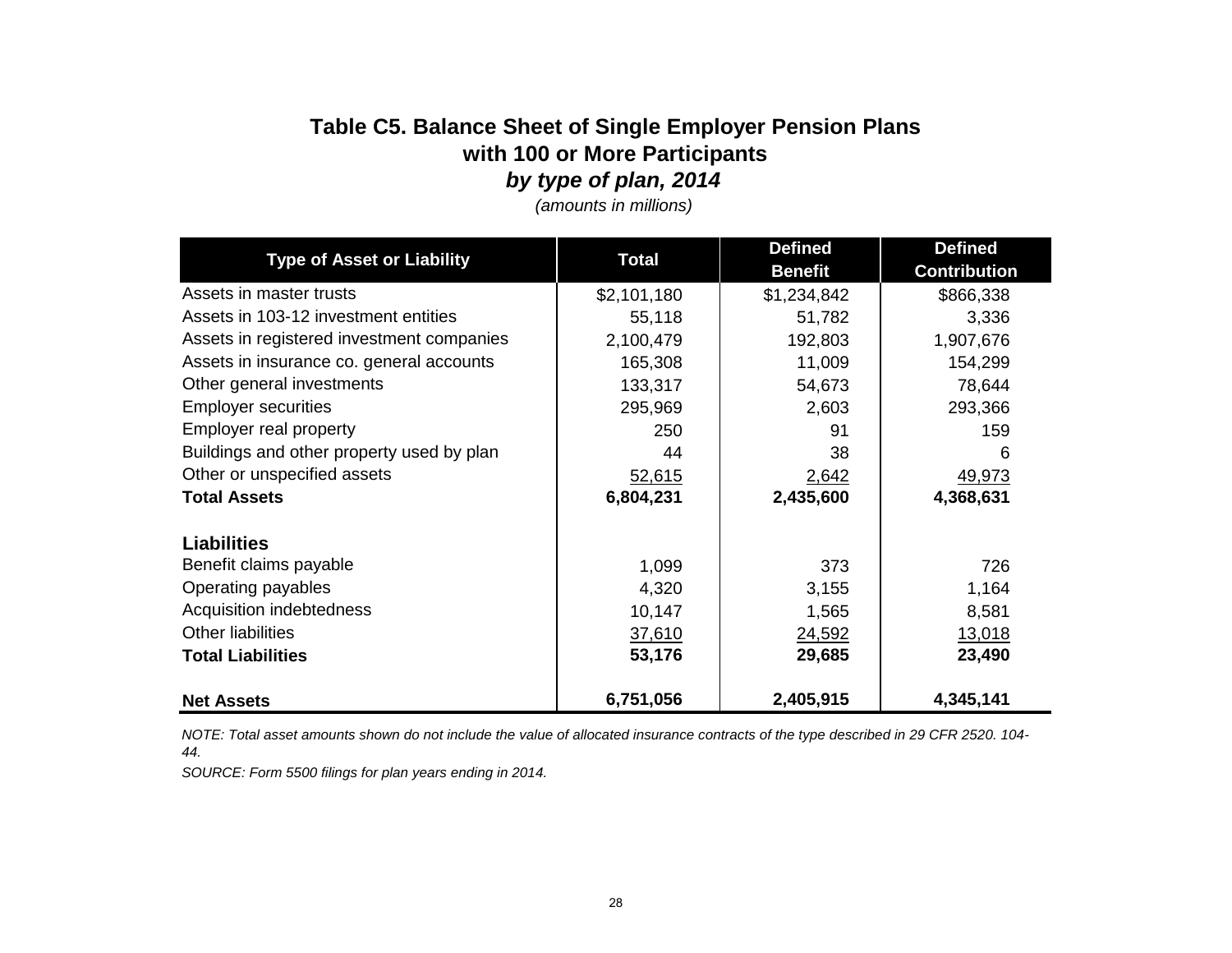# **Table C6. Balance Sheet of Multiemployer Pension Plans with 100 or More Participants**

*by type of plan, 2014*

*(amounts in millions)*

| <b>Type of Asset or Liability</b>           | <b>Total</b> | <b>Defined</b> | <b>Defined</b>      |
|---------------------------------------------|--------------|----------------|---------------------|
|                                             |              | <b>Benefit</b> | <b>Contribution</b> |
| <b>Assets</b>                               |              |                |                     |
| Total noninterest-bearing cash              | \$2,511      | \$2,184        | \$327               |
| Employer contrib. receivable                | 5,861        | 5,071          | 791                 |
| Participant contrib. receivable             | 54           | 4              | 50                  |
| Other receivables                           | 6,639        | 5,799          | 840                 |
| Interest-bearing cash                       | 20,326       | 15,170         | 5,156               |
| U.S. Government securities                  | 38,928       | 27,909         | 11,019              |
| Corporate debt instruments: Preferred       | 8,729        | 7,094          | 1,636               |
| Corporate debt instruments: All other       | 36,218       | 29,571         | 6,647               |
| Preferred stock                             | 675          | 627            | 48                  |
| Common stock                                | 129,242      | 115,949        | 13,294              |
| Partnership/joint venture interests         | 45,851       | 43,394         | 2,457               |
| Real estate (except employer real property) | 11,377       | 10,756         | 620                 |
| Loans (other than to participants)          | 3,461        | 3,256          | 205                 |
| Participant loans                           | 2,030        | 73             | 1,957               |
| Assets in common/collective trusts          | 142,349      | 101,844        | 40,505              |
| Assets in pooled separate accounts          | 19,469       | 8,977          | 10,492              |

 **(continued...)**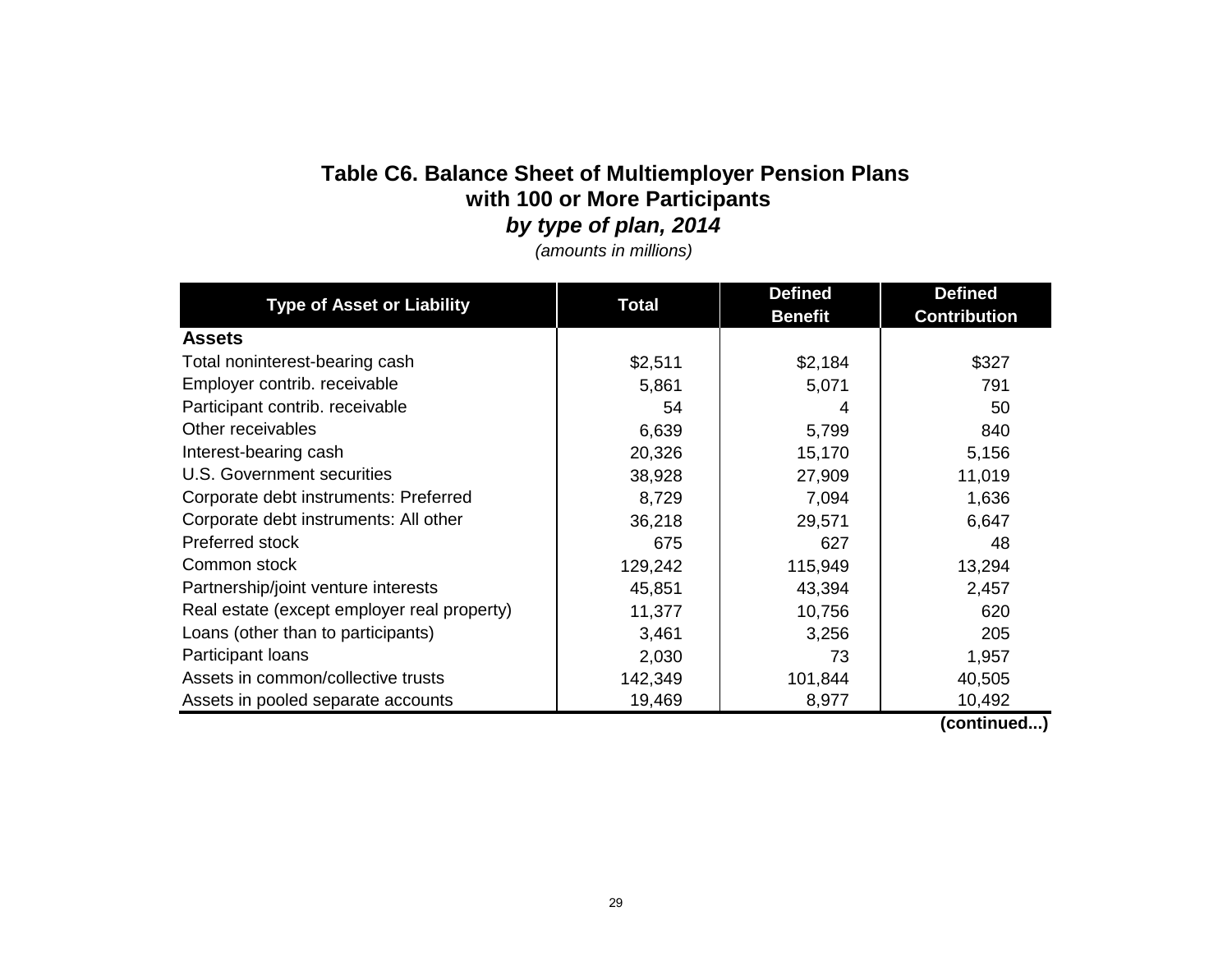# **Table C6. Balance Sheet of Multiemployer Pension Plans with 100 or More Participants**

*by type of plan, 2014*

|                                           |              | <b>Defined</b> | <b>Defined</b>      |
|-------------------------------------------|--------------|----------------|---------------------|
| <b>Type of Asset or Liability</b>         | <b>Total</b> | <b>Benefit</b> | <b>Contribution</b> |
| Assets in master trusts                   | \$15,253     | \$7,613        | \$7,640             |
| Assets in 103-12 investment entities      | 21,028       | 18,505         | 2,524               |
| Assets in registered investment companies | 132,427      | 60,724         | 71,703              |
| Assets in insurance co. general accounts  | 10,699       | 1,208          | 9,491               |
| Other general investments                 | 37,595       | 33,121         | 4,474               |
| <b>Employer securities</b>                | 11,263       | 467            | 10,796              |
| Employer real property                    | 3            | 3              |                     |
| Buildings and other property used by plan | 1,082        | 1,058          | 25                  |
| Other or unspecified assets               | 35           | <u>22</u>      | <u> 13</u>          |
| <b>Total Assets</b>                       | 703,106      | 500,396        | 202,710             |
| <b>Liabilities</b>                        |              |                |                     |
| Benefit claims payable                    | 198          | 66             | 132                 |
| Operating payables                        | 1,352        | 1,229          | 122                 |
| Acquisition indebtedness                  | 228          | 223            | 4                   |
| <b>Other liabilities</b>                  | 23,238       | 21,445         | 1,793               |
| <b>Total Liabilities</b>                  | 25,015       | 22,963         | 2,052               |
| <b>Net Assets</b>                         | 678,091      | 477,433        | 200,658             |

*(amounts in millions)*

*NOTE: Total asset amounts shown do not include the value of allocated insurance contracts of the type described in 29 CFR 2520. 104- 44.*

*- Missing data.*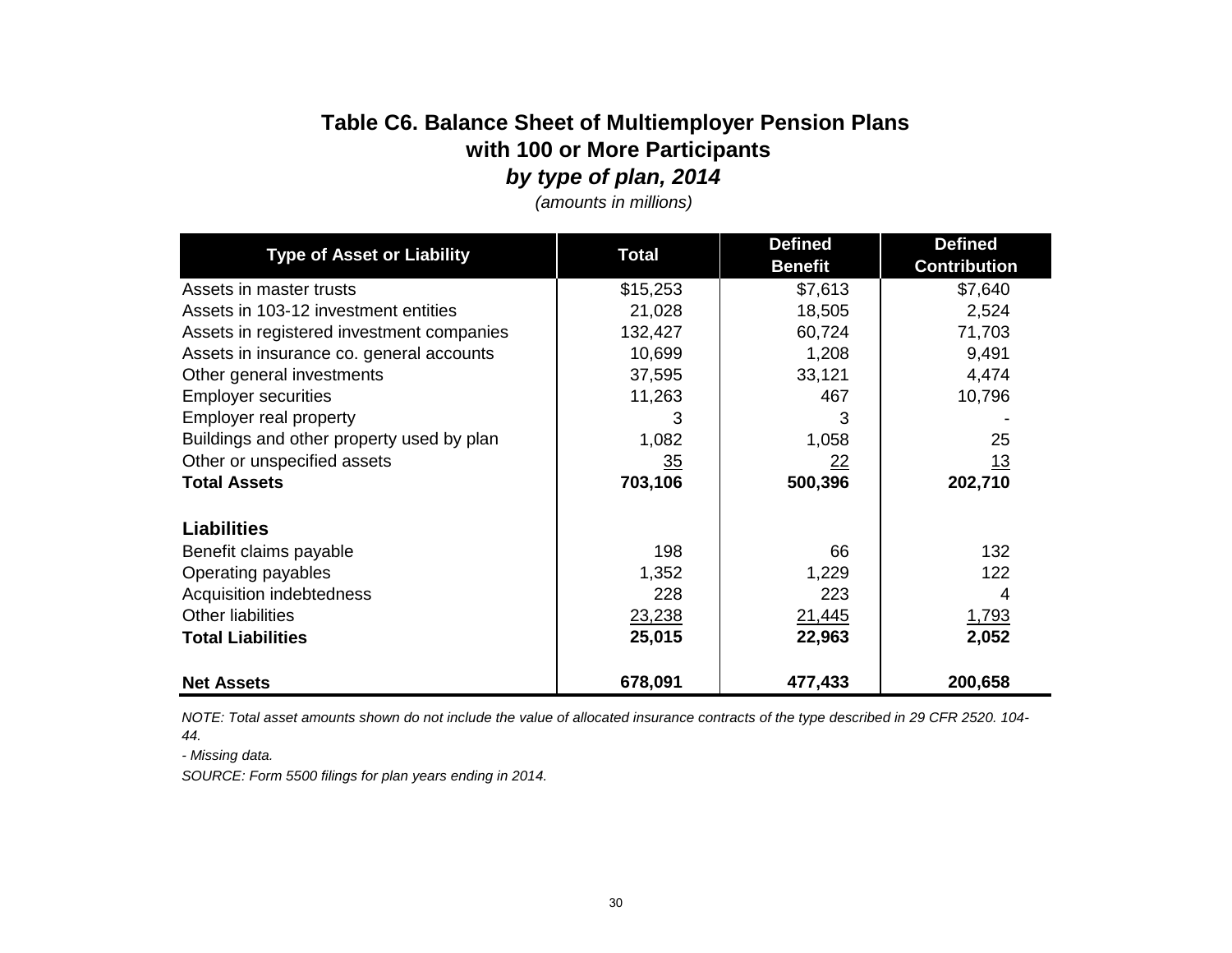### **Table C7. Percentage Distribution of Assets in Defined Benefit Plans with 100 or More Participants** *by type of asset and size of plan, 2014*

| <b>Type of Asset</b>                        | <b>Total</b> | $$1 - 0.9M$ | \$1.0M-9.9M | \$10.0M-<br>249.9M | \$250.0M-<br>999.9M | \$1.0B or<br><b>More</b> |
|---------------------------------------------|--------------|-------------|-------------|--------------------|---------------------|--------------------------|
| <b>Total Assets</b>                         | 100%         | 100%        | 100%        | 100%               | 100%                | 100%                     |
| Cash                                        | 2            | 24          | 5           |                    |                     |                          |
|                                             |              |             |             |                    |                     |                          |
| <b>Receivables</b>                          | 2            | 14          |             |                    |                     |                          |
| U.S. Government securities                  |              |             |             |                    |                     |                          |
| Corporate debt instruments: Preferred       |              |             |             |                    |                     |                          |
| Corporate debt instruments: All other       | 6            |             |             |                    |                     |                          |
| Corporate stocks                            | 10           |             | 9           | 10                 |                     | 10                       |
| Real estate (except employer real property) |              |             | $\star$     | $\star$            |                     |                          |
| Loans                                       | $\star$      |             | $\star$     |                    |                     |                          |
| Assets in common/collective trusts          | 11           |             |             | 15                 |                     |                          |
| Assets in pooled separate accounts          |              |             | 11          | 5                  |                     |                          |
| Assets in master trusts                     | 42           |             | 9           | 20                 | 32                  | 48                       |
| Assets in 103-12 investment entities        | 2            | */          | $\star$     | 2                  | 2                   |                          |
| Assets in registered investment companies   | 9            | 18          | 39          | 29                 | 15                  |                          |
| Assets in ins. co. general accounts         |              | 9           | 4           |                    |                     |                          |
| <b>Employer securities</b>                  |              |             |             |                    |                     |                          |
| Other or unspecified investments            |              | 23          |             | b.                 | 8                   |                          |

*NOTE: The letters M and B in the column headings denote millions and billions respectively. Percentage distributions may not add up to 100 percent because of rounding.* 

*\*/ Less than 1 percent.*

*- Missing data.*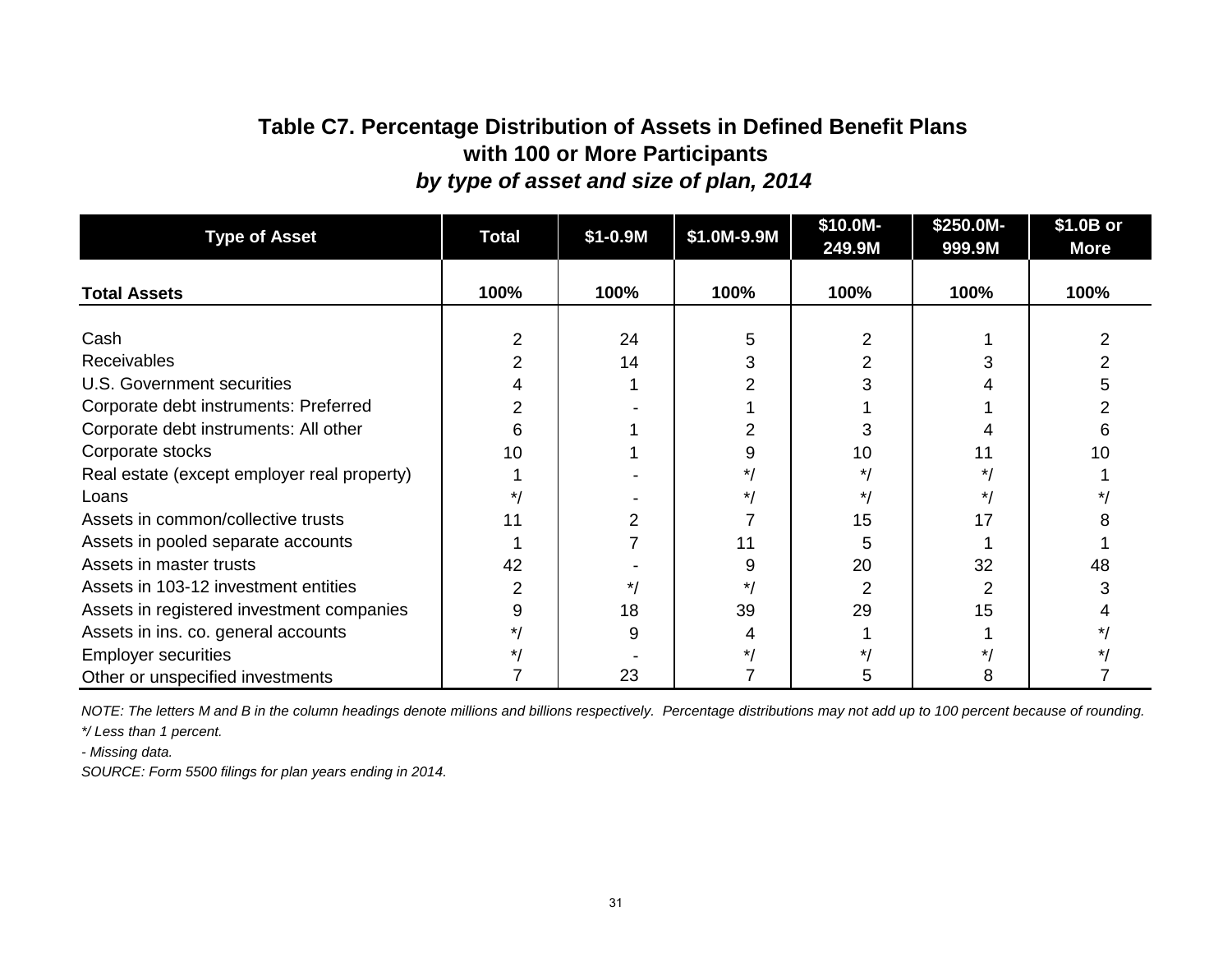# **with 100 or More Participants** *by type of asset and size of plan, 2014* **Table C8. Percentage Distribution of Assets in Defined Contribution Plans**

| <b>Type of Asset</b>                        | <b>Total</b> | $$1 - 0.9M$ | \$1.0M-9.9M | \$10.0M-<br>249.9M | \$250.0M-<br>999.9M | \$1.0B or<br><b>More</b> |
|---------------------------------------------|--------------|-------------|-------------|--------------------|---------------------|--------------------------|
| <b>Total Assets</b>                         | 100%         | 100%        | 100%        | 100%               | 100%                | 100%                     |
|                                             |              |             |             |                    |                     |                          |
| Cash                                        |              |             |             |                    |                     |                          |
| <b>Receivables</b>                          |              |             |             |                    |                     |                          |
| U.S. Government securities                  |              |             |             |                    |                     |                          |
| Corporate debt instruments: Preferred       |              |             |             |                    |                     |                          |
| Corporate debt instruments: All other       |              |             |             |                    |                     |                          |
| Corporate stocks                            |              |             |             |                    |                     |                          |
| Real estate (except employer real property) | * /          | $\star$ ,   |             |                    |                     |                          |
| Loans                                       |              |             |             |                    |                     |                          |
| Assets in common/collective trusts          | 14           |             |             | 8                  | 13                  | 18                       |
| Assets in pooled separate accounts          |              | 15          | 15          | 6                  | 3                   |                          |
| Assets in master trusts                     | 19           | *.          |             | 3                  | 11                  | 32                       |
| Assets in 103-12 investment entities        | $\star$ /    | $\star$     | * 1         | $\star$ /          | $\star$ /           | */                       |
| Assets in registered investment companies   | 43           | 35          | 51          | 65                 | 57                  | 26                       |
| Assets in ins. co. general accounts         |              |             | 5           |                    |                     |                          |
| <b>Employer securities</b>                  |              |             |             |                    |                     |                          |
| Other or unspecified investments            |              | 37          | 17          | 3                  |                     |                          |

*NOTE: The letters M and B in the column headings denote millions and billions respectively. Percentage distributions may not add up to 100 percent because of rounding. \*/ Less than 1 percent.*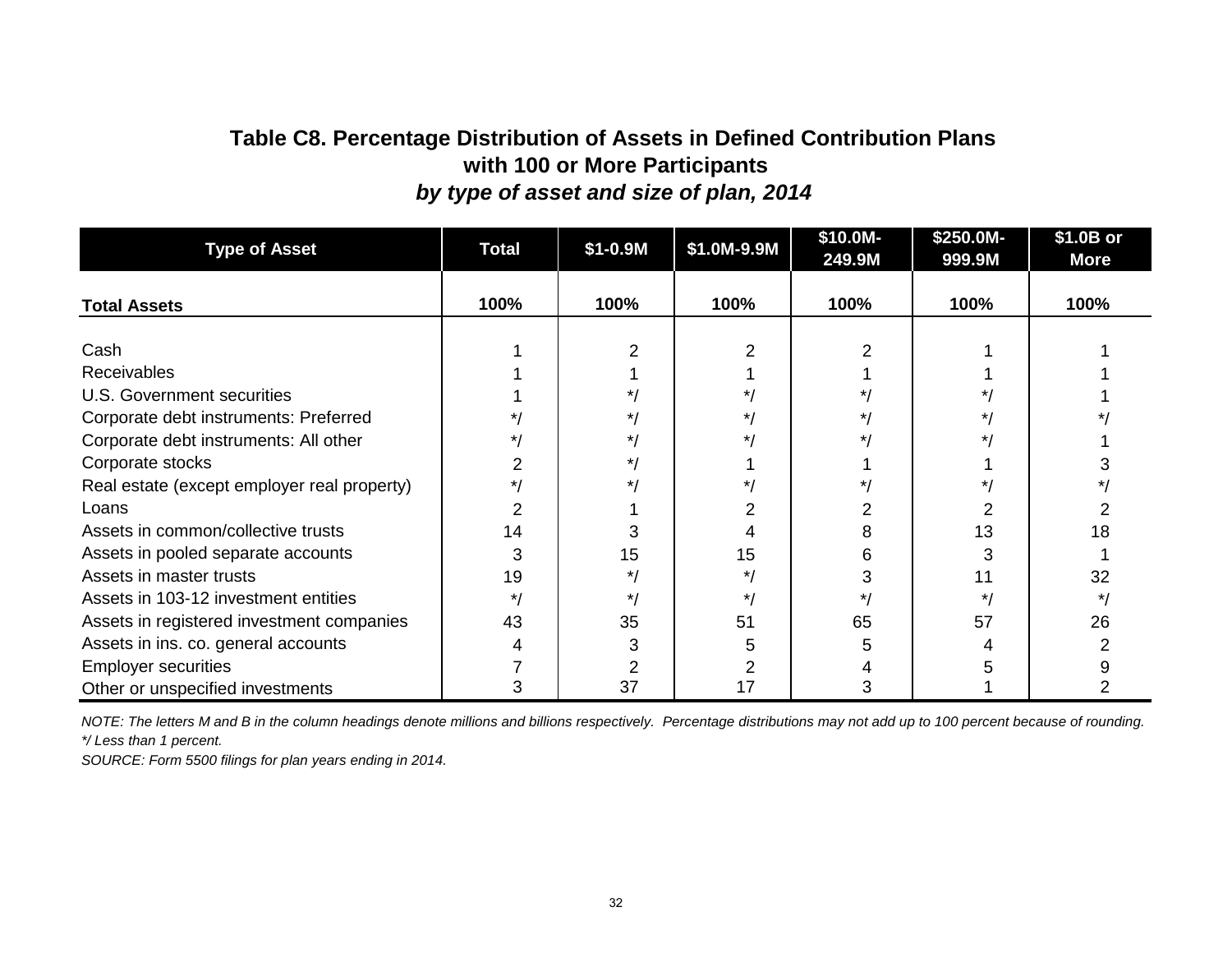### **Table C9. Income Statement of Pension Plans With 100 or More Participants** *by type of plan, 2014*

*(amounts in millions)*

| <b>Income and Expenses</b>                                | <b>Total</b> | <b>Defined</b> | <b>Defined</b>      |
|-----------------------------------------------------------|--------------|----------------|---------------------|
|                                                           |              | <b>Benefit</b> | <b>Contribution</b> |
| <b>Income</b>                                             |              |                |                     |
| Contributions received or receivable from:                |              |                |                     |
| Employers                                                 | \$211,605    | \$90,175       | \$121,429           |
| Participants                                              | 190,860      | 618            | 190,242             |
| Others (including rollovers)                              | 29,577       | 394            | 29,183              |
| Noncash contributions                                     | 1,241        | 22             | 1,218               |
| <b>Total contributions</b>                                | 433,282      | 91,210         | 342,072             |
| Interest earnings:                                        |              |                |                     |
| Interest-bearing cash                                     | 970          | 382            | 588                 |
| U.S. Government securities                                | 3,403        | 2,760          | 644                 |
| Corporate debt instruments                                | 9,948        | 9,118          | 831                 |
| Non-participant loans                                     | 162          | 68             | 94                  |
| Participant loans                                         | 2,686        | 13             | 2,673               |
| Other or unspecified interest                             | 9,550        | 3,305          | 6,245               |
| <b>Total interest earnings</b>                            | 26,720       | 15,646         | 11,075              |
| Dividends:                                                |              |                |                     |
| Preferred stock                                           | 785          | 144            | 641                 |
| Common stock                                              | 14,971       | 6.743          | 8,228               |
| Registered investment company shares (e.g., mutual funds) | 84,461       | 6,052          | 78,408              |
| <b>Total dividend income</b>                              | 100,216      | 12,939         | 87,277              |
| <b>Rents</b>                                              | 473          | 446            | 27                  |
| Net gain (loss) on sale of assets                         | 33,121       | 25,146         | 7,975               |
| Unrealized appreciation (depreciation):                   |              |                |                     |
| Unrealized appreciation of real estate                    | 2,515        | 1,343          | 1,172               |
| Other unrealized appreciation                             | 68,939       | 39,647         | 29,292              |
| Total unrealized appreciation (depreciation)              | 71,454       | 40,990         | 30,464              |
| Net investment gain (loss) from:                          |              |                |                     |
| <b>Common/collective trusts</b>                           | 59,058       | 24,956         | 34,102              |
| Pooled separate accounts                                  | 15,471       | 5,039          | 10,433              |
| <b>Master trusts</b>                                      | 167,679      | 109,296        | 58,383              |
| 103-12 investment entities                                | 5,617        | 5,196          | 421                 |
| <b>Registered investment companies</b>                    | 65,982       | 10,558         | 55,424              |
| Other or unspecified income                               | 12,161       | 4,490          | 7,670               |
| <b>Total Income</b>                                       | 991,234      | 345,911        | 645,323             |

 **(continued...)**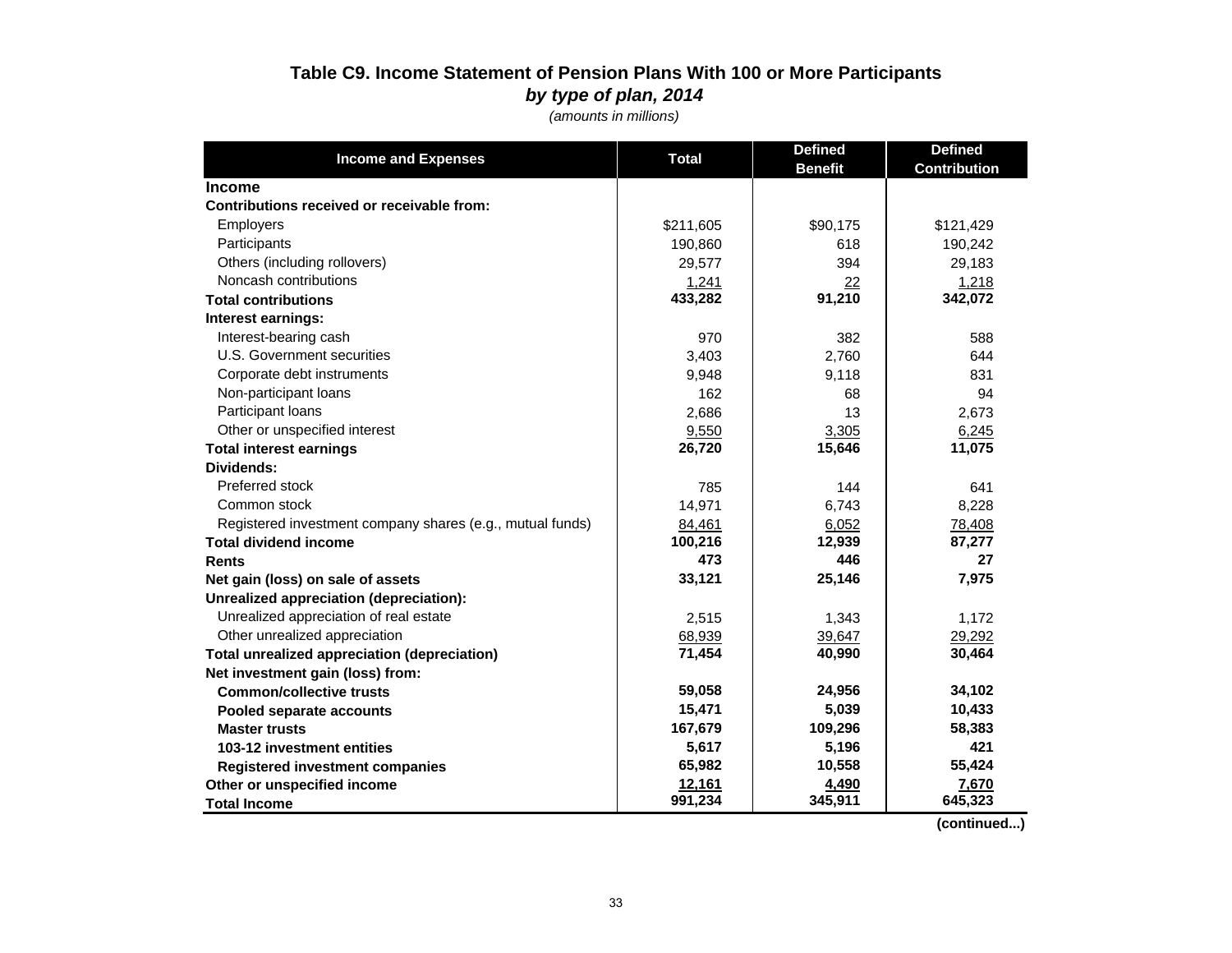# **Table C9. Income Statement of Pension Plans With 100 or More Participants** *by type of plan, 2014*

| <b>Income and Expenses</b>                  | <b>Total</b> | <b>Defined</b> | <b>Defined</b>      |
|---------------------------------------------|--------------|----------------|---------------------|
|                                             |              | <b>Benefit</b> | <b>Contribution</b> |
| <b>Expenses</b>                             |              |                |                     |
| Benefit payments and payments to provide    |              |                |                     |
| benefits:                                   |              |                |                     |
| Direct benefit payments                     | \$548,943    | \$202,792      | \$346,151           |
| Payments to insurance carriers for benefits | 2,522        | 1,702          | 820                 |
| Other or unspecified benefits               | 7,066        | 3,301          | 3,765               |
| <b>Total benefit payments</b>               | 558,532      | 207,796        | 350,736             |
| Interest expense                            | 690          | 19             | 671                 |
| <b>Corrective distributions</b>             | 590          | $**$           | 590                 |
| Deemed distribution of partic. Ioans        | 714          | (1)            | 716                 |
| <b>Administrative expenses:</b>             |              |                |                     |
| Professional fees                           | 2,405        | 1,852          | 552                 |
| Contract administrator fees                 | 1,736        | 894            | 842                 |
| Investment advisory and management fees     | 5,759        | 4,474          | 1,285               |
| Other or unspecified admin. expenses        | 5,652        | 4,146          | 1,506               |
| <b>Total administrative expenses</b>        | 15,551       | 11,366         | 4,185               |
| <b>Unspecified expenses</b>                 | <u>40</u>    |                | 38                  |
| <b>Total Expenses</b>                       | 576,117      | 219,182        | 356,936             |
|                                             |              |                |                     |
| <b>Net Income</b>                           | 415,117      | 126,730        | 288,387             |

*(amounts in millions)*

*\*\*/ Less than \$500,000.*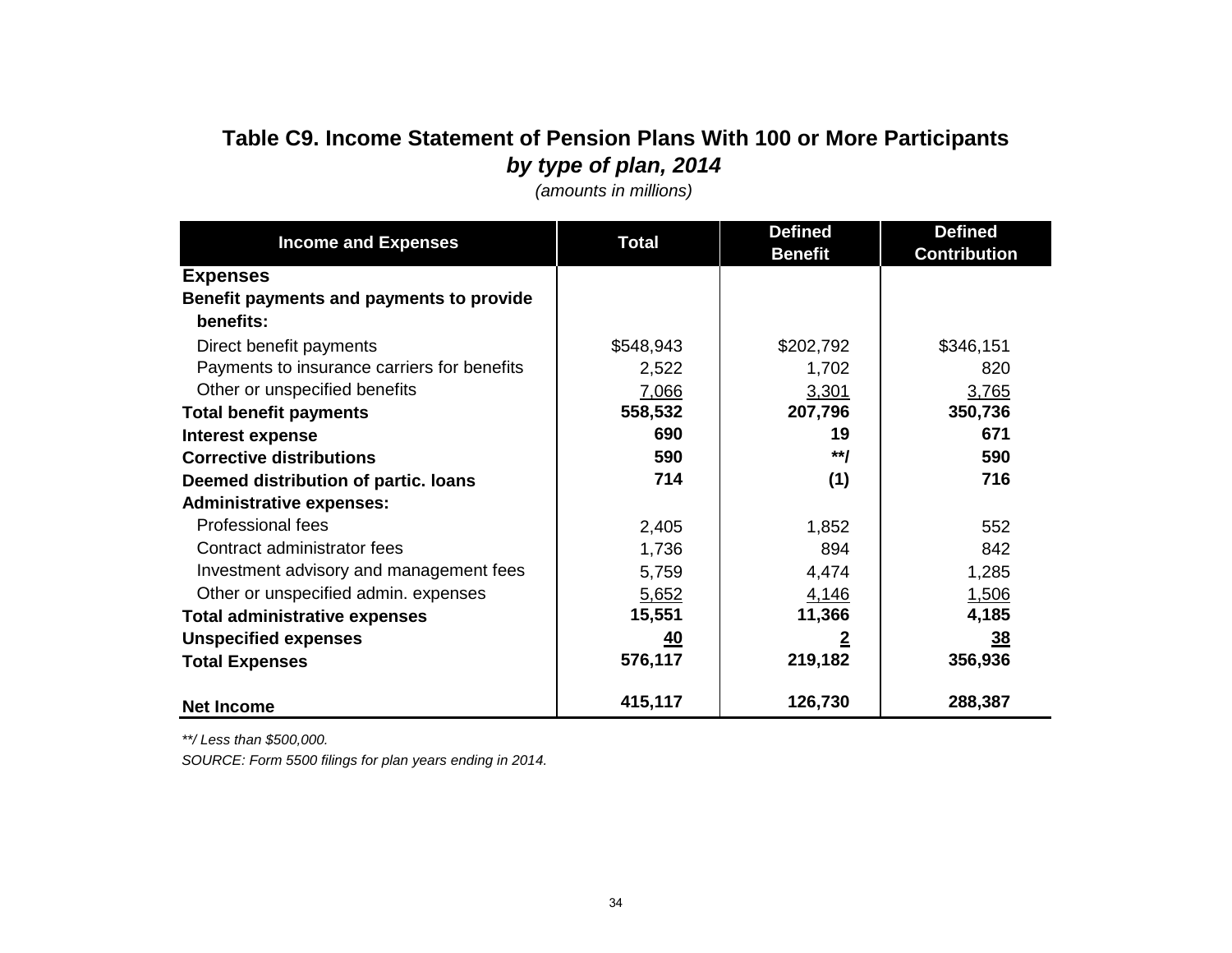### **Table C10. Income Statement of Single Employer Pension Plans with 100 or More Participants**  *by type of plan, 2014*

*(amounts in millions)*

| <b>Income and Expenses</b>                                  | <b>Total</b> | <b>Defined</b> | <b>Defined</b>      |
|-------------------------------------------------------------|--------------|----------------|---------------------|
|                                                             |              | <b>Benefit</b> | <b>Contribution</b> |
| <b>Income</b><br>Contributions received or receivable from: |              |                |                     |
|                                                             |              |                |                     |
| <b>Employers</b>                                            | \$178,050    | \$65,155       | \$112,896           |
| Participants                                                | 187,391      | 553            | 186,838             |
| Others (including rollovers)                                | 28,977       | 203            | 28,775              |
| Noncash contributions                                       | 855          | 22             | 833                 |
| <b>Total contributions</b>                                  | 395,273      | 65,932         | 329,341             |
| Interest earnings:                                          |              |                |                     |
| Interest-bearing cash                                       | 806          | 321            | 485                 |
| U.S. Government securities                                  | 2,615        | 2,139          | 475                 |
| Corporate debt instruments                                  | 8,195        | 7,663          | 533                 |
| Non-participant loans                                       | 111          | 26             | 85                  |
| Participant loans                                           | 2,603        | 5              | 2,598               |
| Other or unspecified interest                               | 8,101        | 2,285          | 5,816               |
| <b>Total interest earnings</b>                              | 22,431       | 12,440         | 9,992               |
| Dividends:                                                  |              |                |                     |
| Preferred stock                                             | 725          | 117            | 609                 |
| Common stock                                                | 11,751       | 4,206          | 7,545               |
| Registered investment company shares (e.g., mutual funds)   | 79,932       | 4,598          | 75,334              |
| <b>Total dividend income</b>                                | 92,408       | 8,920          | 83,488              |
| <b>Rents</b>                                                | 108          | 88             | 21                  |
| Net gain (loss) on sale of assets                           | 23,675       | 16,683         | 6,992               |
| Unrealized appreciation (depreciation):                     |              |                |                     |
| Unrealized appreciation of real estate                      | 1,944        | 810            | 1,133               |
| Other unrealized appreciation                               | 58,443       | 29,263         | 29,180              |
| Total unrealized appreciation (depreciation)                | 60,387       | 30,073         | 30,313              |
| Net investment gain (loss) from:                            |              |                |                     |
| <b>Common/collective trusts</b>                             | 47,503       | 16,397         | 31,106              |
| Pooled separate accounts                                    | 13,819       | 4,255          | 9,564               |
| <b>Master trusts</b>                                        | 166,621      | 108,685        | 57,936              |
| 103-12 investment entities                                  | 4,455        | 4,158          | 297                 |
| <b>Registered investment companies</b>                      | 61,767       | 8,231          | 53,537              |
| Other or unspecified income                                 | 10,846       | 3,318          | 7,528               |
| <b>Total Income</b>                                         | 899,293      | 279,179        | 620,114             |

 **(continued...)**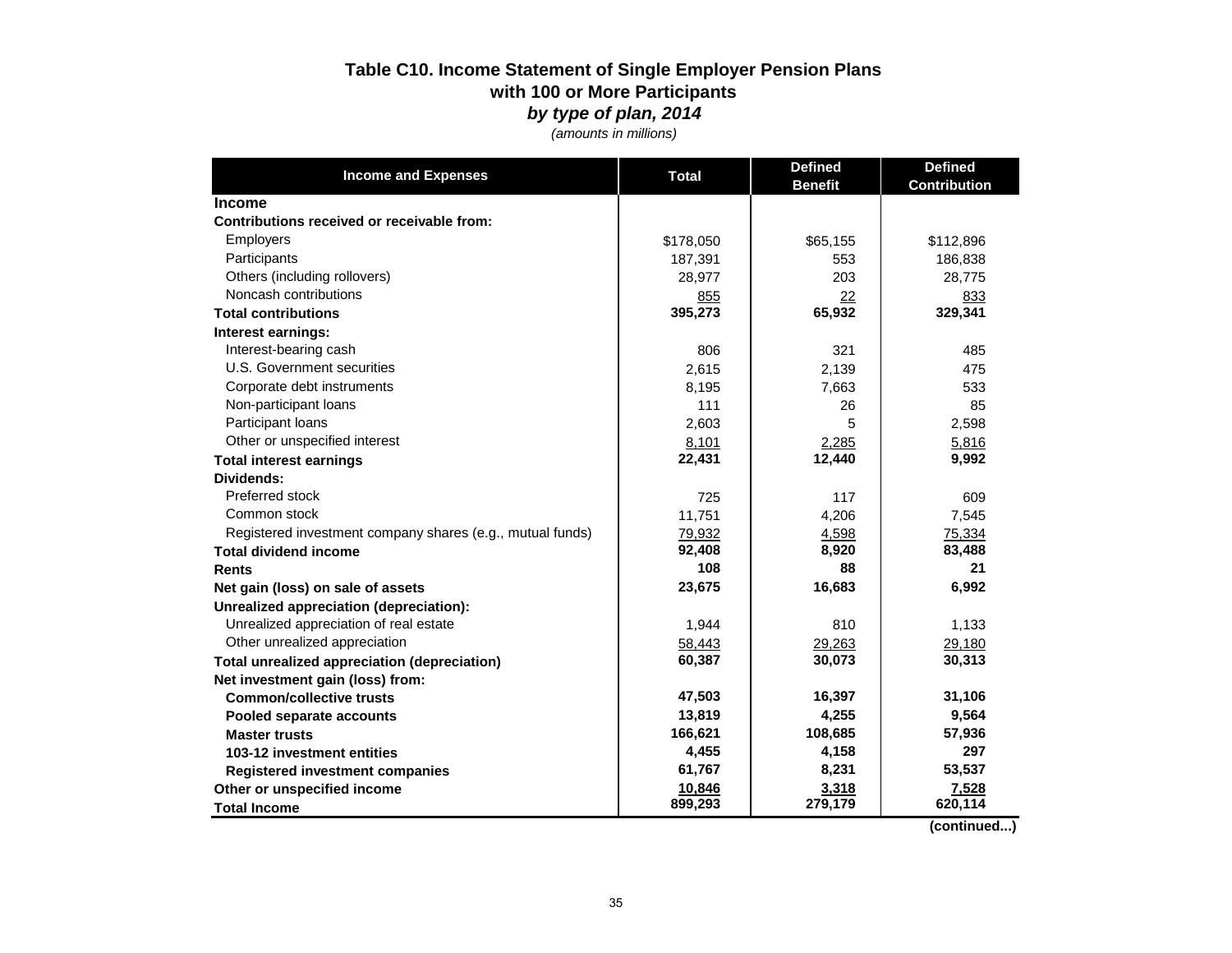# **Table C10. Income Statement of Single Employer Pension Plans with 100 or More Participants**

*by type of plan, 2014*

| <b>Income and Expenses</b>                            | <b>Total</b> | <b>Defined</b> | <b>Defined</b>      |
|-------------------------------------------------------|--------------|----------------|---------------------|
|                                                       |              | <b>Benefit</b> | <b>Contribution</b> |
| <b>Expenses</b>                                       |              |                |                     |
| Benefit payments and payments to provide<br>benefits: |              |                |                     |
| Direct benefit payments                               | \$496,628    | \$163,519      | \$333,110           |
| Payments to insurance carriers for benefits           | 2,483        | 1,672          | 811                 |
| Other or unspecified benefits                         | 6,962        | 3,275          | 3,687               |
| <b>Total benefit payments</b>                         | 506,073      | 168,465        | 337,608             |
| Interest expense                                      | 677          | 6              | 671                 |
| <b>Corrective distributions</b>                       | 585          |                | 585                 |
| Deemed distribution of partic. Ioans                  | 627          | $**$           | 627                 |
| <b>Administrative expenses:</b>                       |              |                |                     |
| Professional fees                                     | 1,950        | 1,480          | 470                 |
| Contract administrator fees                           | 1,373        | 618            | 755                 |
| Investment advisory and management fees               | 3,770        | 2,715          | 1,055               |
| Other or unspecified admin. expenses                  | 4,535        | 3,187          | 1,348               |
| <b>Total administrative expenses</b>                  | 11,629       | 8,000          | 3,629               |
| <b>Unspecified expenses</b>                           | <u>40</u>    | 2              | $\overline{38}$     |
| <b>Total Expenses</b>                                 | 519,631      | 176,473        | 343,158             |
| <b>Net Income</b>                                     | 379,662      | 102,706        | 276,956             |

*(amounts in millions)*

*\*\*/ Less than \$500,000.*

*- Missing data.*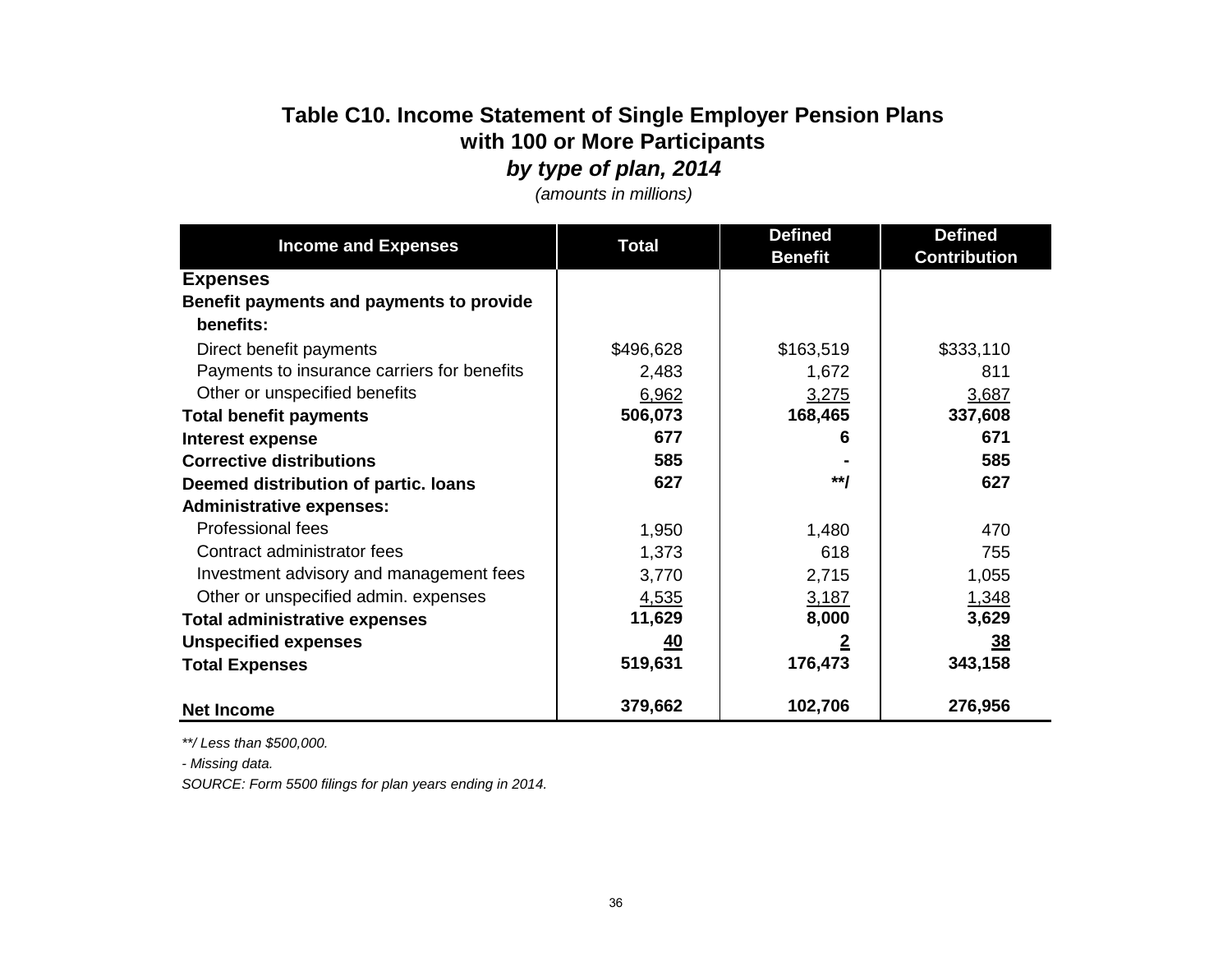### **Table C11. Income Statement of Multiemployer Pension Plans with 100 or More Participants**  *by type of plan, 2014*

*(amounts in millions)*

| <b>Income and Expenses</b>                                | <b>Total</b> | <b>Defined</b> | <b>Defined</b>      |
|-----------------------------------------------------------|--------------|----------------|---------------------|
|                                                           |              | <b>Benefit</b> | <b>Contribution</b> |
| <b>Income</b>                                             |              |                |                     |
| Contributions received or receivable from:                |              |                |                     |
| Employers                                                 | \$33,555     | \$25,021       | \$8,534             |
| Participants                                              | 3,469        | 66             | 3,404               |
| Others (including rollovers)                              | 599          | 191            | 408                 |
| Noncash contributions                                     | 386          | 1              | 385                 |
| <b>Total contributions</b>                                | 38,009       | 25,279         | 12,731              |
| Interest earnings:                                        |              |                |                     |
| Interest-bearing cash                                     | 164          | 61             | 103                 |
| U.S. Government securities                                | 789          | 620            | 169                 |
| Corporate debt instruments                                | 1,753        | 1,455          | 298                 |
| Non-participant loans                                     | 51           | 43             | 9                   |
| Participant Ioans                                         | 83           | 8              | 76                  |
| Other or unspecified interest                             | 1,449        | 1,020          | 429                 |
| <b>Total interest earnings</b>                            | 4,289        | 3,206          | 1,083               |
| Dividends:                                                |              |                |                     |
| Preferred stock                                           | 59           | 27             | 32                  |
| Common stock                                              | 3,220        | 2,537          | 683                 |
| Registered investment company shares (e.g., mutual funds) | 4,528        | 1,454          | 3,074               |
| <b>Total dividend income</b>                              | 7,808        | 4,018          | 3,789               |
| <b>Rents</b>                                              | 364          | 359            | 6                   |
| Net gain (loss) on sale of assets                         | 9,445        | 8,462          | 983                 |
| Unrealized appreciation (depreciation):                   |              |                |                     |
| Unrealized appreciation of real estate                    | 571          | 532            | 39                  |
| Other unrealized appreciation                             | 10,496       | 10,384         | $\frac{112}{151}$   |
| <b>Total unrealized appreciation (depreciation)</b>       | 11,067       | 10,916         |                     |
| Net investment gain (loss) from:                          |              |                |                     |
| <b>Common/collective trusts</b>                           | 11,555       | 8,559          | 2,996               |
| Pooled separate accounts                                  | 1,653        | 784            | 869                 |
| <b>Master trusts</b>                                      | 1,059        | 611            | 448                 |
| 103-12 investment entities                                | 1,162        | 1,038          | 124                 |
| <b>Registered investment companies</b>                    | 4,214        | 2,327          | 1,887               |
| Other or unspecified income                               | 1,315        | 1,173          | 142                 |
| <b>Total Income</b>                                       | 91,941       | 66,732         | 25,209              |

 **(continued...)**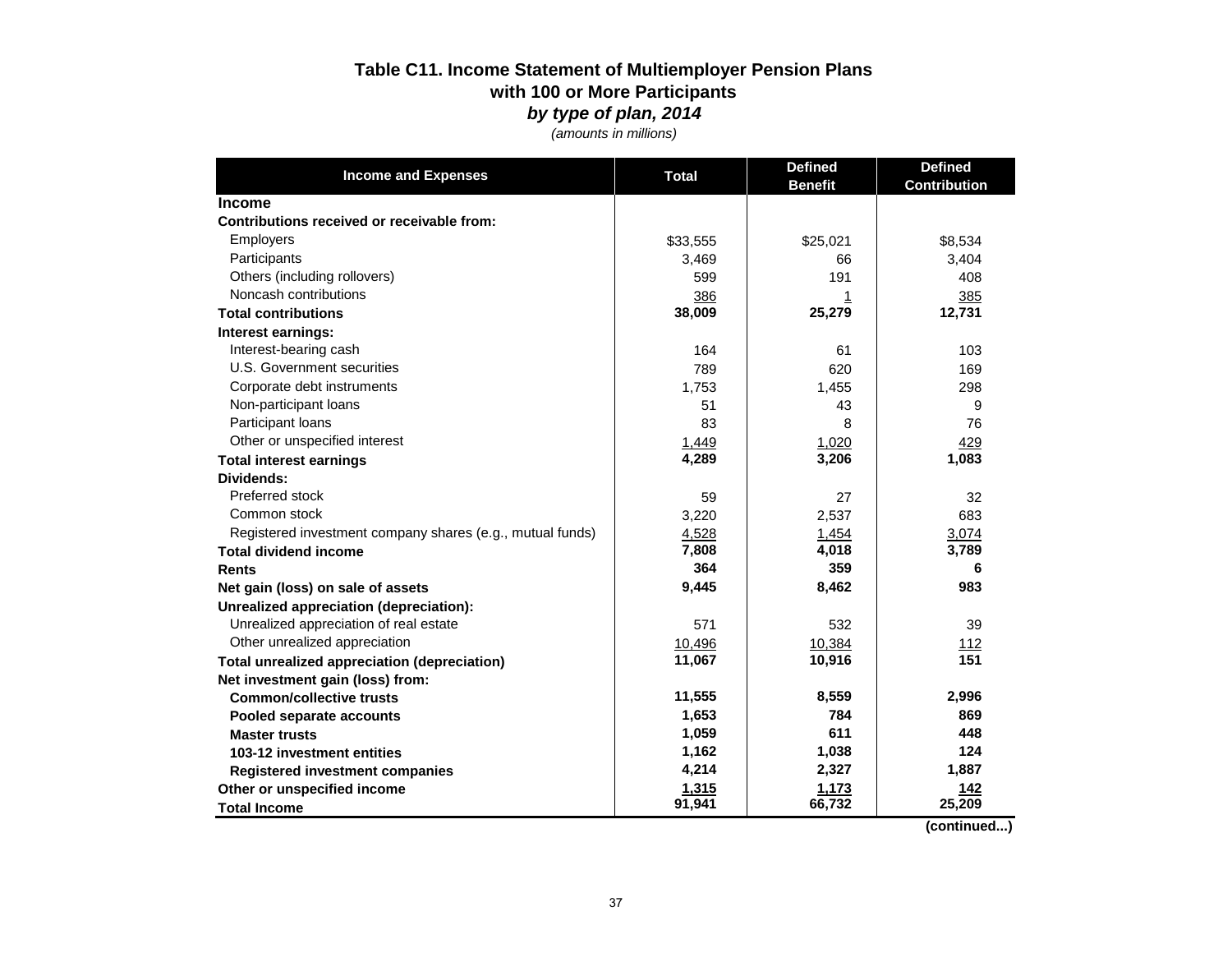# **Table C11. Income Statement of Multiemployer Pension Plans with 100 or More Participants**

*by type of plan, 2014*

|                                                       | <b>Total</b> | <b>Defined</b> | <b>Defined</b>      |
|-------------------------------------------------------|--------------|----------------|---------------------|
| <b>Income and Expenses</b>                            |              | <b>Benefit</b> | <b>Contribution</b> |
| <b>Expenses</b>                                       |              |                |                     |
| Benefit payments and payments to provide<br>benefits: |              |                |                     |
| Direct benefit payments                               | \$52,315     | \$39,274       | \$13,042            |
| Payments to insurance carriers for benefits           | 39           | 30             | 9                   |
| Other or unspecified benefits                         | 104          | 27             | <u>78</u>           |
| <b>Total benefit payments</b>                         | 52,459       | 39,330         | 13,129              |
| Interest expense                                      | 14           | 14             | **/                 |
| <b>Corrective distributions</b>                       | 5            | $**I$          | 5                   |
| Deemed distribution of participant loans              | 87           | (1)            | 89                  |
| <b>Administrative expenses:</b>                       |              |                |                     |
| <b>Professional fees</b>                              | 454          | 372            | 82                  |
| Contract administrator fees                           | 362          | 275            | 87                  |
| Investment advisory and management fees               | 1,989        | 1,760          | 229                 |
| Other or unspecified admin. expenses                  | <u>1,117</u> | 959            | <u> 158</u>         |
| <b>Total administrative expenses</b>                  | 3,923        | 3,366          | 556                 |
| <b>Unspecified expenses</b>                           |              |                |                     |
| <b>Total Expenses</b>                                 | 56,487       | 42,709         | 13,778              |
|                                                       |              |                |                     |
| <b>Net Income</b>                                     | 35,454       | 24,024         | 11,431              |

*(amounts in millions)*

*\*\*/ Less than \$500,000.*

*- Missing data.*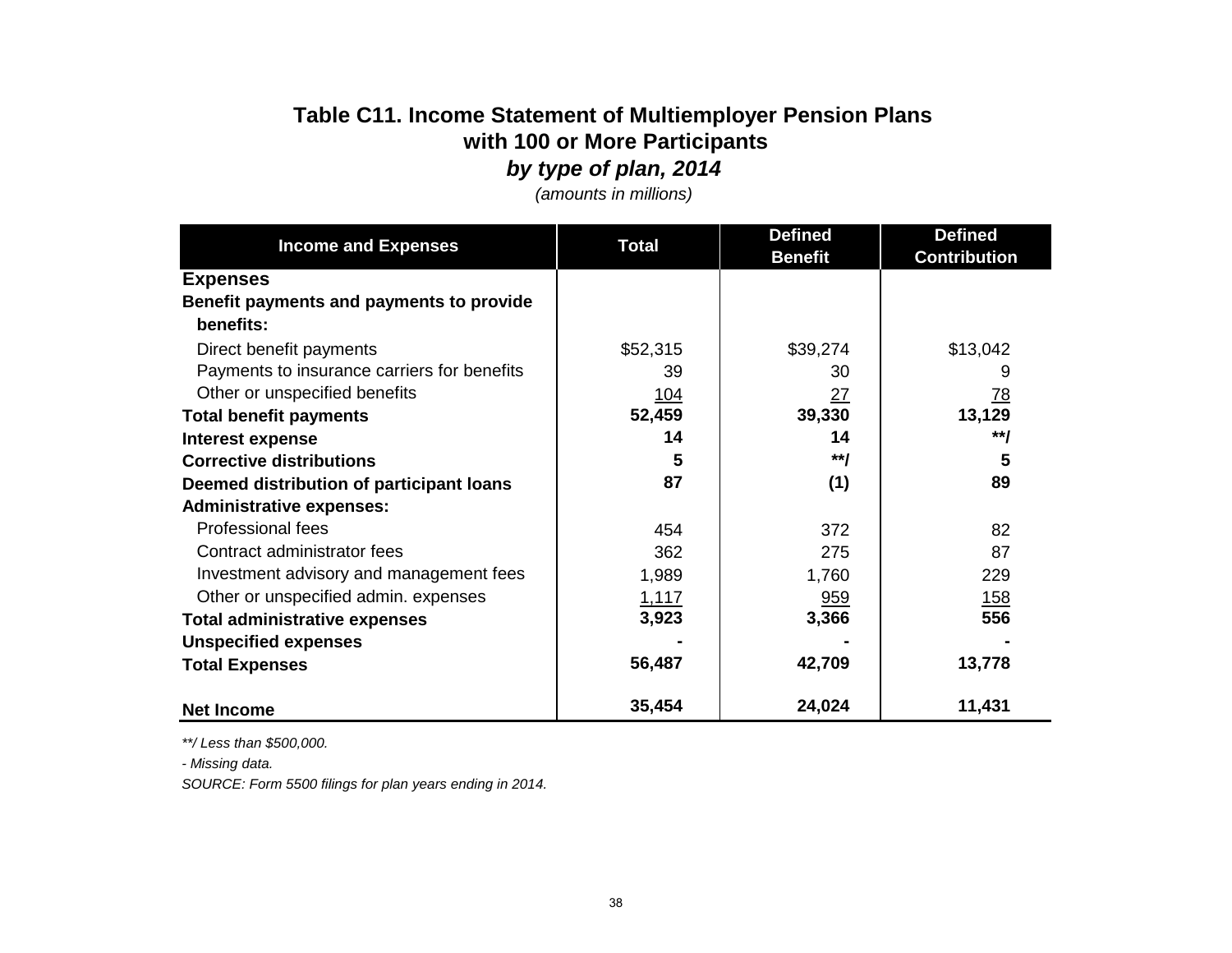## **Table C12. Percentage Distribution of Income of Defined Benefit Plans with 100 or More Participants** *by source of income and size of plan, 2014*

| <b>Type of Income</b>                               | <b>Total</b> | \$1-0.9M | \$1.0M-9.9M | \$10.0M-<br>249.9M | \$250.0M-<br>999.9M | \$1.0B or<br><b>More</b> |
|-----------------------------------------------------|--------------|----------|-------------|--------------------|---------------------|--------------------------|
|                                                     |              |          |             |                    |                     | 100%                     |
| <b>Total Income</b>                                 | 100%         | 100%     | 100%        | 100%               | 100%                |                          |
| <b>Employer contributions</b>                       | 26           | 41       | 49          | 35                 | 31                  | 23                       |
| Participant contributions                           |              |          |             |                    |                     |                          |
| Other or unspecified contributions                  |              | 27       |             |                    |                     |                          |
| <b>Total contributions</b>                          | 26           | 69       | 50          | 35                 | 31                  | 23                       |
| Interest on interest-bearing cash                   |              |          |             |                    |                     |                          |
| Interest on U.S. Government securities              |              |          |             |                    |                     |                          |
| Interest on corporate debt instruments              |              |          |             |                    |                     |                          |
| Interest on non-participant loans                   |              |          |             |                    |                     |                          |
| Interest on participant loans                       |              |          |             |                    |                     |                          |
| Other or unspecified interest                       |              |          |             |                    |                     |                          |
| <b>Total interest earnings</b>                      |              |          |             | 3                  |                     |                          |
| <b>Total dividends income</b>                       |              |          | 9           | 8                  |                     |                          |
| Net gain (loss) on sale of assets                   |              |          |             | 6                  |                     |                          |
| <b>Total unrealized appreciation (depreciation)</b> | 12           | (1)      |             | 9                  | 10                  | 13                       |
| Net invest. gain (loss) from common/col. trusts     |              | */       |             | 11                 | 12                  |                          |
| Net invest. gain (loss) from pooled sep. accounts   |              | */       |             | 3                  |                     |                          |
| Net invest. gain (loss) from master trusts          | 31           |          |             | 13                 | 22                  | 37                       |
| Net invest. gain (loss) from registered invest. co. |              |          | 10          | 10                 |                     |                          |
| Other or unspecified income                         |              | 28       | 5           |                    |                     |                          |

*NOTE: The letters M and B in the column headings denote millions and billions respectively. Percentage distributions may not add up to 100 percent because of rounding.*

*\*/ Less than 1 percent.*

*- Missing data.*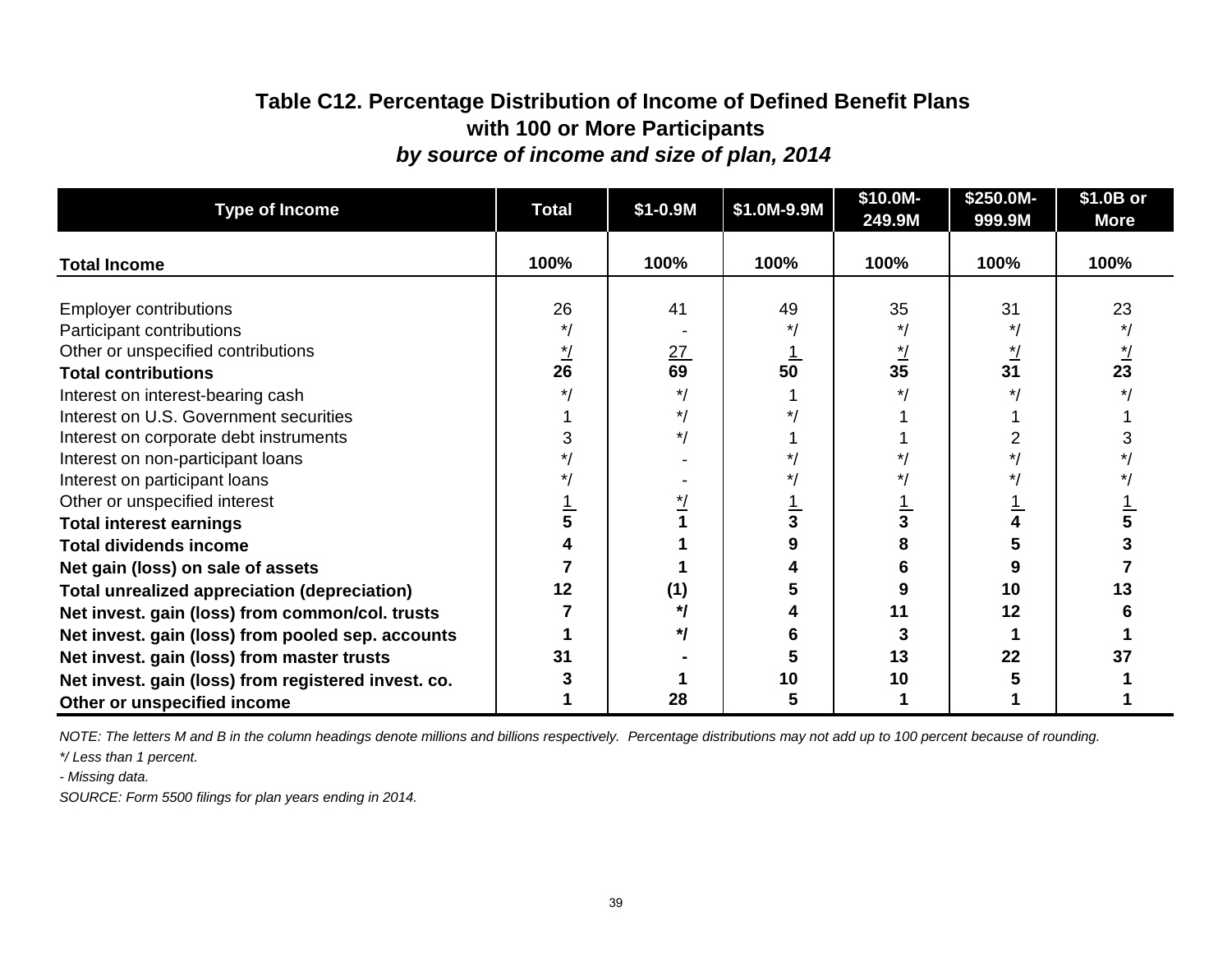# **Table C13. Percentage Distribution of Income of Defined Contribution Plans with 100 or More Participants** *by source of income and size of plan, 2014*

| <b>Type of Income</b>                               | <b>Total</b>   | $$1 - 0.9M$     | \$1.0M-9.9M | \$10.0M-<br>249.9M | \$250.0M-<br>999.9M | \$1.0B or<br><b>More</b> |
|-----------------------------------------------------|----------------|-----------------|-------------|--------------------|---------------------|--------------------------|
| <b>Total Income</b>                                 | 100%           | 100%            | 100%        | 100%               | 100%                | 100%                     |
| <b>Employer contributions</b>                       | 19             | 22              | 19          | 21                 | 20                  | 17                       |
| Participant contributions                           | 29             | 55              | 42          | 31                 | 29                  | 27                       |
| Other or unspecified contributions                  | $\frac{5}{53}$ | $\frac{10}{87}$ |             | $\frac{6}{58}$     | $\overline{5}$      | <u>3</u>                 |
| <b>Total contributions</b>                          |                |                 | 68          |                    | 54                  | 48                       |
| Interest on interest-bearing cash                   | $\star$ /      | $\star$ /       | $*1$        | $\star$            | $*1$                |                          |
| Interest on U.S. Government securities              | $\star$        | $\star$ /       | $\star$     | */                 | $*1$                |                          |
| Interest on corporate debt instruments              |                | $\star$ /       |             | */                 |                     |                          |
| Interest on non-participant loans                   |                | * 1             |             | */                 |                     |                          |
| Interest on participant loans                       |                | $\star$ /       |             | $\star$ /          |                     |                          |
| Other or unspecified interest                       |                | $\star$ /       |             |                    |                     |                          |
| <b>Total interest earnings</b>                      |                | $^{\star}$      |             | $\overline{2}$     | $\frac{1}{2}$       |                          |
| <b>Total dividends income</b>                       | 14             | 4               | 10          | 18                 | 18                  |                          |
| Net gain (loss) on sale of assets                   |                |                 | */          |                    |                     |                          |
| <b>Total unrealized appreciation (depreciation)</b> |                | (7)             | *1          |                    |                     |                          |
| Net invest. gain (loss) from common/col. trusts     |                | */              |             |                    |                     |                          |
| Net invest. gain (loss) from pooled sep. accounts   |                | 3               |             |                    |                     |                          |
| Net invest. gain (loss) from master trusts          |                | */              |             |                    |                     | 16                       |
| Net invest. gain (loss) from registered invest. co. |                |                 |             | 12                 |                     |                          |
| Other or unspecified income                         |                | 10              |             |                    |                     |                          |

*\*/ Less than 1 percent. NOTE: The letters M and B in the column headings denote millions and billions respectively. Percentage distributions may not add up to 100 percent because of rounding.*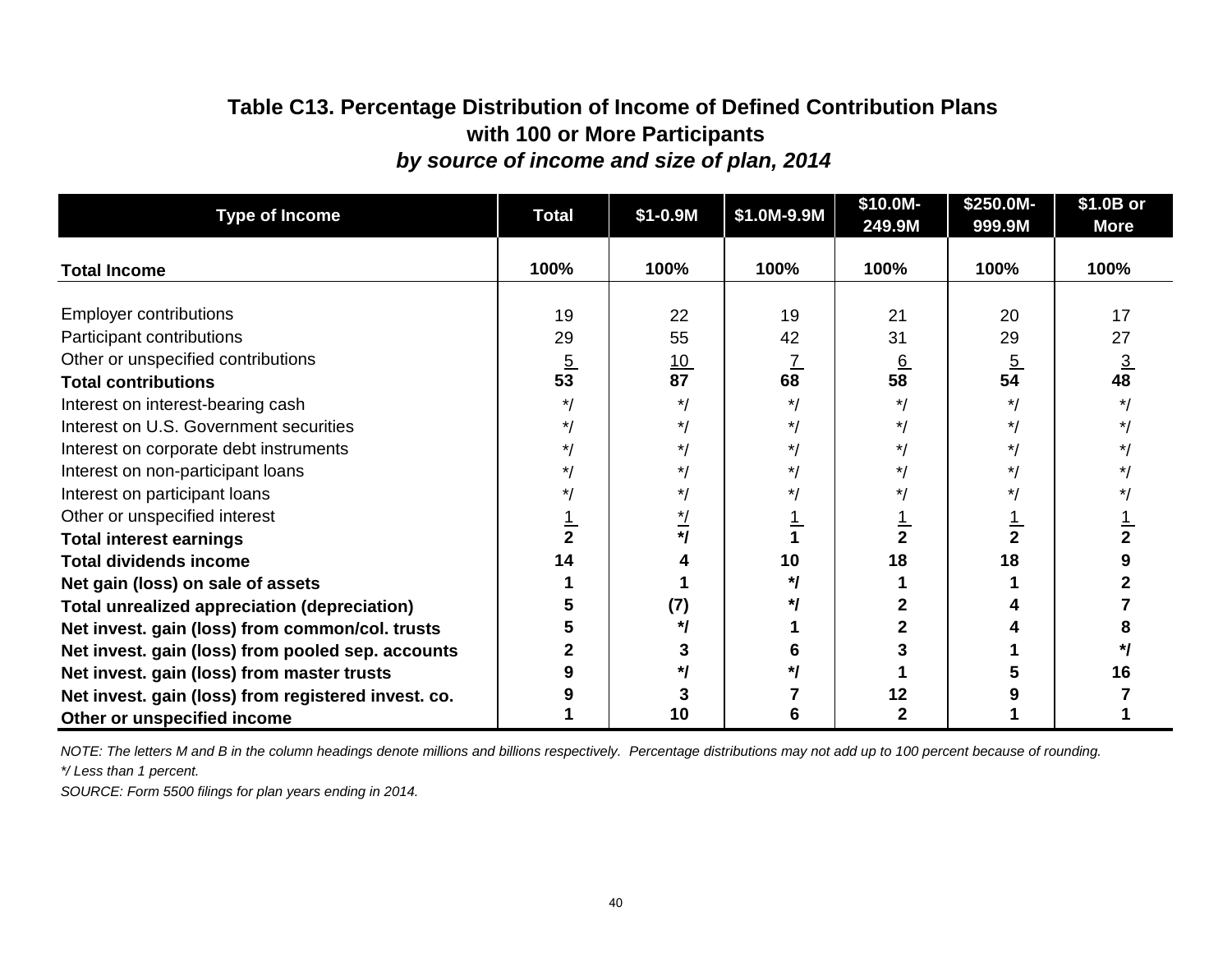# **Table C14. Percentage of Defined Benefit Plans, Active Participants, and Assets Affected by the Suspension of Benefit Accruals**  *by number of participants, 2014*

|                               | <b>Number of Plans</b> |                       | (thousands) $1$ | <b>Number of Active Participants</b>        | <b>Total Assets (millions)</b> |                                             |
|-------------------------------|------------------------|-----------------------|-----------------|---------------------------------------------|--------------------------------|---------------------------------------------|
| <b>Number of Participants</b> | <b>Total</b>           | <b>Percent Frozen</b> | <b>Total</b>    | <b>Percent</b><br>In Frozen<br><b>Plans</b> | <b>Total</b>                   | <b>Percent</b><br>In Frozen<br><b>Plans</b> |
| Total                         | 44,869                 | 21.4%                 | 14,498          | 13.0%                                       | \$2,985,476                    | 14.9%                                       |
| None or not reported          | 2,801                  | 46.4%                 |                 |                                             | 2,130                          | 8.6%                                        |
| $2 - 9$                       | 21,152                 | 12.5%                 | 73              | 9.8%                                        | 21,865                         | 14.0%                                       |
| $10 - 24$                     | 7,001                  | 15.8%                 | 72              | 10.2%                                       | 8,974                          | 17.0%                                       |
| 25-49                         | 2,746                  | 27.8%                 | 50              | 15.5%                                       | 6,283                          | 24.0%                                       |
| 50-99                         | 2,175                  | 38.4%                 | 63              | 24.3%                                       | 10,228                         | 30.2%                                       |
| 100-249                       | 2,368                  | 40.4%                 | 165             | 28.2%                                       | 27,815                         | 31.2%                                       |
| 250-499                       | 1,692                  | 39.2%                 | 234             | 27.8%                                       | 41,977                         | 26.9%                                       |
| 500-999                       | 1,397                  | 34.8%                 | 380             | 25.8%                                       | 69,052                         | 26.3%                                       |
| 1,000-2,499                   | 1,561                  | 29.4%                 | 937             | 21.1%                                       | 179,466                        | 21.3%                                       |
| 2,500-4,999                   | 794                    | 25.7%                 | 1,097           | 17.8%                                       | 211,533                        | 19.3%                                       |
| 5,000-9,999                   | 520                    | 20.6%                 | 1,380           | 15.9%                                       | 282,151                        | 16.2%                                       |
| 10,000-19,999                 | 308                    | 15.4%                 | 1,857           | 10.0%                                       | 333,067                        | 11.4%                                       |
| 20,000-49,999                 | 239                    | 16.4%                 | 2,784           | 13.0%                                       | 664,936                        | 15.1%                                       |
| 50,000 or more                | 115                    | 10.4%                 | 5,406           | 8.8%                                        | 1,125,999                      | 11.8%                                       |

*NOTE: Total asset amounts shown do not include the value of allocated insurance contracts of the type described in 29 CFR 2520. 104-44.*

*NOTE: Suspension of benefit accruals means that no participant will get any new benefit accrual whether because of service or compensation.*

*NOTE: Excludes "one-participant plans."*

*1 Active participants include any workers currently in employment covered by a plan and who are earning or retaining credited service under a plan. This category*  includes any nonvested former employees who have not yet incurred a break in service. Active participants also include individuals who are eligible to elect to have *the employer make payments to a Code section 401(k) plan.* 

*- Missing data.*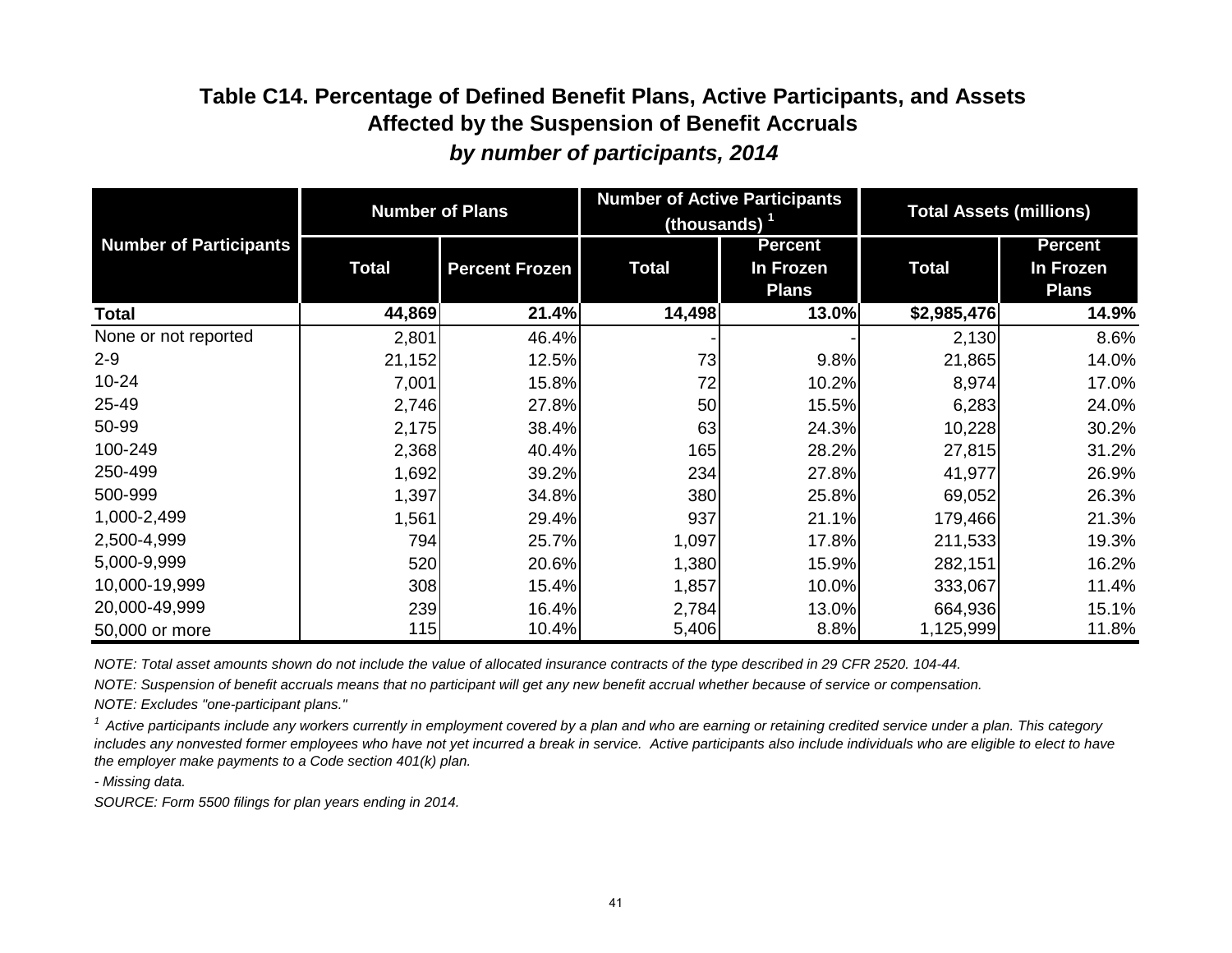### **Table C15. Percentage of Defined Benefit Plans, Active Participants, and Assets Affected by the Suspension of Benefit Accruals**  *by industry, 2014*

|                                  | <b>Number of Plans</b> |                       |              | <b>Number of Active Participants</b><br>(thousands) <sup>1</sup> | <b>Total Assets (millions)</b> |                             |
|----------------------------------|------------------------|-----------------------|--------------|------------------------------------------------------------------|--------------------------------|-----------------------------|
| <b>Industry</b>                  | <b>Total</b>           | <b>Percent Frozen</b> | <b>Total</b> | <b>Percent</b><br>In Frozen                                      | <b>Total</b>                   | <b>Percent</b><br>In Frozen |
|                                  |                        |                       |              | <b>Plans</b>                                                     |                                | <b>Plans</b>                |
| Total                            | 44,869                 | 21.4%                 | 14,498       | 13.0%                                                            | \$2,985,476                    | 14.9%                       |
| Agriculture                      | 511                    | 20.9%                 | 47           | 17.6%                                                            | 5,864                          | 28.2%                       |
| Mining                           | 334                    | 23.9%                 | 109          | 15.5%                                                            | 22,197                         | 20.6%                       |
| Construction                     | 2,221                  | 17.9%                 | 1,209        | 1.3%                                                             | 176,106                        | 1.4%                        |
| Manufacturing                    | 5,885                  | 36.8%                 | 3,511        | 12.4%                                                            | 1,171,478                      | 11.9%                       |
| Transportation                   | 724                    | 27.0%                 | 1,073        | 12.6%                                                            | 191,412                        | 14.9%                       |
| Communications and               |                        |                       |              |                                                                  |                                |                             |
| information                      | 806                    | 30.5%                 | 802          | 10.0%                                                            | 164,942                        | 11.0%                       |
| <b>Utilities</b>                 | 364                    | 10.8%                 | 466          | 0.8%                                                             | 177,522                        | 0.8%                        |
| Wholesale trade                  | 2,422                  | 24.0%                 | 279          | 26.8%                                                            | 50,406                         | 25.7%                       |
| Retail trade                     | 1,531                  | 25.3%                 | 1,186        | 7.4%                                                             | 72,525                         | 12.1%                       |
| Finance, insurance &             |                        |                       |              |                                                                  |                                |                             |
| real estate                      | 5,494                  | 20.4%                 | 2,234        | 10.4%                                                            | 413,242                        | 14.9%                       |
| <b>Services</b>                  | 23,686                 | 16.7%                 | 3,426        | 22.5%                                                            | 504,003                        | 31.7%                       |
| Misc. organizations <sup>2</sup> | 887                    | 39.8%                 | 154          | 13.9%                                                            | 35,778                         | 14.6%                       |
| Industry not reported            | 4                      | 0.0%                  |              | 0.0%                                                             | $***$                          | 0.0%                        |

*NOTE: Industry classifications are based on principal business activity code used in the North American Industry Classification System as of 2006. Therefore, the results in this table may not be directly comparable with results for years prior to 2006.*

*NOTE: Total asset amounts shown do not include the value of allocated insurance contracts of the type described in 29 CFR 2520. 104-44.*

*NOTE: Suspension of benefit accruals means that no participant will get any new benefit accrual whether because of service or compensation.*

*NOTE: Excludes "one-participant plans."*

<sup>1</sup> Active participants include any workers currently in employment covered by a plan and who are earning or retaining credited service under a plan. This category includes any nonvested former employees who have not yet incurred a break in service. Active participants also include individuals who are eligible to elect to have *the employer make payments to a Code section 401(k) plan.* 

*2 Religious, grantmaking, civic, professional, labor, and similar organizations.*

*\*/ Fewer than 500 participants.*

*\*\*/ Less than \$500,000.*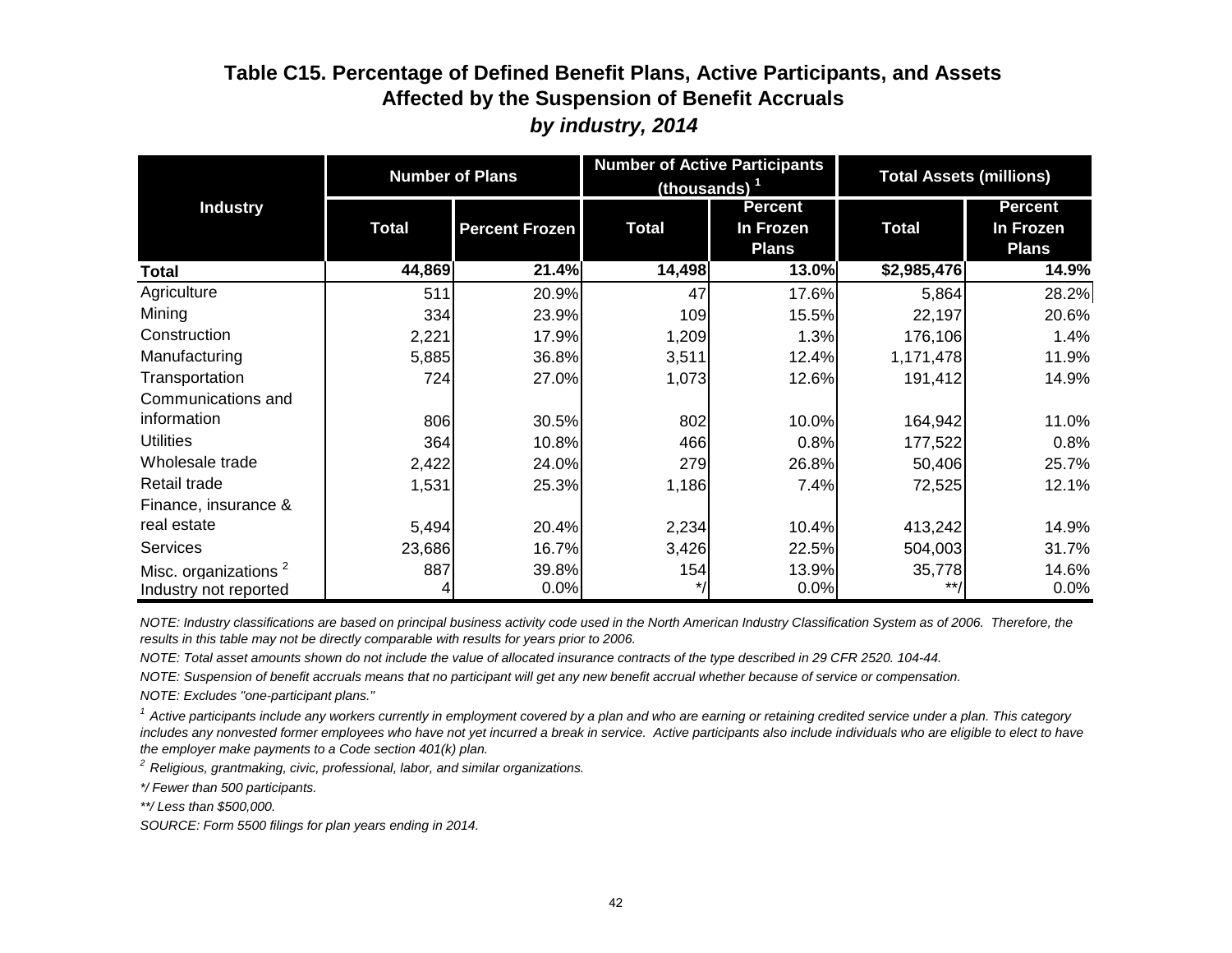# **Table D1. Balance Sheet of Defined Contribution Plans with 100 or More Participants** *by type of plan, 2014*

| <b>Type of Asset or Liability</b>        | <b>Total</b><br><b>Defined</b><br><b>Contribution</b><br><b>Plans</b> | 401(k) type | 403(b) | <b>Other</b><br><b>Defined</b><br><b>Contribution</b><br><b>Plans</b> |
|------------------------------------------|-----------------------------------------------------------------------|-------------|--------|-----------------------------------------------------------------------|
| <b>Assets</b>                            |                                                                       |             |        |                                                                       |
| Total noninterest-bearing cash           | \$6,063                                                               | \$5,302     | \$255  | \$506                                                                 |
| Employer contrib. receivable             | 27,694                                                                | 21,292      | 957    | 5,445                                                                 |
| Participant contrib. receivable          | 1,604                                                                 | 1,406       | 137    | 61                                                                    |
| Other receivables                        | 12,341                                                                | 7,665       | 3,774  | 902                                                                   |
| Interest-bearing cash                    | 52,777                                                                | 43,210      | 2,063  | 7,504                                                                 |
| U.S. Government securities               | 34,743                                                                | 26,134      | 7      | 8,601                                                                 |
| Corporate debt instruments: Preferred    | 5,329                                                                 | 3,658       |        | 1,670                                                                 |
| Corporate debt instruments: All other    | 20,416                                                                | 13,185      | 72     | 7,159                                                                 |
| Preferred stock                          | 406                                                                   | 278         |        | 128                                                                   |
| Common stock                             | 99,869                                                                | 80,325      | 55     | 19,489                                                                |
| Partnership/joint venture interests      | 5,435                                                                 | 1,743       |        | 3,692                                                                 |
| Real estate (except employer real prop.) | 1,004                                                                 | 268         | $**/$  | 736                                                                   |
| Loans (other than to participants)       | 1,330                                                                 | 1,268       | 4      | 58                                                                    |
| Participant loans                        | 68,275                                                                | 64,372      | 2,563  | 1,339                                                                 |
| Assets in common/collective trusts       | 626,402                                                               | 587,833     | 464    | 38,105                                                                |
| Assets in pooled separate accounts       | 147,191                                                               | 121,829     | 14,865 | 10,497                                                                |

 **(continued...)**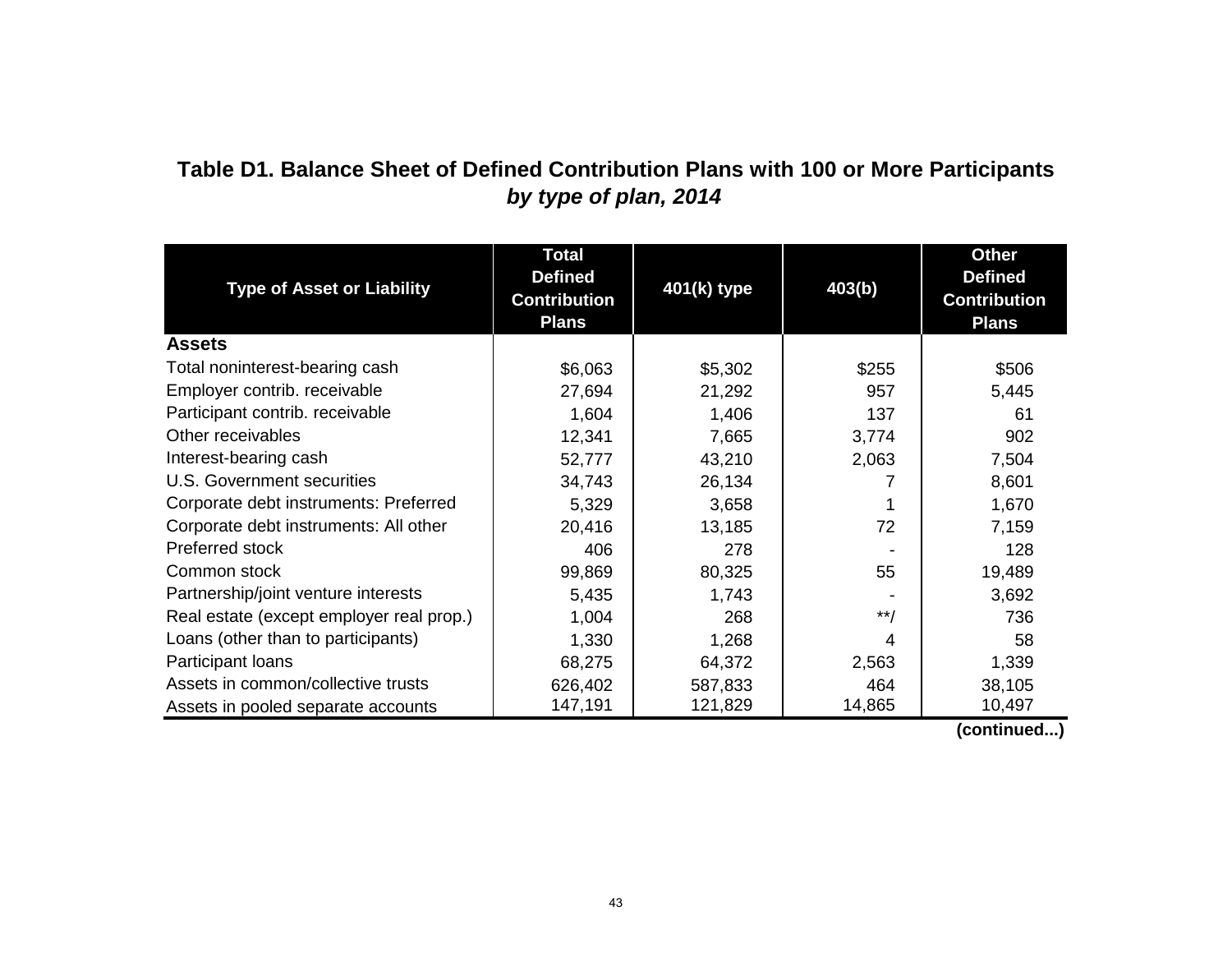### **Table D1. Balance Sheet of Defined Contribution Plans with 100 or More Participants** *by type of plan, 2014*

| <b>Type of Asset or Liability</b>                                                                                                                                                                                                                                                                                                    | <b>Total</b><br><b>Defined</b><br><b>Contribution</b><br><b>Plans</b>                               | 401(k) type                                                                                      | 403(b)                                                                   | <b>Other</b><br><b>Defined</b><br><b>Contribution</b><br><b>Plans</b>                      |
|--------------------------------------------------------------------------------------------------------------------------------------------------------------------------------------------------------------------------------------------------------------------------------------------------------------------------------------|-----------------------------------------------------------------------------------------------------|--------------------------------------------------------------------------------------------------|--------------------------------------------------------------------------|--------------------------------------------------------------------------------------------|
| Assets in master trusts<br>Assets in 103-12 investment entities<br>Assets in registered investment comp.<br>Assets in ins. co. general accounts<br>Other general investments<br><b>Employer securities</b><br>Employer real property<br>Buildings and other prop. used by plan<br>Other or unspecified assets<br><b>Total Assets</b> | \$873,978<br>5,860<br>1,979,380<br>163,790<br>83,118<br>304,161<br>159<br>31<br>49,986<br>4,571,340 | \$841,728<br>1,918<br>1,585,505<br>66,768<br>69,944<br>195,155<br>91<br>6<br>44,661<br>3,785,544 | \$1,722<br>71<br>279,504<br>80,608<br>5,100<br>$**/$<br>3,285<br>395,507 | \$30,528<br>3,870<br>114,371<br>16,414<br>8,075<br>109,007<br>67<br>25<br>2,039<br>390,290 |
| <b>Liabilities</b><br>Benefit claims payable<br>Operating payables<br>Acquisition indebtedness<br>Other liabilities<br><b>Total Liabilities</b><br><b>Net Assets</b>                                                                                                                                                                 | 858<br>1,287<br>8,586<br>14,811<br>25,542<br>4,545,798                                              | 611<br>1,044<br>341<br>6,847<br>8,844<br>3,776,700                                               | 6<br>$\overline{2}$<br>$**/$<br>$\frac{38}{1}$<br>46<br>395,461          | 241<br>241<br>8,245<br>7,926<br>16,653<br>373,637                                          |

 *(amounts in millions)*

*NOTE: The classification methodology for defined contribution plans used in this report is different than that used in prior years. Please see the Private Pension Plan Bulletin Historical Tables and Graphs for more detail.*

*NOTE: Approximately 0.05% of 401(k) type plans also identify as 403(b) plans. In these instances, the plans are classified as 401(k) type plans. Both annuity-403(b)(1) plans and custodial account-403(b)(7) plans are grouped under the category of 403(b). These 403(b) plans are only required to file if established or maintained by an employer as described in DOL Regulation 29 CFR 2510.3-2(f). Additional information regarding the filing requirements can be found in Field Assistance Bulletins 2009-02 and 2010-01.*

*NOTE: Total asset amounts shown do not include the value of allocated insurance contracts of the type described in 29 CFR 2520. 104-44.*

*\*\*/ Less than \$500,000.*

*- Missing data.*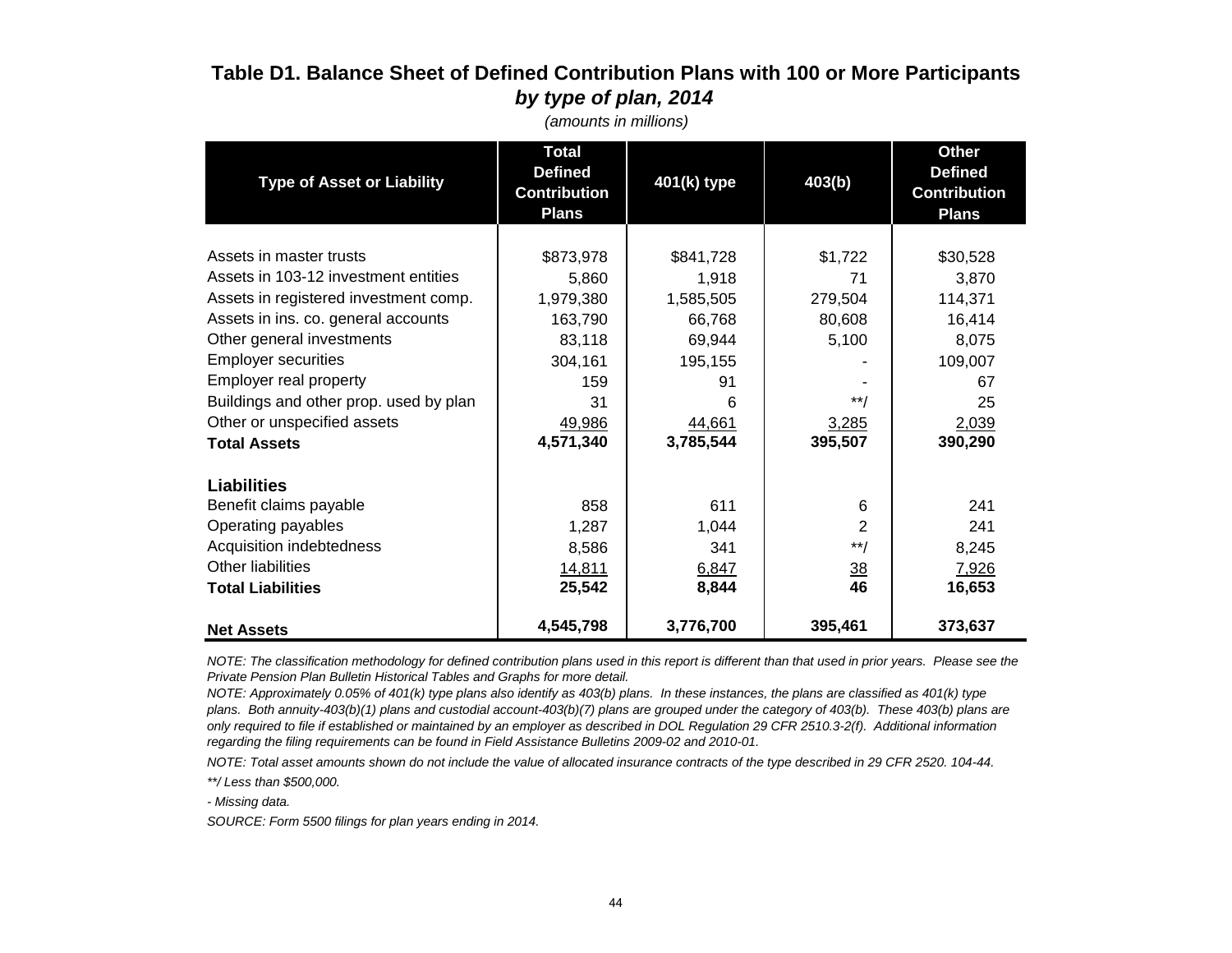#### **Table D2. Income Statement of Defined Contribution Plans with 100 or More Participants** *by type of plan, 2014*

 *(amounts in millions)*

| <b>Income and Expenses</b>                                | <b>Total</b><br><b>Defined</b><br><b>Contribution</b> | 401(k) type | 403(b)  | <b>Other</b><br><b>Defined</b><br><b>Contribution</b> |
|-----------------------------------------------------------|-------------------------------------------------------|-------------|---------|-------------------------------------------------------|
| <b>Income</b>                                             | <b>Plans</b>                                          |             |         | <b>Plans</b>                                          |
| Contributions received or receivable from:                |                                                       |             |         |                                                       |
| Employers                                                 | \$121,429                                             | \$95,296    | \$8,777 | \$17,356                                              |
| Participants                                              | 190,242                                               | 173,066     | 15,946  | 1,230                                                 |
| Others (including rollovers)                              | 29,183                                                | 25,397      | 3,378   | 407                                                   |
| Noncash contributions                                     | 1,218                                                 | 590         |         | 628                                                   |
| <b>Total contributions</b>                                | 342,072                                               | 294,349     | 28,102  | 19,621                                                |
| Interest earnings:                                        |                                                       |             |         |                                                       |
| Interest-bearing cash                                     | 588                                                   | 435         | 49      | 104                                                   |
| U.S. Government securities                                | 644                                                   | 465         |         | 178                                                   |
| Corporate debt instruments                                | 831                                                   | 507         | 1       | 323                                                   |
| Non-participant loans                                     | 94                                                    | 81          | 1       | 11                                                    |
| Participant loans                                         | 2,673                                                 | 2,526       | 96      | 51                                                    |
| Other or unspecified interest                             | 6,245                                                 | 2,694       | 2,860   | 691                                                   |
| <b>Total interest earnings</b>                            | 11,075                                                | 6,709       | 3,008   | 1,358                                                 |
| Dividends:                                                |                                                       |             |         |                                                       |
| Preferred stock                                           | 641                                                   | 249         | 4       | 389                                                   |
| Common stock                                              | 8,228                                                 | 6,203       | 55      | 1,970                                                 |
| Registered investment company shares (e.g., mutual funds) | 78,408                                                | 66,762      | 7,997   | 3,650                                                 |
| <b>Total dividend income</b>                              | 87,277                                                | 73,213      | 8,055   | 6,009                                                 |
| <b>Rents</b>                                              | 27                                                    | 12          |         | 14                                                    |
| Net gain (loss) on sale of assets                         | 7,975                                                 | 5,046       | 19      | 2,909                                                 |
| Unrealized appreciation (depreciation):                   |                                                       |             |         |                                                       |
| Unrealized appreciation of real estate                    | 1,172                                                 | 1,016       | 3       | 154                                                   |
| Other unrealized appreciation                             | 29,292                                                | 15,702      | 296     | 13,294                                                |
| <b>Total unrealized appreciation (depreciation)</b>       | 30,464                                                | 16,718      | 298     | 13,448                                                |
| Net investment gain (loss) from:                          |                                                       |             |         |                                                       |
| <b>Common/collective trusts</b>                           | 34,102                                                | 31,616      | 20      | 2,466                                                 |
| Pooled separate accounts                                  | 10,433                                                | 8,360       | 1,149   | 924                                                   |
| <b>Master trusts</b>                                      | 58,383                                                | 56,074      | 134     | 2,176                                                 |
| 103-12 investment entities                                | 421                                                   | 193         | 11      | 217                                                   |
| <b>Registered investment companies</b>                    | 55,424                                                | 38,604      | 12,245  | 4,576                                                 |
| Other or unspecified income                               | 7,670                                                 | 5,839       | 904     | 927                                                   |
| <b>Total Income</b>                                       | 645,323                                               | 536,733     | 53,946  | 54,644                                                |

 **(continued...)**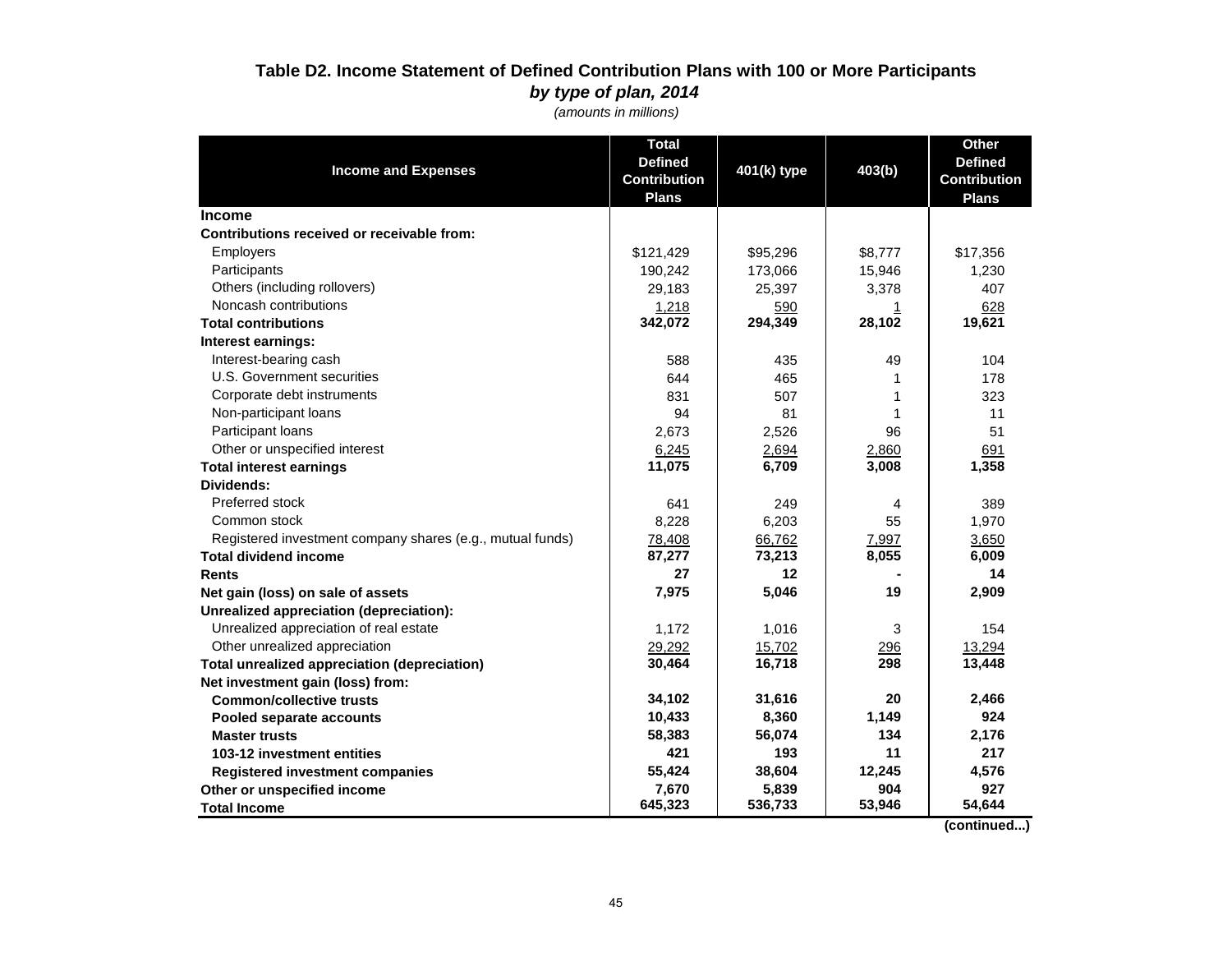## **Table D2. Income Statement of Defined Contribution Plans with 100 or More Participants** *by type of plan, 2014*

| <b>Income and Expenses</b>                  | <b>Total</b><br><b>Defined</b><br><b>Contribution</b><br><b>Plans</b> | 401(k) type | 403(b)    | <b>Other</b><br><b>Defined</b><br><b>Contribution</b><br><b>Plans</b> |
|---------------------------------------------|-----------------------------------------------------------------------|-------------|-----------|-----------------------------------------------------------------------|
| <b>Expenses</b>                             |                                                                       |             |           |                                                                       |
| Benefit payments and payments to provide    |                                                                       |             |           |                                                                       |
| benefits:                                   |                                                                       |             |           |                                                                       |
| Direct benefit payments                     | \$346,151                                                             | \$300,231   | \$22,961  | \$22,959                                                              |
| Payments to insurance carriers for benefits | 820                                                                   | 44          | 654       | 122                                                                   |
| Other or unspecified benefits               | 3,765                                                                 | 3,183       | 342       | 240                                                                   |
| <b>Total benefit payments</b>               | 350,736                                                               | 303,458     | 23,957    | 23,321                                                                |
| Interest expense                            | 671                                                                   | 109         | **/       | 562                                                                   |
| <b>Corrective distributions</b>             | 590                                                                   | 573         | 11        | 6                                                                     |
| Deemed distribution of partic. Ioans        | 716                                                                   | 578         | 63        | 75                                                                    |
| <b>Administrative expenses:</b>             |                                                                       |             |           |                                                                       |
| <b>Professional fees</b>                    | 552                                                                   | 438         | 19        | 95                                                                    |
| Contract administrator fees                 | 842                                                                   | 685         | 71        | 86                                                                    |
| Investment advisory and management fees     | 1,285                                                                 | 962         | 41        | 281                                                                   |
| Other or unspecified admin. expenses        | 1,506                                                                 | 1,250       | <u>87</u> | <u> 169</u>                                                           |
| <b>Total administrative expenses</b>        | 4,185                                                                 | 3,335       | 218       | 632                                                                   |
| <b>Unspecified expenses</b>                 | 38                                                                    | <u>14</u>   |           | 23                                                                    |
| <b>Total Expenses</b>                       | 356,936                                                               | 308,067     | 24,249    | 24,619                                                                |
| <b>Net Income</b>                           | 288,387                                                               | 228,666     | 29,696    | 30,025                                                                |

 *(amounts in millions)*

*NOTE: The classification methodology for defined contribution plans used in this report is different than that used in prior years. Please see the Private Pension Plan Bulletin Historical Tables and Graphs for more detail.*

*NOTE: Approximately 0.05% of 401(k) type plans also identify as 403(b) plans. In these instances, the plans are classified as 401(k) type plans. Both annuity-403(b)(1) plans and custodial account-403(b)(7) plans are grouped under the category of 403(b). These 403(b) plans are only required to file if established or maintained by an employer as described in DOL Regulation 29 CFR 2510.3-2(f). Additional information regarding the filing requirements can be found in Field Assistance Bulletins 2009-02 and 2010-01.*

*\*\*/ Less than \$500,000.*

*- Missing data.*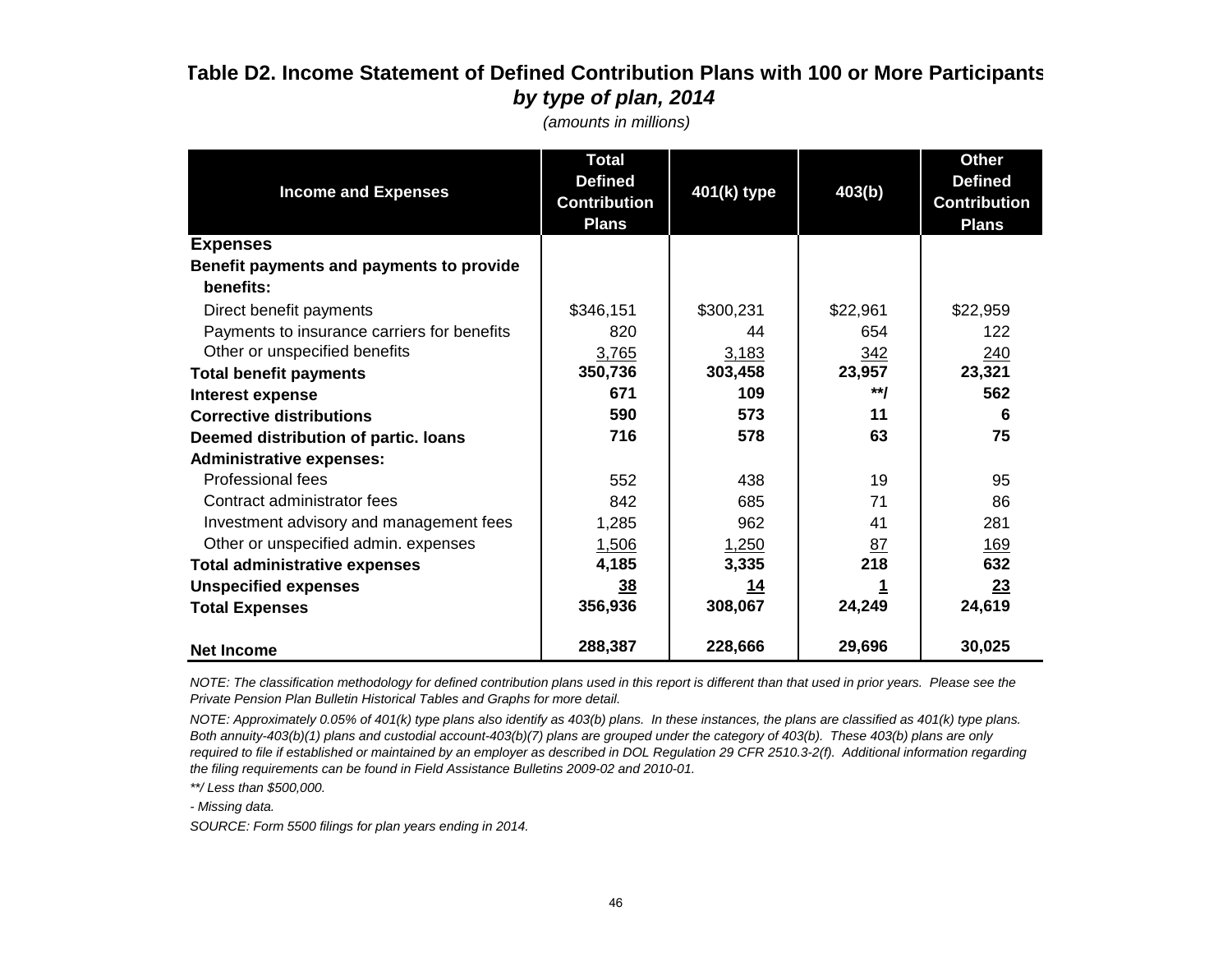# *by number of participants and primary* **Table D3. Number of 401(k) Type Plans** *or supplemental status, 2014*

| <b>Number of Participants</b> | <b>Total</b> | 401(k) is Only Plan<br><b>Sponsored by</b><br><b>Employer</b> | <b>Employer</b><br>Sponsoring 401(k)<br><b>Plan Also Sponsors</b><br><b>Other Pension</b><br>Plan(s) |
|-------------------------------|--------------|---------------------------------------------------------------|------------------------------------------------------------------------------------------------------|
| <b>Total</b>                  | 533,769      | 498,099                                                       | 35,670                                                                                               |
| None or not reported          | 19,454       | 18,611                                                        | 843                                                                                                  |
| $2 - 9$                       | 170,611      | 159,227                                                       | 11,384                                                                                               |
| $10 - 24$                     | 136,817      | 129,035                                                       | 7,782                                                                                                |
| 25-49                         | 83,351       | 78,924                                                        | 4,427                                                                                                |
| 50-99                         | 58,892       | 55,331                                                        | 3,561                                                                                                |
| 100-249                       | 36,116       | 33,165                                                        | 2,951                                                                                                |
| 250-499                       | 13,276       | 11,776                                                        | 1,500                                                                                                |
| 500-999                       | 7,111        | 6,065                                                         | 1,046                                                                                                |
| 1,000-2,499                   | 4,490        | 3,589                                                         | 901                                                                                                  |
| 2,500-4,999                   | 1,766        | 1,260                                                         | 507                                                                                                  |
| 5,000-9,999                   | 928          | 601                                                           | 328                                                                                                  |
| 10,000-19,999                 | 510          | 302                                                           | 208                                                                                                  |
| 20,000-49,999                 | 303          | 142                                                           | 160                                                                                                  |
| 50,000 or more                | 144          | 73                                                            | 71                                                                                                   |

*NOTE: Excludes "one-participant plans."*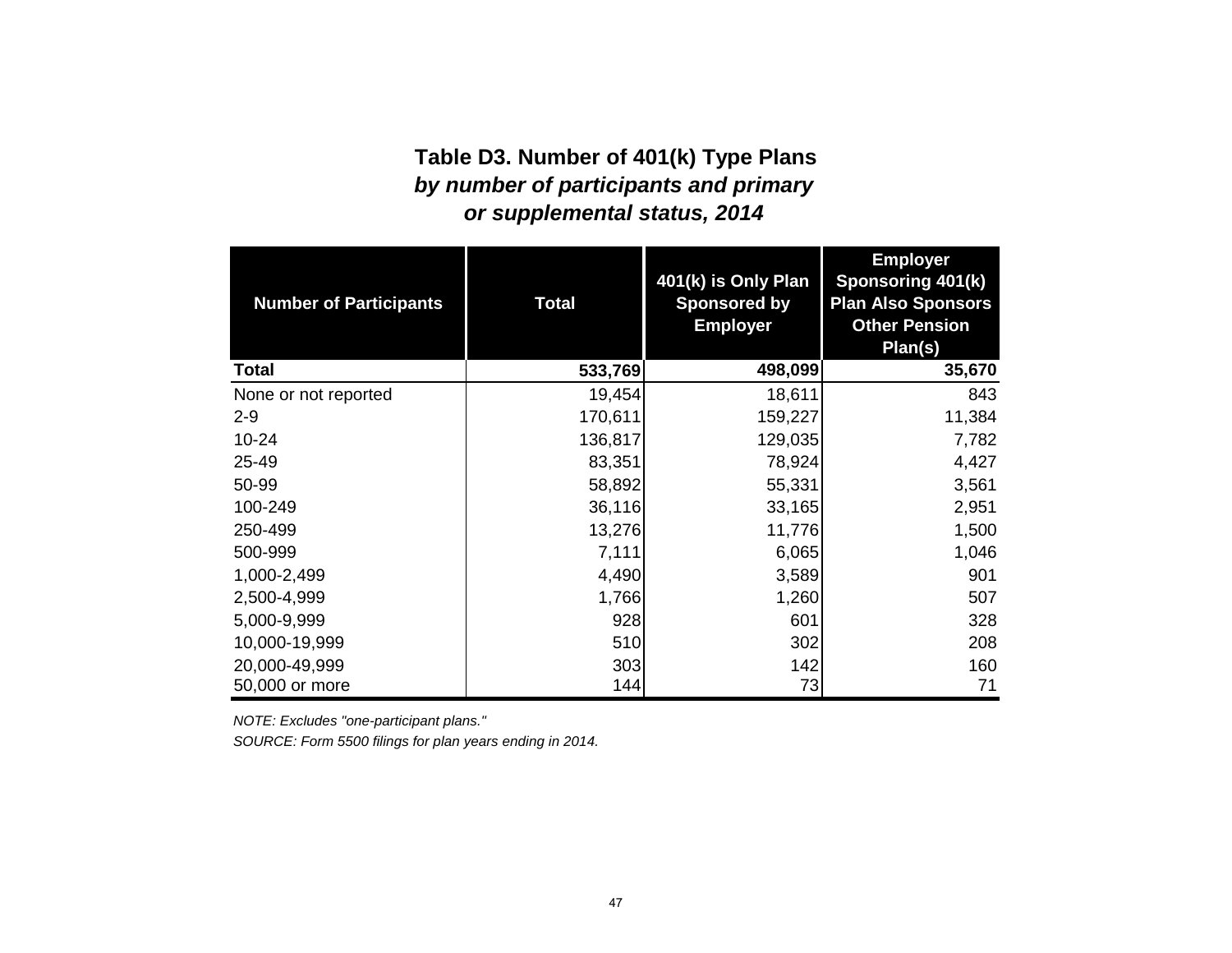# **Table D4. Number of Active Participants in 401(k) Type Plans** *by number of participants and primary*

*or supplemental status, 2014*

*(numbers in thousands)*

| <b>Number of Participants</b> | Total  | 401(k) is Only Plan<br><b>Sponsored by</b><br><b>Employer</b> | <b>Employer</b><br>Sponsoring 401(k)<br><b>Plan Also Sponsors</b><br><b>Other Pension</b><br>Plan(s) |
|-------------------------------|--------|---------------------------------------------------------------|------------------------------------------------------------------------------------------------------|
| <b>Total</b>                  | 62,651 | 44,339                                                        | 18,312                                                                                               |
| $2 - 9$                       | 739    | 691                                                           | 48                                                                                                   |
| $10 - 24$                     | 1,656  | 1,566                                                         | 90                                                                                                   |
| 25-49                         | 2,220  | 2,107                                                         | 113                                                                                                  |
| 50-99                         | 3,184  | 3,002                                                         | 182                                                                                                  |
| 100-249                       | 4,518  | 4,145                                                         | 374                                                                                                  |
| 250-499                       | 3,813  | 3,385                                                         | 428                                                                                                  |
| 500-999                       | 4,080  | 3,480                                                         | 600                                                                                                  |
| 1,000-2,499                   | 5,722  | 4,575                                                         | 1,147                                                                                                |
| 2,500-4,999                   | 5,030  | 3,653                                                         | 1,378                                                                                                |
| 5,000-9,999                   | 5,169  | 3,422                                                         | 1,747                                                                                                |
| 10,000-19,999                 | 5,809  | 3,597                                                         | 2,211                                                                                                |
| 20,000-49,999                 | 7,289  | 3,526                                                         | 3,763                                                                                                |
| 50,000 or more                | 13,423 | 7,191                                                         | 6,232                                                                                                |

*NOTE: Excludes "one-participant plans."*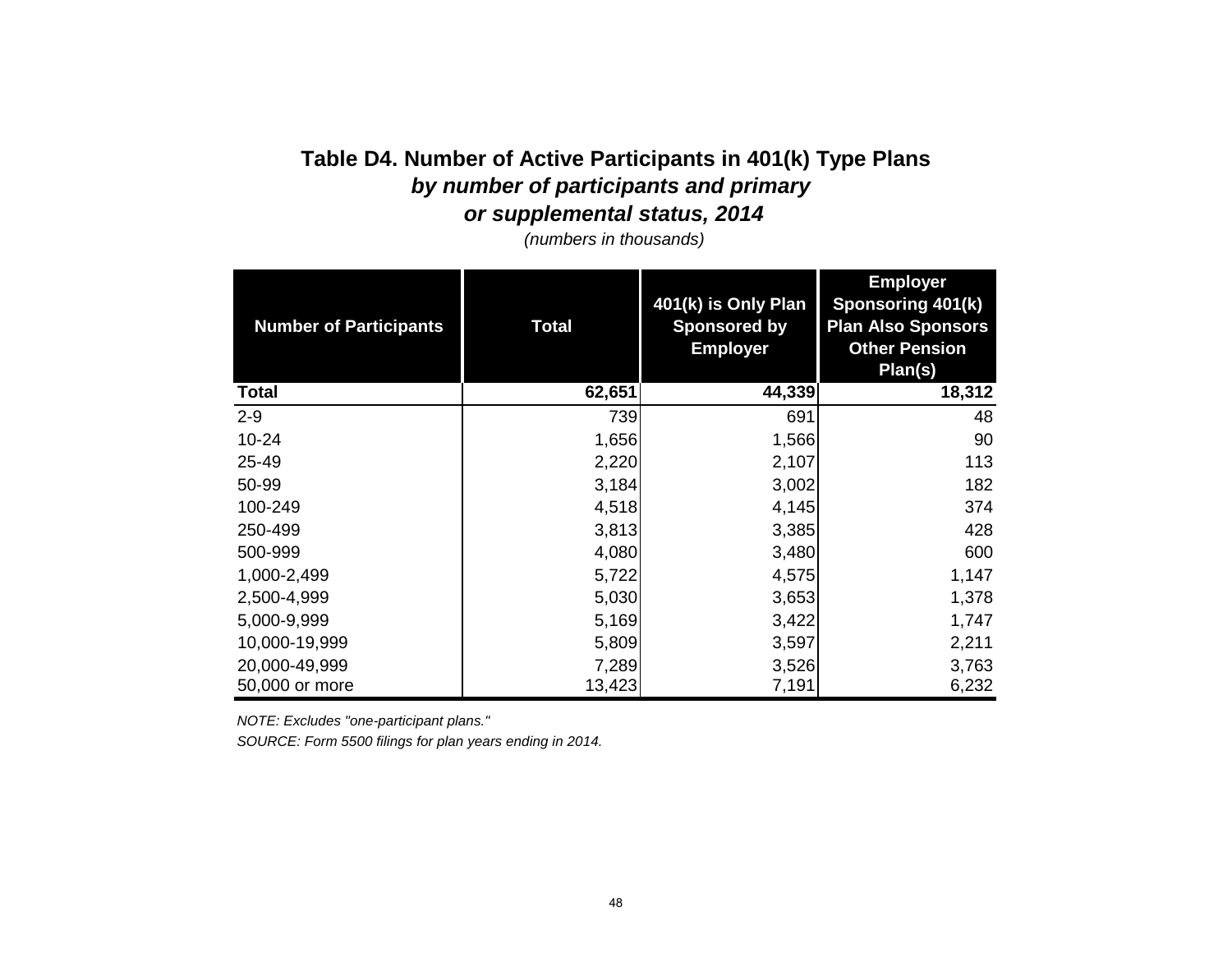### **Table D5. Number of Defined Contribution Plans and Active Participants**  *by size of plan and extent of participant direction of investments, 2014*

|                      |                                  |                                                     | <b>Participant Directs All</b>   |                                                     | <b>Participant Directs</b>       |                                                     | <b>Participant Does</b>          |                                                     |
|----------------------|----------------------------------|-----------------------------------------------------|----------------------------------|-----------------------------------------------------|----------------------------------|-----------------------------------------------------|----------------------------------|-----------------------------------------------------|
|                      |                                  | <b>Total</b>                                        |                                  | <b>Investments</b>                                  |                                  | <b>Investment of Portion</b>                        | <b>Not Direct Any</b>            |                                                     |
| <b>Number of</b>     |                                  |                                                     |                                  |                                                     |                                  | Of Assets $1$                                       | <b>Investments</b>               |                                                     |
| <b>Participants</b>  | <b>Number of</b><br><b>Plans</b> | <b>Active</b><br><b>Participants</b><br>(thousands) | <b>Number of</b><br><b>Plans</b> | <b>Active</b><br><b>Participants</b><br>(thousands) | <b>Number of</b><br><b>Plans</b> | <b>Active</b><br><b>Participants</b><br>(thousands) | <b>Number of</b><br><b>Plans</b> | <b>Active</b><br><b>Participants</b><br>(thousands) |
| Total                | 640,334                          | 75,374                                              | 510,786                          | 65,042                                              | 16,355                           | 4,137                                               | 113,193                          | 6,194                                               |
| None or not reported | 25,854                           |                                                     | 18,620                           |                                                     | 609                              |                                                     | 6,625                            |                                                     |
| $2 - 9$              | 220,395                          | 903                                                 | 154,969                          | 667                                                 | 6,203                            | 24                                                  | 59,224                           | 212                                                 |
| $10 - 24$            | 156,017                          | 1,843                                               | 127,812                          | 1,552                                               | 4,154                            | 45                                                  | 24,051                           | 245                                                 |
| 25-49                | 93,285                           | 2,428                                               | 80,733                           | 2,145                                               | 2,296                            | 53                                                  | 10,256                           | 229                                                 |
| 50-99                | 66,667                           | 3,512                                               | 58,895                           | 3,160                                               | 1,380                            | 65                                                  | 6,392                            | 287                                                 |
| 100-249              | 41,887                           | 5,185                                               | 37,614                           | 4,705                                               | 756                              | 87                                                  | 3,516                            | 393                                                 |
| 250-499              | 16,497                           | 4,649                                               | 14,787                           | 4,212                                               | 308                              | 82                                                  | 1,402                            | 355                                                 |
| 500-999              | 9,069                            | 5,070                                               | 8,143                            | 4,588                                               | 180                              | 102                                                 | 746                              | 380                                                 |
| 1,000-2,499          | 5,868                            | 7,276                                               | 5,163                            | 6,450                                               | 186                              | 226                                                 | 519                              | 600                                                 |
| 2,500-4,999          | 2,346                            | 6,569                                               | 1,984                            | 5,604                                               | 118                              | 320                                                 | 244                              | 646                                                 |
| 5,000-9,999          | 1,225                            | 6,795                                               | 1,055                            | 5,906                                               | 62                               | 333                                                 | 108                              | 556                                                 |
| 10,000-19,999        | 686                              | 7,623                                               | 565                              | 6,379                                               | 52                               | 534                                                 | 70                               | 710                                                 |
| 20,000-49,999        | 374                              | 8,755                                               | 316                              | 7,453                                               | 31                               | 754                                                 | 27                               | 547                                                 |
| 50,000 or more       | 163                              | 14,765                                              | 131                              | 12,220                                              | 20                               | 1,512                                               | 12                               | 1,033                                               |

*NOTE: Active participants include any workers currently in employment covered by a plan and who are earning or retaining credited service under a plan. This category includes any nonvested former employees who have not yet incurred a break in service. Active participants also include individuals who are eligible to elect to have the employer make payments to a Code section 401(k) plan.* 

*NOTE: Excludes "one-participant plans."*

*1 Generally, the portion would consist of employee contributions.*

*- Missing data.*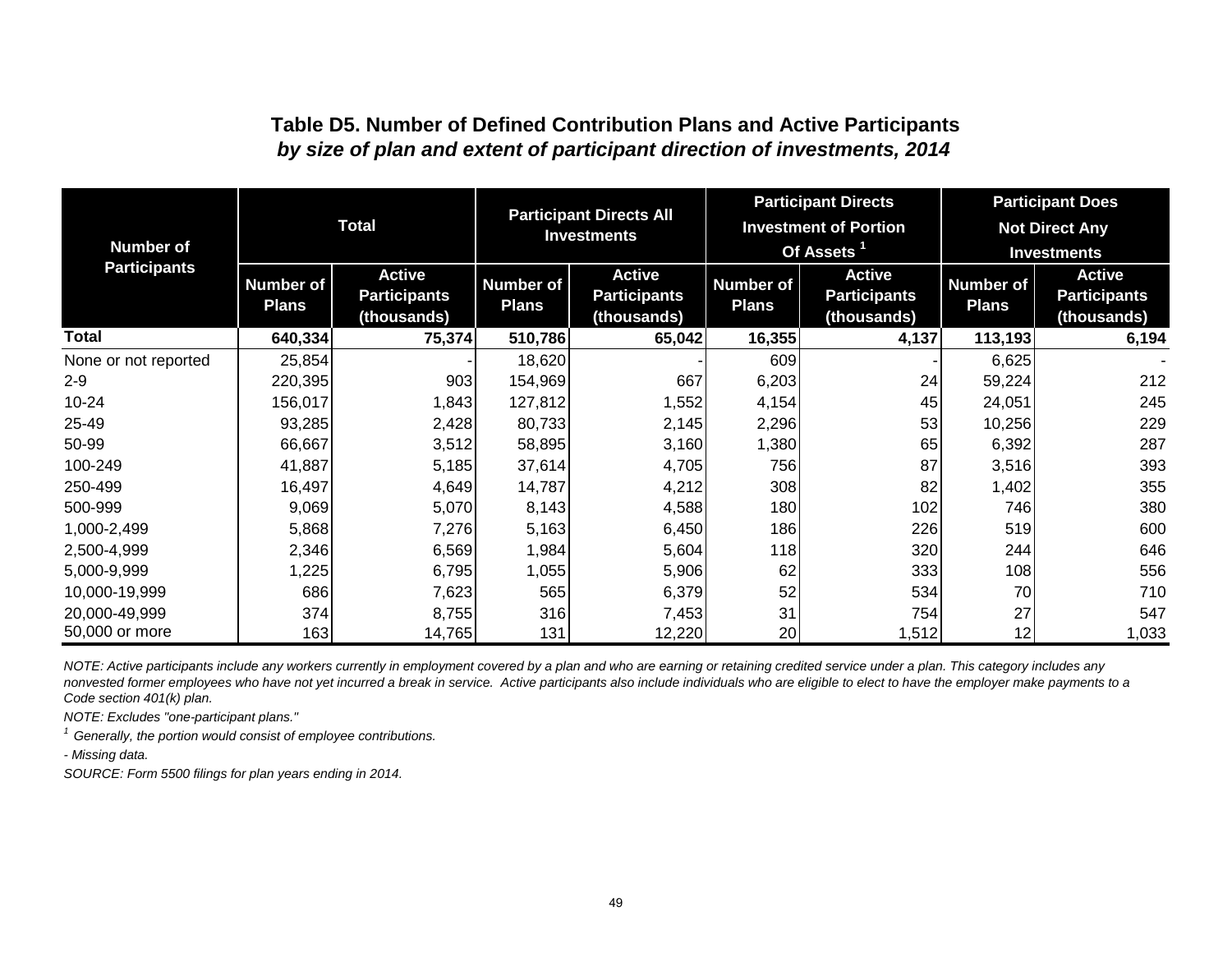| <b>Number of</b>     | <b>Total</b>                                                                            |        | <b>Participant Directs All</b><br><b>Investments</b>                                    |       |                                  | <b>Participant Directs</b><br><b>Investment of Portion</b><br>Of Assets <sup>1</sup> | <b>Participant Does</b><br><b>Not Direct Any</b><br><b>Investments</b> |                                                     |  |
|----------------------|-----------------------------------------------------------------------------------------|--------|-----------------------------------------------------------------------------------------|-------|----------------------------------|--------------------------------------------------------------------------------------|------------------------------------------------------------------------|-----------------------------------------------------|--|
| <b>Participants</b>  | <b>Active</b><br><b>Number of</b><br><b>Participants</b><br><b>Plans</b><br>(thousands) |        | <b>Active</b><br><b>Number of</b><br><b>Participants</b><br><b>Plans</b><br>(thousands) |       | <b>Number of</b><br><b>Plans</b> | <b>Active</b><br><b>Participants</b><br>(thousands)                                  |                                                                        | <b>Active</b><br><b>Participants</b><br>(thousands) |  |
| <b>Total</b>         | 106,564                                                                                 | 12,723 | 38,116                                                                                  | 7,614 | 1,952                            | 409                                                                                  | 66,496                                                                 | 4,700                                               |  |
| None or not reported | 6,400                                                                                   |        | 1,900                                                                                   |       | 112                              |                                                                                      | 4,388                                                                  |                                                     |  |
| $2 - 9$              | 49,785                                                                                  | 165    | 15,486                                                                                  | 52    | 901                              | 3                                                                                    | 33,397                                                                 | 110                                                 |  |
| 10-24                | 19,201                                                                                  | 187    | 5,966                                                                                   | 60    | 435                              | 5                                                                                    | 12,799                                                                 | 122                                                 |  |
| 25-49                | 9,934                                                                                   | 208    | 3,543                                                                                   | 73    | 186                              | 4                                                                                    | 6,205                                                                  | 130                                                 |  |
| 50-99                | 7,775                                                                                   | 328    | 3,325                                                                                   | 138   | 101                              | 5                                                                                    | 4,349                                                                  | 185                                                 |  |
| 100-249              | 5,771                                                                                   | 666    | 2,973                                                                                   | 358   | 79                               | 9                                                                                    | 2,719                                                                  | 300                                                 |  |
| 250-499              | 3,221                                                                                   | 836    | 1,986                                                                                   | 527   | 38                               | 11                                                                                   | 1,197                                                                  | 299                                                 |  |
| 500-999              | ,957                                                                                    | 991    | 1,289                                                                                   | 656   | 31                               | 16                                                                                   | 637                                                                    | 319                                                 |  |
| 1,000-2,499          | 1,378                                                                                   | 1,554  | 911                                                                                     | 1,028 | 27                               | 31                                                                                   | 440                                                                    | 495                                                 |  |
| 2,500-4,999          | 579                                                                                     | 1,539  | 365                                                                                     | 979   | 16                               | 45                                                                                   | 198                                                                    | 516                                                 |  |
| 5,000-9,999          | 297                                                                                     | 1,626  | 204                                                                                     | 1,148 | 11                               | 61                                                                                   | 82                                                                     | 417                                                 |  |
| 10,000-19,999        | 176                                                                                     | 1,815  | 113                                                                                     | 1,184 | 9                                | 91                                                                                   | 54                                                                     | 539                                                 |  |
| 20,000-49,999        | 72                                                                                      | 1,466  | 46                                                                                      | 981   | 2                                | 44                                                                                   | 23                                                                     | 441                                                 |  |
| 50,000 or more       | 19                                                                                      | 1,342  | 8                                                                                       | 430   | $\overline{2}$                   | 84                                                                                   | 9                                                                      | 828                                                 |  |

### **Table D5(a). Number of non-401(k) Defined Contribution Plans and Active Participants**  *by size of plan and extent of participant direction of investments, 2014*

*NOTE: Active participants include any workers currently in employment covered by a plan and who are earning or retaining credited service under a plan. This category includes any nonvested former employees who have not yet incurred a break in service. Active participants also include individuals who are eligible to elect to have the employer make payments to a Code section 401(k) plan.* 

*NOTE: Excludes "one-participant plans."*

*1 Generally, the portion would consist of employee contributions.*

*- Missing data.*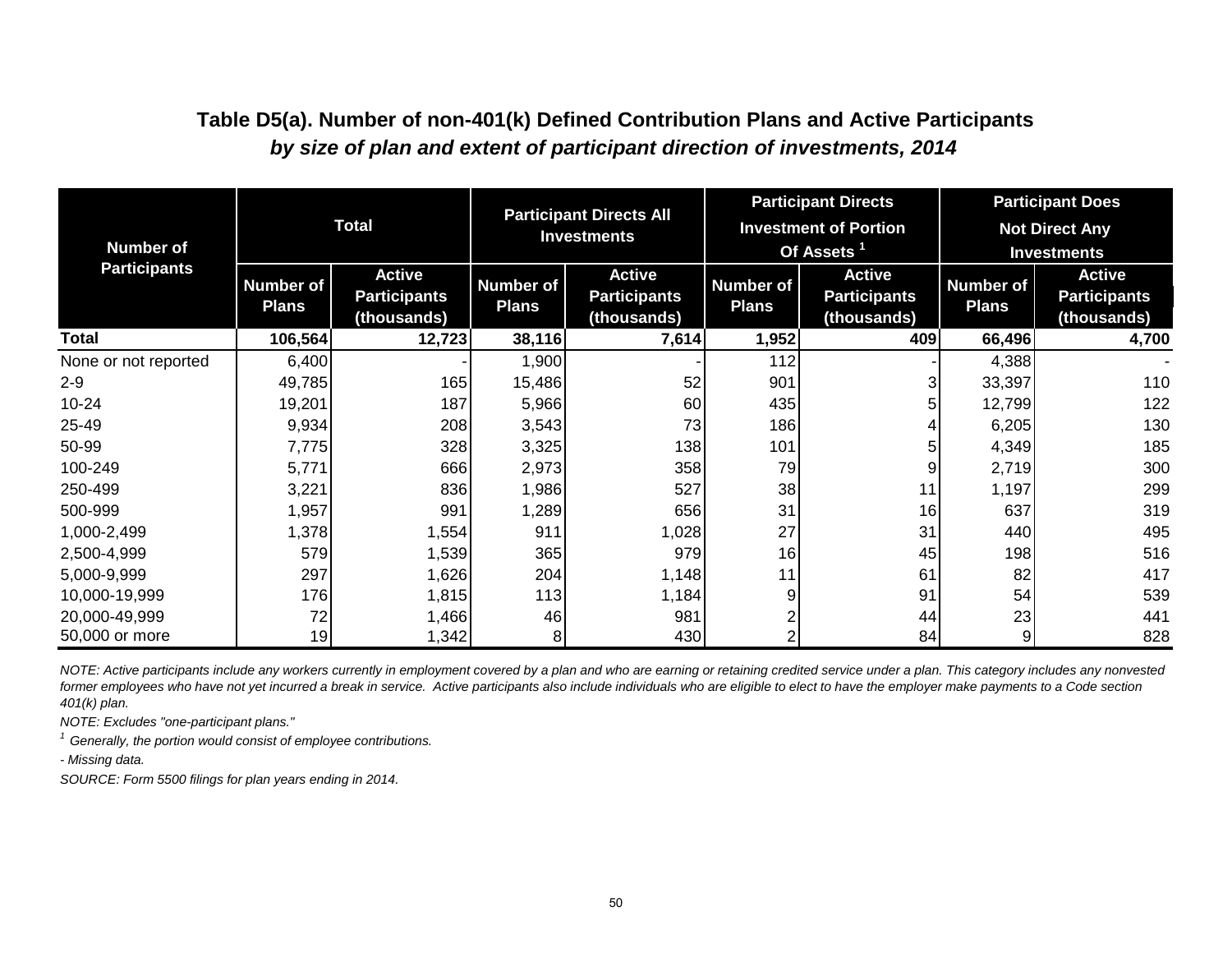### **Table D5(b). Number of 401(k) Type Plans and Active Participants**  *by size of plan and extent of participant direction of investments, 2014*

| <b>Number of</b>     | <b>Total</b>                     |                                                     | <b>Participant Directs All</b><br><b>Investments</b> |                                                     |                                  | <b>Participant Directs</b><br><b>Investment of Portion</b><br>Of Assets <sup>1</sup> | <b>Participant Does</b><br><b>Not Direct Any</b><br><b>Investments</b> |                                                     |  |
|----------------------|----------------------------------|-----------------------------------------------------|------------------------------------------------------|-----------------------------------------------------|----------------------------------|--------------------------------------------------------------------------------------|------------------------------------------------------------------------|-----------------------------------------------------|--|
| <b>Participants</b>  | <b>Number of</b><br><b>Plans</b> | <b>Active</b><br><b>Participants</b><br>(thousands) | <b>Number of</b><br><b>Plans</b>                     | <b>Active</b><br><b>Participants</b><br>(thousands) | <b>Number of</b><br><b>Plans</b> | <b>Active</b><br><b>Participants</b><br>(thousands)                                  | <b>Number of</b><br><b>Plans</b>                                       | <b>Active</b><br><b>Participants</b><br>(thousands) |  |
| Total                | 533,769                          | 62,651                                              | 472,669                                              | 57,428                                              | 14,403                           | 3,728                                                                                | 46,696                                                                 | 1,494                                               |  |
| None or not reported | 19,454                           |                                                     | 16,720                                               |                                                     | 497                              |                                                                                      | 2,237                                                                  |                                                     |  |
| $2 - 9$              | 170,611                          | 739                                                 | 139,483                                              | 616                                                 | 5,301                            | 21                                                                                   | 25,826                                                                 | 102                                                 |  |
| $10 - 24$            | 136,817                          | 1,656                                               | 121,845                                              | 1,492                                               | 3,719                            | 40                                                                                   | 11,252                                                                 | 123                                                 |  |
| 25-49                | 83,351                           | 2,220                                               | 77,189                                               | 2,072                                               | 2,110                            | 49                                                                                   | 4,052                                                                  | 99                                                  |  |
| 50-99                | 58,892                           | 3,184                                               | 55,570                                               | 3,022                                               | 1,279                            | 60                                                                                   | 2,043                                                                  | 102                                                 |  |
| 100-249              | 36,116                           | 4,518                                               | 34,641                                               | 4,347                                               | 677                              | 78                                                                                   | 798                                                                    | 93                                                  |  |
| 250-499              | 13,276                           | 3,813                                               | 12,801                                               | 3,685                                               | 270                              | 72                                                                                   | 205                                                                    | 56                                                  |  |
| 500-999              | 7,111                            | 4,080                                               | 6,854                                                | 3,932                                               | 149                              | 86                                                                                   | 109                                                                    | 61                                                  |  |
| 1,000-2,499          | 4,490                            | 5,722                                               | 4,252                                                | 5,421                                               | 159                              | 195                                                                                  | 79                                                                     | 105                                                 |  |
| 2,500-4,999          | 1,766                            | 5,030                                               | 1,619                                                | 4,625                                               | 102                              | 275                                                                                  | 45                                                                     | 130                                                 |  |
| 5,000-9,999          | 928                              | 5,169                                               | 851                                                  | 4,758                                               | 51                               | 271                                                                                  | 26                                                                     | 140                                                 |  |
| 10,000-19,999        | 510                              | 5,809                                               | 452                                                  | 5,195                                               | 42                               | 443                                                                                  | 16                                                                     | 171                                                 |  |
| 20,000-49,999        | 303                              | 7,289                                               | 269                                                  | 6,472                                               | 29                               | 710                                                                                  |                                                                        | 106                                                 |  |
| 50,000 or more       | 144                              | 13,423                                              | 123                                                  | 11,790                                              | 18                               | 1,428                                                                                | 31                                                                     | 205                                                 |  |

*NOTE: Active participants include any workers currently in employment covered by a plan and who are earning or retaining credited service under a plan. This category includes any nonvested former employees who have not yet incurred a break in service. Active participants also include individuals who are eligible to elect to have the employer make payments to a Code section 401(k) plan.* 

*NOTE: Excludes "one-participant plans."*

*1 Generally, the portion would consist of employee contributions.*

*- Missing data.*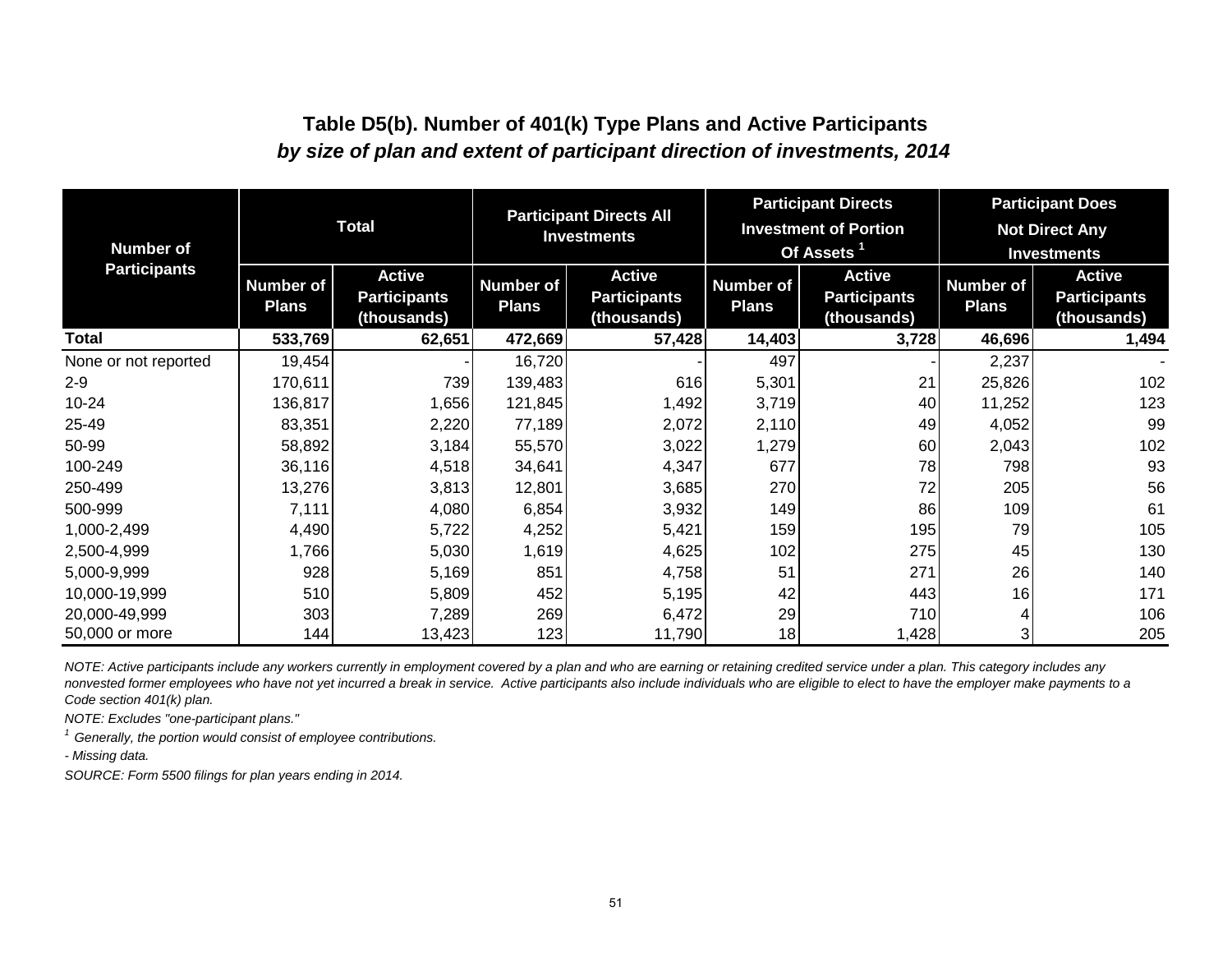# **Table D6. Balance Sheet of 401(k) Type Plans** *by extent of participant direction of investments, 2014*

*(amounts in millions)*

| <b>Type of Asset or Liability</b>               | <b>Total</b> | <b>Participant Directs</b><br><b>All Investments</b> | <b>Participant Directs</b><br><b>Investment of Portion</b><br>of Assets <sup>1</sup> | <b>Participant Does</b><br><b>Not Direct Any</b><br><b>Investments</b> |  |
|-------------------------------------------------|--------------|------------------------------------------------------|--------------------------------------------------------------------------------------|------------------------------------------------------------------------|--|
| Partnership/joint venture interests             | \$2,762      | \$1,625                                              | \$464                                                                                | \$673                                                                  |  |
| Employer real property                          | 107          | 73                                                   | 30                                                                                   |                                                                        |  |
| Real estate (other than employer real property) |              |                                                      |                                                                                      |                                                                        |  |
|                                                 | 1,080        | 657                                                  | 182                                                                                  | 241                                                                    |  |
| <b>Employer securities</b>                      | 197,676      | 114,389                                              | 76,556                                                                               | 6,731                                                                  |  |
| Participant loans                               | 65,372       | 55,323                                               | 8,464                                                                                | 1,584                                                                  |  |
| Loans (other than to participants)              | 1,813        | 746                                                  | 168                                                                                  | 898                                                                    |  |
| Other investments <sup>2</sup>                  | 3,588,294    | 2,999,505                                            | 468,026                                                                              | 120,763                                                                |  |
| Form 5500-SF Assets <sup>3</sup>                | 542,788      | 475,068                                              | 22,138                                                                               | 45,583                                                                 |  |
| <b>Total Assets</b>                             | 4,399,891    | 3,647,386                                            | 576,028                                                                              | 176,477                                                                |  |
| <b>Total Liabilities</b>                        | 14,849       | 9,493                                                | 2,874                                                                                | 2,482                                                                  |  |
| <b>Net Assets</b>                               | 4,385,042    | 3,637,893                                            | 573,154                                                                              | 173,995                                                                |  |

*NOTE: Total asset amounts shown do not include the value of allocated insurance contracts of the type described in 29 CFR 2520. 104-44.*

*NOTE: Excludes "one-participant plans."*

*1 Generally, the portion would consist of employee contributions.*

<sup>2</sup> This table summarizes assets that appear on both the Schedule H (for plans with 100 or more participants) and Schedule I (for plans with fewer than 100 participants). All *asset items that appear on the more detailed Schedule H but not the Schedule I are grouped under "Other investments." Table D9 summarizes the more detailed Schedule H asset information for large plans.*

*SOURCE: Form 5500 filings for plan years ending in 2014. 3 The Form 5500-SF shares no asset items with Schedule H or Schedule I. Therefore, the total assets reported by Form 5500-SF filers are summarized on this line item.*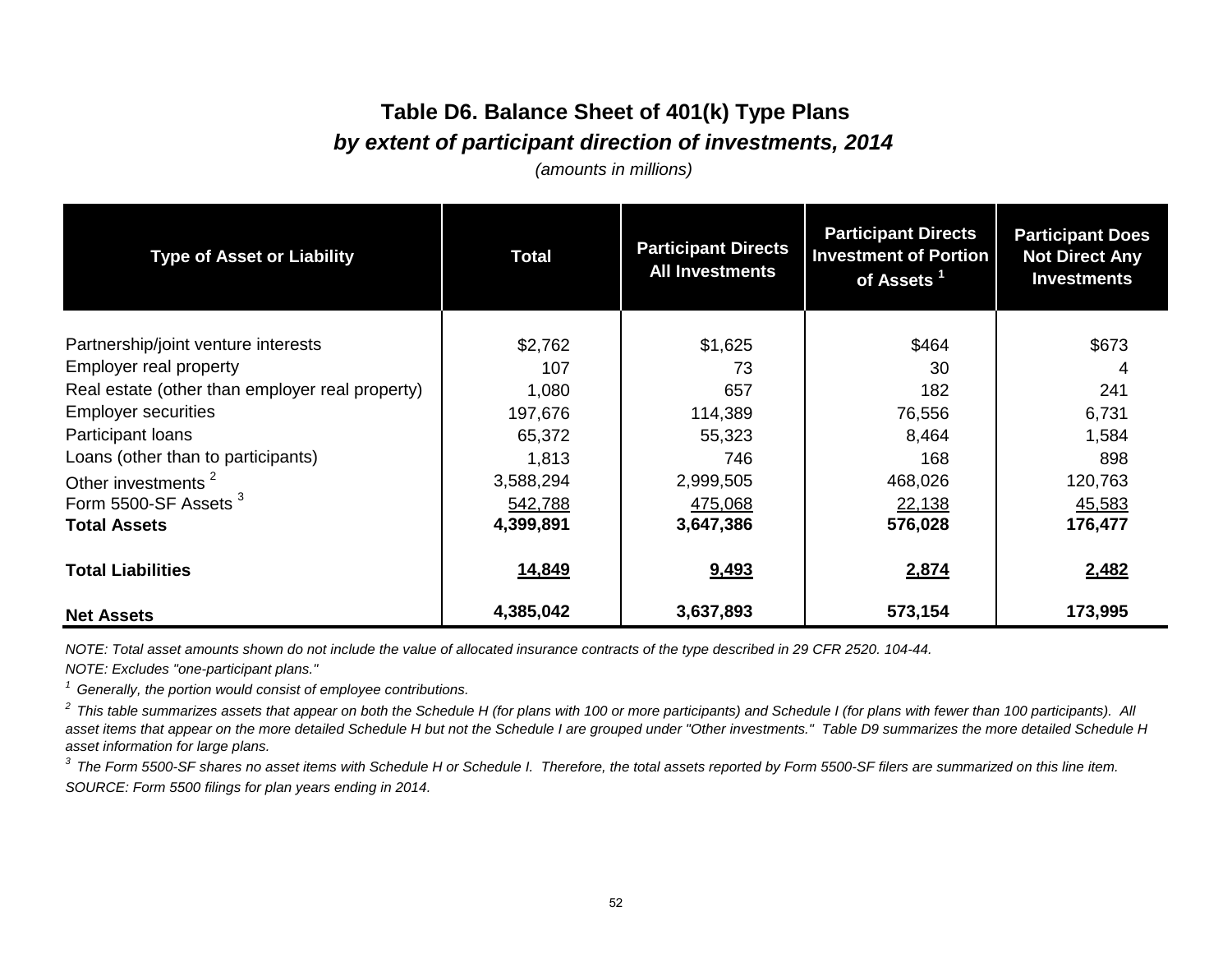# **Table D7. Income Statement of 401(k) Type Plans** *by extent of participant direction of investments, 2014*

*(amounts in millions)*

| <b>Income and Expenses</b>                                  | <b>Total</b> | <b>Participant Directs</b><br><b>All Investments</b> | <b>Participant Directs</b><br><b>Investment of Portion</b><br>of Assets <sup>1</sup> | <b>Participant Does Not</b><br><b>Direct Any</b><br><b>Investments</b> |  |
|-------------------------------------------------------------|--------------|------------------------------------------------------|--------------------------------------------------------------------------------------|------------------------------------------------------------------------|--|
| <b>Income</b>                                               |              |                                                      |                                                                                      |                                                                        |  |
| <b>Employer contributions</b>                               | \$114,064    | \$98,114                                             | \$11,634                                                                             | \$4,316                                                                |  |
| Participant contributions                                   | 203,110      | 177,940                                              | 19,052                                                                               | 6,117                                                                  |  |
| Contributions from others (including rollovers)             | 31,440       | 28,100                                               | 2,264                                                                                | 1,076                                                                  |  |
| Noncash contributions                                       | 602          | 530                                                  | 66                                                                                   |                                                                        |  |
| All other income <sup>2</sup>                               | 278,622      | 227,230                                              | 40,907                                                                               | 10,485                                                                 |  |
| <b>Total Income</b>                                         | 627,839      | 531,915                                              | 73,922                                                                               | 22,002                                                                 |  |
| <b>Expenses</b>                                             |              |                                                      |                                                                                      |                                                                        |  |
| Total benefit payments                                      | 365,657      | 305,554                                              | 46,546                                                                               | 13,557                                                                 |  |
| Certain deemed and/or corrective distributions <sup>3</sup> | 1,563        | 1,461                                                | 69                                                                                   | 33                                                                     |  |
| Administrative expenses <sup>4</sup>                        | 4,510        | 3,714                                                | 514                                                                                  | 282                                                                    |  |
| Other or unspecified expenses                               | <u>354</u>   | <u> 194</u>                                          | <u> 111</u>                                                                          | <u>49</u>                                                              |  |
| <b>Total Expenses</b>                                       | 372,084      | 310,923                                              | 47,240                                                                               | 13,922                                                                 |  |
| <b>Net Income</b>                                           | 255,754      | 220,992                                              | 26,682                                                                               | 8,080                                                                  |  |

*NOTE: Excludes "one-participant plans."*

*1 Generally, the portion would consist of employee contributions.*

*2 This table summarizes income and expenses that appear on the Schedule H (for plans with 100 or more participants), the Schedule I (for plans with fewer than 100 participants), and the Form 5500-SF. All income and expense items that appear on the more detailed Schedule H but not the Schedule I or Form 5500-SF (e.g., Interest earnings, Dividends, Rents, and several line items reporting realized or unrealized gains/losses on investments) are grouped under "All other income" or "Other expenses." Table D10 summarizes the more detailed Schedule H income information for large plans.*

<sup>3</sup> For plans filing Schedule H or Schedule I, this line item represents the combination of "Corrective distributions" and "Certain deemed distributions of participant loans" to be *consistent with the Form 5500-SF line item "Certain deemed and/or corrective distributions."*

<sup>4</sup> For Schedule H filers. "Administrative expenses" is equal to the "Total administrative expenses" line item, while for Schedule I and Form 5500-SF filers, "Administrative expenses" *includes only the "Administrative service providers" line item.*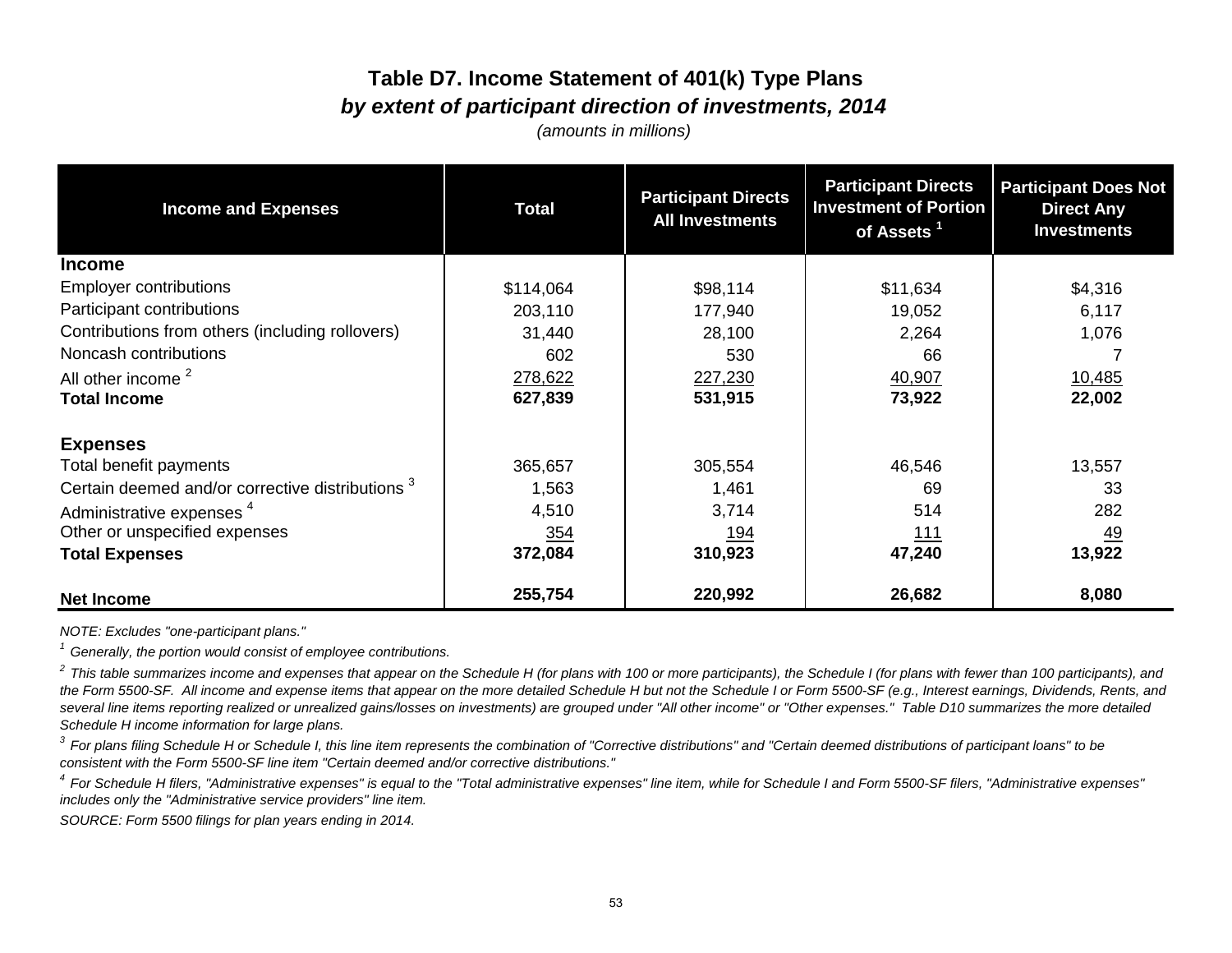# **Table D8. Balance Sheet of 401(k) Type Plans with 100 or More Participants** *by extent of participant direction of investments, 2014*

*(amounts in millions)*

| <b>Type of Asset or Liability</b>         | <b>Total</b> | <b>Participant Directs</b><br><b>All Investments</b> | <b>Participant Directs</b><br><b>Investment of Portion of</b><br>Assets <sup>1</sup> | <b>Participant Does Not</b><br><b>Direct Any</b><br><b>Investments</b> |  |
|-------------------------------------------|--------------|------------------------------------------------------|--------------------------------------------------------------------------------------|------------------------------------------------------------------------|--|
| <b>Assets</b>                             |              |                                                      |                                                                                      |                                                                        |  |
| Total noninterest-bearing cash            | \$5,302      | \$5,063                                              | \$190                                                                                | \$48                                                                   |  |
| Employer contrib. receivable              | 21,292       | 18,098                                               | 2,505                                                                                | 690                                                                    |  |
| Participant contrib. receivable           | 1,406        | 1,282                                                | 97                                                                                   | 26                                                                     |  |
| Other receivables                         | 7,665        | 5,490                                                | 574                                                                                  | 1,602                                                                  |  |
| Interest-bearing cash                     | 43,210       | 34,538                                               | 5,117                                                                                | 3,556                                                                  |  |
| U.S. Government securities                | 26,134       | 16,013                                               | 2,423                                                                                | 7,698                                                                  |  |
| Corporate debt instruments: Preferred     | 3,658        | 872                                                  | 789                                                                                  | 1,997                                                                  |  |
| Corporate debt instruments: All other     | 13,185       | 8,852                                                | 2,160                                                                                | 2,173                                                                  |  |
| Preferred stock                           | 278          | 152                                                  | 31                                                                                   | 95                                                                     |  |
| Common stock                              | 80,325       | 59,366                                               | 9,511                                                                                | 11,447                                                                 |  |
| Partnership/joint venture interests       | 1,743        | 1,048                                                | 320                                                                                  | 374                                                                    |  |
| Real estate (exc. employer real property) | 268          | 164                                                  | 71                                                                                   | 32                                                                     |  |
| Loans (other than to participants)        | 1,268        | 500                                                  | 83                                                                                   | 685                                                                    |  |
| Participant loans                         | 64,372       | 54,417                                               | 8,423                                                                                | 1,532                                                                  |  |
| Assets in common/collective trusts        | 587,833      | 486,647                                              | 72,315                                                                               | 28,871                                                                 |  |
| Assets in pooled separate accounts        | 121,829      | 114,567                                              | 4,819                                                                                | 2,443                                                                  |  |

 **(continued...)**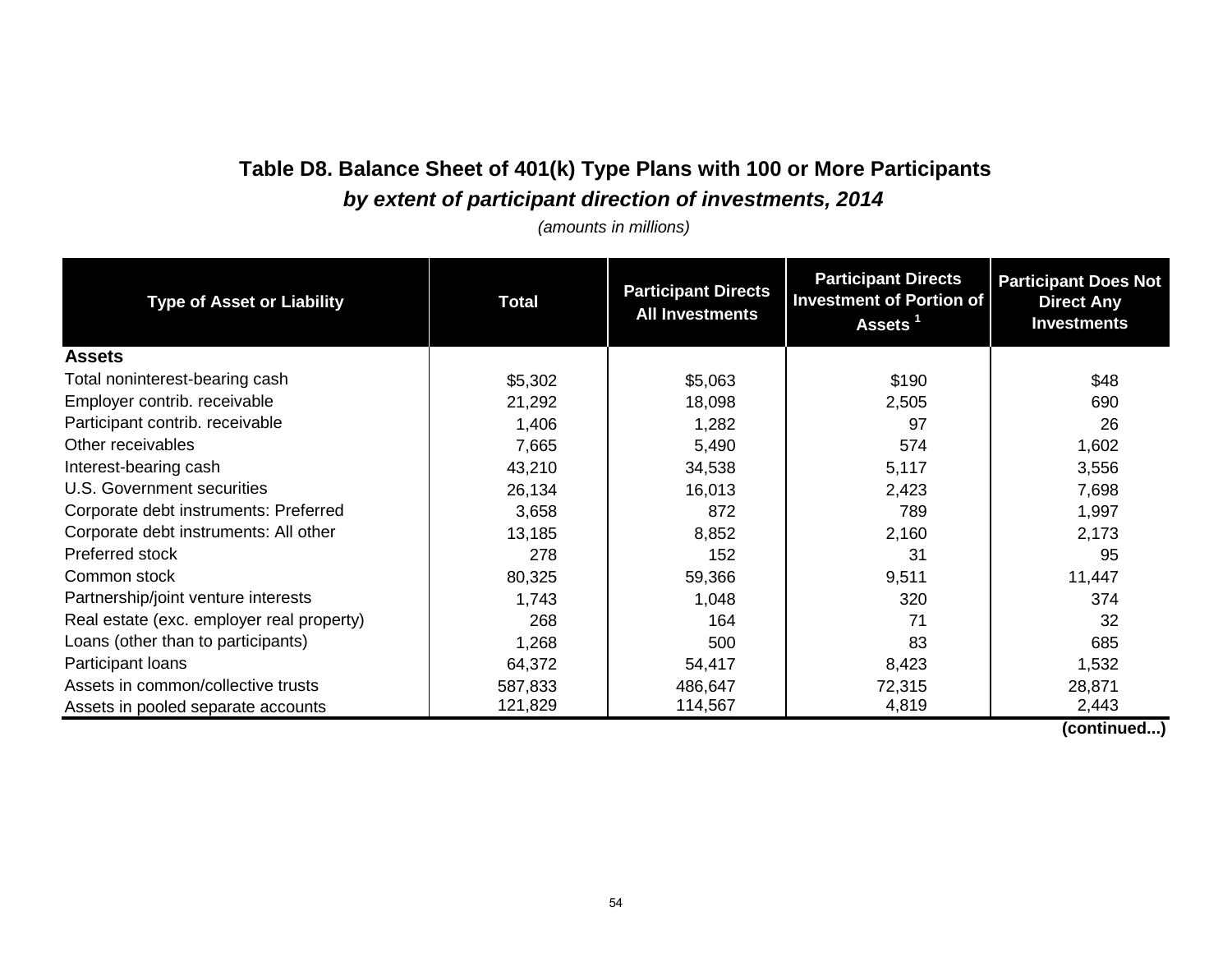# **Table D8. Balance Sheet of 401(k) Type Plans with 100 or More Participants** *by extent of participant direction of investments, 2014*

*(amounts in millions)*

| <b>Type of Asset or Liability</b>         | <b>Participant Directs</b><br><b>Total</b><br><b>All Investments</b> |           | <b>Participant Directs</b><br><b>Investment of Portion</b><br>of Assets <sup>1</sup> | <b>Participant Does Not</b><br><b>Direct Any</b><br><b>Investments</b> |  |
|-------------------------------------------|----------------------------------------------------------------------|-----------|--------------------------------------------------------------------------------------|------------------------------------------------------------------------|--|
| Assets in master trusts                   | \$841,728                                                            | \$613,339 | \$219,531                                                                            | \$8,858                                                                |  |
| Assets in 103-12 investment entities      | 1,918                                                                | 959       | 169                                                                                  | 790                                                                    |  |
| Assets in registered investment comp.     | 1,585,505                                                            | 1,424,154 | 123,290                                                                              | 38,061                                                                 |  |
| Assets in insurance co. general accounts  | 66,768                                                               | 61,186    | 4,772                                                                                | 810                                                                    |  |
| Other general investments                 | 69,944                                                               | 55,142    | 12,635                                                                               | 2,167                                                                  |  |
| <b>Employer securities</b>                | 195,155                                                              | 112,979   | 75,698                                                                               | 6,478                                                                  |  |
| Employer real property                    | 91                                                                   | 64        | 27                                                                                   |                                                                        |  |
| Buildings and other property used by plan | 6                                                                    |           |                                                                                      | $***$                                                                  |  |
| Other or unspecified assets               | 44,661                                                               | 41,926    | <u>1,502</u>                                                                         | 1,233                                                                  |  |
| <b>Total Assets</b>                       | 3,785,544                                                            | 3,116,820 | 547,055                                                                              | 121,669                                                                |  |
| <b>Liabilities</b>                        |                                                                      |           |                                                                                      |                                                                        |  |
| Benefit claims payable                    | 611                                                                  | 462       | 108                                                                                  | 41                                                                     |  |
| Operating payables                        | 1,044                                                                | 973       | 57                                                                                   | 14                                                                     |  |
| Acquisition indebtedness                  | 341                                                                  | 91        | 227                                                                                  | 23                                                                     |  |
| Other liabilities                         | 6,847                                                                | 2,198     | 2,292                                                                                | 2,358                                                                  |  |
| <b>Total Liabilities</b>                  | 8,844                                                                | 3,723     | 2,684                                                                                | 2,437                                                                  |  |
| <b>Net Assets</b>                         | 3,776,700                                                            | 3,113,097 | 544,372                                                                              | 119,232                                                                |  |

*NOTE: Total asset amounts shown do not include the value of allocated insurance contracts of the type described in 29 CFR 2520. 104-44.*

*1 Generally, the portion would consist of employee contributions.*

*\*\*/ Less than \$500,000.*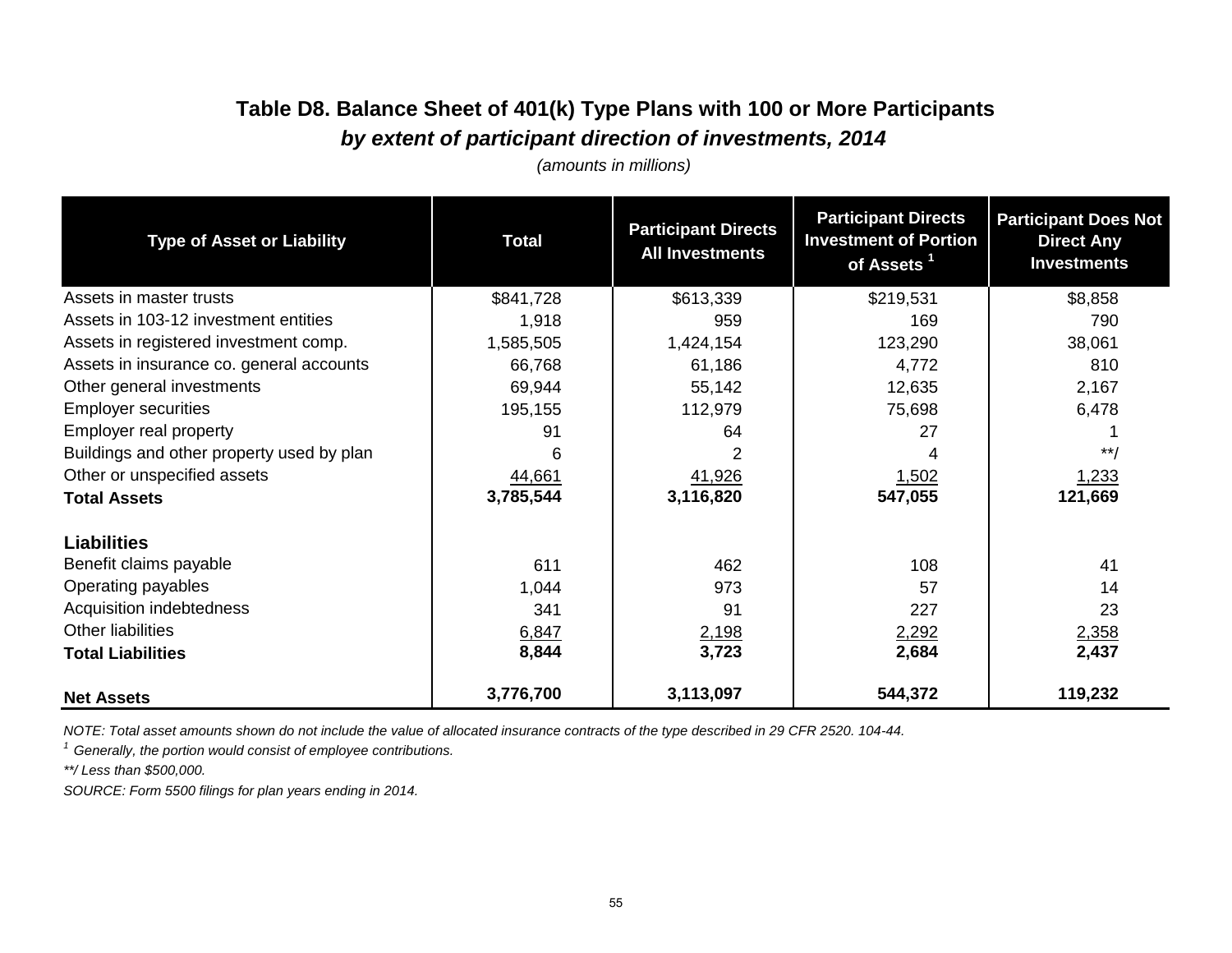#### **Table D9. Income Statement of 401(k) Type Plans with 100 or More Participants** *by extent of participant direction of investments, 2014*

*(amounts in millions)*

| <b>Income and Expenses</b>                                | <b>Total</b> | <b>Participant Directs</b><br><b>All Investments</b> | <b>Participant Directs</b><br><b>Investment of Portion</b><br>of Assets <sup>1</sup> | <b>Participant Does Not</b><br><b>Direct Any</b><br><b>Investments</b> |
|-----------------------------------------------------------|--------------|------------------------------------------------------|--------------------------------------------------------------------------------------|------------------------------------------------------------------------|
| <b>Income</b>                                             |              |                                                      |                                                                                      |                                                                        |
| Contributions received or receivable from:                |              |                                                      |                                                                                      |                                                                        |
| <b>Employers</b>                                          | \$95,296     | \$81,752                                             | \$10,909                                                                             | \$2,635                                                                |
| Participants                                              | 173,066      | 150,438                                              | 18,291                                                                               | 4,337                                                                  |
| Others (including rollovers)                              | 25,397       | 22,847                                               | 2,060                                                                                | 490                                                                    |
| Noncash contributions                                     | 590          | 522                                                  | 63                                                                                   | $\overline{4}$                                                         |
| <b>Total contributions</b>                                | 294,349      | 255,559                                              | 31,324                                                                               | 7,466                                                                  |
| Interest earnings:                                        |              |                                                      |                                                                                      |                                                                        |
| Interest-bearing cash                                     | 435          | 351                                                  | 57                                                                                   | 26                                                                     |
| U.S. Government securities                                | 465          | 283                                                  | 27                                                                                   | 154                                                                    |
| Corporate debt instruments                                | 507          | 303                                                  | 54                                                                                   | 151                                                                    |
| Non-participant loans                                     | 81           | 33                                                   | 8                                                                                    | 41                                                                     |
| Participant loans                                         | 2,526        | 2,174                                                | 294                                                                                  | 58                                                                     |
| Other or unspecified interest                             | 2,694        | 1,932                                                | 594                                                                                  | 167                                                                    |
| <b>Total interest earnings</b>                            | 6,709        | 5,076                                                | 1,035                                                                                | 597                                                                    |
| Dividends:                                                |              |                                                      |                                                                                      |                                                                        |
| Preferred stock                                           | 249          | 78                                                   | 164                                                                                  | 6                                                                      |
| Common stock                                              | 6,203        | 3,888                                                | 1,854                                                                                | 460                                                                    |
| Registered investment company shares (e.g., mutual funds) | 66,762       | 60.292                                               | 4,858                                                                                | 1,613                                                                  |
| <b>Total dividend income</b>                              | 73,213       | 64,258                                               | 6,876                                                                                | 2,079                                                                  |
| <b>Rents</b>                                              | 12           | $\overline{7}$                                       | 5                                                                                    | $**1$                                                                  |
| Net gain (loss) on sale of assets                         | 5,046        | 2,549                                                | 2,219                                                                                | 279                                                                    |
| Unrealized appreciation (depreciation):                   |              |                                                      |                                                                                      |                                                                        |
| Unrealized appreciation of real estate                    | 1,016        | 87                                                   | 913                                                                                  | 15                                                                     |
| Other unrealized appreciation                             | 15,702       | 10,340                                               | 4,944                                                                                | 418                                                                    |
| <b>Total unrealized appreciation (depreciation)</b>       | 16,718       | 10,427                                               | 5,858                                                                                | 433                                                                    |
| Net investment gain (loss) from:                          |              |                                                      |                                                                                      |                                                                        |
| <b>Common/collective trusts</b>                           | 31,616       | 26,028                                               | 3,429                                                                                | 2,159                                                                  |
| Pooled separate accounts                                  | 8,360        | 7,911                                                | 302                                                                                  | 148                                                                    |
| <b>Master trusts</b>                                      | 56,074       | 40,240                                               | 15,353                                                                               | 480                                                                    |
| 103-12 investment entities                                | 193          | 98                                                   | $\overline{7}$                                                                       | 88                                                                     |
| <b>Registered investment companies</b>                    | 38,604       | 34,706                                               | 3,135                                                                                | 763                                                                    |
| Other or unspecified income                               | 5,839        | 4,720                                                | 835                                                                                  | 283                                                                    |
| <b>Total Income</b>                                       | 536,733      | 451,580                                              | 70,379                                                                               | 14,775                                                                 |

 **(continued...)**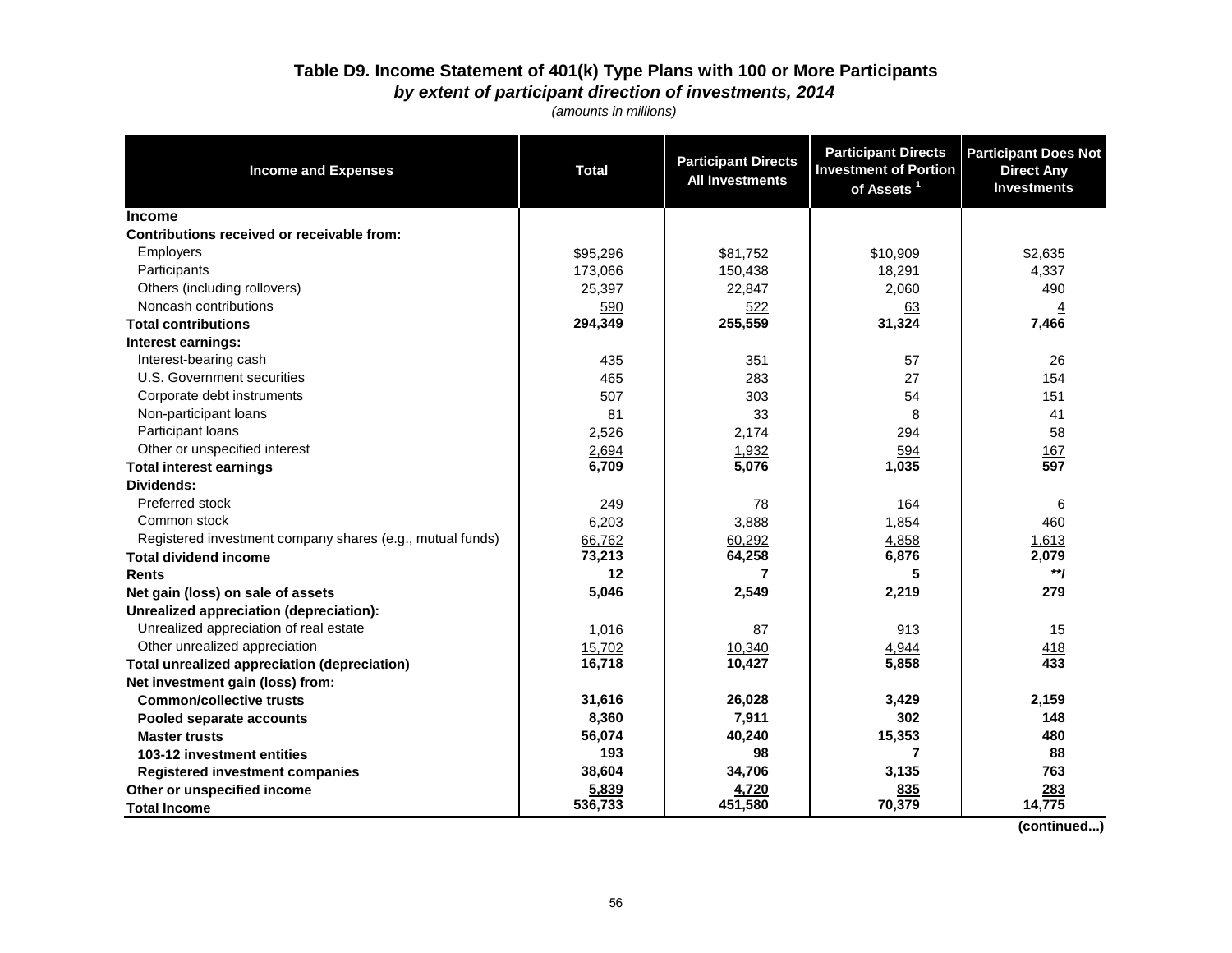# **Table D9. Income Statement of 401(k) Type Plans with 100 or More Participants** *by extent of participant direction of investments, 2014*

*(amounts in millions)*

| <b>Income and Expenses</b>                  | <b>Participant Directs</b><br><b>Total</b><br><b>All Investments</b> |            | <b>Participant Directs</b><br><b>Investment of Portion</b><br>of Assets <sup>1</sup> | <b>Participant Does Not</b><br><b>Direct Any</b><br><b>Investments</b> |  |
|---------------------------------------------|----------------------------------------------------------------------|------------|--------------------------------------------------------------------------------------|------------------------------------------------------------------------|--|
| <b>Expenses</b>                             |                                                                      |            |                                                                                      |                                                                        |  |
| Benefit payments and payments to provide    |                                                                      |            |                                                                                      |                                                                        |  |
| benefits:                                   |                                                                      |            |                                                                                      |                                                                        |  |
| Direct benefit payments                     | \$300,231                                                            | \$247,260  | \$43,766                                                                             | \$9,205                                                                |  |
| Payments to insurance carriers for benefits | 44                                                                   | 43         |                                                                                      | $***$                                                                  |  |
| Other or unspecified benefits               | 3,183                                                                | 2,852      | 255                                                                                  |                                                                        |  |
| <b>Total benefit payments</b>               | 303,458                                                              | 250,154    | 44,022                                                                               | $\frac{77}{9,282}$                                                     |  |
| <b>Interest expense</b>                     | 109                                                                  | 15         | 91                                                                                   | 3                                                                      |  |
| <b>Corrective distributions</b>             | 573                                                                  | 538        | 30                                                                                   | 5                                                                      |  |
| Deemed distribution of participant loans    | 578                                                                  | 539        | 29                                                                                   | 10                                                                     |  |
| <b>Administrative expenses:</b>             |                                                                      |            |                                                                                      |                                                                        |  |
| <b>Professional fees</b>                    | 438                                                                  | 366        | 59                                                                                   | 14                                                                     |  |
| Contract administrator fees                 | 685                                                                  | 598        | 62                                                                                   | 25                                                                     |  |
| Investment advisory and management fees     | 962                                                                  | 760        | 153                                                                                  | 50                                                                     |  |
| Other or unspecified admin. expenses        | 1,250                                                                | 1,041      | <u> 170</u>                                                                          | $\frac{39}{2}$                                                         |  |
| <b>Total administrative expenses</b>        | 3,335                                                                | 2,764      | 444                                                                                  | 127                                                                    |  |
| <b>Unspecified expenses</b>                 | <u> 14</u>                                                           | <u> 12</u> |                                                                                      |                                                                        |  |
| <b>Total Expenses</b>                       | 308,067                                                              | 254,023    | 44,617                                                                               | 9,427                                                                  |  |
| <b>Net Income</b>                           | 228,666                                                              | 197,556    | 25,762                                                                               | 5,348                                                                  |  |

*1 Generally, the portion would consist of employee contributions.*

*\*\*/ Less than \$500,000.*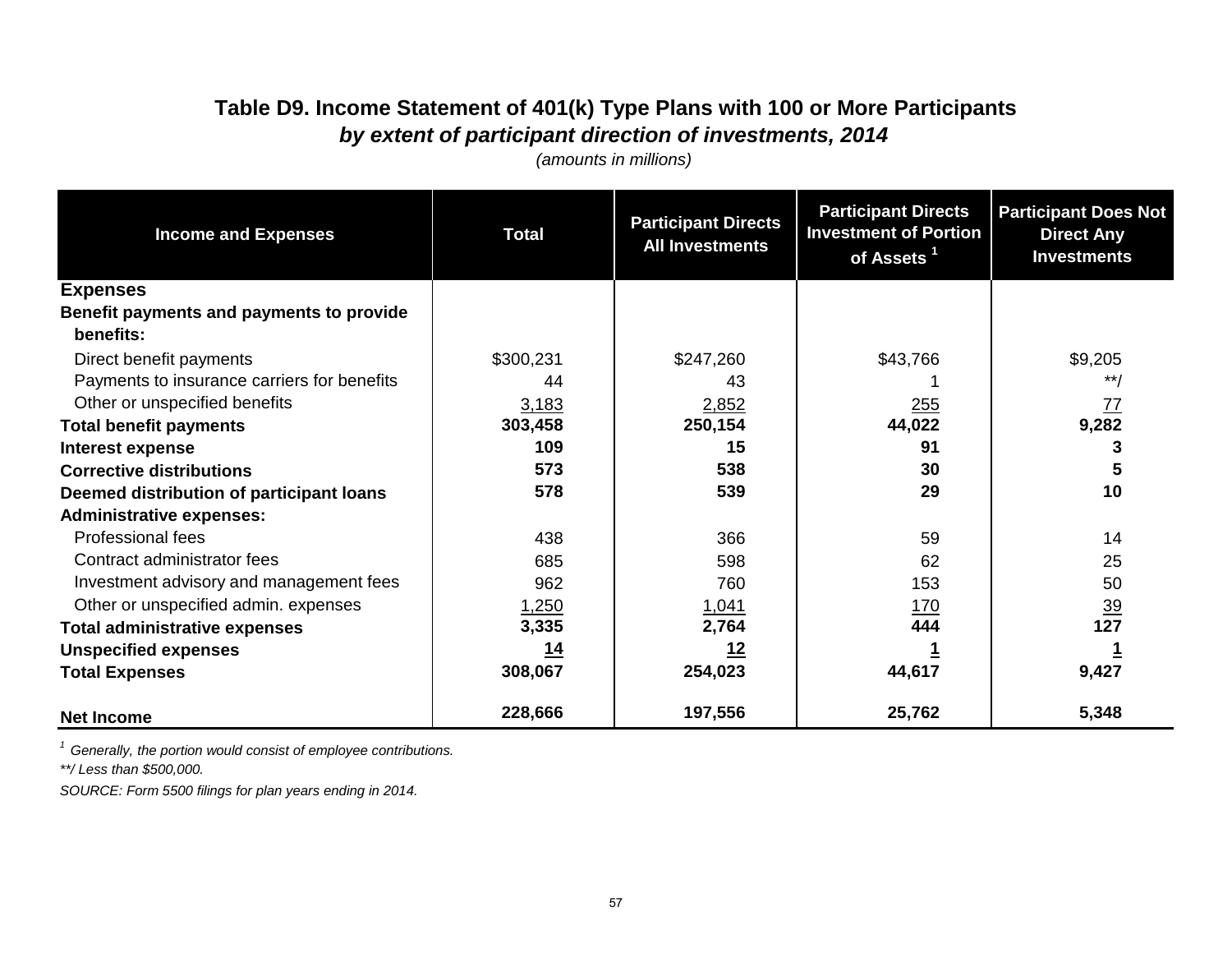### **Table D10. Number of Employee Stock Ownership Plans (ESOPs), Total Participants, Active Participants, Assets, Contributions, and Benefits** *by type of ESOP, 2014*

| <b>Type of Plan</b> |                        | <b>Number of</b><br><b>Plans</b> | <b>Total</b><br><b>Participants</b><br>(thousands) | <b>Active</b><br><b>Participants</b><br>(thousands) $1$ | <b>Total Assets</b><br>(millions) $2$ | <b>Total</b><br><b>Contributions</b><br>(millions) $^3$ | <b>Total Benefits</b><br>(millions) $4$ |
|---------------------|------------------------|----------------------------------|----------------------------------------------------|---------------------------------------------------------|---------------------------------------|---------------------------------------------------------|-----------------------------------------|
|                     | <b>Total</b>           | 6,608                            | 14,018                                             | 10,543                                                  | \$1,302,865                           | \$72,507                                                | \$103,399                               |
| <b>Total</b>        | Nonleveraged ESOPs     | 3,652                            | 11,980                                             | 9,009                                                   | 1,092,173                             | 62,739                                                  | 89,308                                  |
|                     | <b>Leveraged ESOPs</b> | 2,955                            | 2,038                                              | 1,534                                                   | 210,693                               | 9,767                                                   | 14,091                                  |
| Stand-Alone         | Total                  | 5,452                            | 1,756                                              | 1,278                                                   | 129,312                               | 4,227                                                   | 8,501                                   |
| <b>ESOPs</b>        | Nonleveraged ESOPs     | 2,749                            | 1,044                                              | 761                                                     | 76,358                                | 1,968                                                   | 5,604                                   |
|                     | Leveraged ESOPs        | 2,702                            | 712                                                | 517                                                     | 52,954                                | 2,259                                                   | 2,897                                   |
|                     | Total                  | 1,156                            | 12,262                                             | 9,265                                                   | 1,173,553                             | 68,280                                                  | 94,897                                  |
| <b>KSOPs</b>        | Nonleveraged ESOPs     | 903                              | 10,936                                             | 8,248                                                   | 1,015,815                             | 60,772                                                  | 83,703                                  |
|                     | Leveraged ESOPs        | 253                              | 1,326                                              | 1,017                                                   | 157,739                               | 7,508                                                   | 11,194                                  |

*NOTE: KSOPs are defined as ESOPs with a 401(k) plan feature. Stand-Alone ESOPs have no such feature.*

*NOTE: Excludes "one-participant plans."*

<sup>1</sup> Active participants include any workers currently in employment covered by a plan and who are earning or retaining credited service under a plan. This category includes any nonvested former employees who have not yet incurred a break in service. Active participants also include individuals who are eligible to elect to have the employer make payments to a Code section *401(k) plan.* 

*2 Total asset amounts shown do not include the value of allocated insurance contracts of the type described in 29 CFR 2520. 104-44.*

*3 Includes both employer and employee contributions.*

<sup>4</sup> Amounts shown include both benefits paid directly from trust funds and premium payments made by plans to insurance carriers. Amounts exclude benefits paid directly by insurance *carriers.*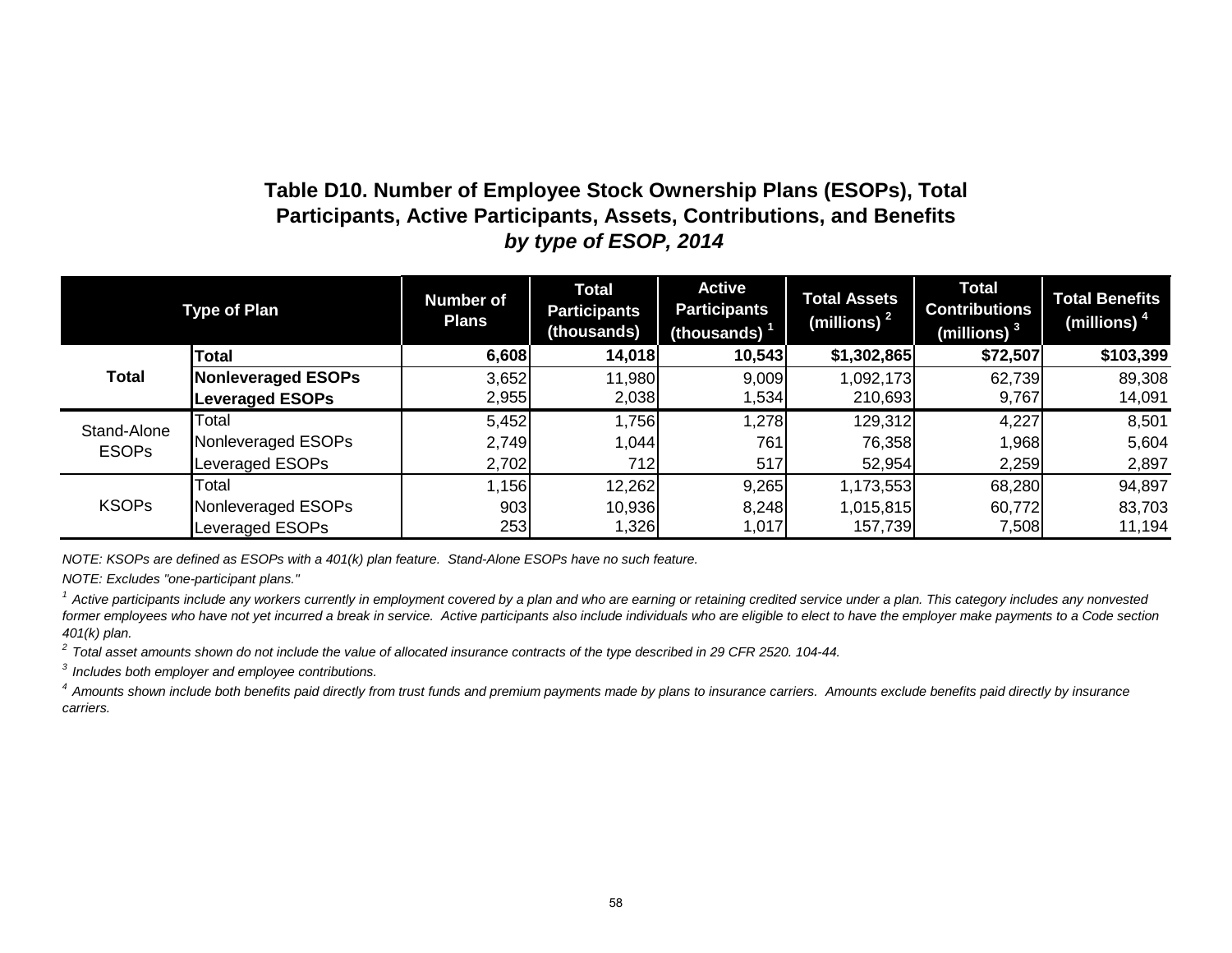### **Table D11. Number of Employee Stock Ownership Plans (ESOPs)** *by number of participants, type of ESOP, and primary or supplemental status, 2014*

|                               |              | <b>Total Plans</b>                                                    |                                                                                          |              | <b>Stand-Alone ESOPs</b>                                              |                                                                                          |              | <b>KSOPs</b>                                                          |                                                                                          |
|-------------------------------|--------------|-----------------------------------------------------------------------|------------------------------------------------------------------------------------------|--------------|-----------------------------------------------------------------------|------------------------------------------------------------------------------------------|--------------|-----------------------------------------------------------------------|------------------------------------------------------------------------------------------|
| <b>Number of Participants</b> | <b>Total</b> | <b>ESOP is Only</b><br>Plan<br><b>Sponsored by</b><br><b>Employer</b> | <b>ESOP is One of</b><br><b>Multiple Plans</b><br><b>Sponsored by</b><br><b>Employer</b> | <b>Total</b> | <b>ESOP is Only</b><br>Plan<br><b>Sponsored by</b><br><b>Employer</b> | <b>ESOP is One of</b><br><b>Multiple Plans</b><br><b>Sponsored by</b><br><b>Employer</b> | <b>Total</b> | <b>ESOP is Only</b><br>Plan<br><b>Sponsored by</b><br><b>Employer</b> | <b>ESOP</b> is One of<br><b>Multiple Plans</b><br><b>Sponsored by</b><br><b>Employer</b> |
| Total                         | 6,608        | 2,258                                                                 | 4,350                                                                                    | 5,452        | 1,540                                                                 | 3,912                                                                                    | 1,156        | 718                                                                   | 438                                                                                      |
| None or not reported          | 268          | 130                                                                   | 138                                                                                      | 228          | 107                                                                   | 121                                                                                      | 40           | 22                                                                    | 17                                                                                       |
| $2 - 9$                       | 255          | 191                                                                   | 64                                                                                       | 212          | 152                                                                   | 60                                                                                       | 43           | 39                                                                    |                                                                                          |
| $10 - 24$                     | 638          | 316                                                                   | 323                                                                                      | 590          | 271                                                                   | 319                                                                                      | 49           | 45                                                                    |                                                                                          |
| 25-49                         | 1,131        | 393                                                                   | 738                                                                                      | 1,031        | 302                                                                   | 729                                                                                      | 99           | 90                                                                    |                                                                                          |
| 50-99                         | 1,385        | 433                                                                   | 952                                                                                      | 1,260        | 322                                                                   | 939                                                                                      | 125          | 112                                                                   | 13                                                                                       |
| 100-249                       | 1,345        | 390                                                                   | 954                                                                                      | 1,168        | 236                                                                   | 932                                                                                      | 177          | 155                                                                   | 22                                                                                       |
| 250-499                       | 592          | 155                                                                   | 438                                                                                      | 500          | 78                                                                    | 423                                                                                      | 92           | 77                                                                    | 15                                                                                       |
| 500-999                       | 305          | 91                                                                    | 214                                                                                      | 238          | 42                                                                    | 195                                                                                      | 68           | 49                                                                    | 19                                                                                       |
| 1,000-2,499                   | 229          | 60                                                                    | 170                                                                                      | 128          | 15                                                                    | 113                                                                                      | 101          | 44                                                                    | 57                                                                                       |
| 2,500-4,999                   | 126          | 35                                                                    | 91                                                                                       | 48           | 9                                                                     | 38                                                                                       | 79           | 26                                                                    | 53                                                                                       |
| 5,000-9,999                   | 103          | 20                                                                    | 83                                                                                       | 29           |                                                                       | 27                                                                                       | 74           | 18                                                                    | 56                                                                                       |
| 10,000-19,999                 | 97           | 18                                                                    | 79                                                                                       | 15           |                                                                       | 13                                                                                       | 82           | 16                                                                    | 66                                                                                       |
| 20,000-49,999                 | 78           | 13                                                                    | 65                                                                                       |              |                                                                       |                                                                                          | 77           | 13                                                                    | 64                                                                                       |
| 50,000 or more                | 54           | 13                                                                    | 41                                                                                       |              |                                                                       |                                                                                          | 51           | 12                                                                    | 39                                                                                       |

*NOTE: KSOPs are defined as ESOPs with a 401(k) plan feature. Stand-Alone ESOPs have no such feature.*

*NOTE: Even if the employer sponsors another pension plan(s), not all participants in the ESOP may be covered by the other pension plans(s) or even be eligible for coverage.*

*NOTE: Excludes "one-participant plans."*

*- Missing data.*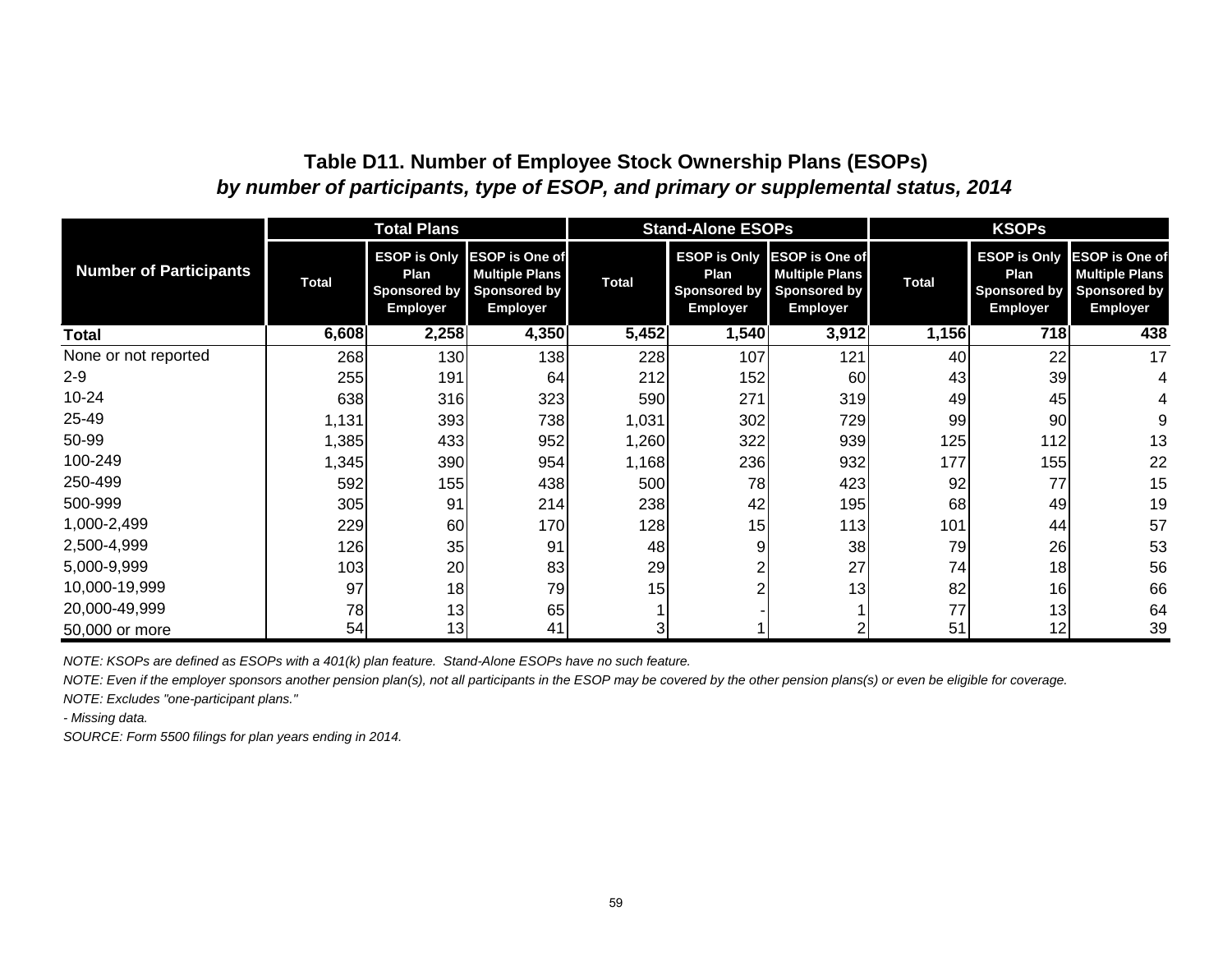#### **Table D12. Balance Sheet of Employee Stock Ownership Plans (ESOPs) with 100 or More Participants** *by type of ESOP and leveraged status, 2014*

*(amounts in millions)*

|                                           | <b>Total Plans</b> |                              |                           |              | <b>Stand-Alone ESOPs</b>     |                           | <b>KSOPs</b> |                                     |                           |
|-------------------------------------------|--------------------|------------------------------|---------------------------|--------------|------------------------------|---------------------------|--------------|-------------------------------------|---------------------------|
| <b>Type of Asset or Liability</b>         | <b>Total</b>       | Nonleveraged<br><b>ESOPs</b> | Leveraged<br><b>ESOPs</b> | <b>Total</b> | Nonleveraged<br><b>ESOPs</b> | Leveraged<br><b>ESOPs</b> | <b>Total</b> | <b>Nonleveraged</b><br><b>ESOPs</b> | Leveraged<br><b>ESOPs</b> |
| <b>Assets</b>                             |                    |                              |                           |              |                              |                           |              |                                     |                           |
| Total noninterest-bearing cash            | \$346              | \$267                        | \$78                      | \$147        | \$88                         | \$58                      | \$199        | \$179                               | \$20                      |
| Employer contrib. receivable              | 6,246              | 5,240                        | 1,006                     | 1,532        | 1,002                        | 531                       | 4,714        | 4,238                               | 475                       |
| Participant contrib. receivable           | 241                | 236                          | 6                         | $* * 1$      | $***/$                       |                           | 241          | 235                                 | 6                         |
| Other receivables                         | 3,090              | 2,960                        | 131                       | 188          | 102                          | 85                        | 2,903        | 2,857                               | 45                        |
| Interest-bearing cash                     | 10,340             | 9,333                        | 1,007                     | 1,532        | 993                          | 539                       | 8,808        | 8,341                               | 468                       |
| U.S. Government securities                | 15,810             | 14,917                       | 892                       | 351          | 307                          | 45                        | 15,458       | 14,611                              | 848                       |
| Corporate debt instruments: Preferred     | 2,095              | 2,015                        | 79                        | 9            |                              |                           | 2,086        | 2,012                               | 74                        |
| Corporate debt instruments: All other     | 6,056              | 5,417                        | 639                       | 194          | 78                           | 116                       | 5,862        | 5,339                               | 523                       |
| Preferred stock                           | 103                | 94                           | 9                         | 24           | 19                           |                           | 79           | 75                                  |                           |
| Common stock                              | 34,972             | 31,828                       | 3,143                     | 942          | 440                          | 502                       | 34,030       | 31,388                              | 2,642                     |
| Partnership/joint venture interests       | 248                | 244                          |                           | 5            | 2                            |                           | 242          | 242                                 |                           |
| Real estate (exc. employer real property) | 15                 | 14                           | $***/$                    |              |                              | $***/$                    | 13           | 13                                  |                           |
| Loans (other than to participants)        | 950                | 951                          | (1)                       |              | $\overline{2}$               | (1)                       | 949          | 949                                 | $**/$                     |
| Participant loans                         | 18,744             | 16,428                       | 2,316                     | 102          | 100                          |                           | 18,642       | 16,329                              | 2,313                     |
| Assets in common/collective trusts        | 215,160            | 187,153                      | 28,007                    | 2,152        | 2,072                        | 79                        | 213,009      | 185,081                             | 27,928                    |
| Assets in pooled separate accounts        | 7,479              | 6,704                        | 775                       | 77           | 20                           | 57                        | 7,403        | 6,685                               | 718                       |

**(continued...)**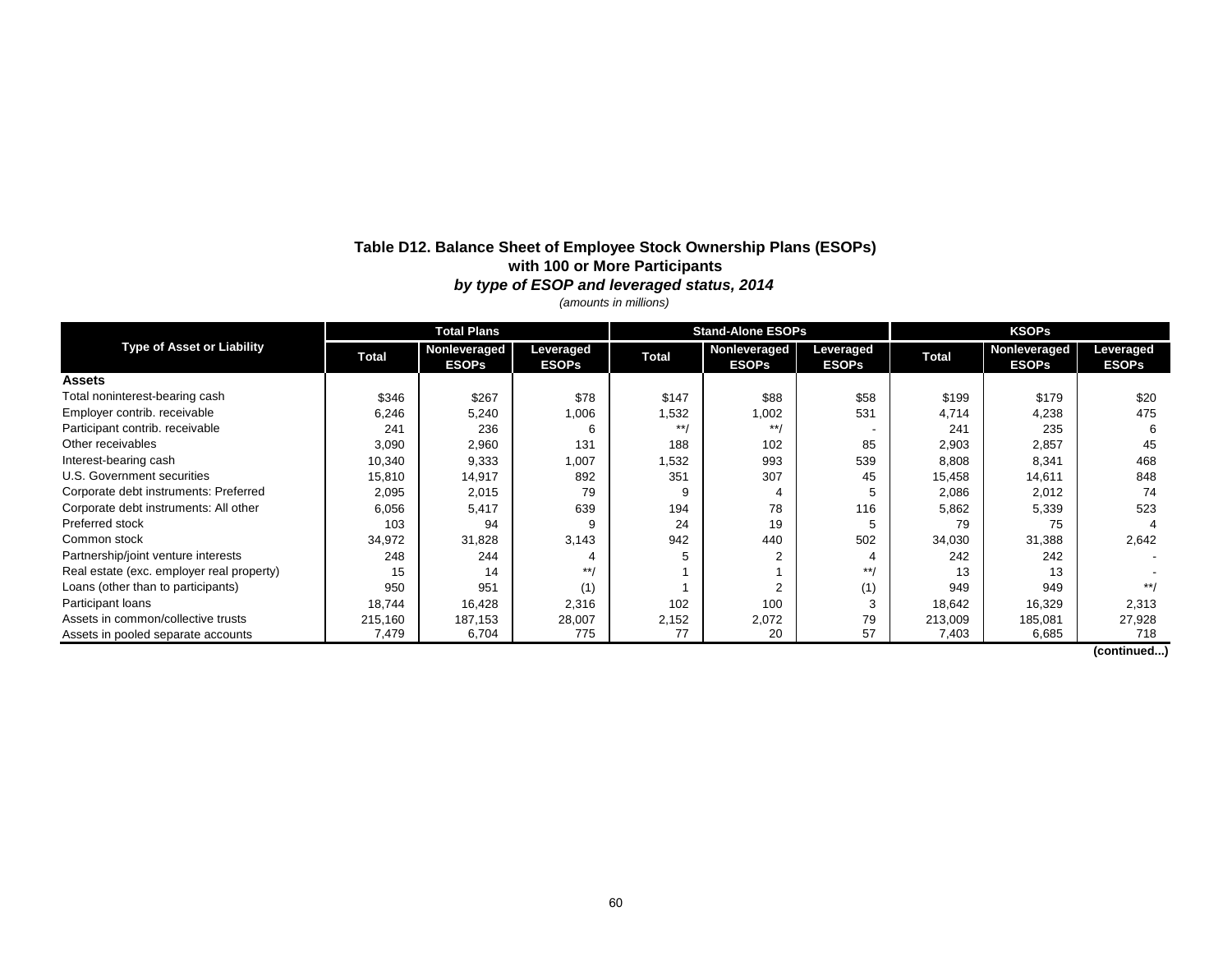#### **Table D12. Balance Sheet of Employee Stock Ownership Plans (ESOPs) with 100 or More Participants** *by type of ESOP and leveraged status, 2014*

*(amounts in millions)*

|                                           |              | <b>Total Plans</b>           |                           |              | <b>Stand-Alone ESOPs</b>     |                           | <b>KSOPs</b> |                                     |                           |
|-------------------------------------------|--------------|------------------------------|---------------------------|--------------|------------------------------|---------------------------|--------------|-------------------------------------|---------------------------|
| <b>Type of Asset or Liability</b>         | <b>Total</b> | Nonleveraged<br><b>ESOPs</b> | Leveraged<br><b>ESOPs</b> | <b>Total</b> | Nonleveraged<br><b>ESOPs</b> | Leveraged<br><b>ESOPs</b> | <b>Total</b> | <b>Nonleveraged</b><br><b>ESOPs</b> | Leveraged<br><b>ESOPs</b> |
| Assets in master trusts                   | \$459,869    | \$421,022                    | \$38,847                  | \$2,342      | \$1,812                      | \$530                     | \$457,527    | \$419,210                           | \$38,317                  |
| Assets in 103-12 investment entities      | 727          | 727                          |                           |              |                              |                           | 727          | 727                                 |                           |
| Assets in registered investment comp.     | 212,144      | 180,117                      | 32,027                    | 2,651        | 1,799                        | 852                       | 209,493      | 178,318                             | 31,175                    |
| Assets in ins. co. general accounts       | 12,346       | 10,938                       | 1,408                     | 163          | 157                          | 6                         | 12,183       | 10,781                              | 1,402                     |
| Other general investments                 | 24,742       | 17,541                       | 7,201                     | 50           | 28                           | 22                        | 24,692       | 17,512                              | 7,179                     |
| <b>Employer securities</b>                | 257,774      | 172,200                      | 85,574                    | 105,168      | 62,659                       | 42,509                    | 152,606      | 109,541                             | 43,065                    |
| Employer real property                    |              |                              |                           |              | $\overline{\phantom{a}}$     |                           |              |                                     |                           |
| Buildings and other property used by plan |              |                              |                           |              |                              |                           |              |                                     |                           |
| Other or unspecified assets               | 427          | 269                          | <u>158</u>                | 252          | <u>138</u>                   | <u>114</u>                | <u>174</u>   | <u>131</u>                          | <u>43</u>                 |
| <b>Total Assets</b>                       | 1,289,924    | 1,086,617                    | 203,307                   | 117,886      | 71,823                       | 46,063                    | 1,172,038    | 1,014,794                           | 157,244                   |
| <b>Liabilities</b>                        |              |                              |                           |              |                              |                           |              |                                     |                           |
| Benefit claims payable                    | 353          | 329                          | 24                        | 113          | 95                           | 18                        | 240          | 234                                 |                           |
| Operating payables                        | 633          | 513                          | 120                       | 118          |                              | 111                       | 515          | 505                                 |                           |
| Acquisition indebtedness                  | 8,527        | 1,540                        | 6,987                     | 8,210        | 1,524                        | 6,686                     | 317          | 16                                  | 301                       |
| Other liabilities                         | 11,016       | 3,577                        | 7,439                     | 5,808        | 561                          | 5,247                     | 5,208        | 3,016                               | 2,192                     |
| <b>Total Liabilities</b>                  | 20,529       | 5,959                        | 14,570                    | 14,249       | 2,188                        | 12,062                    | 6,280        | 3,771                               | 2,509                     |
| <b>Net Assets</b>                         | 1,269,395    | 1,080,658                    | 188,737                   | 103,637      | 69,635                       | 34,001                    | 1,165,758    | 1,011,023                           | 154,735                   |

*NOTE: KSOPs are defined as ESOPs with a 401(k) plan feature. Stand-Alone ESOPs have no such feature.*

*NOTE: Total asset amounts shown do not include the value of allocated insurance contracts of the type described in 29 CFR 2520. 104-44.*

*\*\*/ Less than \$500,000.*

*- Missing data.*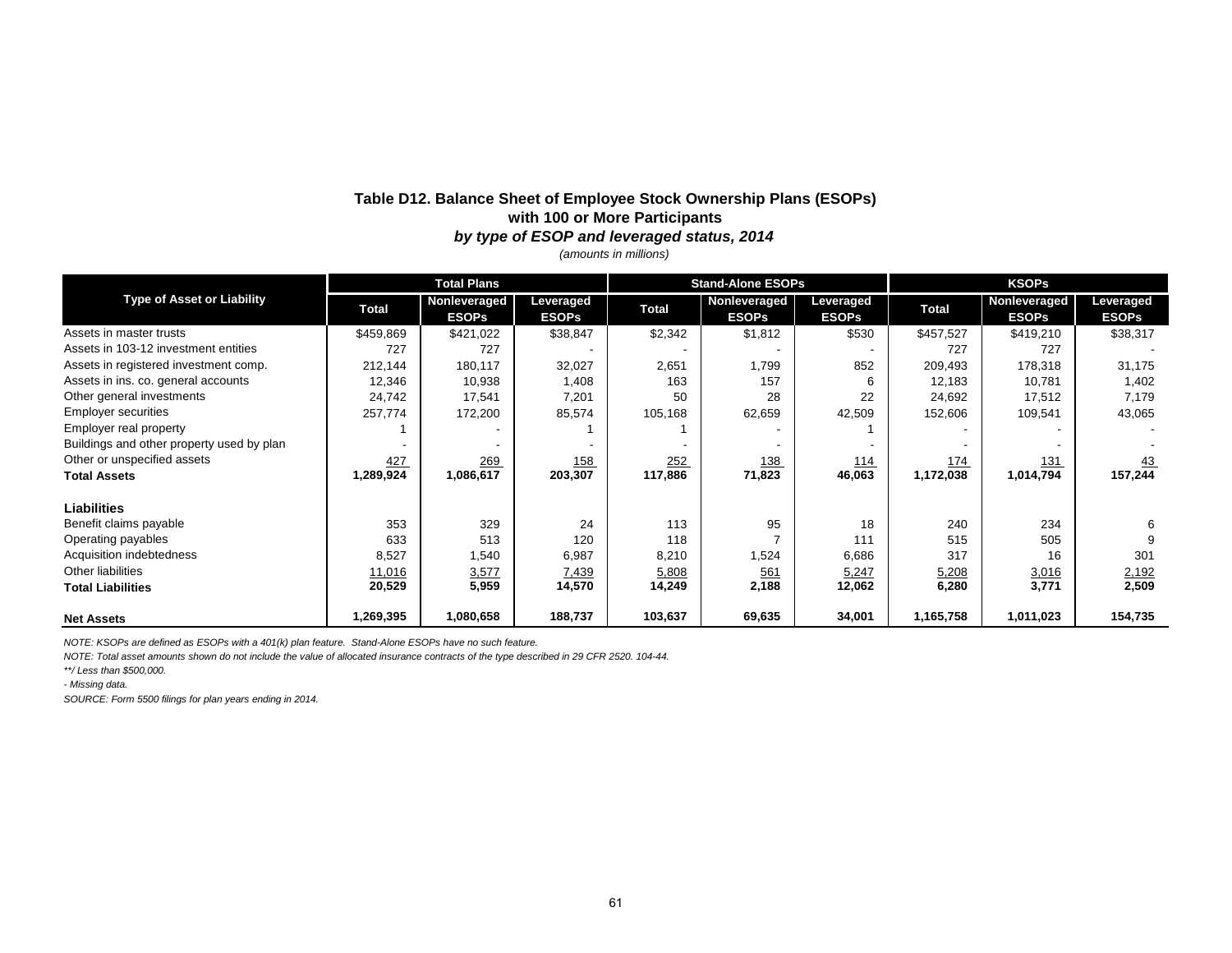#### **Table D13. Income Statement of Employee Stock Ownership Plans (ESOPs) with 100 or More Participants** *by type of ESOP and leveraged status, 2014*

*(amounts in millions)*

|                                                           | <b>Total Plans</b> |                              |                           | <b>Stand-Alone ESOPs</b> |                              |                           | <b>KSOPs</b> |                              |                           |
|-----------------------------------------------------------|--------------------|------------------------------|---------------------------|--------------------------|------------------------------|---------------------------|--------------|------------------------------|---------------------------|
| <b>Income and Expenses</b>                                | <b>Total</b>       | Nonleveraged<br><b>ESOPs</b> | Leveraged<br><b>ESOPs</b> | <b>Total</b>             | Nonleveraged<br><b>ESOPs</b> | Leveraged<br><b>ESOPs</b> | <b>Total</b> | Nonleveraged<br><b>ESOPs</b> | Leveraged<br><b>ESOPs</b> |
| <b>Income</b>                                             |                    |                              |                           |                          |                              |                           |              |                              |                           |
| Contributions received or receivable from:                |                    |                              |                           |                          |                              |                           |              |                              |                           |
| Employers                                                 | \$25,922           | \$21,736                     | \$4,186                   | \$2,899                  | \$1,242                      | \$1,657                   | \$23,023     | \$20,494                     | \$2,529                   |
| Participants                                              | 41,324             | 36,787                       | 4,537                     | 54                       | 20                           | 34                        | 41,270       | 36,767                       | 4,503                     |
| Others (including rollovers)                              | 3,335              | 2,876                        | 459                       | 20                       | 5                            | 15                        | 3,315        | 2,871                        | 444                       |
| Noncash contributions                                     | 1,118              | 972                          | 146                       | 620                      | 481                          | 139                       | 497          | 491                          | 6                         |
| <b>Total contributions</b>                                | 71,699             | 62,371                       | 9,328                     | 3,594                    | 1,748                        | 1,846                     | 68,105       | 60,623                       | 7,482                     |
| Interest earnings:                                        |                    |                              |                           |                          |                              |                           |              |                              |                           |
| Interest-bearing cash                                     | 81                 | 48                           | 33                        | 14                       | 12                           | $\overline{2}$            | 67           | 36                           | 31                        |
| U.S. Government securities                                | 258                | 256                          | $\overline{2}$            | 6                        | 5                            | $\mathbf 1$               | 252          | 251                          |                           |
| Corporate debt instruments                                | 234                | 232                          | $\overline{2}$            | 2                        | 1                            | $\mathbf 1$               | 232          | 231                          |                           |
| Non-participant loans                                     | 54                 | 50                           | $\overline{4}$            | $\overline{7}$           | 3                            | $\overline{4}$            | 47           | 47                           | $**/$                     |
| Participant loans                                         | 684                | 581                          | 103                       |                          | 1                            | $**/$                     | 683          | 581                          | 103                       |
| Other or unspecified interest                             | 972                | 778                          | <u>194</u>                | $\frac{17}{47}$          | $\frac{13}{36}$              | $\overline{4}$            | 955          | 765                          | $\frac{190}{326}$         |
| <b>Total interest earnings</b>                            | 2,283              | 1,946                        | $\overline{337}$          |                          |                              | 11                        | 2,236        | 1,910                        |                           |
| Dividends:                                                |                    |                              |                           |                          |                              |                           |              |                              |                           |
| Preferred stock                                           | 529                | 305                          | 225                       | 350                      | 280                          | 70                        | 179          | 25                           | 155                       |
| Common stock                                              | 5,998              | 4,402                        | 1,596                     | 1,487                    | 834                          | 653                       | 4,511        | 3,568                        | 943                       |
| Registered investment company shares (e.g., mutual funds) | 7,753              | 6,814                        | 938                       | 85                       | 52                           | 33                        | 7,668        | 6,763                        | 905                       |
| <b>Total dividend income</b>                              | 14,280             | 11,521                       | 2,759                     | 1,923                    | 1,165                        | 757                       | 12,358       | 10,356                       | 2,002                     |
| <b>Rents</b>                                              | $**$               |                              | $^{\ast\ast}$ /           | $*$                      |                              | **/                       |              |                              |                           |
| Net gain (loss) on sale of assets                         | 3,995              | 1,757                        | 2,238                     | 761                      | 646                          | 115                       | 3,235        | 1,112                        | 2,123                     |
| Unrealized appreciation (depreciation):                   |                    |                              |                           |                          |                              |                           |              |                              |                           |
| Unrealized appreciation of real estate                    | 998                | 494                          | 504                       | 95                       | (24)                         | 118                       | 903          | 517                          | 386                       |
| Other unrealized appreciation                             | 20,242             | 15,212                       | 5,031                     | 11,051                   | 7,516                        | 3,535                     | 9,191        | 7,695                        | 1,496                     |
| Total unrealized appreciation (depreciation)              | 21,240             | 15,705                       | 5,535                     | 11,146                   | 7,493                        | 3,653                     | 10,095       | 8,213                        | 1,882                     |
| Net investment gain (loss) from:                          |                    |                              |                           |                          |                              |                           |              |                              |                           |
| <b>Common/collective trusts</b>                           | 13,149             | 11,979                       | 1,171                     | 164                      | 161                          | 3                         | 12,986       | 11,818                       | 1,168                     |
| Pooled separate accounts                                  | 522                | 481                          | 41                        | 3                        | 1                            | $\mathbf 2$               | 519          | 480                          | 38                        |
| <b>Master trusts</b>                                      | 32,000             | 29,249                       | 2,751                     | 283                      | 217                          | 66                        | 31,717       | 29,032                       | 2,685                     |
| 103-12 investment entities                                | 62                 | 52                           | 11                        | $*$                      | **/                          |                           | 62           | 52                           | 11                        |
| Registered investment companies                           | 6,061              | 5,201                        | 860                       | 172                      | 152                          | 20                        | 5,889        | 5,049                        | 840                       |
| Other or unspecified income                               | 1,622              | 1,192                        | 430                       | 415                      | 267                          | 148                       | 1,207        | 925                          | 282                       |
| <b>Total Income</b>                                       | 166.915            | 141,455                      | 25,460                    | 18,507                   | 11,886                       | 6,621                     | 148,408      | 129,569                      | 18,839                    |

 **(continued...)**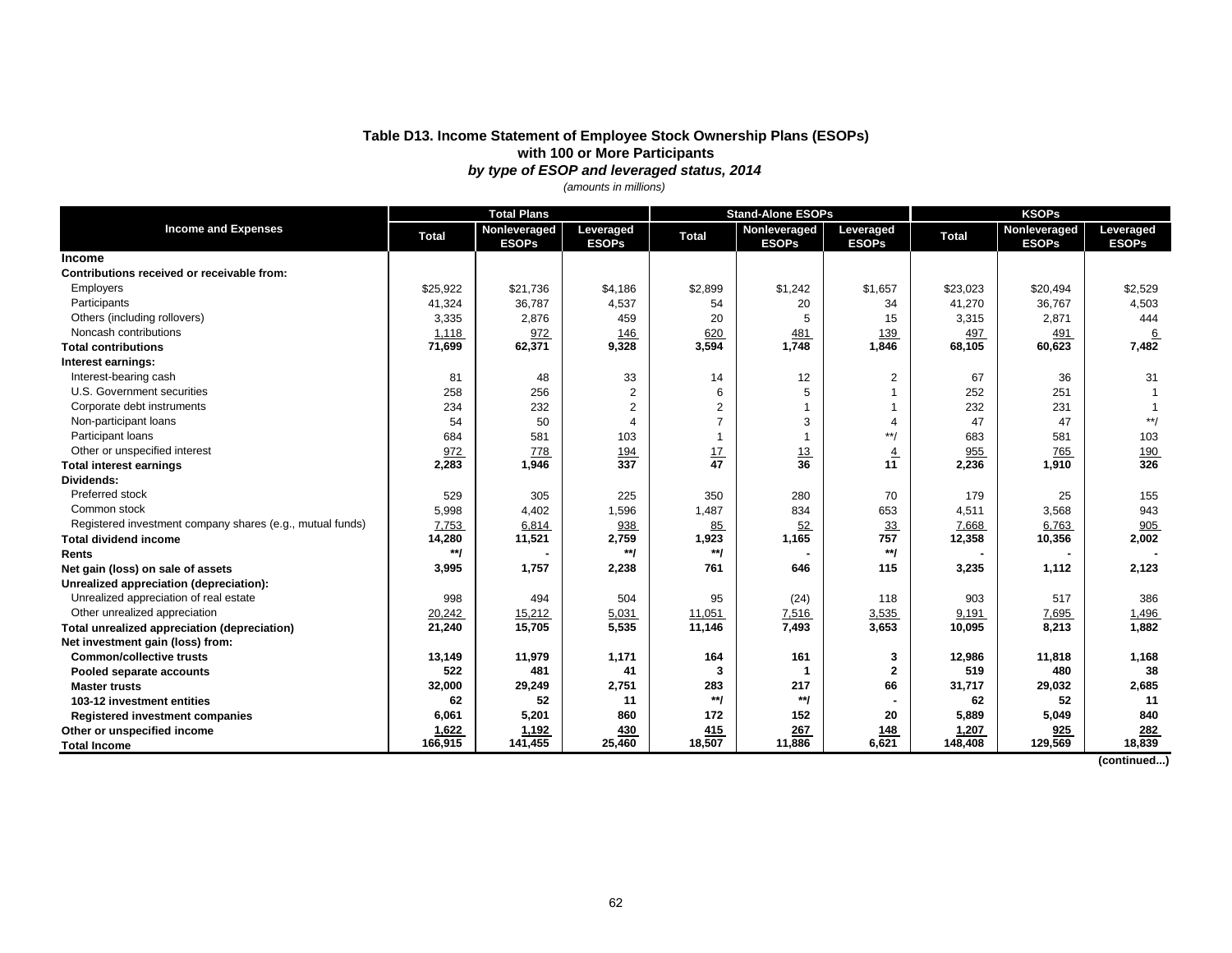#### **Table D13. Income Statement of Employee Stock Ownership Plans (ESOPs) with 100 or More Participants** *by type of ESOP and leveraged status, 2014*

*(amounts in millions)*

|                                             | <b>Total Plans</b> |                              |                           |                 | <b>Stand-Alone ESOPs</b>     |                           | <b>KSOPs</b> |                              |                           |
|---------------------------------------------|--------------------|------------------------------|---------------------------|-----------------|------------------------------|---------------------------|--------------|------------------------------|---------------------------|
| <b>Income and Expenses</b>                  | <b>Total</b>       | Nonleveraged<br><b>ESOPs</b> | Leveraged<br><b>ESOPs</b> | <b>Total</b>    | Nonleveraged<br><b>ESOPs</b> | Leveraged<br><b>ESOPs</b> | <b>Total</b> | Nonleveraged<br><b>ESOPs</b> | Leveraged<br><b>ESOPs</b> |
| <b>Expenses</b>                             |                    |                              |                           |                 |                              |                           |              |                              |                           |
| Benefit payments and payments to provide    |                    |                              |                           |                 |                              |                           |              |                              |                           |
| benefits:                                   |                    |                              |                           |                 |                              |                           |              |                              |                           |
| Direct benefit payments                     | \$100,831          | \$87,424                     | \$13,407                  | \$7,055         | \$4,752                      | \$2,303                   | \$93,776     | \$82,672                     | \$11,104                  |
| Payments to insurance carriers for benefits |                    |                              | $***$                     |                 |                              | $***/$                    | $***$        | $* * 1$                      | $***/$                    |
| Other or unspecified benefits               | 300                | 264                          | 36                        | 85              | 66                           | <u>19</u>                 | 215          | 197                          | <u> 17</u>                |
| <b>Total benefit payments</b>               | 101,133            | 87,690                       | 13,443                    | 7,142           | 4,821                        | 2,322                     | 93,991       | 82,869                       | 11,121                    |
| Interest expense                            | 661                | 121                          | 539                       | 557             | 109                          | 448                       | 104          | 12                           | 92                        |
| <b>Corrective distributions</b>             | 24                 | 18                           |                           |                 | **/                          |                           | 23           | 18                           |                           |
| Deemed distrib. of partic. Ioans            | 83                 | 76                           |                           |                 | **/                          | $**1$                     | 82           | 76                           | 6                         |
| <b>Administrative expenses:</b>             |                    |                              |                           |                 |                              |                           |              |                              |                           |
| Professional fees                           | 161                | 151                          | 11                        | 10              | 6                            | 4                         | 152          | 145                          |                           |
| Contract administrator fees                 | 116                | 105                          | 11                        |                 | 4                            |                           | 110          | 101                          | 10                        |
| Investment advisory and management fees     | 279                | 254                          | 25                        | 6               | $\overline{4}$               | $\overline{2}$            | 273          | 249                          | 23                        |
| Other or unspecified admin. expenses        | 248                | 214                          | 34                        | $\frac{12}{33}$ | <u>10</u>                    | ∠                         | 236          | 204                          | <u>32</u>                 |
| <b>Total administrative expenses</b>        | 804                | 723                          | 81                        |                 | 24                           | 10                        | 771          | 699                          | 71                        |
| <b>Unspecified expenses</b>                 | 23                 |                              | 21                        | 22              |                              | 20                        |              | <u>**/</u>                   |                           |
| <b>Total Expenses</b>                       | 102,727            | 88,631                       | 14,097                    | 7,756           | 4,955                        | 2,801                     | 94,972       | 83,675                       | 11,296                    |
| <b>Net Income</b>                           | 64,187             | 52,824                       | 11,363                    | 10,751          | 6,931                        | 3,820                     | 53,436       | 45,894                       | 7,543                     |

*NOTE: KSOPs are defined as ESOPs with a 401(k) plan feature. Stand-Alone ESOPs have no such feature.*

*\*\*/ Less than \$500,000.*

*- Missing data.*